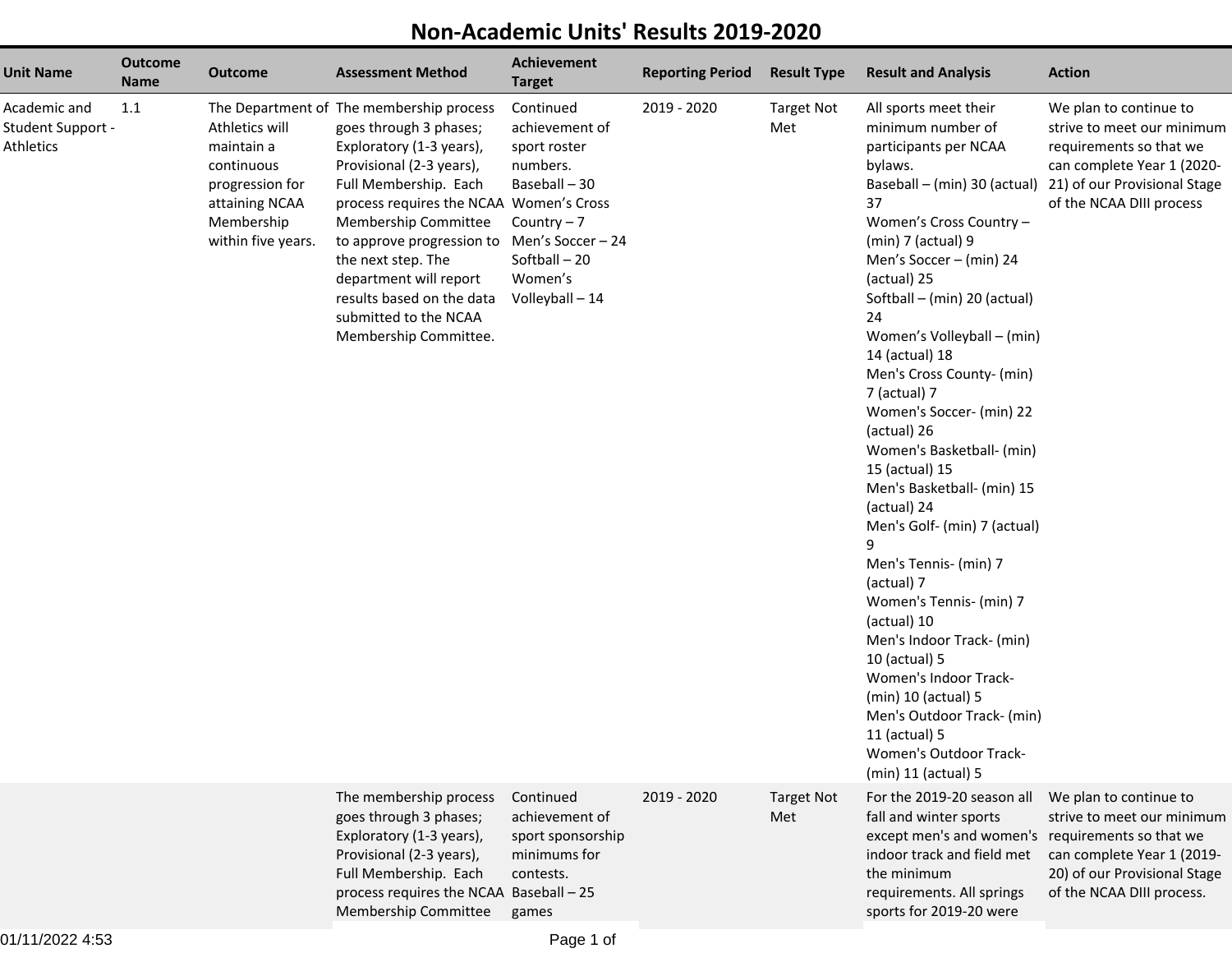| <b>Unit Name</b> | <b>Outcome</b><br><b>Name</b> | <b>Outcome</b> | <b>Assessment Method</b>                                                                                                                                 | Achievement<br><b>Target</b>                                                                                          | <b>Reporting Period</b> | <b>Result Type</b>       | <b>Result and Analysis</b>                                                                                                                                                                                                                                                                                                                                                                                                                                                                                                                                                                                                                                                                                                                                                                                                                                                                                                                                                                                                                                                                                                                  | <b>Action</b>                                                                                                                                                              |
|------------------|-------------------------------|----------------|----------------------------------------------------------------------------------------------------------------------------------------------------------|-----------------------------------------------------------------------------------------------------------------------|-------------------------|--------------------------|---------------------------------------------------------------------------------------------------------------------------------------------------------------------------------------------------------------------------------------------------------------------------------------------------------------------------------------------------------------------------------------------------------------------------------------------------------------------------------------------------------------------------------------------------------------------------------------------------------------------------------------------------------------------------------------------------------------------------------------------------------------------------------------------------------------------------------------------------------------------------------------------------------------------------------------------------------------------------------------------------------------------------------------------------------------------------------------------------------------------------------------------|----------------------------------------------------------------------------------------------------------------------------------------------------------------------------|
|                  |                               |                | to approve progression to<br>the next step. The<br>department will report<br>results based on the data<br>submitted to the NCAA<br>Membership Committee. | Cross Country - 5<br>events<br>Men's Soccer-13<br>games<br>Softball - 24 games<br>Women's<br>Volleyball-17<br>matches | 2019 - 2020             | <b>Target Not</b><br>Met | affected by COVID 19 and<br>their seasons were<br>cancelled per the NCAA,<br>and the minimum<br>requirements for these<br>cancelled sports were also<br>waived by the NCAA.<br>Baseball - (min) 25 games<br>(played) 11 games *COVID<br>19<br>Women's Cross Country<br>-(min) 5 events (played) 5<br>events<br>Men's Soccer - (min) 13<br>games (played) 19 games<br>Softball - (min) 24 games<br>(played) 16 games *COVID<br>19<br>Women's Volleyball - (min)<br>17 matches (played) 22<br>matches<br>Men's Cross Country- (min)<br>5 events (played) 6 events<br>Women's Soccer- (min) 13<br>games (played) 18 games<br>Women's Basketball- (min)<br>18 games (played) 25<br>games<br>Men's Basketball- (min) 18<br>games (played) 24 games<br>Men's Golf- (min) 6<br>contests (played) 7<br>contests<br>Men's Tennis- (min) 10<br>contests (played) 8 contest<br>*COVID 19<br>Women's Tennis- (min) 10<br>contests (played) 8 contest<br>*COVID 19<br>Men's Indoor Track- (min) 5<br>events (played) 4 events<br>Women's Indoor Track-<br>(min) 5 events (played) 4<br>events<br>Men's Outdoor Track- (min)<br>6 events (played) 1 event | We plan to continue to<br>strive to meet our minimum<br>requirements so that we<br>can complete Year 1 (2019-<br>20) of our Provisional Stage<br>of the NCAA DIII process. |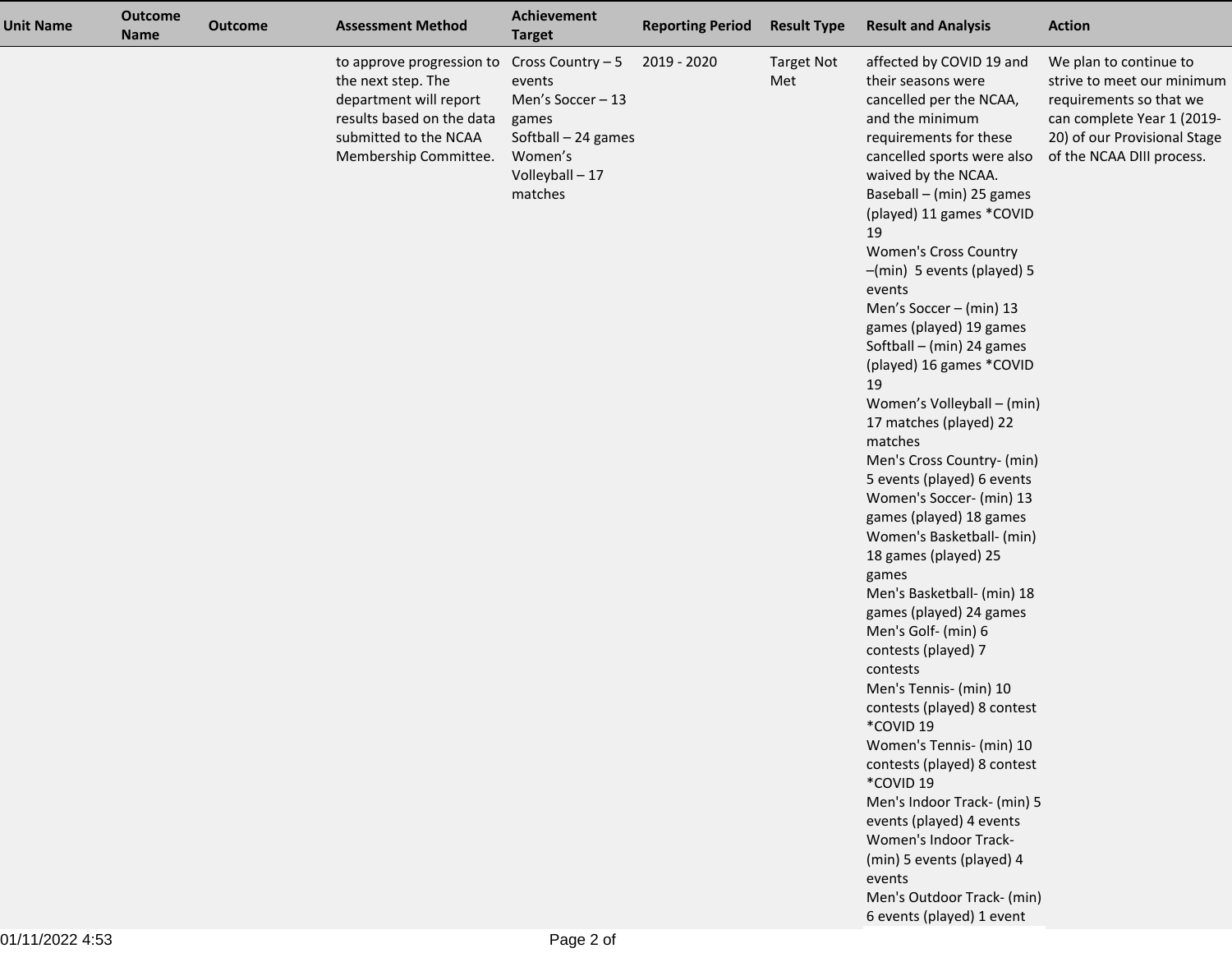| <b>Unit Name</b> | <b>Outcome</b><br><b>Name</b> | <b>Outcome</b>                                        | <b>Assessment Method</b>                                                                                                                                                                                                                                                                                                                                         | <b>Achievement</b><br><b>Target</b>                                                                                                                                                                                                                                      | <b>Reporting Period</b> | <b>Result Type</b>       | <b>Result and Analysis</b>                                                                                                                                                                                                                                                                                                                                                                                                                                                                                                                                                                                                                                                                                                                                                                                    | <b>Action</b>                                                                                                                                                              |
|------------------|-------------------------------|-------------------------------------------------------|------------------------------------------------------------------------------------------------------------------------------------------------------------------------------------------------------------------------------------------------------------------------------------------------------------------------------------------------------------------|--------------------------------------------------------------------------------------------------------------------------------------------------------------------------------------------------------------------------------------------------------------------------|-------------------------|--------------------------|---------------------------------------------------------------------------------------------------------------------------------------------------------------------------------------------------------------------------------------------------------------------------------------------------------------------------------------------------------------------------------------------------------------------------------------------------------------------------------------------------------------------------------------------------------------------------------------------------------------------------------------------------------------------------------------------------------------------------------------------------------------------------------------------------------------|----------------------------------------------------------------------------------------------------------------------------------------------------------------------------|
|                  |                               |                                                       | The membership process<br>goes through 3 phases;<br>Exploratory (1-3 years),<br>Provisional (2-3 years),<br>Full Membership. Each<br>process requires the NCAA Baseball - 25<br>Membership Committee<br>to approve progression to<br>the next step. The<br>department will report<br>results based on the data<br>submitted to the NCAA<br>Membership Committee. | Continued<br>achievement of<br>sport sponsorship<br>minimums for<br>contests.<br>games<br>Cross Country - 5<br>events<br>Men's Soccer - 13<br>games<br>Softball - 24 games<br>Women's<br>Volleyball - 17<br>matches                                                      | 2019 - 2020             | <b>Target Not</b><br>Met | *COVID 19<br><b>Women's Outdoor Track-</b><br>(min) 6 events (played) 1<br>event *COVID 19                                                                                                                                                                                                                                                                                                                                                                                                                                                                                                                                                                                                                                                                                                                    | We plan to continue to<br>strive to meet our minimum<br>requirements so that we<br>can complete Year 1 (2019-<br>20) of our Provisional Stage<br>of the NCAA DIII process. |
|                  | 1.2                           | Athletics will<br>establish sports<br>athletics team. | The Department of Submission of schedules<br>by sport 1 year prior to<br>dates of actual<br>schedules for each competition to AD and<br>Director of Athletic<br>Communications                                                                                                                                                                                   | Maintaining<br>required minimum<br>number of dates of<br>competition to<br>meet sport<br>sponsorship<br>requirements.<br>Baseball-25<br>games<br>Cross Country - 5<br>events<br>Men's Soccer-13<br>games<br>Softball - 24 games<br>Women's<br>Volleyball - 17<br>matches | 2019 - 2020             | <b>Target Not</b><br>Met | For the 2019-20 season all<br>fall and winter sports<br>except men's and women's requirements so that we<br>indoor track and field met<br>the minimum<br>requirements. All springs<br>sports for 2019-20 were<br>affected by COVID 19 and<br>their seasons were<br>cancelled per the NCAA,<br>and the minimum<br>requirements for these<br>cancelled sports were also<br>waived by the NCAA.<br>Baseball - (min) 25 games<br>(scheduled) 39 (played) 11<br>games *COVID 19<br><b>Women's Cross Country</b><br>$-(min)$ 5 events<br>(scheduled) 6 (played) 5<br>events<br>Men's Soccer - (min) 13<br>games (scheduled) 17<br>(played) 19 games<br>Softball - (min) 24 games<br>(scheduled) 40 (played) 16<br>games *COVID 19<br>Women's Volleyball - (min)<br>17 matches (scheduled) 22<br>(played) 22 matches | We plan to continue to<br>strive to meet our minimum<br>can complete Year 2 (2020-<br>21) of our Provisional Stage<br>of the NCAA DIII process                             |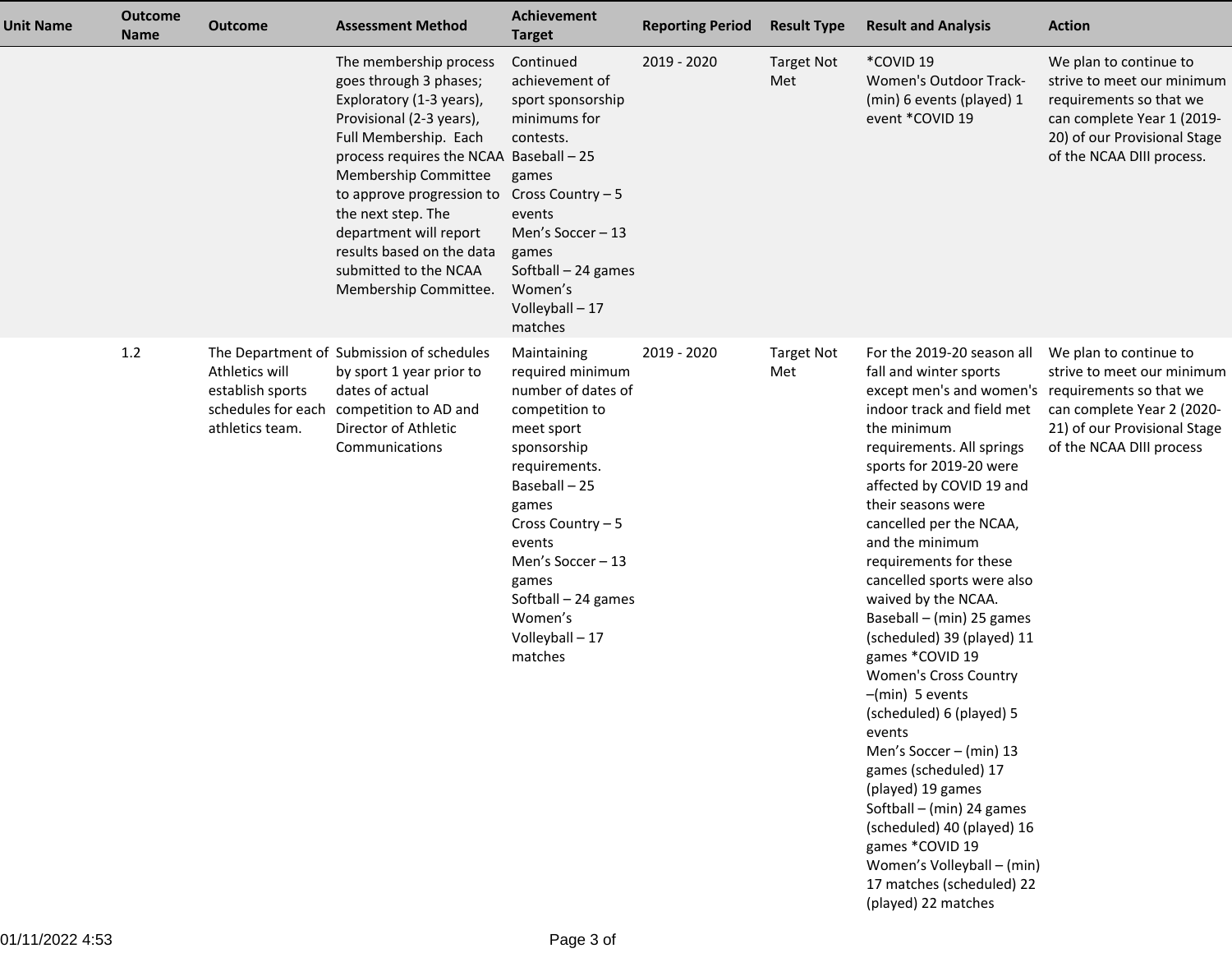| <b>Unit Name</b> | <b>Outcome</b><br><b>Name</b> | <b>Outcome</b>                                                                                                                                       | <b>Assessment Method</b>                                                                                                                                                       | <b>Achievement</b><br><b>Target</b>                                                                                                                                                                                                                                        | <b>Reporting Period</b> | <b>Result Type</b>       | <b>Result and Analysis</b>                                                                                                                                                                                                                                                                                                                                                                                                                                                                                                                                                                                                                                                                                                                                                                                                                                                                  | <b>Action</b>                                                                                                                                                                             |
|------------------|-------------------------------|------------------------------------------------------------------------------------------------------------------------------------------------------|--------------------------------------------------------------------------------------------------------------------------------------------------------------------------------|----------------------------------------------------------------------------------------------------------------------------------------------------------------------------------------------------------------------------------------------------------------------------|-------------------------|--------------------------|---------------------------------------------------------------------------------------------------------------------------------------------------------------------------------------------------------------------------------------------------------------------------------------------------------------------------------------------------------------------------------------------------------------------------------------------------------------------------------------------------------------------------------------------------------------------------------------------------------------------------------------------------------------------------------------------------------------------------------------------------------------------------------------------------------------------------------------------------------------------------------------------|-------------------------------------------------------------------------------------------------------------------------------------------------------------------------------------------|
|                  | 1.2                           | Athletics will<br>establish sports<br>athletics team.                                                                                                | The Department of Submission of schedules<br>by sport 1 year prior to<br>dates of actual<br>schedules for each competition to AD and<br>Director of Athletic<br>Communications | Maintaining<br>required minimum<br>number of dates of<br>competition to<br>meet sport<br>sponsorship<br>requirements.<br>Baseball-25<br>games<br>Cross Country - 5<br>events<br>Men's Soccer - 13<br>games<br>Softball - 24 games<br>Women's<br>Volleyball - 17<br>matches | 2019 - 2020             | <b>Target Not</b><br>Met | 5 events (scheduled) 6<br>(played) 6 events<br>Women's Soccer- (min) 13<br>games (scheduled) 17<br>(played) 18 games<br>Women's Basketball- (min)<br>18 games (scheduled) 25<br>(played) 25 games<br>Men's Basketball- (min) 18<br>games (scheduled) 24<br>(played) 24 games<br>Men's Golf- (min) 6<br>contests (scheduled) 15<br>(played) 7 contests<br>Men's Tennis- (min) 10<br>contests (scheduled) 15<br>(played) 8 contest *COVID<br>19<br>Women's Tennis- (min) 10<br>contests (scheduled) 15<br>(played) 8 contest *COVID<br>19<br>Men's Indoor Track- (min) 5<br>events (scheduled) 4<br>(played) 4 events<br>Women's Indoor Track-<br>(min) 5 events (scheduled)<br>4 (played) 4 events<br>Men's Outdoor Track- (min)<br>6 events (scheduled) 10<br>(played) 1 event *COVID 19<br><b>Women's Outdoor Track-</b><br>(min) 6 events (scheduled)<br>10 (played) 1 event *COVID<br>19 | We plan to continue to<br>strive to meet our minimum<br>requirements so that we<br>can complete Year 2 (2020-<br>21) of our Provisional Stage<br>of the NCAA DIII process                 |
|                  | 1.3                           | Athletics will<br>increase revenue<br>for sports and<br>athletics' needs,<br>including facility<br>expansion, student<br>athlete<br>programming, and | The Department of The department will<br>review and report the list<br>of sponsorships through<br>the Department of<br>Athletics and Owls Fund<br>Club donations               | Increase donor<br>participation by<br>10% each year.                                                                                                                                                                                                                       | 2019 - 2020             | <b>Target Not</b><br>Met | 2019 Jul-Dec<br>40 gifts<br>2020 Jan-Jun<br>36 gifts<br>Total for year<br>76 gifts<br>28 Donors                                                                                                                                                                                                                                                                                                                                                                                                                                                                                                                                                                                                                                                                                                                                                                                             | \$19,820.00 Due to COVID 19, we plan<br>17 Donors on having our annual golf<br>\$13,170.00 outing in the fall to<br>15 Donors accommodate missing out<br>\$32,990.00 on it in the spring. |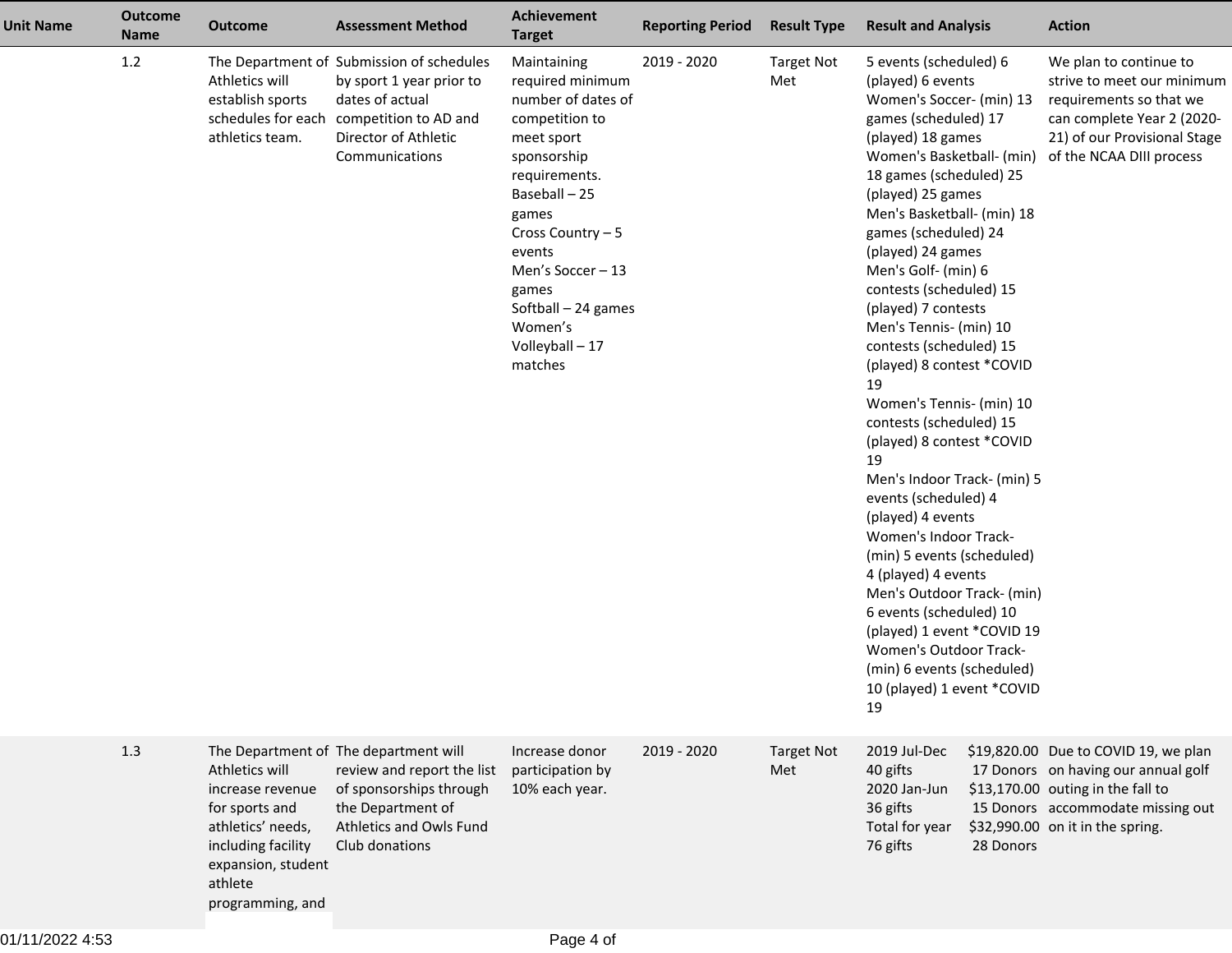| <b>Unit Name</b> | <b>Outcome</b><br><b>Name</b> | <b>Outcome</b>                                                                                                                                                                                                | <b>Assessment Method</b>                                                                                                                                                                                                                                                                                                                                                                                             | Achievement<br><b>Target</b>                                                                           | <b>Reporting Period</b> | <b>Result Type</b>       | <b>Result and Analysis</b>                                                                                                                                                                                                                                                                                                                                                                                                                                                                                                                                           |           | <b>Action</b>                                                                                                                                                                             |
|------------------|-------------------------------|---------------------------------------------------------------------------------------------------------------------------------------------------------------------------------------------------------------|----------------------------------------------------------------------------------------------------------------------------------------------------------------------------------------------------------------------------------------------------------------------------------------------------------------------------------------------------------------------------------------------------------------------|--------------------------------------------------------------------------------------------------------|-------------------------|--------------------------|----------------------------------------------------------------------------------------------------------------------------------------------------------------------------------------------------------------------------------------------------------------------------------------------------------------------------------------------------------------------------------------------------------------------------------------------------------------------------------------------------------------------------------------------------------------------|-----------|-------------------------------------------------------------------------------------------------------------------------------------------------------------------------------------------|
|                  | 1.3                           | operating costs.                                                                                                                                                                                              | The department will<br>review and report the list<br>of sponsorships through<br>the Department of<br>Athletics and Owls Fund<br>Club donations                                                                                                                                                                                                                                                                       | Increase donor<br>participation by<br>10% each year.                                                   | 2019 - 2020             | <b>Target Not</b><br>Met | 2019 Jul-Dec<br>40 gifts<br>2020 Jan-Jun<br>36 gifts<br>Total for year<br>76 gifts                                                                                                                                                                                                                                                                                                                                                                                                                                                                                   | 28 Donors | \$19,820.00 Due to COVID 19, we plan<br>17 Donors on having our annual golf<br>\$13,170.00 outing in the fall to<br>15 Donors accommodate missing out<br>\$32,990.00 on it in the spring. |
|                  | 2.1                           | Athletics will<br>collaborate with<br>community<br>constituents to<br>offer continuous<br>opportunities for<br>individuals to<br>attend sponsored<br>camps, clinics, and sport per year<br>seminars by sport. | The Department of The department will<br>review and report the<br>recorded list of sponsored<br>camps, clinics, and<br>seminars that were hosted individuals per<br>on campus and/or<br>community venues.<br>Mandatory one (1)<br>Camp/Clinic offerings by                                                                                                                                                           | Host at least one<br>camp/clinic with a<br>minimum<br>participation of 15<br>camp/clinic per<br>sport. | 2019 - 2020             | Target Not<br>Met        | Volleyball-Hosted Team<br>Camp/Play Date (90<br>participants) and Individual<br>Clinics (62 participants) on<br>Campus<br>Women's Basketball- did<br>not host camp<br>Softball-Hosted Individual<br>Clinic and Youth Clinic on<br>Campus (participant<br>number unknown)<br>Tennis- did not host camp<br>Men's Soccer- did not host<br>camp<br>Cross Country- did not host<br>camp<br>Baseball- did not host camp<br>Men's Basketball- did not<br>host camp<br>Women's Soccer-did not<br>host camp<br>Golf- did not host camp<br>Track & Field- did not host<br>camp |           | Continue to emphasis the<br>importance of camps and<br>clinics to interact with and<br>develop the community as<br>well as supplement the<br>University budget.                           |
|                  | 3.1                           | Athletics will<br>maintain<br>consistent<br>expectations for<br>students and staff freshman, have a<br>with a goal-<br>provide a high<br>quality student-<br>athlete<br>experience.                           | The Department of OASIS (Owls Academic<br>Support and Individual<br>Success) program<br>monitors student-athletes<br>who are first time<br>cumulative GPA below 2.5, mandated term.<br>oriented focus and and/or have a semester<br>GPA below 2.0.<br>Participants are reported<br>on 4 times throughout the<br>semester by attendance,<br>current grade, and<br>progress comments by<br>faculty. These reports will | Consistently<br>reducing the<br>number of<br>participants by 10%<br>from fall to spring<br>beyond the  | 2019 - 2020             | <b>Target Met</b>        | Baseball- had 9 in the Fall<br>2019 and 2 in Spring 2020<br>Softball- had 4 in the Fall<br>2019 and 2 in Spring 2020<br>Men's Soccer- had 5 in the<br>Fall 2019 and 4 in the<br>Spring 2020<br>Volleyball- had 7 in the Fall<br>2019 and 1 in the Spring<br>2020<br>Women's Cross Country-<br>had 4 in the Fall 2019 and 0<br>in the Spring 2020<br>Men's Cross Country- had 2<br>in the Fall 2019 and 0 in the                                                                                                                                                      |           | Continue to reduce the<br>number of participants in<br>OASIS as well as begin to<br>monitor the number of<br>participants who stay in<br>OASIS from Spring to next<br>Fall.               |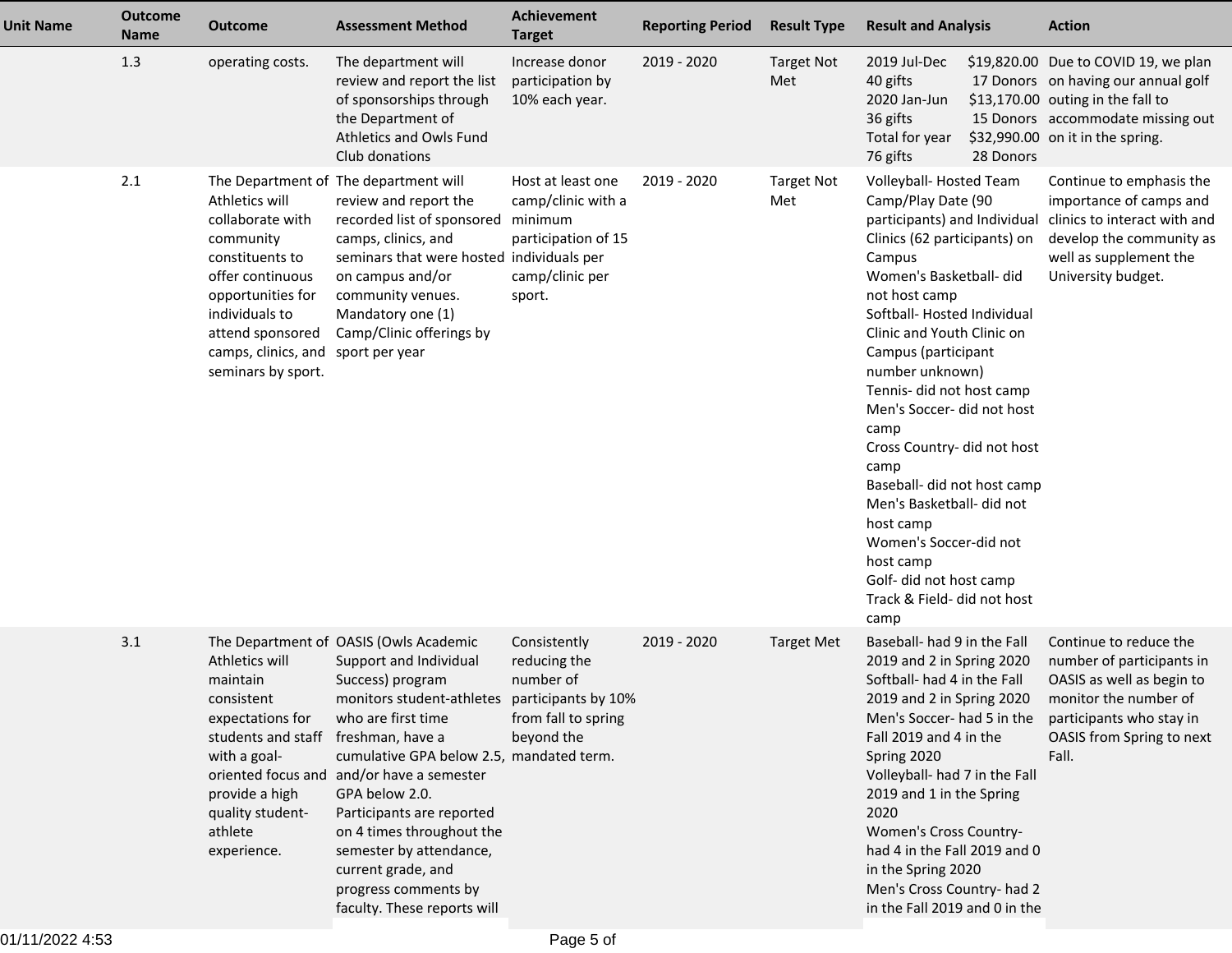| <b>Unit Name</b> | <b>Outcome</b><br><b>Name</b> | <b>Outcome</b>                                                                                                                                                                           | <b>Assessment Method</b>                                                                                                                                                                                                                                                                                                                                                                              | <b>Achievement</b><br><b>Target</b>                                                                                     | <b>Reporting Period</b> | <b>Result Type</b> | <b>Result and Analysis</b>                                                                                                                                                                                                                                                                                                                                                                                                                                                                                                                                                                                                                                                                                | <b>Action</b>                                                                                                                                                               |
|------------------|-------------------------------|------------------------------------------------------------------------------------------------------------------------------------------------------------------------------------------|-------------------------------------------------------------------------------------------------------------------------------------------------------------------------------------------------------------------------------------------------------------------------------------------------------------------------------------------------------------------------------------------------------|-------------------------------------------------------------------------------------------------------------------------|-------------------------|--------------------|-----------------------------------------------------------------------------------------------------------------------------------------------------------------------------------------------------------------------------------------------------------------------------------------------------------------------------------------------------------------------------------------------------------------------------------------------------------------------------------------------------------------------------------------------------------------------------------------------------------------------------------------------------------------------------------------------------------|-----------------------------------------------------------------------------------------------------------------------------------------------------------------------------|
|                  | 3.1                           | Athletics will<br>maintain<br>consistent<br>expectations for<br>students and staff<br>with a goal-<br>oriented focus and<br>provide a high<br>quality student-<br>athlete<br>experience. | The Department of be reviewed and reported<br>by the end of the<br>academic year.                                                                                                                                                                                                                                                                                                                     | Consistently<br>reducing the<br>number of<br>participants by 10%<br>from fall to spring<br>beyond the<br>mandated term. | 2019 - 2020             | <b>Target Met</b>  | Spring 2020<br>Women's Tennis- had 0 in<br>the Fall 2019 and 0 in the<br>Spring 2020<br>Men's Tennis- had 2 in the<br>Fall 2019 and 0 in the<br>Spring 2020<br>Men's Golf- had 3 in the<br>Fall 2019 and 1 in the<br>Spring 2020<br>Women's Soccer- had 4 in<br>the Fall 2019 and 3 in the<br>Spring 2020<br>Men's Basketball- had 18 in<br>the Fall 2019 and 8 in the<br>Spring 2020<br>Women's Basketball- had 1<br>in the Fall 2019 and 4 in the<br>Spring 2020<br>Men's Track- had 1 in the<br>Fall 2019 and 1 in the<br>Spring 2020<br>Women's Track- had 1 in<br>the Fall 2019 and 0 in the<br>Spring 2020<br>Total in Fall 2019-61<br>Total in Spring 2019-26<br>Reduced participants by<br>57.38% | Continue to reduce the<br>number of participants in<br>OASIS as well as begin to<br>monitor the number of<br>participants who stay in<br>OASIS from Spring to next<br>Fall. |
|                  |                               |                                                                                                                                                                                          | <b>OASIS (Owls Academic</b><br>Support and Individual<br>Success) program<br>monitors student-athletes or higher<br>who are first time<br>freshman, have a<br>cumulative GPA below 2.5,<br>and/or have a semester<br>GPA below 2.0.<br>Participants are reported<br>on 4 times throughout the<br>semester by attendance,<br>current grade, and<br>progress comments by<br>faculty. These reports will | Maintain a<br>Student-Athlete<br>Retention at 70%                                                                       | 2019 - 2020             | <b>Target Met</b>  | FA19 (# of student-athletes We will continue to<br>to start the semester) SP20 maintain retention of<br>(# of student-athletes to<br>end the semester)<br>Baseball - FA19 - 42, SP20 -<br>37<br>Women's Cross Country -<br>FA19 - 10, SP20 - 9<br>Men's Cross Country- FA19<br>$-7, SP20 - 5$<br>Men's Soccer - FA19 - 23,<br>$SP20 - 18$<br>Softball - FA19 - 27, SP20 -<br>24                                                                                                                                                                                                                                                                                                                           | student athletes from fall to<br>spring semesters.                                                                                                                          |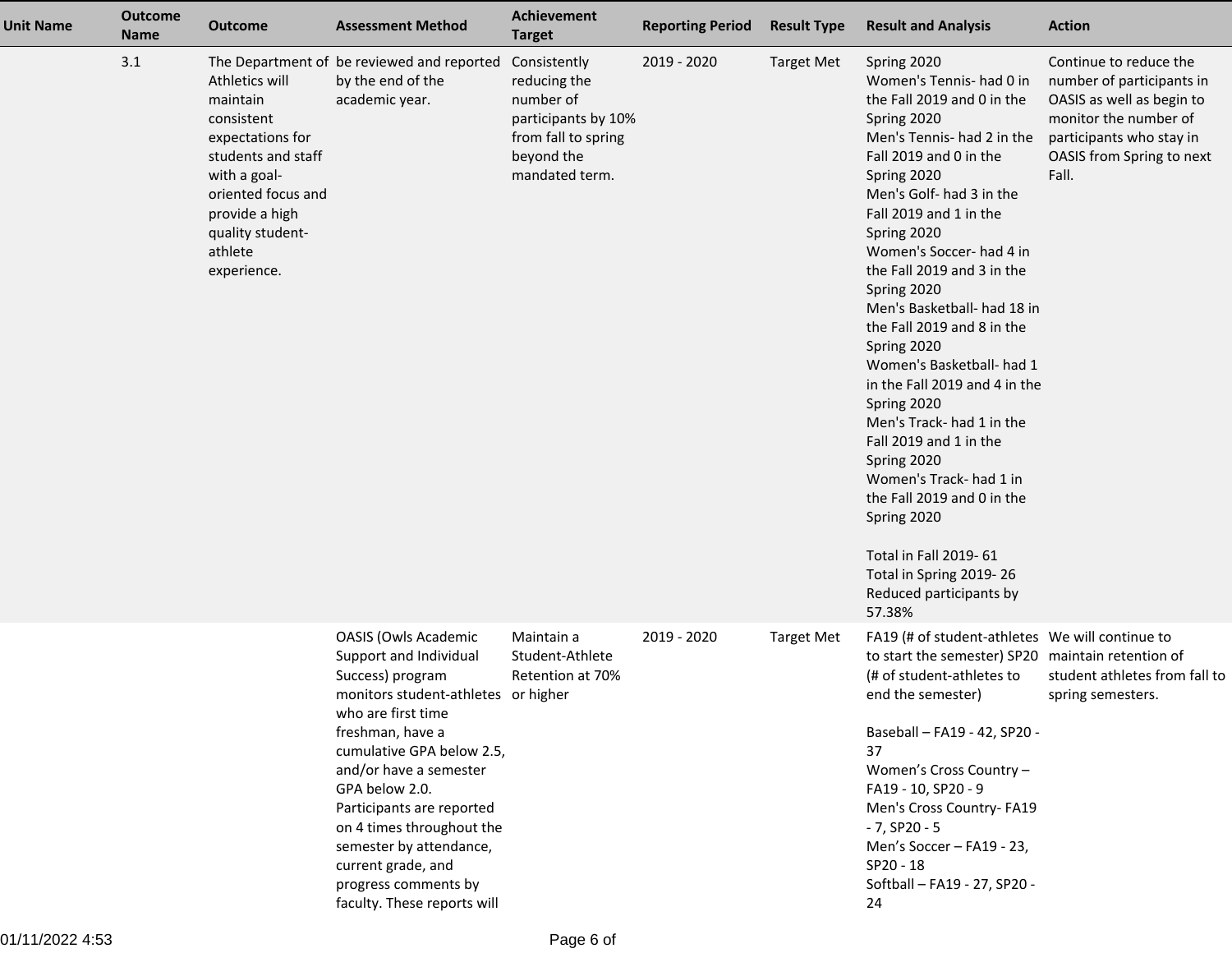| <b>Unit Name</b>                                                 | <b>Outcome</b><br><b>Name</b> | <b>Outcome</b>                                                               | <b>Assessment Method</b>                                                                                                                                                                                                                                                                                                                                                                                                                                                                            | <b>Achievement</b><br><b>Target</b>                                                                                                                         | <b>Reporting Period</b> | <b>Result Type</b> | <b>Result and Analysis</b>                                                                                                                                                                                                                                                                                                                                                                                                                                                                                    | <b>Action</b>                                                                                                                                                                                                                       |
|------------------------------------------------------------------|-------------------------------|------------------------------------------------------------------------------|-----------------------------------------------------------------------------------------------------------------------------------------------------------------------------------------------------------------------------------------------------------------------------------------------------------------------------------------------------------------------------------------------------------------------------------------------------------------------------------------------------|-------------------------------------------------------------------------------------------------------------------------------------------------------------|-------------------------|--------------------|---------------------------------------------------------------------------------------------------------------------------------------------------------------------------------------------------------------------------------------------------------------------------------------------------------------------------------------------------------------------------------------------------------------------------------------------------------------------------------------------------------------|-------------------------------------------------------------------------------------------------------------------------------------------------------------------------------------------------------------------------------------|
|                                                                  |                               |                                                                              | be reviewed and reported Maintain a<br>by the end of the<br>academic year.                                                                                                                                                                                                                                                                                                                                                                                                                          | Student-Athlete<br>Retention at 70%<br>or higher                                                                                                            | 2019 - 2020             | <b>Target Met</b>  | Volleyball - FA19 - 18, SP20 We will continue to<br>$-16$<br>Men's Basketball - FA 19 -<br>23, SP20 - 21<br>Women's Basketball - FA19<br>$-15$ , SP20 $-10$<br>Men's Golf - FA19 - 9, SP20<br>$-6$<br>Women's Tennis-FA19 - 9,<br>$SP20 - 8$<br>Men's Tennis-FA19 - 8,<br>$SP20 - 8$<br>Women's Soccer- FA19 -<br>29, SP20 - 25 (1 graduated<br>FA19)<br>Men's Track-FA19 - 8,<br>$SP20 - 5$<br>Women's Track-FA19 - 8,<br>$SP20 - 5$<br>Total FA19 - 236, SP 20 -<br>197 (1 graduated FA19)<br>83% Retention | maintain retention of<br>student athletes from fall to<br>spring semesters.                                                                                                                                                         |
| Academic and<br><b>Student Support -</b><br>Campus<br>Recreation | 1.1                           | Challenge will<br>motivate MUW<br>students, faculty,<br>and staff to live    | The Spring Fitness A Spring Fitness Challenge 75% of Spring<br>Survey will be distributed<br>to students, faculty, and<br>staff who successfully<br>completed the challenge<br>healthier lifestyles. in its entirety. The results<br>of this survey will be<br>analyzed at the end of the completing the<br>Spring semester.<br>"How likely are you to<br>continue your wellness<br>goals after completing the<br>fitness challenge? {Very<br>Unlikely, Unlikely, Neither,<br>Likely, Very Likely}" | <b>Fitness Challenge</b><br>Survey participants<br>will indicate that<br>they are likely to<br>continue their<br>wellness goals after<br>fitness challenge. | 2019 - 2020             | Inconclusive       | Due to COVID-19 we were<br>unable to implement a<br>survey.                                                                                                                                                                                                                                                                                                                                                                                                                                                   | Due to the continued<br>uncertainties of COVID-19,<br>we hope to run same the<br>survey at 75% again for the<br>spring of 2021. However,<br>once we have a<br>departmental meeting, we<br>will make necessary<br>changes if needed. |
|                                                                  | 1.2                           | Campus<br>Recreation will<br>provide a<br>welcoming facility<br>service in a | A Customer Satisfaction<br>Survey will be available to<br>all Stark Recreation users<br>at the close of the Spring<br>for guests through Academic semester. The<br>results of this survey will                                                                                                                                                                                                                                                                                                      | 90% of Customer<br><b>Satisfaction Survey</b><br>participants will<br>indicate that<br><b>Campus Recreation</b><br>staff was helpful                        | 2019 - 2020             | Inconclusive       | Due to COVID-19 we were<br>unable to implement a<br>survey.                                                                                                                                                                                                                                                                                                                                                                                                                                                   | We will run the same<br><b>Customer Satisfaction</b><br>Survey at 90% again for<br>Spring of 2021.                                                                                                                                  |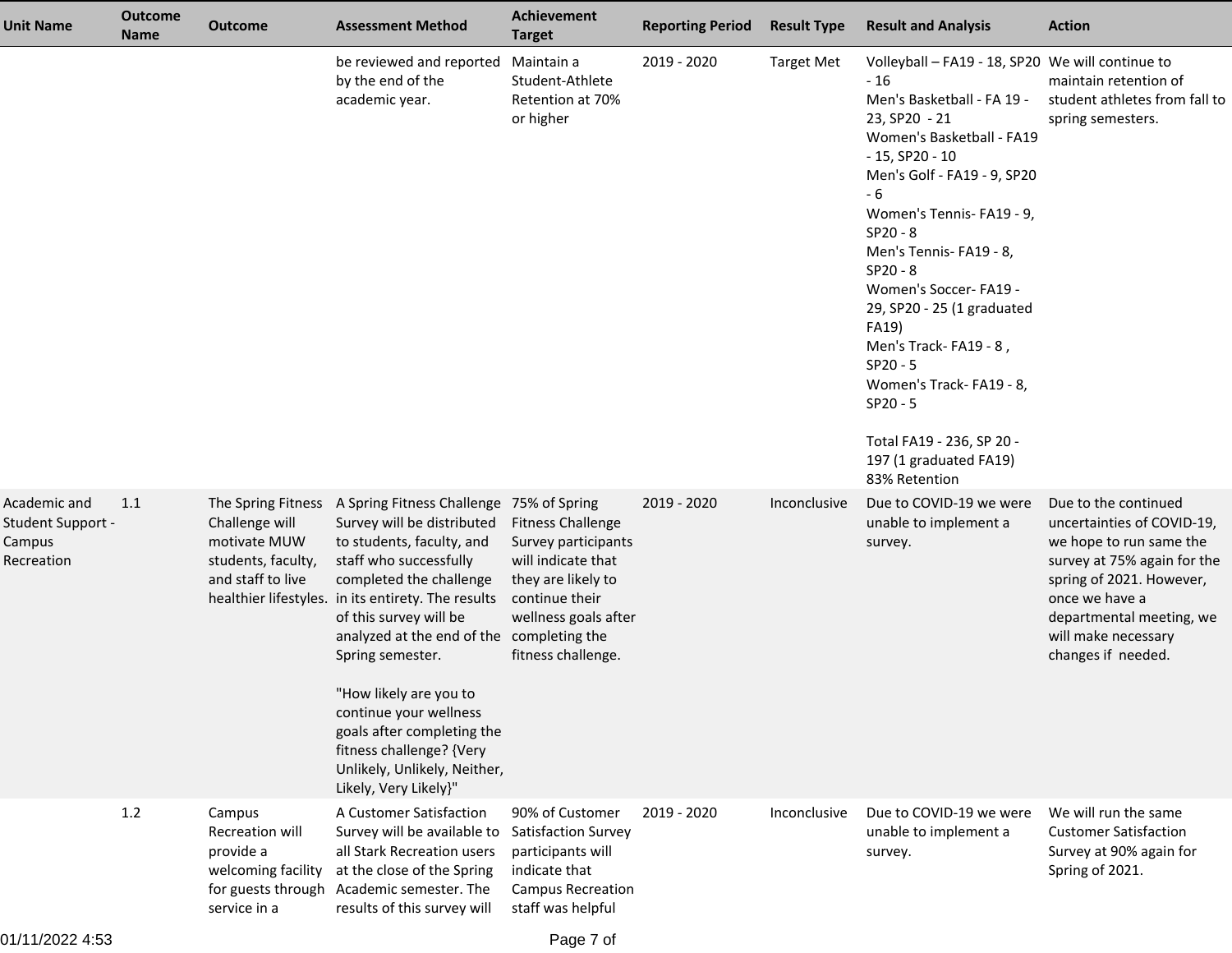| <b>Unit Name</b> | <b>Outcome</b><br><b>Name</b> | <b>Outcome</b>                                                                                                           | <b>Assessment Method</b>                                                                                                                                                                                                                                                                                                                                                                                                                                                                          | <b>Achievement</b><br><b>Target</b>                                                                                                                                                   | <b>Reporting Period</b> | <b>Result Type</b> | <b>Result and Analysis</b>                                                                  | <b>Action</b>                                                                                      |
|------------------|-------------------------------|--------------------------------------------------------------------------------------------------------------------------|---------------------------------------------------------------------------------------------------------------------------------------------------------------------------------------------------------------------------------------------------------------------------------------------------------------------------------------------------------------------------------------------------------------------------------------------------------------------------------------------------|---------------------------------------------------------------------------------------------------------------------------------------------------------------------------------------|-------------------------|--------------------|---------------------------------------------------------------------------------------------|----------------------------------------------------------------------------------------------------|
|                  | 1.2                           | thoughtful and<br>proactive manner.                                                                                      | be analyzed at the end of<br>the Spring semester.<br>"Campus Recreation staff<br>is helpful and courteous.<br>{Strongly Disagree,<br>Disagree, No Opinion,<br>Agree, Strongly Agree}"                                                                                                                                                                                                                                                                                                             | and courteous.                                                                                                                                                                        | 2019 - 2020             | Inconclusive       | Due to COVID-19 we were<br>unable to implement a<br>survey.                                 | We will run the same<br><b>Customer Satisfaction</b><br>Survey at 90% again for<br>Spring of 2021. |
|                  | 2.1                           | Students who are<br>employed at Stark<br><b>Recreation Center</b><br>will gain or<br>improve their<br>leadership skills. | An Employee Evaluation<br>Form, which students are<br>required to complete, is<br>administered to each<br>employee at the end of<br>each regular academic<br>semester. The results of<br>this evaluation form for<br>both semesters will be<br>analyzed at the end of the for Campus<br>Spring semester.<br>"Through my employment<br>with Campus Recreation, I<br>have developed or<br>improved my leadership<br>skills. {Strongly Disagree,<br>Disagree, No Opinion,<br>Agree, Strongly Agree}" | 90% of student<br>employees will<br>report on the<br>Employee<br><b>Evaluation Form</b><br>that their<br>leadership skills<br>improved as a<br>result of working<br>Recreation.       | 2019 - 2020             | Inconclusive       | Due to COVID-19 we were<br>unable to implement the<br><b>Employee Evaluation</b><br>survey. | We will run the Employee<br>Evaluation again for FY21.                                             |
|                  | 2.2                           | Students<br>employed at Stark<br><b>Recreation Center</b><br>will strengthen<br>their problem-<br>solving skills.        | An Employee Evaluation<br>Form, which students are<br>required to complete, is<br>administered to each<br>employee at the end of<br>each regular academic<br>semester. The results of<br>this evaluation form for<br>both semesters will be<br>analyzed at the end of the for Campus<br>Spring semester.<br>"Through my employment<br>with Campus Recreation,<br>my problem-solving skills<br>improved. {Strongly<br>Disagree, Disagree, No<br>Opinion, Agree, Strongly                           | 90% of student<br>employees will<br>report on the<br>Employee<br><b>Evaluation Form</b><br>that their problem-<br>solving skills<br>improved as a<br>result of working<br>Recreation. | 2019 - 2020             | Inconclusive       | Due to COVID-19 we were<br>unable to implement the<br>Spring Employee Evaluation<br>survey. | We will run the Employee<br>Evaluation for FY21 again.                                             |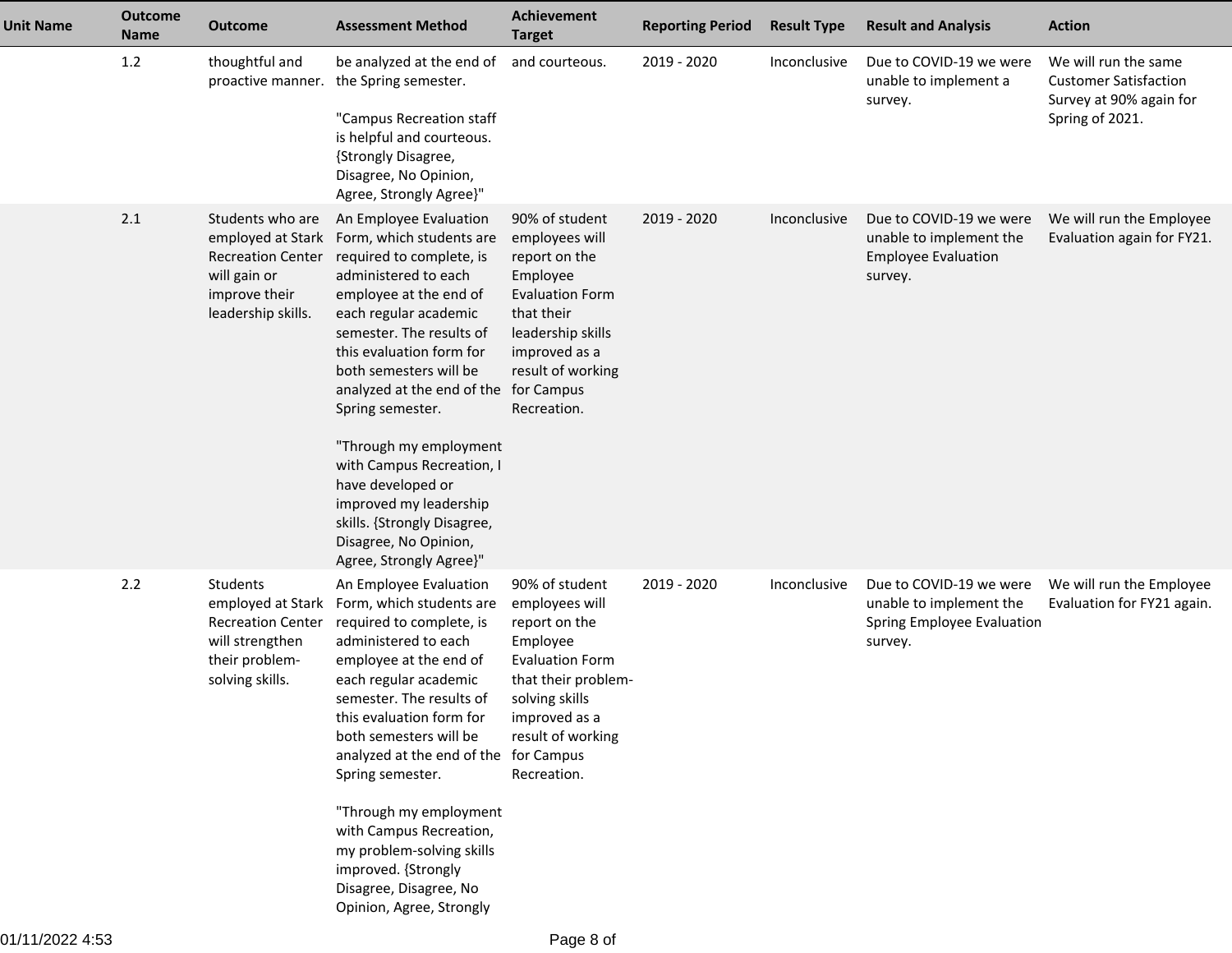| <b>Unit Name</b>                                                            | <b>Outcome</b><br><b>Name</b> | Outcome                                                                                                                                    | <b>Assessment Method</b>                                                                                                                                                                                                                                                                                                                                                          | <b>Achievement</b><br><b>Target</b>                                                                                                                                                                 | <b>Reporting Period</b> | <b>Result Type</b> | <b>Result and Analysis</b>                                                                                                                                                                                                                                   | <b>Action</b>                                                                                                                                                                              |
|-----------------------------------------------------------------------------|-------------------------------|--------------------------------------------------------------------------------------------------------------------------------------------|-----------------------------------------------------------------------------------------------------------------------------------------------------------------------------------------------------------------------------------------------------------------------------------------------------------------------------------------------------------------------------------|-----------------------------------------------------------------------------------------------------------------------------------------------------------------------------------------------------|-------------------------|--------------------|--------------------------------------------------------------------------------------------------------------------------------------------------------------------------------------------------------------------------------------------------------------|--------------------------------------------------------------------------------------------------------------------------------------------------------------------------------------------|
|                                                                             | 2.2                           | <b>Students</b><br>employed at Stark<br><b>Recreation Center</b><br>will strengthen<br>their problem-<br>solving skills.                   | Agree}"                                                                                                                                                                                                                                                                                                                                                                           | 90% of student<br>employees will<br>report on the<br>Employee<br><b>Evaluation Form</b><br>that their problem-<br>solving skills<br>improved as a<br>result of working<br>for Campus<br>Recreation. | 2019 - 2020             | Inconclusive       | Due to COVID-19 we were<br>unable to implement the<br>Spring Employee Evaluation<br>survey.                                                                                                                                                                  | We will run the Employee<br>Evaluation for FY21 again.                                                                                                                                     |
|                                                                             | 3.1                           | Campus<br>Recreation will<br>maintain<br>functional, well-<br>equipped, clean<br>and safe facilities.                                      | A Customer Satisfaction<br>Survey will be available to<br>all Stark Recreation users<br>at the close of the Spring<br>Academic semester. The<br>results of this survey will<br>be analyzed at the end of<br>the Spring semester.<br>"Campus Recreation<br>facilities are well<br>maintained and clean.<br>{Strongly Disagree,<br>Disagree, No Opinion,<br>Agree, Strongly Agree}" | 90% of Customer<br><b>Satisfaction Survey</b><br>participants will<br>indicate that<br><b>Campus Recreation</b><br>facilities are well<br>maintained and<br>clean.                                  | 2019 - 2020             | Inconclusive       | Due to COVID-19 we were<br>unable to implement the<br>survey.                                                                                                                                                                                                | We will run the survey again<br>in Spring 2021 with the<br>same Achievement Target<br>of 90%.                                                                                              |
| Academic and<br>Student Support -<br>Center for<br>Teaching and<br>Learning | 1.1                           | The Kossen Center<br>will offer<br>pedagogical<br>training on a<br>variety of topics<br>throughout the<br>academic year to<br>development. | The Kossen Center will<br>offer individual<br>consultations on a variety<br>of topics to meet the<br>needs of our faculty and<br>maintain a participation<br>record to review at the<br>encourage faculty end of the fiscal year.                                                                                                                                                 | At least 45<br>individual<br>consultations on<br>any aspect of<br>teaching or<br>instructional<br>technology will be<br>scheduled and<br>completed<br>annually.                                     | 2019 - 2020             | Inconclusive       | The director of CTL left the<br>university and due to<br>COVID-19, the position has<br>not been filled and there<br>were no results available to<br>report. Therefore, this<br>year's 2019-2020<br>assessment will be marked<br>Inconclusive.                | Over the course of the fiscal<br>year, the Cabinet Supervisor<br>over this Non-Academic<br>Unit will determine if any<br>changes will need to be<br>made for the 2020-2021<br>fiscal year. |
|                                                                             |                               |                                                                                                                                            | The Kossen Center will<br>offer workshops and<br>multi-day seminars on a<br>variety of topics to meet<br>the needs of our faculty<br>and maintain a<br>participation record to<br>review at the end of the<br>fiscal year.                                                                                                                                                        | At least 25 group<br>workshops or<br>multi-day seminars<br>will be offered<br>annually with an<br>average<br>attendance rate of<br>at least 3 people<br>per session.                                | 2019 - 2020             | Inconclusive       | university and due to<br>COVID-19, the position has over this Non-Academic<br>not been filled and there<br>were no results available to changes will need to be<br>report. Therefore, this<br>year's 2019-2020<br>assessment will be marked<br>Inconclusive. | The director of CTL left the Over the course of the fiscal<br>year, the Cabinet Supervisor<br>Unit will determine if any<br>made for the 2020-2021<br>fiscal year.                         |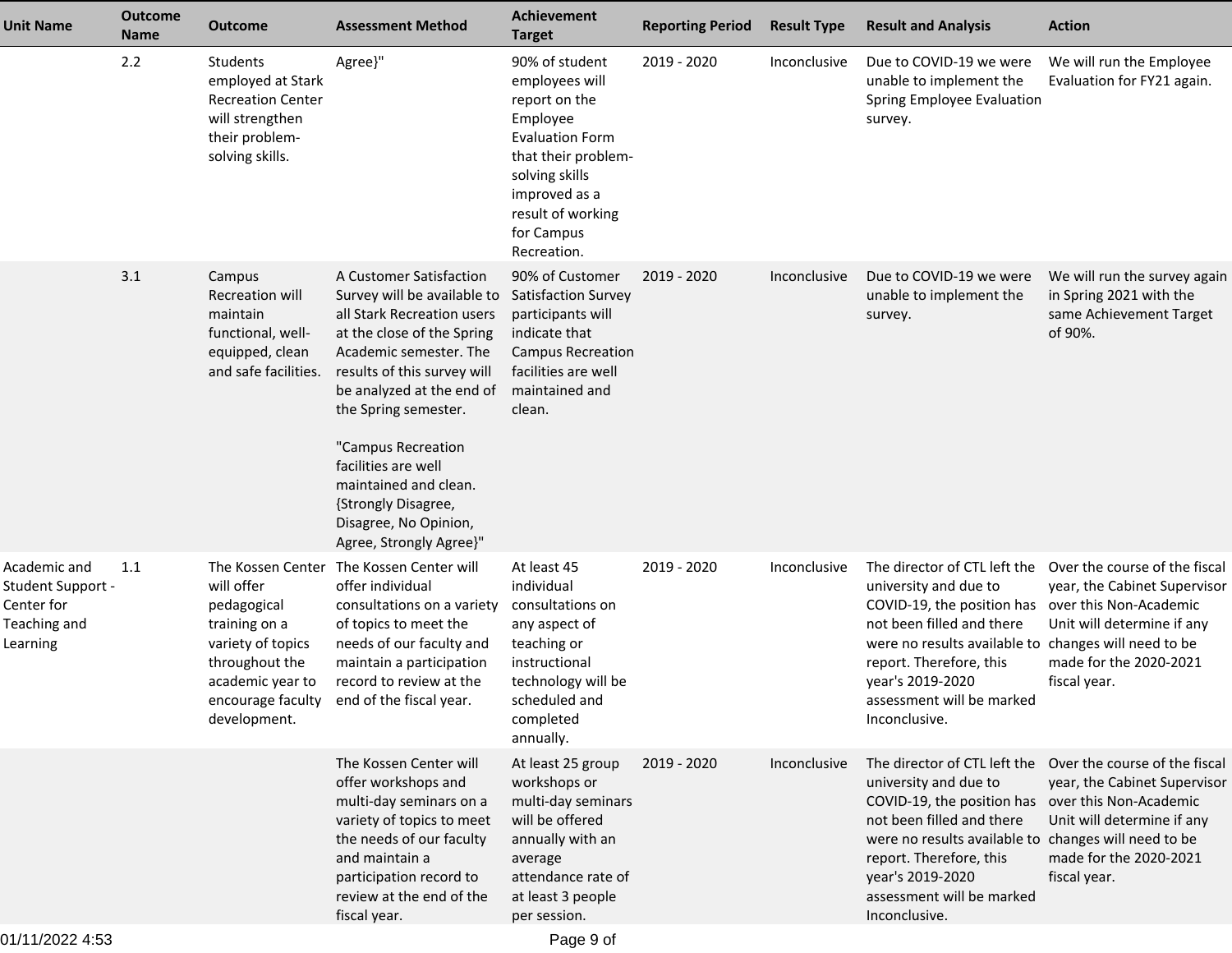| <b>Unit Name</b> | <b>Outcome</b><br><b>Name</b> | <b>Outcome</b>                                                                                                                            | <b>Assessment Method</b>                                                                                                                                                                                                                                                                                                                                                                                                                                                          | Achievement<br><b>Target</b>                                                                                                                                                                              | <b>Reporting Period</b> | <b>Result Type</b> | <b>Result and Analysis</b>                                                                                                                                                                                                                                  | <b>Action</b>                                                                                                                                                                              |
|------------------|-------------------------------|-------------------------------------------------------------------------------------------------------------------------------------------|-----------------------------------------------------------------------------------------------------------------------------------------------------------------------------------------------------------------------------------------------------------------------------------------------------------------------------------------------------------------------------------------------------------------------------------------------------------------------------------|-----------------------------------------------------------------------------------------------------------------------------------------------------------------------------------------------------------|-------------------------|--------------------|-------------------------------------------------------------------------------------------------------------------------------------------------------------------------------------------------------------------------------------------------------------|--------------------------------------------------------------------------------------------------------------------------------------------------------------------------------------------|
|                  | 1.2                           | Faculty will feel<br>that their<br>professional<br>development<br>needs for<br>being met by the<br>Kossen Center's<br>offerings.          | Faculty will be asked<br>about their satisfaction<br>with the developmental<br>opportunities for online<br>teaching offered by the<br>technology use are Kossen Center in the<br>annual Faculty Satisfaction online course<br>Survey. Results will be<br>compiled by the Office of<br>Institutional Research and<br>reviewed by the Kossen<br>Center staff.<br>"The University supports<br>online course delivery<br>through faculty training<br>and allocation of<br>resources." | 65% of Faculty<br>Satisfaction Survey<br>participants will<br>"strongly agree" or<br>"agree" that "The<br>University supports<br>delivery through<br>faculty training and<br>allocation of<br>resources." | 2019 - 2020             | <b>Target Met</b>  | 2020 Faculty Satisfaction<br><b>Survey Results:</b><br>Strongly Agree - (28/101)<br>27.72%<br>Agree - (58/101) 57.43%<br>Total - (86/101) 85.15%<br>Disagree - (8/101) 7.92%<br>Strongly Disagree - (1/101)<br>0.99%<br>Not Applicable - (6/101)<br>5.94%   | Over the course of the fiscal<br>year, the Cabinet Supervisor<br>over this Non-Academic<br>Unit will determine if any<br>changes will need to be<br>made for the 2020-2021<br>fiscal year. |
|                  |                               |                                                                                                                                           | Faculty will be asked<br>about their satisfaction<br>with the developmental<br>opportunities for software "strongly agree" or<br>use offered by the Kossen<br>Center in the annual<br><b>Faculty Satisfaction</b><br>Survey. Results will be<br>compiled by the Office of<br>Institutional Research and<br>reviewed by the Kossen<br>Center staff.<br>"I have access to the<br>software I need to be an<br>effective instructor."                                                 | 65% of Faculty<br>Satisfaction Survey<br>participants will<br>"agree" that "I<br>have access to the<br>software I need to<br>be an effective<br>instructor."                                              | 2019 - 2020             | <b>Target Met</b>  | 2020 Faculty Satisfaction<br><b>Survey Results:</b><br>Strongly Agree - (27/101)<br>26.73%<br>Agree - (51/101) 50.50%<br>Total - (78/101) 77.23%<br>Disagree - (16/101) 15.84%<br>Strongly Disagree - (4/101)<br>3.96%<br>Not Applicable - (3/101)<br>2.97% | Over the course of the fiscal<br>year, the Cabinet Supervisor<br>over this Non-Academic<br>Unit will determine if any<br>changes will need to be<br>made for the 2020-2021<br>fiscal year. |
|                  | 1.3                           | Faculty will<br>actually<br>implement the<br>skills and theories<br>that they learn<br>about at the<br>Kossen Center in<br>their classes. | Faculty will be asked<br>about their self-assessed<br>level of competency in<br>using APIL Teaching<br>strategies to lead to<br>intellectual curiosity in the<br>annual Faculty Satisfaction question "APIL<br>Survey. Results will be<br>compiled by the Office of<br>Institutional Research and<br>reviewed by the Kossen                                                                                                                                                       | 60% of Faculty<br>Satisfaction Survey<br>participants will<br>answer<br>"Acceptable" or<br>"Mastery" to the<br>Strategies involve<br>Active learning,<br>Problem-based<br>learning, and                   | 2019 - 2020             | <b>Target Met</b>  | 2020 Faculty Satisfaction<br><b>Survey Results</b><br>Mastery - (14/101) 13.86%<br>Acceptable - (71/101)<br>70.30%<br>Total - (85/101) 84.16%<br>Emerging - (14/101)<br>13.86%<br>Below What I Would Like It<br>To Be - (2/101) 1.98%                       | Over the course of the fiscal<br>year, the Cabinet Supervisor<br>over this Non-Academic<br>Unit will determine if any<br>changes will need to be<br>made for the 2020-2021<br>fiscal year. |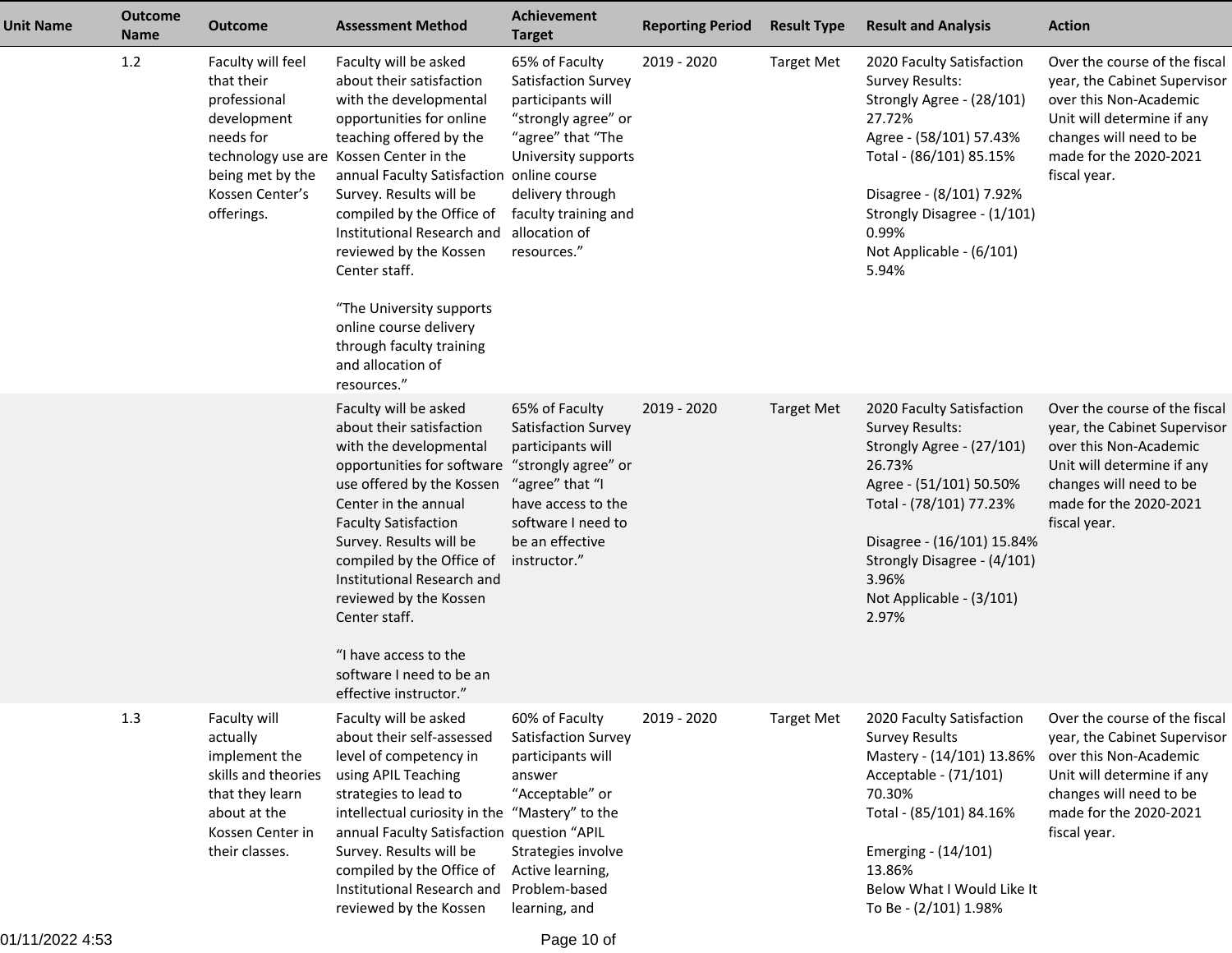| <b>Unit Name</b> | <b>Outcome</b><br>Name | <b>Outcome</b>                                                                                                                            | <b>Assessment Method</b>                                                                                                                                                                                                                                                                                                                                                                                                                                                                                                                                                        | <b>Achievement</b><br><b>Target</b>                                                                                                                                             | <b>Reporting Period</b> | <b>Result Type</b> | <b>Result and Analysis</b>                                                                                                                                                                                                                                                                   | <b>Action</b>                                                                                                                                                                              |
|------------------|------------------------|-------------------------------------------------------------------------------------------------------------------------------------------|---------------------------------------------------------------------------------------------------------------------------------------------------------------------------------------------------------------------------------------------------------------------------------------------------------------------------------------------------------------------------------------------------------------------------------------------------------------------------------------------------------------------------------------------------------------------------------|---------------------------------------------------------------------------------------------------------------------------------------------------------------------------------|-------------------------|--------------------|----------------------------------------------------------------------------------------------------------------------------------------------------------------------------------------------------------------------------------------------------------------------------------------------|--------------------------------------------------------------------------------------------------------------------------------------------------------------------------------------------|
|                  | 1.3                    | Faculty will<br>actually<br>implement the<br>skills and theories<br>that they learn<br>about at the<br>Kossen Center in<br>their classes. | Center staff.                                                                                                                                                                                                                                                                                                                                                                                                                                                                                                                                                                   | Inquiry-based<br>learning to<br>cultivate<br>Intellectual<br>Curiosity. My self-<br>assessed level of<br>competency in<br>these strategies is:"                                 | 2019 - 2020             | <b>Target Met</b>  | 2020 Faculty Satisfaction<br><b>Survey Results</b><br>Mastery - (14/101) 13.86%<br>Acceptable - (71/101)<br>70.30%<br>Total - (85/101) 84.16%<br>Emerging - (14/101)<br>13.86%<br>Below What I Would Like It<br>To Be - (2/101) 1.98%                                                        | Over the course of the fiscal<br>year, the Cabinet Supervisor<br>over this Non-Academic<br>Unit will determine if any<br>changes will need to be<br>made for the 2020-2021<br>fiscal year. |
|                  |                        |                                                                                                                                           | One third of faculty who<br>have attended at least one score on the<br>Kossen Center workshop,<br>training, or individual<br>consultation over the past randomly selected<br>year will be randomly<br>selected to complete a<br>Follow-up Survey which<br>includes a question about<br>whether or not they have<br>implemented any of the<br>skills or theories they have<br>learned in the past year.<br>The question will offer a 5-<br>point scale ranging from 1,<br>"not at all," to 5, "to a<br>great extent". The survey<br>will be evaluated by<br>Kossen Center staff. | The average faculty 2019 - 2020<br>implementation<br>question on the<br>annual Follow-up<br>Survey will be 3.5<br>out of 5.                                                     |                         | Inconclusive       | The director of CTL left the<br>university and due to<br>COVID-19, the position has over this Non-Academic<br>not been filled and there<br>were no results available to changes will need to be<br>report. Therefore, this<br>year's 2019-2020<br>assessment will be marked<br>Inconclusive. | Over the course of the fiscal<br>year, the Cabinet Supervisor<br>Unit will determine if any<br>made for the 2020-2021<br>fiscal year.                                                      |
|                  | 2.1                    | New instructional<br>placed in<br>classrooms across installation of new<br>campus annually.                                               | The Kossen Center will<br>technology will be assist departments with<br>the selection and<br>classroom technology and<br>will keep a record of all<br>completed processes to<br>review at the end of the<br>fiscal year.                                                                                                                                                                                                                                                                                                                                                        | Conduct a needs<br>consultation and<br>installation of new<br>classroom<br>technology, either<br>hardware or<br>software, in at<br>least 8 classrooms<br>on campus per<br>year. | 2019 - 2020             | Inconclusive       | The director of CTL left the<br>university and due to<br>COVID-19, the position has<br>not been filled and there<br>were no results available to changes will need to be<br>report. Therefore, this<br>year's 2019-2020<br>assessment will be marked<br>Inconclusive.                        | Over the course of the fiscal<br>year, the Cabinet Supervisor<br>over this Non-Academic<br>Unit will determine if any<br>made for the 2020-2021<br>fiscal year.                            |
|                  | 2.2                    | Faculty will be<br>ability to<br>effectively use<br>new instructional                                                                     | Faculty who attend<br>satisfied with their individual or group<br>training sessions on using<br>technology for instruction<br>will complete the                                                                                                                                                                                                                                                                                                                                                                                                                                 | 75% of faculty<br>member's self-<br>reported outgoing<br>perceived skill level<br>will be at least one                                                                          | 2019 - 2020             | Inconclusive       | The director of CTL left the<br>university and due to<br>COVID-19, the position has over this Non-Academic<br>not been filled and there<br>were no results available to changes will need to be                                                                                              | Over the course of the fiscal<br>year, the Cabinet Supervisor<br>Unit will determine if any                                                                                                |
|                  |                        |                                                                                                                                           |                                                                                                                                                                                                                                                                                                                                                                                                                                                                                                                                                                                 |                                                                                                                                                                                 |                         |                    |                                                                                                                                                                                                                                                                                              |                                                                                                                                                                                            |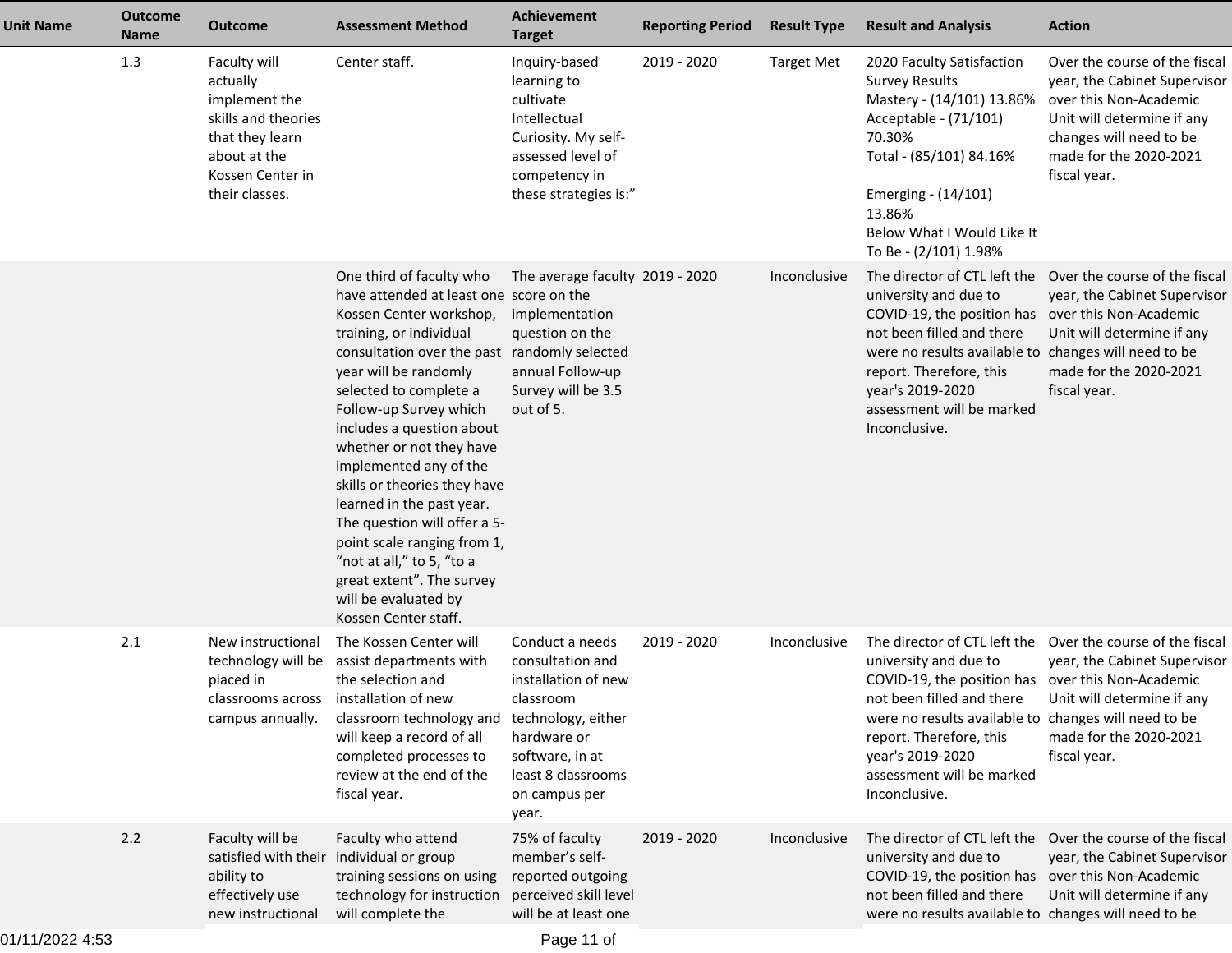| <b>Unit Name</b>                                                                            | <b>Outcome</b><br><b>Name</b> | <b>Outcome</b>                                                                                                                                                                                                                                                                                                              | <b>Assessment Method</b>                                                                                                                                                                                                                                                                                                                                                                                                                                                           | <b>Achievement</b><br><b>Target</b>                                                                                                                                                          | <b>Reporting Period</b> | <b>Result Type</b> | <b>Result and Analysis</b>                                                                                                                                                                                                                    | <b>Action</b>                                                                                                                                                                              |
|---------------------------------------------------------------------------------------------|-------------------------------|-----------------------------------------------------------------------------------------------------------------------------------------------------------------------------------------------------------------------------------------------------------------------------------------------------------------------------|------------------------------------------------------------------------------------------------------------------------------------------------------------------------------------------------------------------------------------------------------------------------------------------------------------------------------------------------------------------------------------------------------------------------------------------------------------------------------------|----------------------------------------------------------------------------------------------------------------------------------------------------------------------------------------------|-------------------------|--------------------|-----------------------------------------------------------------------------------------------------------------------------------------------------------------------------------------------------------------------------------------------|--------------------------------------------------------------------------------------------------------------------------------------------------------------------------------------------|
|                                                                                             | 2.2                           | technology, both<br>software and<br>hardware, for<br>face-to-face,<br>online, and hybrid<br>instruction.                                                                                                                                                                                                                    | Instructional Technology<br>Survey to assess their<br>perceived skill level<br>(novice, intermediate,<br>competent, advanced).<br>The survey data will be<br>assessed by Kossen Center<br>staff.                                                                                                                                                                                                                                                                                   | level higher than<br>their self-reported<br>incoming perceived<br>skill level on the<br>Instructional<br>Technology Survey.                                                                  | 2019 - 2020             | Inconclusive       | report. Therefore, this<br>year's 2019-2020<br>assessment will be marked<br>Inconclusive.                                                                                                                                                     | made for the 2020-2021<br>fiscal year.                                                                                                                                                     |
|                                                                                             |                               |                                                                                                                                                                                                                                                                                                                             | Faculty who attend<br>individual or group<br>training sessions on using<br>technology for instruction<br>will complete the<br>Instructional Technology<br>Survey to assess their<br>satisfaction with the<br>training. Among other<br>questions, the survey<br>includes a question asking<br>them to rate their<br>satisfaction with the<br>training where 1 is "very<br>unsatisfied" and 5 is "very<br>satisfied." The survey data<br>will be assessed by Kossen<br>Center staff. | The average score<br>of those<br>participating in the<br>Instructional<br>Technology Survey,<br>which reflects<br>faculty satisfaction<br>with training, will<br>be a 3.8 on a 5.0<br>scale. | 2019 - 2020             | Inconclusive       | The director of CTL left the<br>university and due to<br>COVID-19, the position has<br>not been filled and there<br>were no results available to<br>report. Therefore, this<br>year's 2019-2020<br>assessment will be marked<br>Inconclusive. | Over the course of the fiscal<br>year, the Cabinet Supervisor<br>over this Non-Academic<br>Unit will determine if any<br>changes will need to be<br>made for the 2020-2021<br>fiscal year. |
| Academic and<br>Student Support -<br>Center for<br>Women's<br>Research and<br>Public Policy | 1.1                           | Newly trained<br>student<br>interviewers<br>involved in the<br>Women's Oral<br>Histories project<br>will complete<br>interviews of an<br>MUW alumnae to<br>be added to the<br>University<br>Archives. In the<br>process, students<br>will learn about<br>multigenerational<br>women's<br>accomplishments<br>and challenges. | The MUW archivist will<br>review the new trainee list will instruct 5 new<br>supplied by the CWRPP<br>Intern to determine if at<br>least five trainees<br>completed interviews, and Histories<br>the completed Women's<br>Oral Histories interviews<br>are also approved<br>acceptable by the MUW<br>archivist based on best<br>practices of professional<br>oral historians.                                                                                                      | Student mentors<br>trainees to produce<br>acceptable<br>Women's Oral<br>interviews.                                                                                                          | 2019 - 2020             | Inconclusive       | The Director of CWRPP<br>retired from the university<br>and due to COVID-19 there<br>were no results available.<br>Therefore, the 2019-2020<br>assessment results are<br>Inconclusive.                                                        | Over the course of the fiscal<br>year, the Cabinet Supervisor<br>over this Non-Academic<br>Unit will determine if any<br>changes will need to be<br>made for the 2020-2021<br>fiscal year. |
|                                                                                             | 1.2                           | The CWRPP will                                                                                                                                                                                                                                                                                                              | The CWRPP Director will                                                                                                                                                                                                                                                                                                                                                                                                                                                            | 3% increase in                                                                                                                                                                               | 2019 - 2020             | Inconclusive       | This Achievement Target                                                                                                                                                                                                                       | Over the course of the fiscal                                                                                                                                                              |

Page 12 of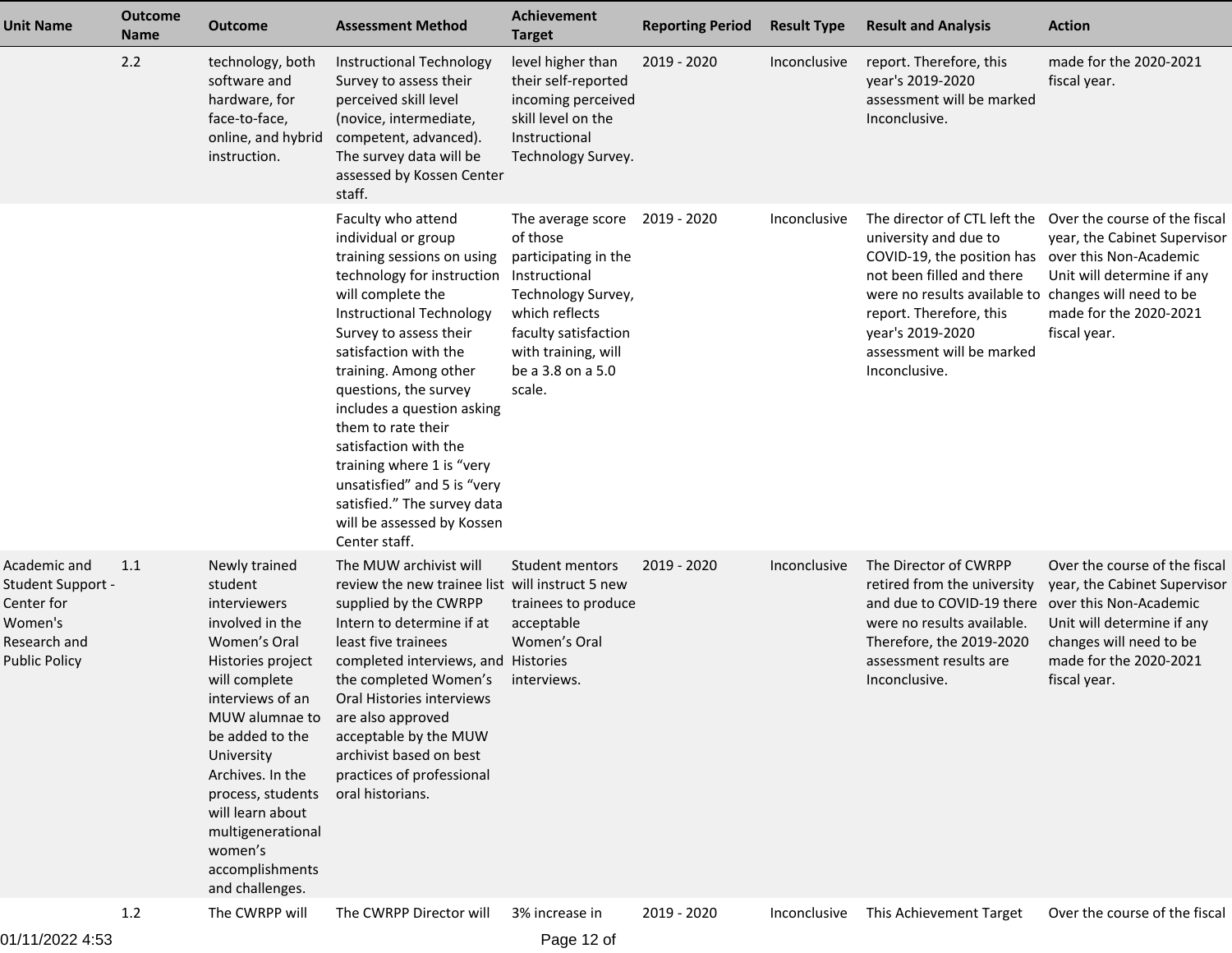| <b>Unit Name</b> | <b>Outcome</b><br><b>Name</b> | <b>Outcome</b>                                                                                                                                                                      | <b>Assessment Method</b>                                                                                                                                                                                                                                                                                            | <b>Achievement</b><br><b>Target</b>                                                                                                                                                                       | <b>Reporting Period</b> | <b>Result Type</b> | <b>Result and Analysis</b>                                                                                                                                                             | <b>Action</b>                                                                                                                                                                              |
|------------------|-------------------------------|-------------------------------------------------------------------------------------------------------------------------------------------------------------------------------------|---------------------------------------------------------------------------------------------------------------------------------------------------------------------------------------------------------------------------------------------------------------------------------------------------------------------|-----------------------------------------------------------------------------------------------------------------------------------------------------------------------------------------------------------|-------------------------|--------------------|----------------------------------------------------------------------------------------------------------------------------------------------------------------------------------------|--------------------------------------------------------------------------------------------------------------------------------------------------------------------------------------------|
|                  | 1.2                           | sponsor an Essay<br>Contest for the<br><b>Common Reading</b><br>Initiative that will<br>provide an<br>opportunity for<br>students to discuss<br>topics related to<br>MUW's mission. | analyze the number of<br>submitted essays and<br>compare the result to the<br>previous academic year's<br>submitted essay total.                                                                                                                                                                                    | student essays for<br>the Dorothy Clark<br><b>Hobson Essay</b><br>Contest from the<br>previous academic<br>year.                                                                                          | 2019 - 2020             | Inconclusive       | was Inactivated for the 19-<br>20 fiscal year. Therefore,<br>no results are reported.                                                                                                  | year, the Cabinet Supervisor<br>over this Non-Academic<br>Unit will determine if any<br>changes will need to be<br>made for the 2020-2021<br>fiscal year.                                  |
|                  | 2.1                           | The CWRPP will<br>train<br>undergraduate<br>college women to<br>enter elected or<br>appointed public<br>service.                                                                    | The CWRPP Director will<br>review all of the LDR 250<br>presentations to<br>determine if all the<br>students completed the<br>project in its entirety.                                                                                                                                                              | 100% of students<br>in LDR 250 will<br>complete a public<br>policy group<br>project, including a<br>mock presentation<br>before a senate<br>subcommittee.                                                 | 2019 - 2020             | Inconclusive       | The Director of CWRPP<br>retired from the university<br>and due to COVID-19 there<br>were no results available.<br>Therefore, the 2019-2020<br>assessment results are<br>Inconclusive. | Over the course of the fiscal<br>year, the Cabinet Supervisor<br>over this Non-Academic<br>Unit will determine if any<br>changes will need to be<br>made for the 2020-2021<br>fiscal year. |
|                  |                               |                                                                                                                                                                                     | The CWRPP Director will<br>review the students who<br>participated in the<br>professional networking in professional<br>the state capital to<br>determine if all the<br>students in LDR 250<br>participated at the<br>reception.                                                                                    | 100% of students<br>in LDR 250 will<br>practice<br>networking at a<br>reception for<br>elected-women<br>officials in the state<br>capital.                                                                | 2019 - 2020             | Inconclusive       | The Director of CWRPP<br>retired from the university<br>and due to COVID-19 there<br>were no results available.<br>Therefore, the 2019-2020<br>assessment results are<br>Inconclusive. | Over the course of the fiscal<br>year, the Cabinet Supervisor<br>over this Non-Academic<br>Unit will determine if any<br>changes will need to be<br>made for the 2020-2021<br>fiscal year. |
|                  | 2.2                           | <b>Enhance the New</b><br>Leadership<br>Program to give<br>graduate students<br>the opportunity to<br>practice hands-on<br>development of<br>other women<br>leaders.                | The CWRPP Director will<br>review the number of<br>graduate students in<br>Women's Leadership<br>participating in the<br>practicum connected to<br>the Mississippi New<br>Leadership Program.                                                                                                                       | At least one<br>graduate student in<br>Women's<br>Leadership will<br>complete a<br>practicum<br>connected to the<br>Mississippi New<br>Leadership<br>Program earning 1-<br>3 hours of graduate<br>credit. | 2019 - 2020             | Inconclusive       | The Director of CWRPP<br>retired from the university<br>and due to COVID-19 there<br>were no results available.<br>Therefore, the 2019-2020<br>assessment results are<br>Inconclusive. | Over the course of the fiscal<br>year, the Cabinet Supervisor<br>over this Non-Academic<br>Unit will determine if any<br>changes will need to be<br>made for the 2020-2021<br>fiscal year. |
|                  | 2.3                           | the MUW<br>Development<br>will seek new<br>business<br>partnerships as                                                                                                              | In partnership with The director will maintain One new business 2019 - 2020<br>and review financial<br>sponsorship records from established as<br>Office, the director new business partnerships financial sponsors<br>throughout the fiscal year each fiscal year.<br>to determine if the<br>achievement target is | partnership will be                                                                                                                                                                                       |                         | Inconclusive       | The Director of CWRPP<br>retired from the university<br>and due to COVID-19 there<br>were no results available.<br>Therefore, the 2019-2020<br>assessment results are<br>Inconclusive. | Over the course of the fiscal<br>year, the Cabinet Supervisor<br>over this Non-Academic<br>Unit will determine if any<br>changes will need to be<br>made for the 2020-2021<br>fiscal year. |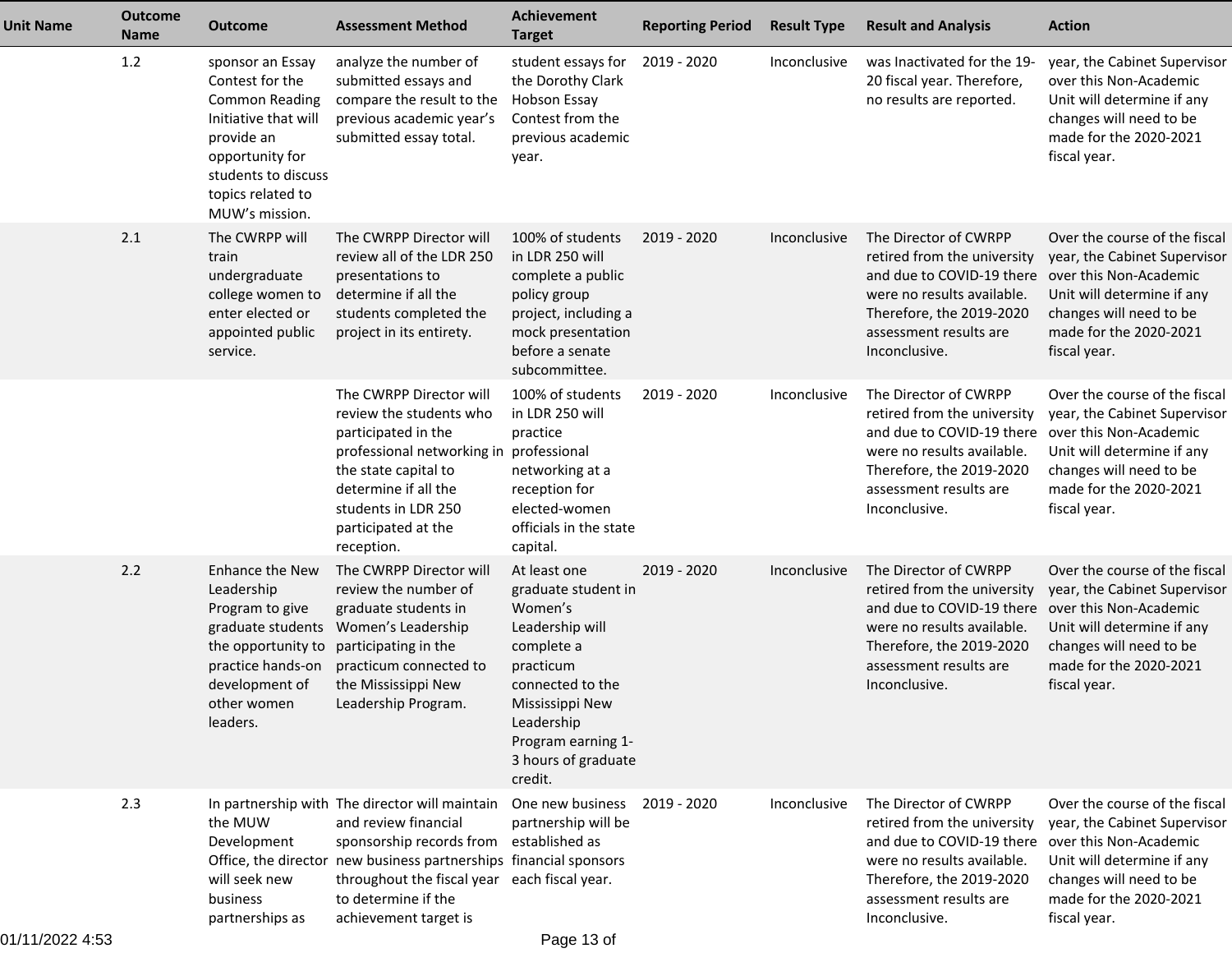| <b>Unit Name</b>                                            | <b>Outcome</b><br><b>Name</b> | <b>Outcome</b>                                                                                                                                                              | <b>Assessment Method</b>                                                                                                                                                                                                                                                             | <b>Achievement</b><br><b>Target</b>                                                                             | <b>Reporting Period</b> | <b>Result Type</b> | <b>Result and Analysis</b>                                                                                                                                                                                                                                                                                                                                                                                                                                                                                                                                                                                                                                                                                                                                                                                                                                                                                                                                                           | <b>Action</b>                                                                                                                                                                                                                                                                              |
|-------------------------------------------------------------|-------------------------------|-----------------------------------------------------------------------------------------------------------------------------------------------------------------------------|--------------------------------------------------------------------------------------------------------------------------------------------------------------------------------------------------------------------------------------------------------------------------------------|-----------------------------------------------------------------------------------------------------------------|-------------------------|--------------------|--------------------------------------------------------------------------------------------------------------------------------------------------------------------------------------------------------------------------------------------------------------------------------------------------------------------------------------------------------------------------------------------------------------------------------------------------------------------------------------------------------------------------------------------------------------------------------------------------------------------------------------------------------------------------------------------------------------------------------------------------------------------------------------------------------------------------------------------------------------------------------------------------------------------------------------------------------------------------------------|--------------------------------------------------------------------------------------------------------------------------------------------------------------------------------------------------------------------------------------------------------------------------------------------|
|                                                             | 2.3                           | financial sponsors<br>of Faculty In<br>Residence (FIRS) in<br>NEW Leadership                                                                                                | met.                                                                                                                                                                                                                                                                                 | One new business<br>partnership will be<br>established as<br>financial sponsors<br>each fiscal year.            | 2019 - 2020             | Inconclusive       | The Director of CWRPP<br>retired from the university<br>and due to COVID-19 there<br>were no results available.<br>Therefore, the 2019-2020<br>assessment results are<br>Inconclusive.                                                                                                                                                                                                                                                                                                                                                                                                                                                                                                                                                                                                                                                                                                                                                                                               | Over the course of the fiscal<br>year, the Cabinet Supervisor<br>over this Non-Academic<br>Unit will determine if any<br>changes will need to be<br>made for the 2020-2021<br>fiscal year.                                                                                                 |
| Academic and<br>Student Support -<br>Counseling<br>Services | 1.1                           | The Counseling<br>Center will make<br>an effort to<br>increase<br>awareness of<br>mental health<br>coping skills and<br>mental health<br>services available<br>to students. | Participation rates of<br>campus-wide<br>programming will be<br>analyzed after each<br>psycho-<br>educational/mental health program offered by<br>program via a log book.<br>The log book will be<br>maintained by the<br>counselors to track<br>participation rates of<br>students. | At least 50<br>students will<br>participate in one<br>campus-wide<br>mental health<br>the Counseling<br>Center. | 2019 - 2020             | <b>Target Met</b>  | Target Met. The counseling The staff of the Counseling<br>center hosted a wide<br>variety of programs and<br>workshops to the campus<br>community. The document<br>attached gives an extensive community. The document<br>listing of all programs and<br>number of attendees. One<br>of the greatest programs<br>was "Don't Cancel That<br>Class". Faculty were sent a<br>list of topics on which the<br>Counseling Center staff<br>could present and would<br>present to a class for the<br>faculty if they were to be<br>absent.<br>Orientations-<br>July 9, 2019 ASN<br><b>Orientation (70 Students</b><br>and Faculty)<br>July 13, 2019 RN - BSN<br>Nursing Orientation (150<br><b>Students &amp; Faculty</b><br>July 16 & 17, 2019 New and<br><b>Transfer Students</b><br>(Approximately 70<br>Students)<br>August 10 & 11, 2019 New<br>and Transfer Students<br>(Approximately 70<br>Students)<br>July 10, 22019 - Meeting<br>with Baptist Behavioral<br>Health<br>We met with | Center will continue to<br>conduct a variety of<br>programs and workshops to<br>and with the campus<br>attached gives and<br>extensive listing of all<br>programs and number of<br>attendees. The numbers will<br>be logged in Titanium the<br>center's program record<br>keeping program. |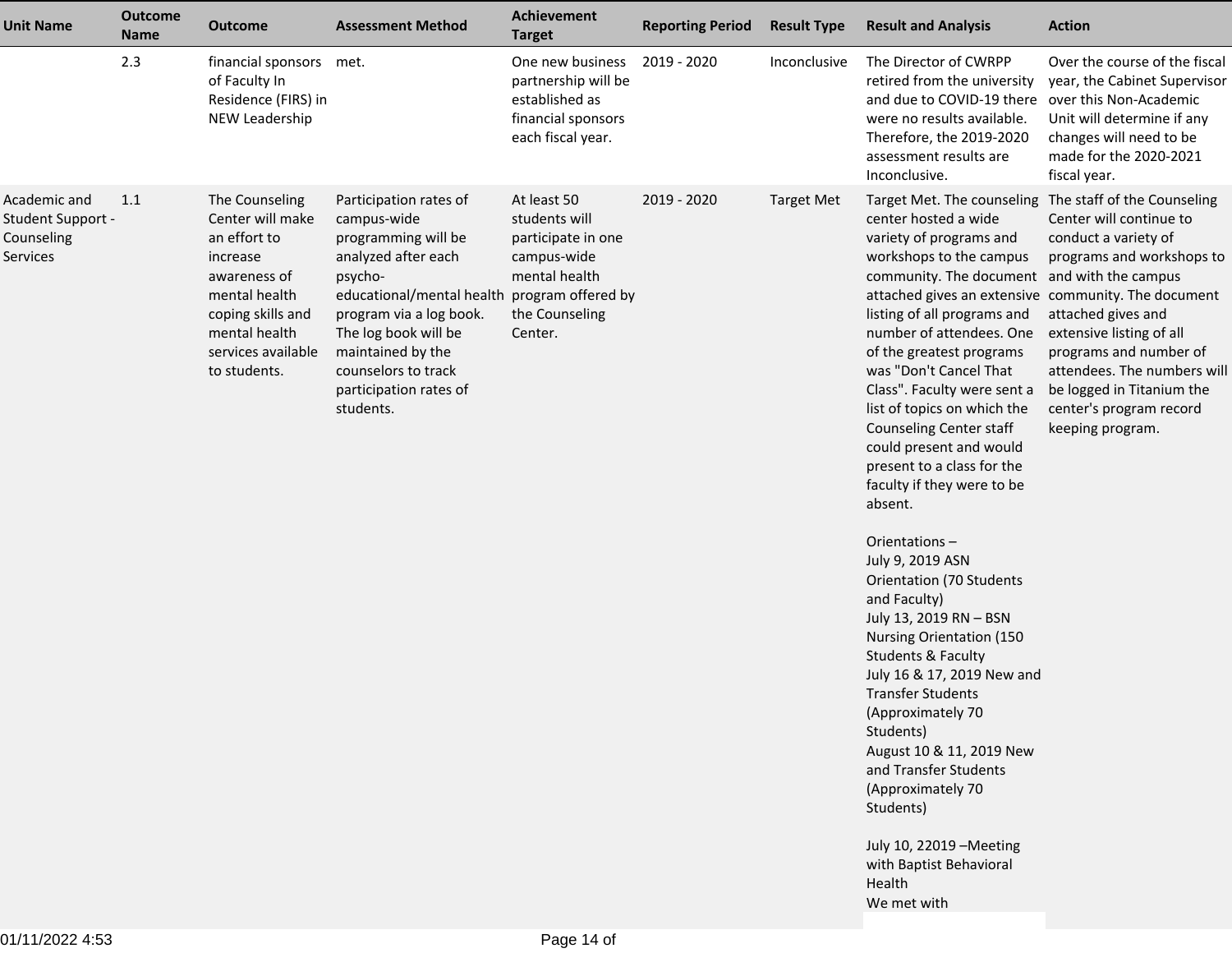| <b>Unit Name</b>                                            | <b>Outcome</b><br><b>Name</b> | <b>Outcome</b>                                                                                                                                                              | <b>Assessment Method</b>                                                                                                                                                                                                                                                             | Achievement<br><b>Target</b>                                                                                    | <b>Reporting Period</b> | <b>Result Type</b> | <b>Result and Analysis</b>                                                                                                                                                                                                                                                                                                                                                                                                                                                                                                                                                                                                             | <b>Action</b>                                                                                                                                                                                                                                                                                                                                        |
|-------------------------------------------------------------|-------------------------------|-----------------------------------------------------------------------------------------------------------------------------------------------------------------------------|--------------------------------------------------------------------------------------------------------------------------------------------------------------------------------------------------------------------------------------------------------------------------------------|-----------------------------------------------------------------------------------------------------------------|-------------------------|--------------------|----------------------------------------------------------------------------------------------------------------------------------------------------------------------------------------------------------------------------------------------------------------------------------------------------------------------------------------------------------------------------------------------------------------------------------------------------------------------------------------------------------------------------------------------------------------------------------------------------------------------------------------|------------------------------------------------------------------------------------------------------------------------------------------------------------------------------------------------------------------------------------------------------------------------------------------------------------------------------------------------------|
| Academic and<br>Student Support -<br>Counseling<br>Services | 1.1                           | The Counseling<br>Center will make<br>an effort to<br>increase<br>awareness of<br>mental health<br>coping skills and<br>mental health<br>services available<br>to students. | Participation rates of<br>campus-wide<br>programming will be<br>analyzed after each<br>psycho-<br>educational/mental health program offered by<br>program via a log book.<br>The log book will be<br>maintained by the<br>counselors to track<br>participation rates of<br>students. | At least 50<br>students will<br>participate in one<br>campus-wide<br>mental health<br>the Counseling<br>Center. | 2019 - 2020             | <b>Target Met</b>  | representatives from<br>Baptist Behavioral Health.<br>This meeting was talk<br>about possible<br>continuation of the<br>contract MUW and the<br>Counseling Center has with<br>Baptist.<br>July 14 - Residence Hall<br><b>Assistants Training</b><br>Presented on Self-Care for<br>the RAs (30 RAs)<br>July 24, 2019 - OWLS<br>Meeting<br>Introducing the staff of the<br>Counseling Center to<br>faculty and staff. (8 Faculty)<br>July 25, 2019 - Faculty<br><b>Book Club</b><br>Discussion of A Faculty<br><b>Guide to Addressing</b><br>Disruptive and Dangerous<br>Behavior by Brian Van<br>Brunt & W. Scott Lewis. (5<br>Faculty) | The staff of the Counseling<br>Center will continue to<br>conduct a variety of<br>programs and workshops to<br>and with the campus<br>community. The document<br>attached gives and<br>extensive listing of all<br>programs and number of<br>attendees. The numbers will<br>be logged in Titanium the<br>center's program record<br>keeping program. |
|                                                             |                               |                                                                                                                                                                             |                                                                                                                                                                                                                                                                                      |                                                                                                                 |                         |                    | August 14, 2019 - Behind<br><b>Closed Doors</b><br>Counseling Center staff<br>assisted Housing in training<br>Residence Hall Assistants<br>by the use of mental health<br>simulations. (30 Students)<br>August 19, 2019 -<br><b>Understanding Trauma</b>                                                                                                                                                                                                                                                                                                                                                                               |                                                                                                                                                                                                                                                                                                                                                      |
|                                                             |                               |                                                                                                                                                                             |                                                                                                                                                                                                                                                                                      |                                                                                                                 |                         |                    | Presentation to Faculty as a<br>part of Fall Faculty<br>Development in<br>conjunction with Family<br>Studies and Public Health.<br>(10 Faculty)                                                                                                                                                                                                                                                                                                                                                                                                                                                                                        |                                                                                                                                                                                                                                                                                                                                                      |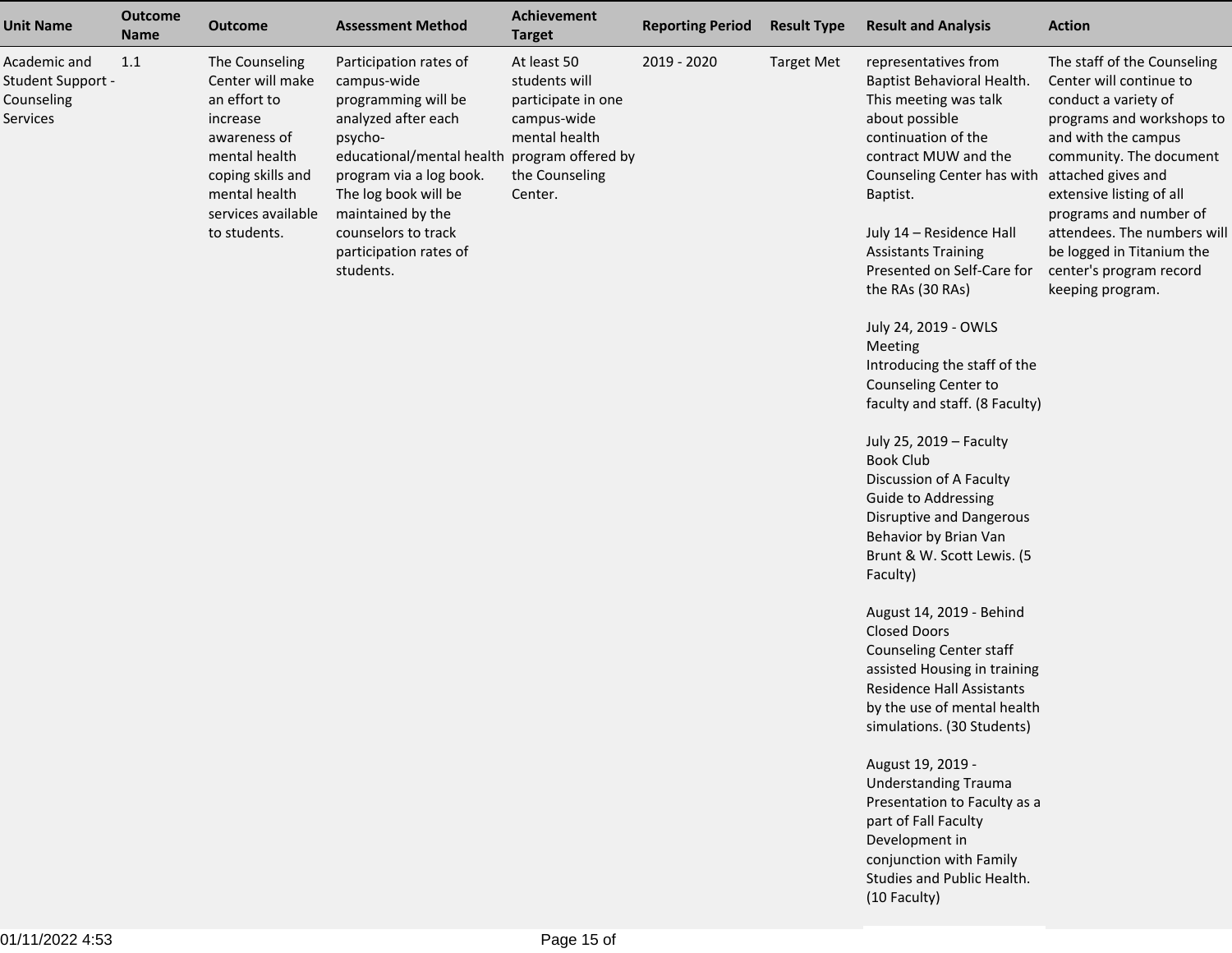| <b>Unit Name</b>                                            | <b>Outcome</b><br><b>Name</b> | <b>Outcome</b>                                                                                                                                                              | <b>Assessment Method</b>                                                                                                                                                                                                                                                             | Achievement<br><b>Target</b>                                                                                    | <b>Reporting Period</b> | <b>Result Type</b> | <b>Result and Analysis</b>                                                                                                                                                                                                                                                                                                                                                                                                                                                                                                                                                                                                                                                                                                                                                                                                                                                                                                                                                                   | <b>Action</b>                                                                                                                                                                                                                                                                                                                  |
|-------------------------------------------------------------|-------------------------------|-----------------------------------------------------------------------------------------------------------------------------------------------------------------------------|--------------------------------------------------------------------------------------------------------------------------------------------------------------------------------------------------------------------------------------------------------------------------------------|-----------------------------------------------------------------------------------------------------------------|-------------------------|--------------------|----------------------------------------------------------------------------------------------------------------------------------------------------------------------------------------------------------------------------------------------------------------------------------------------------------------------------------------------------------------------------------------------------------------------------------------------------------------------------------------------------------------------------------------------------------------------------------------------------------------------------------------------------------------------------------------------------------------------------------------------------------------------------------------------------------------------------------------------------------------------------------------------------------------------------------------------------------------------------------------------|--------------------------------------------------------------------------------------------------------------------------------------------------------------------------------------------------------------------------------------------------------------------------------------------------------------------------------|
| Academic and<br>Student Support -<br>Counseling<br>Services | 1.1                           | The Counseling<br>Center will make<br>an effort to<br>increase<br>awareness of<br>mental health<br>coping skills and<br>mental health<br>services available<br>to students. | Participation rates of<br>campus-wide<br>programming will be<br>analyzed after each<br>psycho-<br>educational/mental health program offered by<br>program via a log book.<br>The log book will be<br>maintained by the<br>counselors to track<br>participation rates of<br>students. | At least 50<br>students will<br>participate in one<br>campus-wide<br>mental health<br>the Counseling<br>Center. | 2019 - 2020             | <b>Target Met</b>  | August 19, 2019 -<br><b>Counseling Center Street</b><br><b>Carnival for Blues Week</b><br>All students were invited to<br>this event to introduce<br>students to the Counseling<br>Center services. (This event attached gives and<br>was rained out but the<br>students helped with<br>getting everything back to<br>the Center. (20 - 25<br>students helped.)<br>August 20, 2019 - What's<br>New in Counseling<br>This presentation for all<br>students and faculty<br>presented what was new in<br>the Counseling Center. (250<br>students and Faculty)<br>August 21, 2019 - Resource<br>Fair<br>This event in conjunction<br>with Student Success<br>Center introduced the<br>Counseling Center and<br>other resources to all<br>students that chose to<br>participate. (Approximately<br>200)<br>September 4, 2019 -<br><b>Services Presentation</b><br><b>Counseling Center Services</b><br>Presentation to the Art<br>Department (30 Students<br>and Faculty)<br>September 11, 2019 - | The staff of the Counseling<br>Center will continue to<br>conduct a variety of<br>programs and workshops to<br>and with the campus<br>community. The document<br>extensive listing of all<br>programs and number of<br>attendees. The numbers will<br>be logged in Titanium the<br>center's program record<br>keeping program. |
|                                                             |                               |                                                                                                                                                                             |                                                                                                                                                                                                                                                                                      |                                                                                                                 |                         |                    | <b>Suicide Awareness</b><br>At table was set up in the                                                                                                                                                                                                                                                                                                                                                                                                                                                                                                                                                                                                                                                                                                                                                                                                                                                                                                                                       |                                                                                                                                                                                                                                                                                                                                |
|                                                             |                               |                                                                                                                                                                             |                                                                                                                                                                                                                                                                                      |                                                                                                                 |                         |                    | Cafeteria Lobby with                                                                                                                                                                                                                                                                                                                                                                                                                                                                                                                                                                                                                                                                                                                                                                                                                                                                                                                                                                         |                                                                                                                                                                                                                                                                                                                                |
|                                                             |                               |                                                                                                                                                                             |                                                                                                                                                                                                                                                                                      |                                                                                                                 |                         |                    | information available for                                                                                                                                                                                                                                                                                                                                                                                                                                                                                                                                                                                                                                                                                                                                                                                                                                                                                                                                                                    |                                                                                                                                                                                                                                                                                                                                |
|                                                             |                               |                                                                                                                                                                             |                                                                                                                                                                                                                                                                                      |                                                                                                                 |                         |                    | pick up suicide awareness.                                                                                                                                                                                                                                                                                                                                                                                                                                                                                                                                                                                                                                                                                                                                                                                                                                                                                                                                                                   |                                                                                                                                                                                                                                                                                                                                |
|                                                             |                               |                                                                                                                                                                             |                                                                                                                                                                                                                                                                                      |                                                                                                                 |                         |                    | (100 students picked up                                                                                                                                                                                                                                                                                                                                                                                                                                                                                                                                                                                                                                                                                                                                                                                                                                                                                                                                                                      |                                                                                                                                                                                                                                                                                                                                |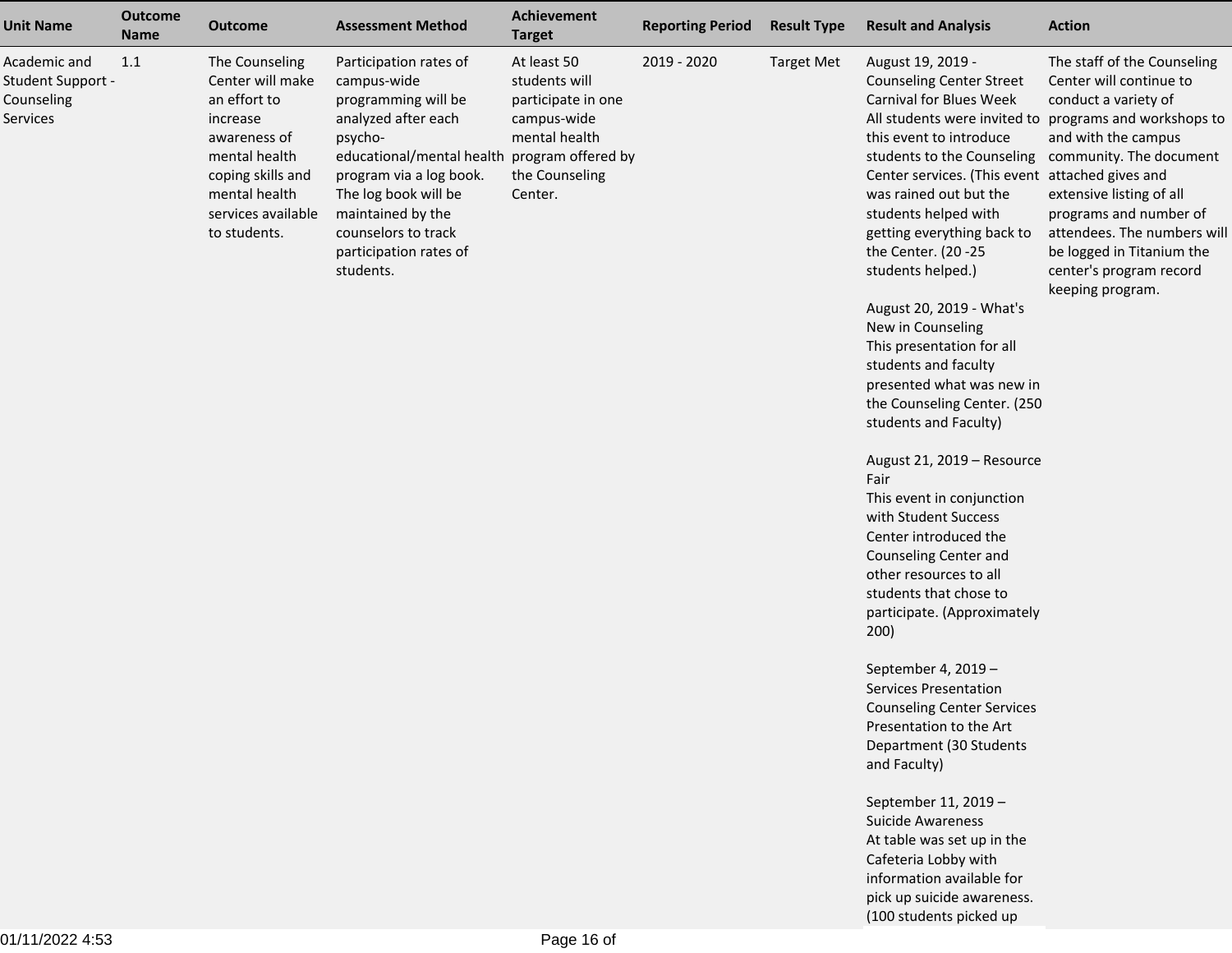| <b>Unit Name</b>                                            | <b>Outcome</b><br><b>Name</b> | <b>Outcome</b>                                                                                                                                                              | <b>Assessment Method</b>                                                                                                                                                                                                                                                             | Achievement<br><b>Target</b>                                                                                    | <b>Reporting Period</b> | <b>Result Type</b> | <b>Result and Analysis</b>                                                                                                                                                                                                                                                                                                                                                                                                                                                                                                                                                                                                                                                                                                                                                                                                                                                                                                                                                                                              | <b>Action</b>                                                                                                                                                                                                                                                                                                                                        |
|-------------------------------------------------------------|-------------------------------|-----------------------------------------------------------------------------------------------------------------------------------------------------------------------------|--------------------------------------------------------------------------------------------------------------------------------------------------------------------------------------------------------------------------------------------------------------------------------------|-----------------------------------------------------------------------------------------------------------------|-------------------------|--------------------|-------------------------------------------------------------------------------------------------------------------------------------------------------------------------------------------------------------------------------------------------------------------------------------------------------------------------------------------------------------------------------------------------------------------------------------------------------------------------------------------------------------------------------------------------------------------------------------------------------------------------------------------------------------------------------------------------------------------------------------------------------------------------------------------------------------------------------------------------------------------------------------------------------------------------------------------------------------------------------------------------------------------------|------------------------------------------------------------------------------------------------------------------------------------------------------------------------------------------------------------------------------------------------------------------------------------------------------------------------------------------------------|
| Academic and<br>Student Support -<br>Counseling<br>Services | 1.1                           | The Counseling<br>Center will make<br>an effort to<br>increase<br>awareness of<br>mental health<br>coping skills and<br>mental health<br>services available<br>to students. | Participation rates of<br>campus-wide<br>programming will be<br>analyzed after each<br>psycho-<br>educational/mental health program offered by<br>program via a log book.<br>The log book will be<br>maintained by the<br>counselors to track<br>participation rates of<br>students. | At least 50<br>students will<br>participate in one<br>campus-wide<br>mental health<br>the Counseling<br>Center. | 2019 - 2020             | <b>Target Met</b>  | information)<br>September 15, 2019 -<br><b>Diversity Presentation</b><br><b>Housing Resident</b><br>Assistants (30RAs)<br>September 18, 2019 -<br><b>Student Government</b><br><b>Association President's</b><br>Council<br>Introduced to the<br>presidents of Student<br>Organizations in the home<br>of University President<br>Nora Miller (25-30 Students<br>& Faculty)<br>September 26, 2019 -<br>Campus Safety Day<br><b>Counseling Center along</b><br>with others set up tables to<br>distribute information to<br>Students, Faculty, Staff and<br>Community. (100<br>partakers)<br>October 1, 2019 – Safe<br>Zone Training<br>The Counseling Center<br>continues to support<br>LGBTQIA+ members of our<br>community by providing<br>and educational program<br>for faculty, staff and<br>students that fosters a safe<br>and civil community. (35<br>participants)<br>October 9, 2019 - Stomp<br>Out Stigma<br>An event for Students to<br>present the need to Stomp<br>Out Stigma of mental<br>illness. (100) | The staff of the Counseling<br>Center will continue to<br>conduct a variety of<br>programs and workshops to<br>and with the campus<br>community. The document<br>attached gives and<br>extensive listing of all<br>programs and number of<br>attendees. The numbers will<br>be logged in Titanium the<br>center's program record<br>keeping program. |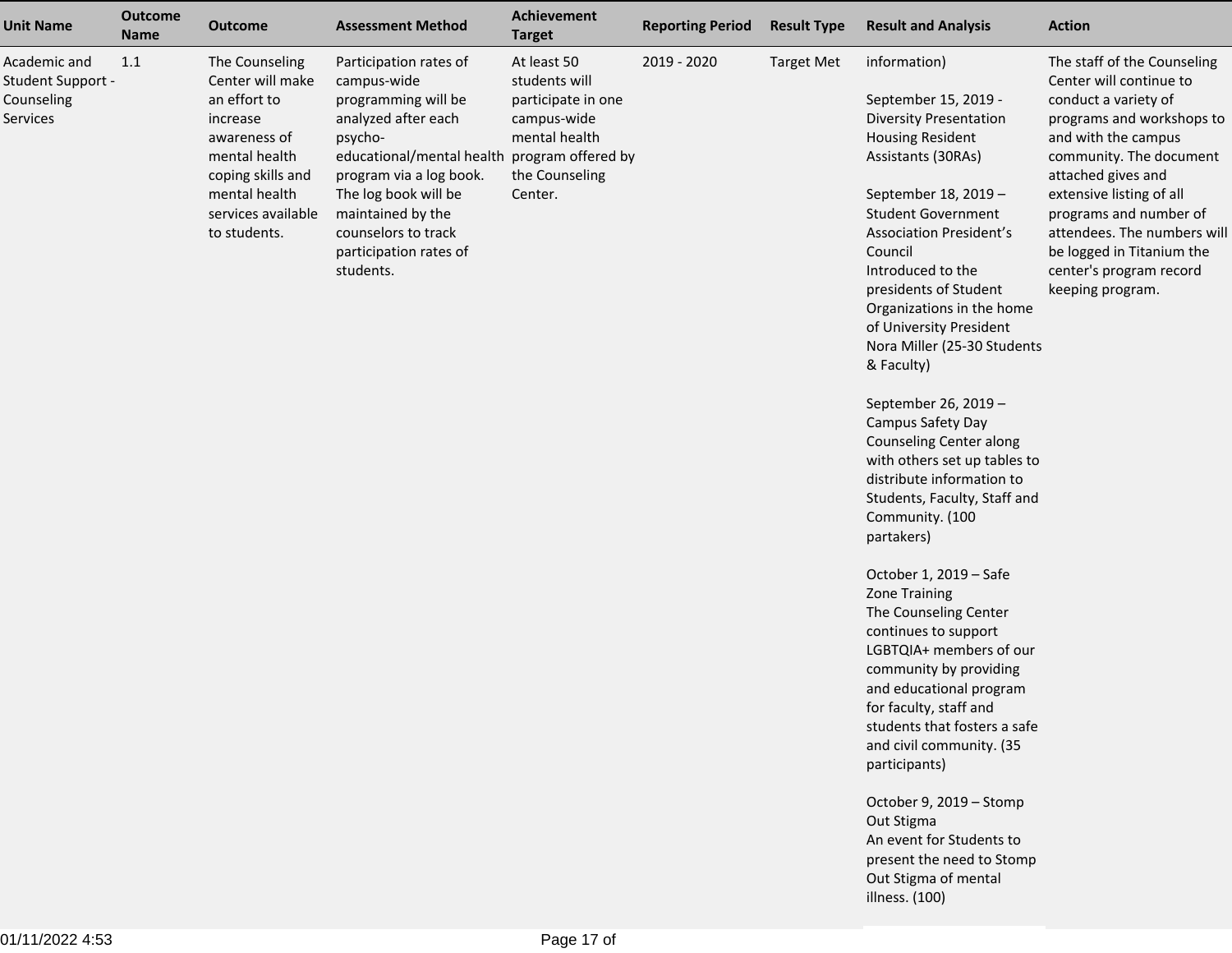| <b>Result and Analysis</b><br><b>Action</b>                                                                                                                                                                                                                                                                                                                                                                                                                                                                                                                                                                                                                                                                                                                                                                                                                                                                                |                                                                                                                                                                                                                                                                                                                           |
|----------------------------------------------------------------------------------------------------------------------------------------------------------------------------------------------------------------------------------------------------------------------------------------------------------------------------------------------------------------------------------------------------------------------------------------------------------------------------------------------------------------------------------------------------------------------------------------------------------------------------------------------------------------------------------------------------------------------------------------------------------------------------------------------------------------------------------------------------------------------------------------------------------------------------|---------------------------------------------------------------------------------------------------------------------------------------------------------------------------------------------------------------------------------------------------------------------------------------------------------------------------|
| November 8 & 10, 2019 -<br>Mental Health and Religion Center will continue to<br>Presentation to Fellowship<br>of Christian Athletes (12<br>Students)<br>February 10, 2020 - Health<br>Relationships<br>A panel presentation on<br>leading healthy<br>relationships in<br>cooperation with Public<br>Health, SGA, and<br>Counseling Center-Fant<br>Library Tiered Classroom<br>100ish participants<br>February 24, 2020 -<br><b>National Eating Disorders</b><br>Week (Day)<br>Information on eating<br>disorders, healthy eating<br>and healthy exercise was<br>available to Students,<br>Faculty, Staff and<br>Community from a display<br>table set up in the Cafeteria<br>lobby. This was in<br>collaboration with Culinary<br>Arts-Project Chew and<br><b>Stark Recreation Center.</b><br>(150 + participants)<br>Don't Cancel That Class<br>Presentations<br>September 06, 2019 -<br><b>Stress Management, Music</b> | The staff of the Counseling<br>conduct a variety of<br>programs and workshops to<br>and with the campus<br>community. The document<br>attached gives and<br>extensive listing of all<br>programs and number of<br>attendees. The numbers will<br>be logged in Titanium the<br>center's program record<br>keeping program. |
| Therapy Classroom.<br>September 23, 2019 -Stress<br>and Anxiety Presentation<br>11:00 (30 students)<br><b>Consumer Behavioral Class</b><br>September 23, 2019 - Goal                                                                                                                                                                                                                                                                                                                                                                                                                                                                                                                                                                                                                                                                                                                                                       |                                                                                                                                                                                                                                                                                                                           |
|                                                                                                                                                                                                                                                                                                                                                                                                                                                                                                                                                                                                                                                                                                                                                                                                                                                                                                                            | Setting - (28 students)                                                                                                                                                                                                                                                                                                   |

Consumer Behavioral Class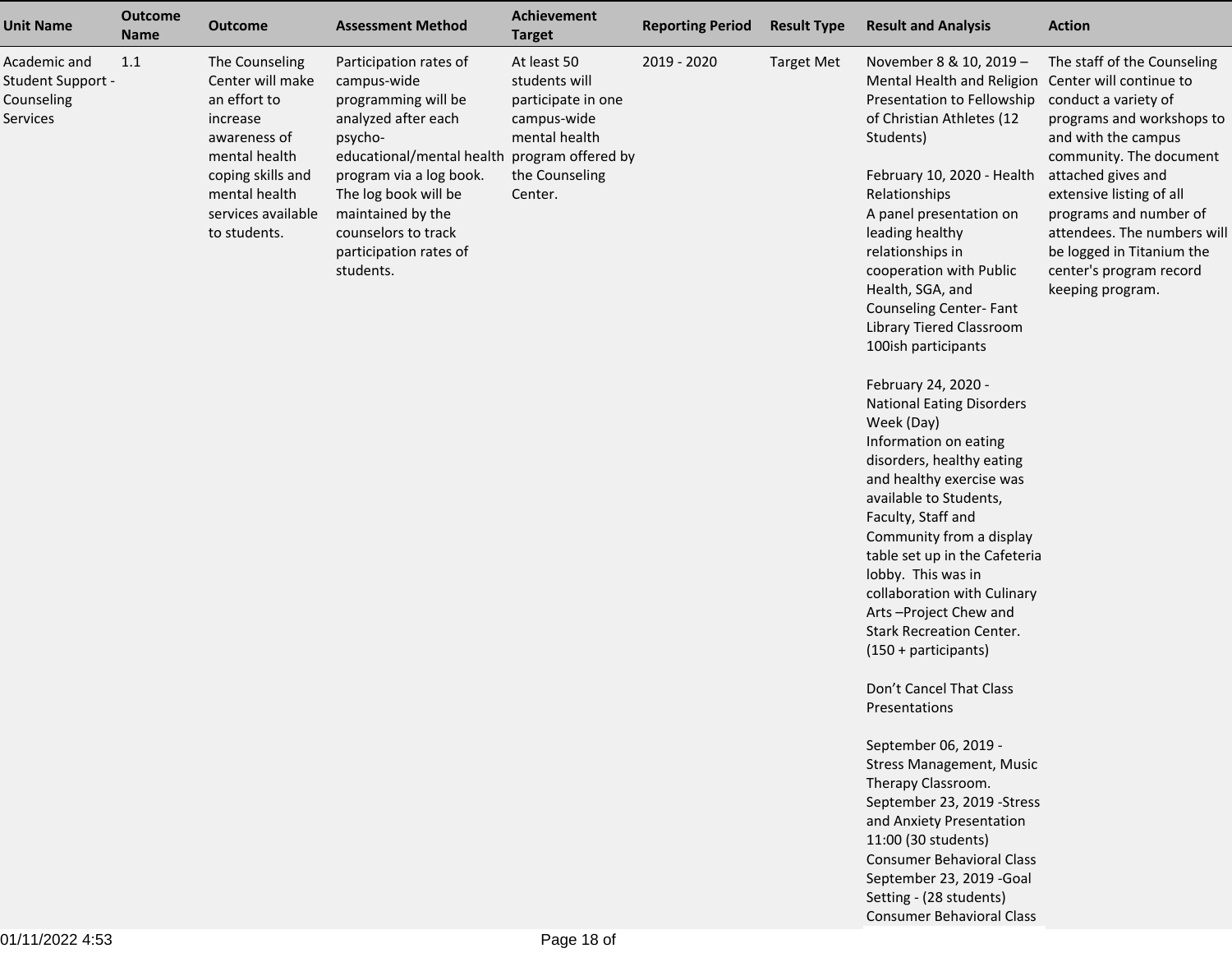| <b>Unit Name</b>                                            | <b>Outcome</b><br><b>Name</b> | <b>Outcome</b>                                                                                                                                                              | <b>Assessment Method</b>                                                                                                                                                                                                                                                             | Achievement<br><b>Target</b>                                                                                    | <b>Reporting Period</b> | <b>Result Type</b> | <b>Result and Analysis</b>                                                                                                                                                                                                                                                                                                                                                                                                                                                                                                                                                                                                                                                                                                                                                                                                                                                                                                                                                                                                                                                                                                                                                                                                                      | <b>Action</b>                                                                                                                                                                                                                                                   |
|-------------------------------------------------------------|-------------------------------|-----------------------------------------------------------------------------------------------------------------------------------------------------------------------------|--------------------------------------------------------------------------------------------------------------------------------------------------------------------------------------------------------------------------------------------------------------------------------------|-----------------------------------------------------------------------------------------------------------------|-------------------------|--------------------|-------------------------------------------------------------------------------------------------------------------------------------------------------------------------------------------------------------------------------------------------------------------------------------------------------------------------------------------------------------------------------------------------------------------------------------------------------------------------------------------------------------------------------------------------------------------------------------------------------------------------------------------------------------------------------------------------------------------------------------------------------------------------------------------------------------------------------------------------------------------------------------------------------------------------------------------------------------------------------------------------------------------------------------------------------------------------------------------------------------------------------------------------------------------------------------------------------------------------------------------------|-----------------------------------------------------------------------------------------------------------------------------------------------------------------------------------------------------------------------------------------------------------------|
| Academic and<br>Student Support -<br>Counseling<br>Services | 1.1                           | The Counseling<br>Center will make<br>an effort to<br>increase<br>awareness of<br>mental health<br>coping skills and<br>mental health<br>services available<br>to students. | Participation rates of<br>campus-wide<br>programming will be<br>analyzed after each<br>psycho-<br>educational/mental health program offered by<br>program via a log book.<br>The log book will be<br>maintained by the<br>counselors to track<br>participation rates of<br>students. | At least 50<br>students will<br>participate in one<br>campus-wide<br>mental health<br>the Counseling<br>Center. | 2019 - 2020             | <b>Target Met</b>  | September 24, 2019 - Stress The staff of the Counseling<br>Management (24 students) Center will continue to<br>Lee Cross Class<br>November 13, 2019 - Self-<br>Care and Anxiety 1st year<br>Honors class (28 Students)<br>Amber Handy<br>November 15, 2019 - Stress extensive listing of all<br>Management (12 Students programs and number of<br>Liz Edgerding<br>November 25, 2019 -<br>Stress Relief (12 Students<br>and Faculty) Music Therapy<br>Liz Edgerding<br>December 02, 2019 -<br>Stress Relief (10 Students<br>and Faculty) Performance<br>Tech Class Susan Hurly<br>Presentations to UN101<br>and LS Classes (Title III<br>Grant)<br>September 24, 2019 UN<br>101 Mary Hawkins Class<br>Adjusting to College Life<br>(36 students)<br>September 30, 2019 LS 101<br>(8 students) Presentation<br>about Counseling Services.<br>October 02, 2019 LS Class<br><b>Stress Management and</b><br>Self Care, (20 students)<br>Amy Stockton<br>October 15, 2019 UN 101<br><b>Stress Management (30</b><br>students)<br>January 09, 2020 "At Risk<br>Math Students" 9:00 am<br>Presentation about<br><b>Counseling Services</b><br>January 09, 2020 "At Risk<br>Math Students" 11:00am<br>Presentation about<br><b>Counseling Services</b> | conduct a variety of<br>programs and workshops to<br>and with the campus<br>community. The document<br>attached gives and<br>and Faculty) Music Therapy attendees. The numbers will<br>be logged in Titanium the<br>center's program record<br>keeping program. |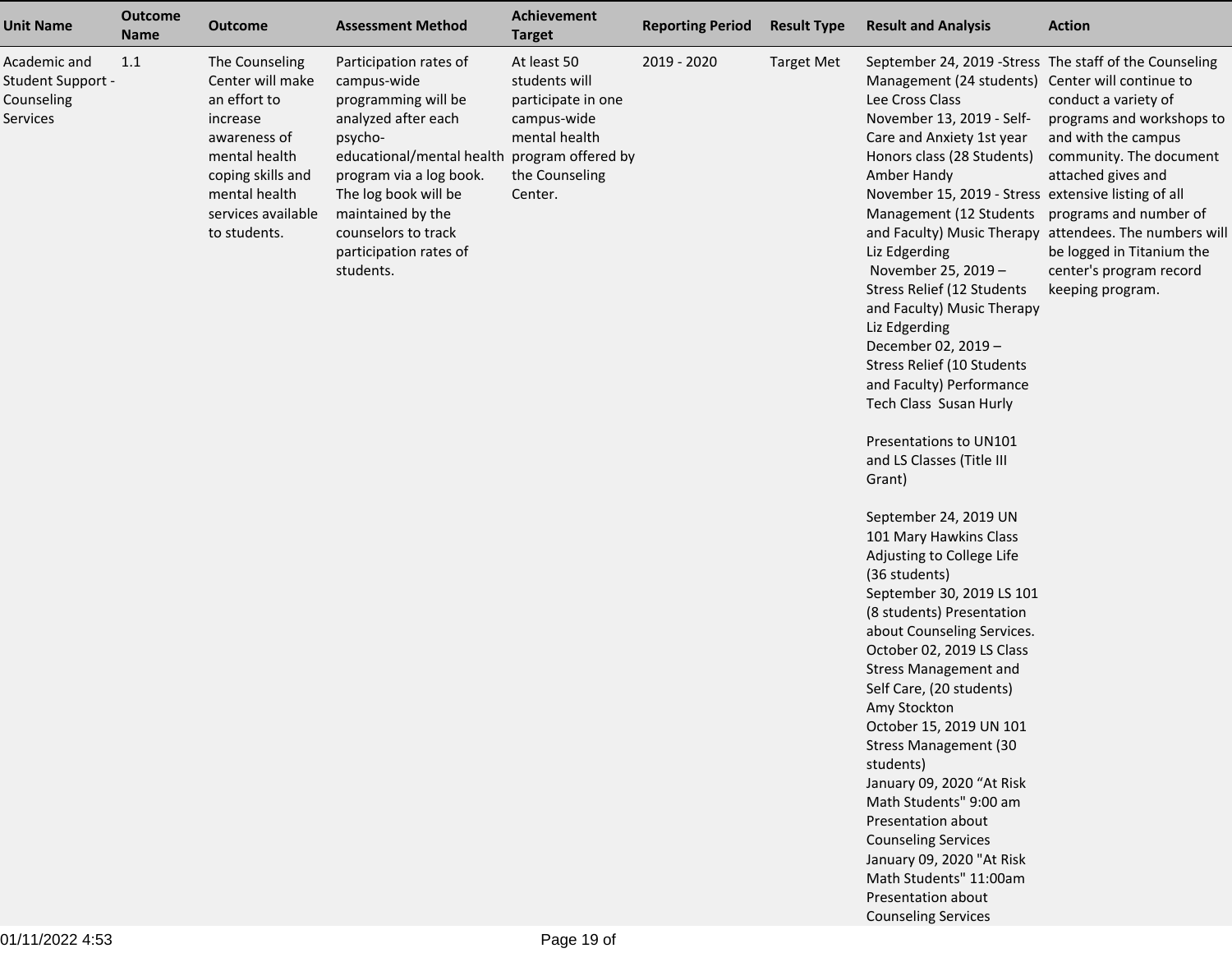| <b>Unit Name</b> | <b>Outcome</b><br><b>Name</b> | <b>Outcome</b>                                                                                                                                                                                      | <b>Assessment Method</b>                                                                                                                     | Achievement<br><b>Target</b>                                                                                                                                         | <b>Reporting Period</b> | <b>Result Type</b> | <b>Result and Analysis</b>                                                                                                                                                                                                                                                                                                                                                                                                                                                                                                                                                                                                                                                                                                                                                                                                                                                                                                                                                                                                                                                                                                                                                                                                                                         | <b>Action</b>                                                                                                                                                                                                         |
|------------------|-------------------------------|-----------------------------------------------------------------------------------------------------------------------------------------------------------------------------------------------------|----------------------------------------------------------------------------------------------------------------------------------------------|----------------------------------------------------------------------------------------------------------------------------------------------------------------------|-------------------------|--------------------|--------------------------------------------------------------------------------------------------------------------------------------------------------------------------------------------------------------------------------------------------------------------------------------------------------------------------------------------------------------------------------------------------------------------------------------------------------------------------------------------------------------------------------------------------------------------------------------------------------------------------------------------------------------------------------------------------------------------------------------------------------------------------------------------------------------------------------------------------------------------------------------------------------------------------------------------------------------------------------------------------------------------------------------------------------------------------------------------------------------------------------------------------------------------------------------------------------------------------------------------------------------------|-----------------------------------------------------------------------------------------------------------------------------------------------------------------------------------------------------------------------|
|                  | 1.2                           | The Counseling<br>Center will build<br>relationships<br>within the<br>community to<br>ensure that<br>resources are<br>readily available to<br>counseling center<br>staff and students<br>as needed. | Counseling Center staff<br>will analyze working<br>relationships within the<br>community by meeting<br>quarterly with 1<br>community agency. | <b>Counseling Center</b><br>staff will build a<br>working<br>relationship by<br>obtaining a<br>partnership with at<br>least 1 program<br>from a community<br>agency. | 2019 - 2020             | <b>Target Met</b>  | Target was met.<br>1. Counseling Center Staff<br>served as host to Walk of<br>Hope August 27, 2019 -<br>Columbus community<br>along with students, staff,<br>and faculty walked a block<br>on campus for Suicide<br>Awareness. (200<br>participants)<br>2. Counseling Center Staff<br>hosted National Collegiate<br>Alcohol Awareness day<br>October 22, 2019 "DUI - A<br>Course on Alcohol and<br>Drug Use" with Columbus<br><b>Community Counseling</b><br>Prevention Team along<br>with, MUW Health Center,<br><b>MUW Student Government</b><br>Association, and MUW<br>Public Health department.<br>Participants were able to<br>use various strengths of<br>"alcohol googles" to tell the<br>golf cart drive where to<br>turn. The participants were<br>introduced to goggles that<br>represented what<br>distortion one's vision<br>would be after drinking a<br>certain amount of alcohol.<br>Other information was<br>handed out. (200<br>participants)<br>3. The Counseling Center<br>along with student<br>programming board and<br>honor's college invited<br>various community<br>businesses to present<br>various relaxation devices,<br>methods, and apparatus<br>were set up in the "W"<br>Room for students, faculty,<br>and staff to experiences. | The Counseling Center will<br>continue to develop<br>working relationships with<br>community as they relate to<br>mental health. We will<br>especially involve students<br>and faculty and staff when<br>appropriate. |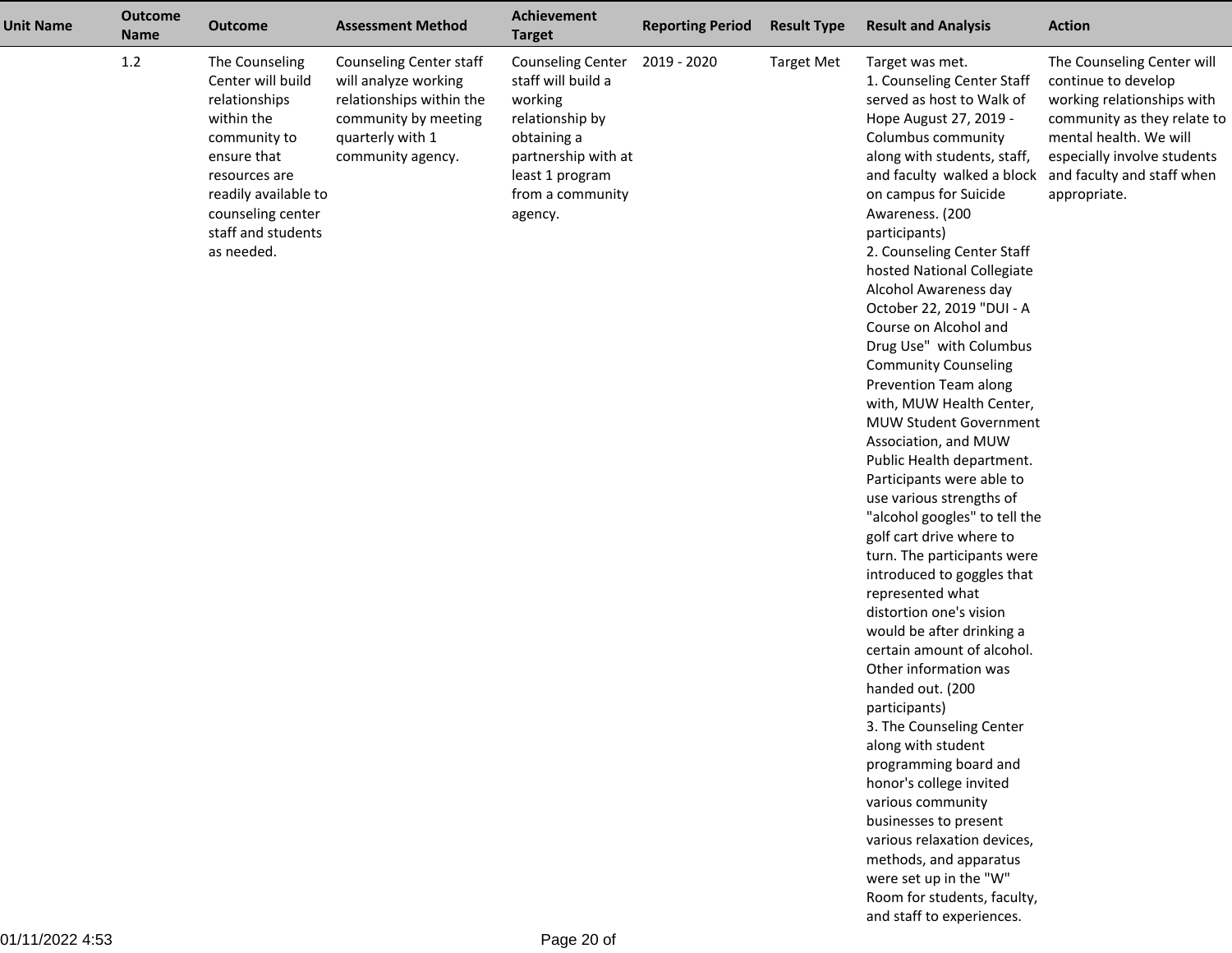| <b>Unit Name</b>                                                   | <b>Outcome</b><br><b>Name</b> | <b>Outcome</b>                                                                                                                                                                                      | <b>Assessment Method</b>                                                                                                                                                                                                                                                                                                                                                                                                                                                                                                        | Achievement<br><b>Target</b>                                                                                                                                              | <b>Reporting Period</b> | <b>Result Type</b>       | <b>Result and Analysis</b>                                                                                                                                                                                                                                                                            | <b>Action</b>                                                                                                                                                                          |
|--------------------------------------------------------------------|-------------------------------|-----------------------------------------------------------------------------------------------------------------------------------------------------------------------------------------------------|---------------------------------------------------------------------------------------------------------------------------------------------------------------------------------------------------------------------------------------------------------------------------------------------------------------------------------------------------------------------------------------------------------------------------------------------------------------------------------------------------------------------------------|---------------------------------------------------------------------------------------------------------------------------------------------------------------------------|-------------------------|--------------------------|-------------------------------------------------------------------------------------------------------------------------------------------------------------------------------------------------------------------------------------------------------------------------------------------------------|----------------------------------------------------------------------------------------------------------------------------------------------------------------------------------------|
|                                                                    | 1.2                           | The Counseling<br>Center will build<br>relationships<br>within the<br>community to<br>ensure that<br>resources are<br>readily available to<br>counseling center<br>staff and students<br>as needed. | Counseling Center staff<br>will analyze working<br>relationships within the<br>community by meeting<br>quarterly with 1<br>community agency.                                                                                                                                                                                                                                                                                                                                                                                    | Counseling Center 2019 - 2020<br>staff will build a<br>working<br>relationship by<br>obtaining a<br>partnership with at<br>least 1 program<br>from a community<br>agency. |                         | <b>Target Met</b>        | (approximately 150-2<br>participants)<br>4. The Counseling Center<br>will meet with Baptist<br>Behavioral Health once a<br>semester in order to review especially involve students<br>the contract they have in<br>place and to discuss<br>programming<br>opportunities.                              | The Counseling Center will<br>continue to develop<br>working relationships with<br>community as they relate to<br>mental health. We will<br>and faculty and staff when<br>appropriate. |
|                                                                    | 2.1                           | The Counseling<br>Center will<br>increase<br>awareness among<br>students regarding<br>the Counseling<br>Center and the<br>services provided.                                                        | Results of the Graduation 80% of Graduation 2019 - 2020<br>Survey will be analyzed at Survey participants<br>the end of every academic will state that they<br>year.<br>"Were you aware of any<br>of these programs/centers provided.<br>at MUW and the services<br>they provide (mark all that<br>apply)? {Center for<br>Creative Learning, Center<br>for Women's Research<br>and Public Policy, Diversity<br><b>Education and Programs,</b><br>Student Success Center,<br>Study Abroad, Counseling<br>Center, Career Center}" | were aware of the<br><b>Counseling Center</b><br>and the services                                                                                                         |                         | Inconclusive             | No data collected, because A new outcome will be<br>new outcome was not<br>created.                                                                                                                                                                                                                   | created for next year.                                                                                                                                                                 |
|                                                                    | 2.2                           | The Counseling<br>satisfactory<br>services to<br>students that<br>utilize the services "Rate MUW's<br>provided by the<br>center.                                                                    | Results of the Graduation 75% of the<br>Center will provide Survey will be analyzed at Graduation Survey<br>the end of every academic participants will<br>year.<br>effectiveness in providing:<br>Counseling services<br>{Excellent, Good, Fair,<br>Poor, N/A}"                                                                                                                                                                                                                                                                | select "excellent"<br>or "good"<br>indicating<br>effectiveness of the<br>counseling<br>services.                                                                          | 2019 - 2020             | <b>Target Not</b><br>Met | 2019-2020 Graduation<br><b>Survey Results:</b><br>Excellent - (363/773)<br>46.96% - Last Year 43.78%<br>Good - (187/773) 24.19% -<br>Last Year 27.21%<br>Total - (550/773) 71.15% -<br>Last Year 70.99%<br>Fair - (40/773) - 5.17%<br>Poor - (5/773) - 0.65<br>Not Applicable - (178/773) -<br>23.03% | Continue this assessment<br>for next year.                                                                                                                                             |
| Academic and<br>Student Support -<br>Housing and<br>Residence Life | 1.1                           | The Office of<br>Housing and<br>Residence Life will<br>increase the                                                                                                                                 | The Office of Housing and 50% of New<br>Residence Life will analyze Freshmen living on<br>the data produced by the campus will return<br>Housing software (Simple to live on campus                                                                                                                                                                                                                                                                                                                                             |                                                                                                                                                                           | 2019 - 2020             | <b>Target Not</b><br>Met | There were 145 new<br>freshmen in Fall 2018, 62 of collecting data, we want to<br>them returned for their<br>sophomore year to live on                                                                                                                                                                | This is our first year<br>retain this assessment<br>meausure.                                                                                                                          |
| 01/11/2022 4:53                                                    |                               |                                                                                                                                                                                                     |                                                                                                                                                                                                                                                                                                                                                                                                                                                                                                                                 | Page 21 of                                                                                                                                                                |                         |                          |                                                                                                                                                                                                                                                                                                       |                                                                                                                                                                                        |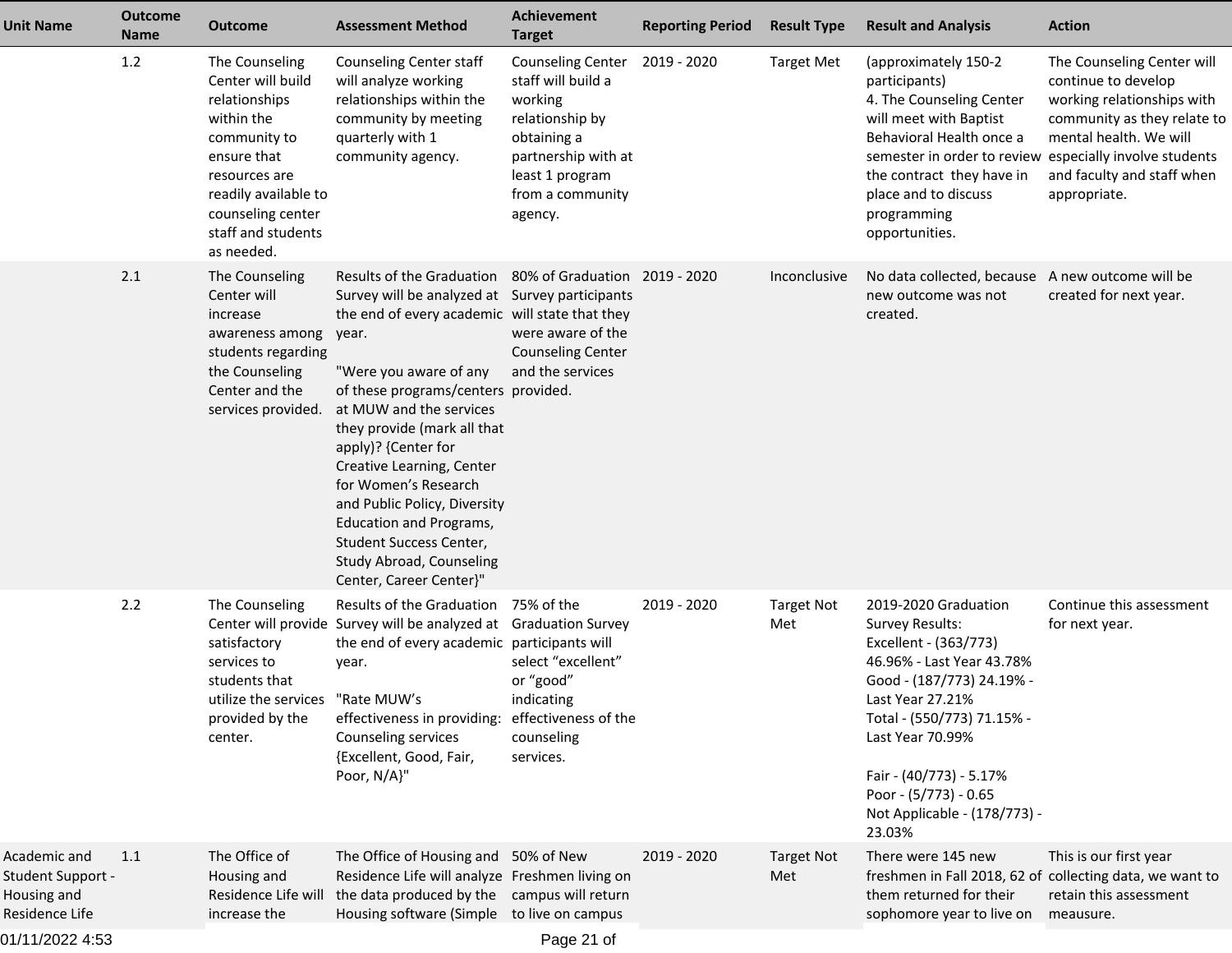| <b>Unit Name</b>                                                   | <b>Outcome</b><br><b>Name</b> | <b>Outcome</b>                                                                                                                                                                                         | <b>Assessment Method</b>                                                                                                                                                                                                                                                                                                                                                                                                                                                                                                                                                                                             | <b>Achievement</b><br><b>Target</b>                                                                                                                                                                                                                                                            | <b>Reporting Period</b> | <b>Result Type</b>       | <b>Result and Analysis</b>                                                                                                                                                                                                                                                                                                                                                                                       | <b>Action</b>                                                                                                                                                                                 |
|--------------------------------------------------------------------|-------------------------------|--------------------------------------------------------------------------------------------------------------------------------------------------------------------------------------------------------|----------------------------------------------------------------------------------------------------------------------------------------------------------------------------------------------------------------------------------------------------------------------------------------------------------------------------------------------------------------------------------------------------------------------------------------------------------------------------------------------------------------------------------------------------------------------------------------------------------------------|------------------------------------------------------------------------------------------------------------------------------------------------------------------------------------------------------------------------------------------------------------------------------------------------|-------------------------|--------------------------|------------------------------------------------------------------------------------------------------------------------------------------------------------------------------------------------------------------------------------------------------------------------------------------------------------------------------------------------------------------------------------------------------------------|-----------------------------------------------------------------------------------------------------------------------------------------------------------------------------------------------|
| Academic and<br>Student Support -<br>Housing and<br>Residence Life | 1.1                           | number of New<br>Freshmen living on<br>campus each<br>academic year.                                                                                                                                   | Campus Housing) that will Fall semester of<br>calculate our number of<br>New Freshmen students<br>living on campus to<br>determine the retention<br>each academic year.                                                                                                                                                                                                                                                                                                                                                                                                                                              | their Sophomore<br>year.                                                                                                                                                                                                                                                                       | 2019 - 2020             | <b>Target Not</b><br>Met | campus. 42.76% of Fall '18<br>students were retained for<br>Fall '19.                                                                                                                                                                                                                                                                                                                                            | This is our first year<br>collecting data, we want to<br>retain this assessment<br>meausure.                                                                                                  |
|                                                                    | 1.2                           | The Office of<br>Housing and<br>Residence Life will<br>increase the<br>number of<br>Returning<br>Students living on<br>campus each<br>academic year.                                                   | The Office of Housing and 35% of<br>Residence Life will analyze Sophomores living<br>the data produced by the<br>Housing software (Simple<br>Campus Housing) that will campus Fall<br>calculate our number of<br><b>Returning Students living</b><br>on campus to determine<br>the retention each<br>academic year.                                                                                                                                                                                                                                                                                                  | on campus will<br>return to live on<br>semester of their<br>Junior year.                                                                                                                                                                                                                       | 2019 - 2020             | <b>Target Not</b><br>Met | There were 100<br>Sophomores living on<br>campus in Fall 2018, 33 of<br>those students returned to<br>live on campus for their<br>Junior year in Fall 2019,<br>giving us a 33% retention<br>rate for Sophomores of<br>FY18.                                                                                                                                                                                      | This was the first year of us<br>collecting this data. We will<br>be continuing this<br>assessment for FY21.                                                                                  |
|                                                                    | 2.1                           | The Office of<br>Housing and<br>Residence Life will<br>increase the<br>average<br>satisfaction rating<br>of<br>s sponsored by our semester.<br>staff regarding<br>conducted in the<br>residence halls. | Results from the<br>(Association of College<br>and University Housing<br>Officers - International)<br>ACUHO-I/Benchworks<br><b>Resident Assessment</b><br>survey will be analyzed at<br>programs/activitie the end of the Spring<br>social/educational "How satisfied are you<br>/cultural programs with programs/activities<br>sponsored by your<br>hall/apt. building<br>regarding:<br>Social/educational/cultura<br>I programs?<br>{1. Very dissatisfied, 2.<br>Moderately dissatisfied, 3.<br>Slightly dissatisfied, 4.<br>Neutral, 5. Slightly<br>satisfied, 6. Moderately<br>satisfied, 7. Very<br>satisfied}" | Increase the<br>satisfaction mean<br>to 5.6 on a scale of<br>1-7 (with 7 being<br>"very satisfied")<br>will be achieved on<br>the ACUHO-<br>I/Benchmarks<br>Resident<br>Assessment survey<br>regarding the<br>social/educational/<br>cultural programs<br>conducted in the<br>residence halls. | 2019 - 2020             | Inconclusive             | Due to COVID-19, this<br>survey was not<br>administered to our<br>residents because residents however, this is contingent<br>were strongly encouraged<br>to move out before the end situation. If they are on<br>of the semester, which is<br>when the survey is<br>administered.<br>However, before residents<br>moved out, our resident<br>advisors offered the several<br>programs. Here is a sample<br>list: | We hope that residents will<br>be able to stay on campus<br>beginning in the Fall;<br>upon the COVID-19<br>campus, we will continue to<br>offer these types of<br>programs for our residents. |
|                                                                    | 2.2                           | The Office of<br>Housing and<br>Residence Life will<br>increase the<br>average                                                                                                                         | Results from the<br>(Association of College<br>and University Housing<br>Officers - International)<br>ACUHO-I/Benchworks                                                                                                                                                                                                                                                                                                                                                                                                                                                                                             | Increase the<br>satisfaction mean<br>to 5.6 on a scale of<br>1-7 (with 7 being<br>"very satisfied")                                                                                                                                                                                            | 2019 - 2020             | Inconclusive             | Due to COVID-19, this<br>survey was not<br>administered to our<br>residents because residents however, this is contingent<br>were strongly encouraged                                                                                                                                                                                                                                                            | We hope that residents will<br>be able to stay on campus<br>beginning in the Fall;<br>upon the COVID-19                                                                                       |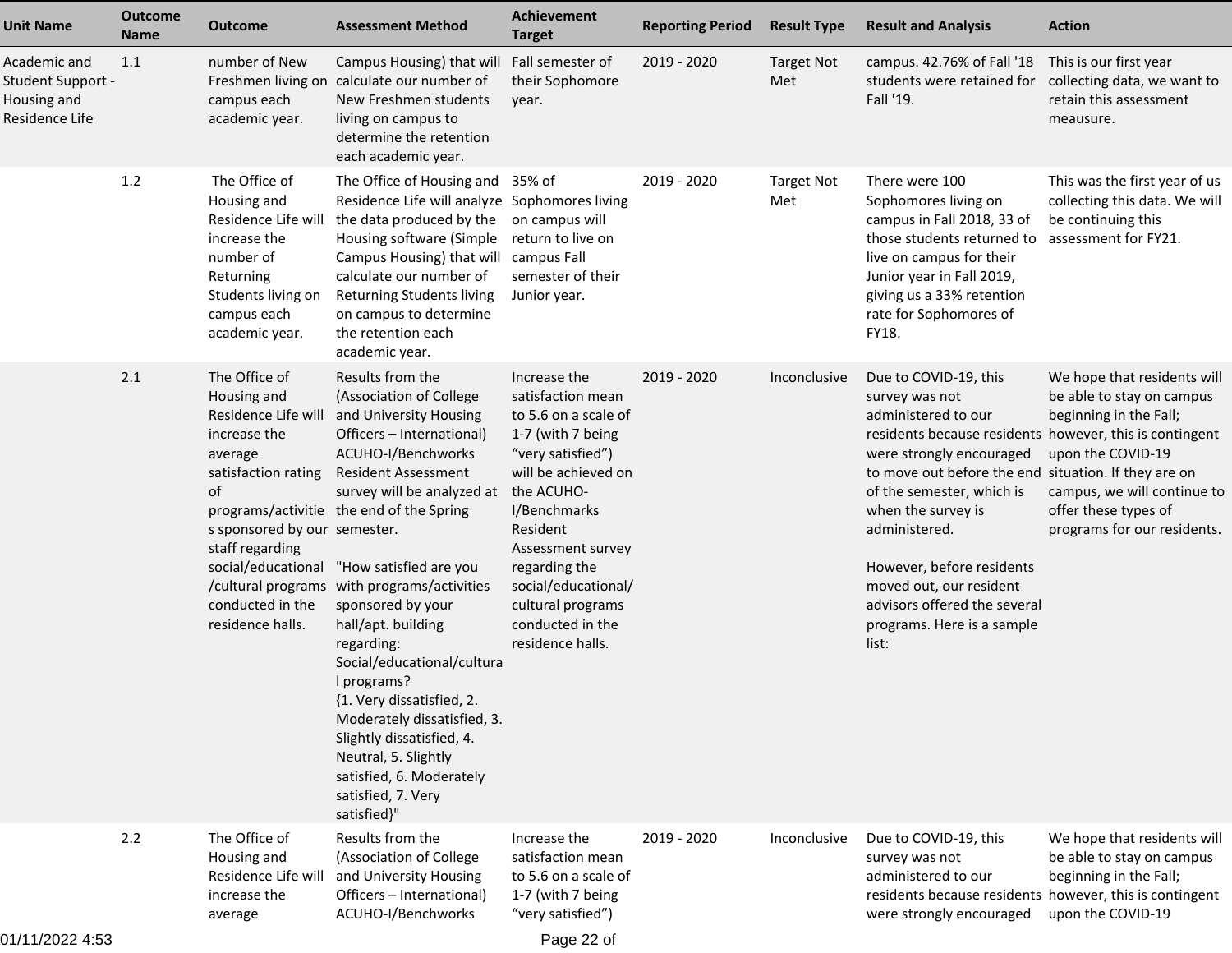| <b>Unit Name</b>                             | <b>Outcome</b><br><b>Name</b> | <b>Outcome</b>                                                                                                                                                                                                                         | <b>Assessment Method</b>                                                                                                                                                                                                                                                                                                                                                                                                      | <b>Achievement</b><br><b>Target</b>                                                                                                                                                                  | <b>Reporting Period</b> | <b>Result Type</b> | <b>Result and Analysis</b>                                                                                                                                                                                                                                                                                                                                                                                                                                                             | <b>Action</b>                                                                                                                                                                                                                                                      |
|----------------------------------------------|-------------------------------|----------------------------------------------------------------------------------------------------------------------------------------------------------------------------------------------------------------------------------------|-------------------------------------------------------------------------------------------------------------------------------------------------------------------------------------------------------------------------------------------------------------------------------------------------------------------------------------------------------------------------------------------------------------------------------|------------------------------------------------------------------------------------------------------------------------------------------------------------------------------------------------------|-------------------------|--------------------|----------------------------------------------------------------------------------------------------------------------------------------------------------------------------------------------------------------------------------------------------------------------------------------------------------------------------------------------------------------------------------------------------------------------------------------------------------------------------------------|--------------------------------------------------------------------------------------------------------------------------------------------------------------------------------------------------------------------------------------------------------------------|
|                                              | 2.2                           | satisfaction rating<br>0f<br>s sponsored by our semester.<br>staff regarding<br>quality of<br>programs.                                                                                                                                | <b>Resident Assessment</b><br>survey will be analyzed at<br>programs/activitie the end of the Spring<br>"How satisfied are you<br>with programs/activities<br>sponsored by your<br>hall/apt. building<br>regarding: Quality of<br>programs?<br>{1. Very dissatisfied, 2.<br>Moderately dissatisfied, 3.<br>Slightly dissatisfied, 4.<br>Neutral, 5. Slightly<br>satisfied, 6. Moderately<br>satisfied, 7. Very<br>satisfied}" | will be achieved on 2019 - 2020<br>the ACUHO-<br>I/Benchmarks<br>Resident<br>Assessment survey<br>regarding quality of<br>programs offered<br>by the department<br>of Housing and<br>Residence Life. |                         | Inconclusive       | to move out before the end situation. If they are on<br>of the semester, which is<br>when the survey is<br>administered.                                                                                                                                                                                                                                                                                                                                                               | campus, we will continue to<br>offer quality programs for<br>our residents.                                                                                                                                                                                        |
| Academic and<br>Student Support -<br>Library | 1.1                           | The library will<br>work to improve<br>faculty awareness<br>and satisfaction<br>with the library's<br>services, including<br>Interlibrary Loan,<br>Virtual and In-<br>Person Reference,<br>and Information<br>Literacy<br>Instruction. | The library will conduct a<br><b>Faculty Library Survey</b><br>annually from the Patron<br>Satisfaction Survey to<br>determine satisfaction<br>with the library's services.<br>The library faculty will<br>review and analyze the<br>survey results to<br>determine if the<br>achievement target was<br>met.                                                                                                                  | The library will<br>expect a 5%<br>increase in overall<br>satisfaction with<br>the library's<br>services on the<br><b>Faculty Library</b><br>Survey.                                                 | 2019 - 2020             | <b>Target Met</b>  | Assessment Method 1 -<br>Target met. Survey results<br>show a 46% increase in<br>library services satisfaction<br>from FY2017-2018 to<br>FY2019-2020. (Faculty<br>survey was not distributed<br>during FY2018-2019.<br>FY2019-2020's survey is<br>compared to the data from months.<br>the FY2017-2018 survey.<br>Additionally, FY2017-2018's<br>data pertaining to this<br>assessment method was<br>split between multiple<br>questions and was<br>combined to show the<br>increase.) | After discussions with<br>Library staff and the Dean,<br>there are proposed changes<br>for the upcoming fiscal year<br>that we would like to make<br>to the Library's assessment<br>plan. Those changes will be<br>reviewed by our Cabinet<br>member in the coming |
|                                              | $1.2$                         | The library will<br>work to improve<br>faculty awareness<br>and satisfaction<br>with the library's<br>resources,<br>including<br>electronic and<br>print collections.                                                                  | The library will conduct a<br><b>Faculty Library Survey</b><br>annually from the Patron<br>Satisfaction Survey to<br>determine awareness of<br>the purchase-on-demand<br>book acquisition program.<br>The Dean of the Library<br>will review and analyze                                                                                                                                                                      | The library will<br>achieve a 5%<br>increase in<br>awareness of the<br>purchase on<br>demand program,<br>until 100% is<br>achieved, on the<br><b>Faculty Library</b>                                 | 2019 - 2020             | Inconclusive       | Inconclusive. Faculty survey After discussions with<br>from FY2019-2020 did not<br>include questions about<br>purchase-on-demand book<br>program and so no data<br>was gathered.                                                                                                                                                                                                                                                                                                       | Library staff and the Dean,<br>there are proposed changes<br>for the upcoming fiscal year<br>that we would like to make<br>to the Library's assessment<br>plan. Those changes will be<br>reviewed by our Cabinet<br>member in the coming                           |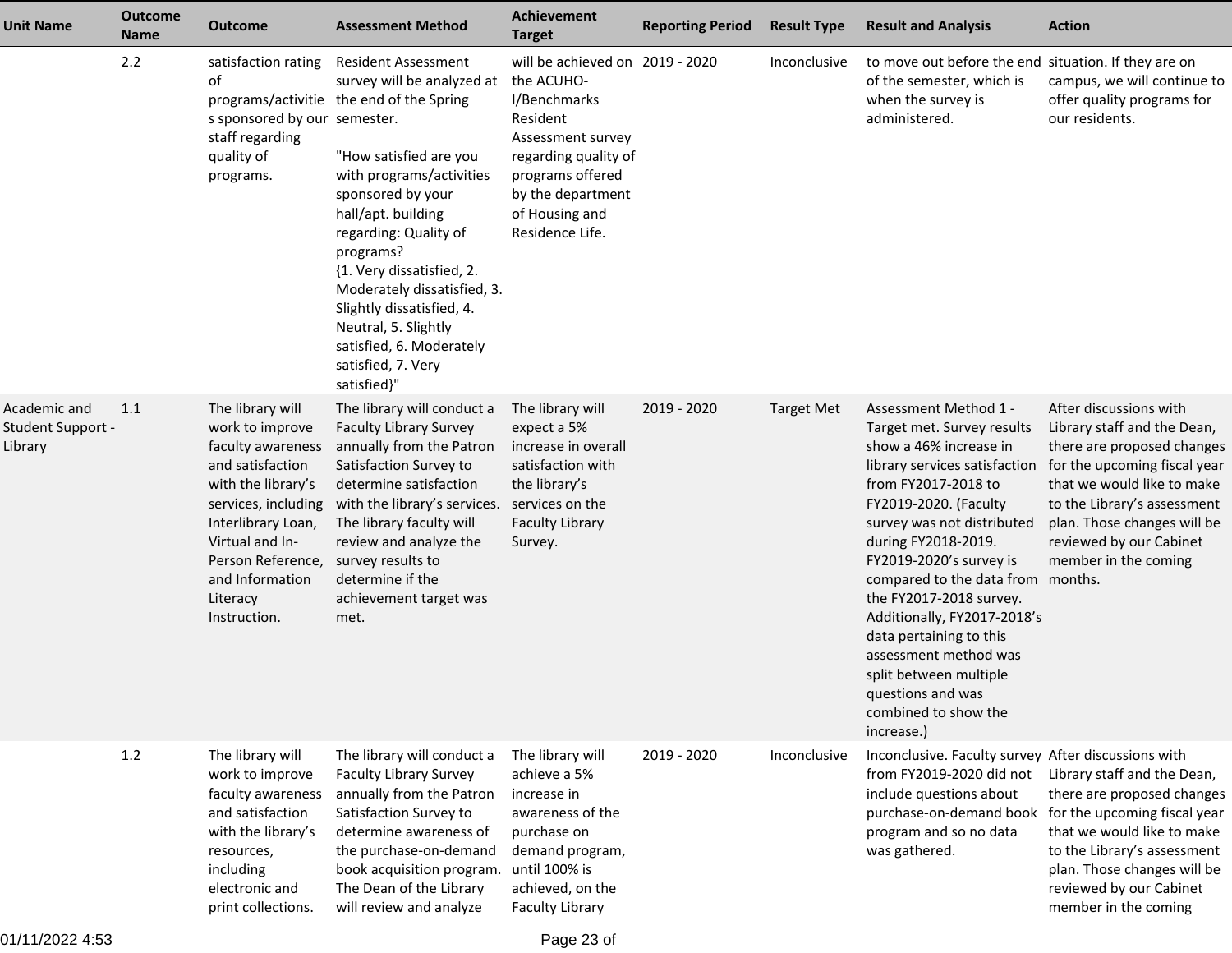| <b>Unit Name</b> | <b>Outcome</b><br><b>Name</b> | <b>Outcome</b>                                                                                                                                                        | <b>Assessment Method</b>                                                                                                                                                                                                                                                                                                                                                       | Achievement<br><b>Target</b>                                                                                                                                     | <b>Reporting Period</b> | <b>Result Type</b> | <b>Result and Analysis</b>                                                                                                                                                                                                                                                                                                                                                                                                                                                 | <b>Action</b>                                                                                                                                                                                                                                         |
|------------------|-------------------------------|-----------------------------------------------------------------------------------------------------------------------------------------------------------------------|--------------------------------------------------------------------------------------------------------------------------------------------------------------------------------------------------------------------------------------------------------------------------------------------------------------------------------------------------------------------------------|------------------------------------------------------------------------------------------------------------------------------------------------------------------|-------------------------|--------------------|----------------------------------------------------------------------------------------------------------------------------------------------------------------------------------------------------------------------------------------------------------------------------------------------------------------------------------------------------------------------------------------------------------------------------------------------------------------------------|-------------------------------------------------------------------------------------------------------------------------------------------------------------------------------------------------------------------------------------------------------|
|                  | 1.2                           | The library will<br>work to improve<br>faculty awareness<br>and satisfaction<br>with the library's<br>resources,<br>including<br>electronic and<br>print collections. | the survey results to<br>determine if the<br>achievement target was<br>met.                                                                                                                                                                                                                                                                                                    | Survey.                                                                                                                                                          | 2019 - 2020             | Inconclusive       | Inconclusive. Faculty survey months.<br>from FY2019-2020 did not<br>include questions about<br>purchase-on-demand book<br>program and so no data<br>was gathered.                                                                                                                                                                                                                                                                                                          |                                                                                                                                                                                                                                                       |
|                  |                               |                                                                                                                                                                       | The library will conduct a<br><b>Faculty Library Survey</b><br>annually from the Patron<br>Satisfaction Survey to<br>determine satisfaction<br>with the library's print and collections on the<br>electronic collections. The Faculty Library<br>Dean of the Library will<br>review and analyze the<br>survey results to<br>determine if the<br>achievement target was<br>met. | The library will<br>achieve a 5%<br>increase in<br>satisfaction with<br>print and electronic<br>Survey.                                                          | 2019 - 2020             | <b>Target Met</b>  | Target met. Survey results<br>show a 31% increase in<br>library services satisfaction<br>from FY2017-2018 to<br>FY2019-2020. (Faculty<br>survey was not distributed<br>during FY2018-2019.<br>FY2019-2020's survey is<br>compared to the data from member in the coming<br>the FY2017-2018 survey.<br>Additionally, FY2017-2018's<br>data pertaining to this<br>assessment method was<br>split between multiple<br>questions and was<br>combined to show the<br>increase.) | After discussions with<br>Library staff and the Dean,<br>there are proposed changes<br>for the upcoming fiscal year<br>that we would like to make<br>to the Library's assessment<br>plan. Those changes will be<br>reviewed by our Cabinet<br>months. |
|                  |                               |                                                                                                                                                                       | The library will conduct a<br>Faculty Library Survey<br>annually from the Patron<br>Satisfaction Survey to<br>determine satisfaction<br>with the purchase-on-<br>demand book acquisition<br>program. The Dean of the<br>Library will review and<br>analyze the survey results<br>to determine if the<br>achievement target was<br>met.                                         | The library will<br>achieve a 5%<br>increase in<br>satisfaction with<br>the on-demand<br>book acquisition<br>program on the<br><b>Faculty Library</b><br>Survey. | 2019 - 2020             | Inconclusive       | Inconclusive. Faculty survey After discussions with<br>from FY2019-2020 did not<br>include questions about<br>the purchase-on-demand<br>book program and so no<br>data was gathered.                                                                                                                                                                                                                                                                                       | Library staff and the Dean,<br>there are proposed changes<br>for the upcoming fiscal year<br>that we would like to make<br>to the Library's assessment<br>plan. Those changes will be<br>reviewed by our Cabinet<br>member in the coming<br>months.   |
|                  | 2.1                           | The library will<br>asynchronous<br>virtual reference<br>solutions to<br>provide parity for                                                                           | The library will build<br>acquire and launch customized websites<br>called LibGuides for<br>instructors upon demand.<br>The Dean of the Library<br>will review the LibGuides                                                                                                                                                                                                   | The library will<br>produce five guides<br>per year.                                                                                                             | 2019 - 2020             | <b>Target Met</b>  | Target met. 33 new guides<br>(18 published, 10 private,<br>and 5 unpublished) were<br>created in FY2019-2020.<br>These include course-level,<br>subject-level, and internal                                                                                                                                                                                                                                                                                                | After discussions with<br>Library staff and the Dean,<br>there are proposed changes<br>for the upcoming fiscal year<br>that we would like to make<br>to the Library's assessment                                                                      |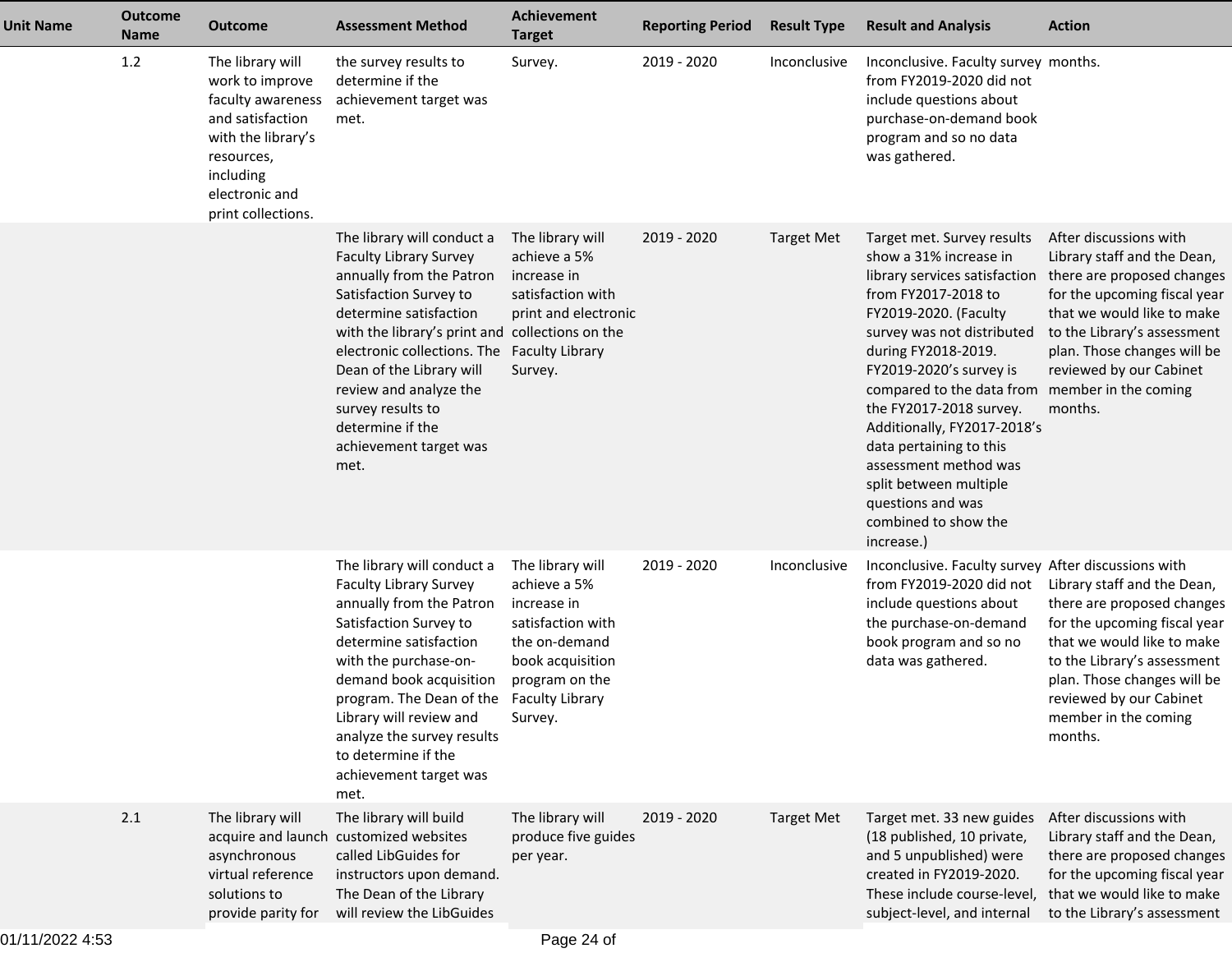| <b>Unit Name</b>                       | <b>Outcome</b><br><b>Name</b> | Outcome                                                                                                                                                                                                                                      | <b>Assessment Method</b>                                                                                                                                                                                                                                                     | Achievement<br><b>Target</b>                                                                                                         | <b>Reporting Period</b> | <b>Result Type</b> | <b>Result and Analysis</b>                                                                                                                                                                     | <b>Action</b>                                                                                                                                                                                                                                                                 |
|----------------------------------------|-------------------------------|----------------------------------------------------------------------------------------------------------------------------------------------------------------------------------------------------------------------------------------------|------------------------------------------------------------------------------------------------------------------------------------------------------------------------------------------------------------------------------------------------------------------------------|--------------------------------------------------------------------------------------------------------------------------------------|-------------------------|--------------------|------------------------------------------------------------------------------------------------------------------------------------------------------------------------------------------------|-------------------------------------------------------------------------------------------------------------------------------------------------------------------------------------------------------------------------------------------------------------------------------|
|                                        | 2.1                           | online and<br>as well as<br>supporting<br>commuting<br>students and those<br>preferring online<br>assistance.                                                                                                                                | records to determine if<br>distance programs, achievement target was<br>met.                                                                                                                                                                                                 | The library will<br>produce five guides<br>per year.                                                                                 | $2019 - 2020$           | <b>Target Met</b>  | use guides. See related<br>documents.                                                                                                                                                          | plan. Those changes will be<br>reviewed by our Cabinet<br>member in the coming<br>months.                                                                                                                                                                                     |
|                                        |                               |                                                                                                                                                                                                                                              | The library will grow a<br>dynamic new FAQ<br>program for self-help<br>reference. Public Services<br>faculty and staff will<br>review the FAQ entries<br>records each year to<br>determine if achievement<br>target was met.                                                 | The library will add 2019 - 2020<br>15 new FAQ entries<br>annually, based on<br>failed searches and<br>new resources or<br>services. |                         | <b>Target Met</b>  | Target met. 40 new FAQs<br>(32 published, 8<br>unpublished) were created<br>in FY2019-2020. See<br>related documents.                                                                          | After discussions with<br>Library staff and the Dean,<br>there are proposed changes<br>for the upcoming fiscal year<br>that we would like to make<br>to the Library's assessment<br>plan. Those changes will be<br>reviewed by our Cabinet<br>member in the coming<br>months. |
|                                        | 2.2                           | The library will<br>synchronous<br>virtual reference<br>solutions to<br>provide parity for<br>online and<br>distance programs, each year.<br>as well as<br>supporting<br>commuting<br>students and those<br>preferring online<br>assistance. | The library will provide<br>acquire and launch embedded synchronous<br>virtual reference<br>solutions. Public Services<br>faculty and staff will<br>review and analyze the<br>usage of the solutions                                                                         | Usage of this<br>synchronous virtual<br>reference system<br>will grow by 5% per<br>year.                                             | 2019 - 2020             | <b>Target Met</b>  | Target met. The library had<br>367 (31% increase) virtual<br>reference transactions and<br>259 (43% increase) chat<br>transactions in FY2019-<br>2020. See related<br>documents.               | After discussions with<br>Library staff and the Dean,<br>there are proposed changes<br>for the upcoming fiscal year<br>that we would like to make<br>to the Library's assessment<br>plan. Those changes will be<br>reviewed by our Cabinet<br>member in the coming<br>months. |
|                                        |                               |                                                                                                                                                                                                                                              | The library will revise the<br>website iteratively to<br>improve patron<br>experience. Library faculty their experience<br>and staff will review and<br>analyze the Faculty Library website as good or<br>Survey each year to<br>determine if achievement<br>target was met. | 75% of participants 2019 - 2020<br>in the faculty<br>survey will rate<br>using the library<br>very good.                             |                         | Inconclusive       | Inconclusive. Faculty survey After discussions with<br>from FY2019-2020 did not Library staff and the Dean,<br>include questions about<br>website satisfaction and so<br>no data was gathered. | there are proposed changes<br>for the upcoming fiscal year<br>that we would like to make<br>to the Library's assessment<br>plan. Those changes will be<br>reviewed by our Cabinet<br>member in the coming<br>months.                                                          |
| Academic and<br><b>Student Support</b> | 1.1                           | Develop and<br>implement a                                                                                                                                                                                                                   | At the end of the fiscal<br>year, Outreach and                                                                                                                                                                                                                               | Overall campus<br>health and                                                                                                         | 2019 - 2020             | <b>Target Met</b>  | There was a 32% increase<br>in overall participation.                                                                                                                                          | Data was reported to Blue<br>Cross Blue Shield (funder)                                                                                                                                                                                                                       |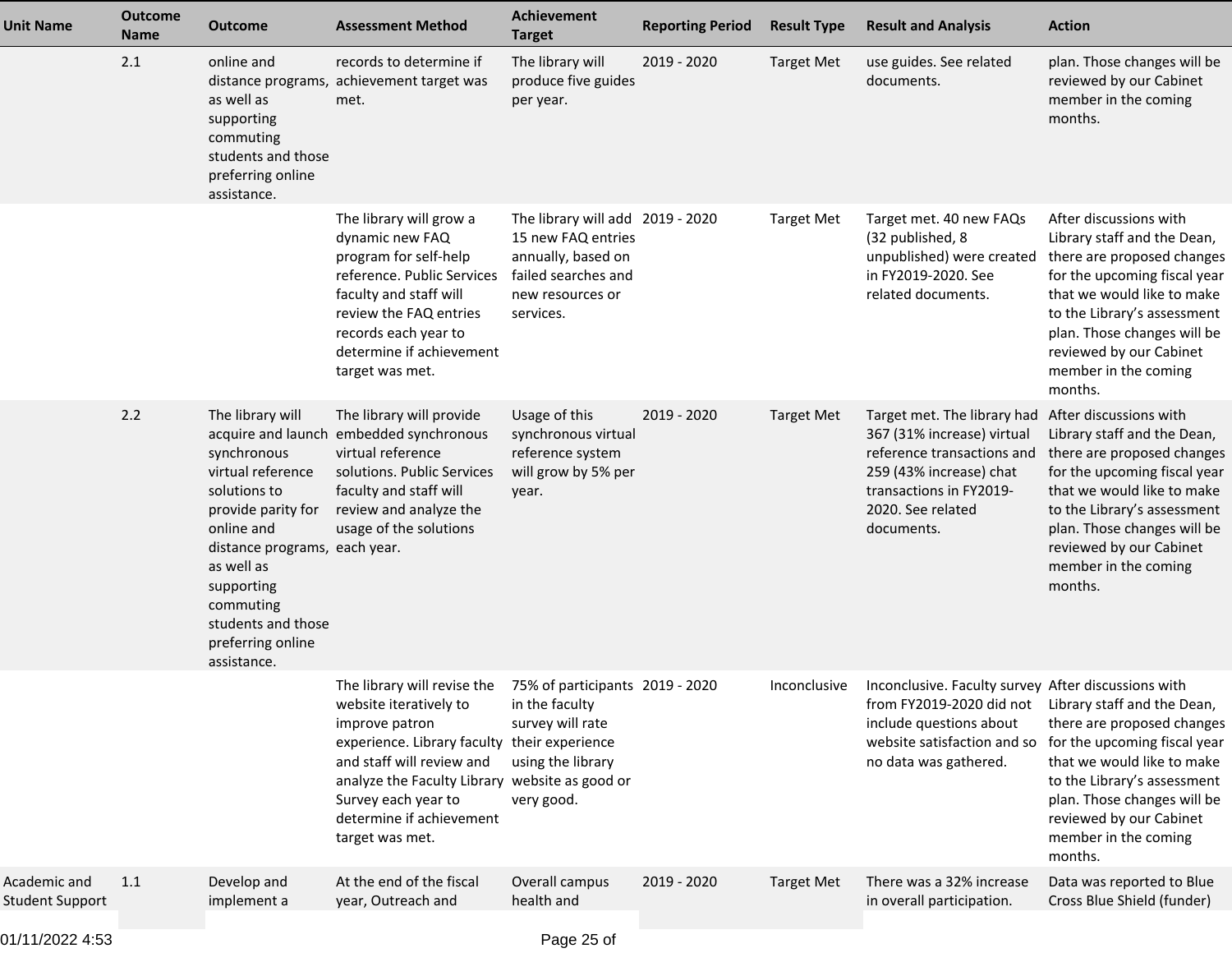| <b>Outcome</b><br><b>Name</b> | <b>Outcome</b>                                                                                                                                                           | <b>Assessment Method</b>                                                                                                                                                                                                                                                                                                                                                                                                                                                                                                                                                                                                                                                                                        | Achievement<br><b>Target</b>                                                                   | <b>Reporting Period</b>                                                                                                                                                                                                          | <b>Result Type</b> | <b>Result and Analysis</b>                                                                                                                                                                                                      | <b>Action</b>                                                                                                                                                                                                                                                     |
|-------------------------------|--------------------------------------------------------------------------------------------------------------------------------------------------------------------------|-----------------------------------------------------------------------------------------------------------------------------------------------------------------------------------------------------------------------------------------------------------------------------------------------------------------------------------------------------------------------------------------------------------------------------------------------------------------------------------------------------------------------------------------------------------------------------------------------------------------------------------------------------------------------------------------------------------------|------------------------------------------------------------------------------------------------|----------------------------------------------------------------------------------------------------------------------------------------------------------------------------------------------------------------------------------|--------------------|---------------------------------------------------------------------------------------------------------------------------------------------------------------------------------------------------------------------------------|-------------------------------------------------------------------------------------------------------------------------------------------------------------------------------------------------------------------------------------------------------------------|
| 1.1                           | campus culture of<br>health and<br>wellness with an<br>increase in<br>participation in<br>health and<br>wellness related<br>activities.                                  | documented attendance<br>records from each health<br>and wellness event held<br>on campus (i.e. Spring<br>the Track, W Walks to<br>Lunch, Homecoming 5K,<br><b>Healthy Eating Culinary</b><br>classes, etc.) and compare<br>the number of<br>participants to the<br>previous fiscal year's<br>participants.                                                                                                                                                                                                                                                                                                                                                                                                     | participation will<br>grow by at least<br>15% from the<br>previous fiscal                      | 2019 - 2020                                                                                                                                                                                                                      | <b>Target Met</b>  | Year 5 (2019)<br>Spring 2019 = 733<br>Summer 2019 = 508<br>Fall $2019 = 1806$<br>Total participation = 3047                                                                                                                     | and shared with the<br>Outreach & Innovation<br>team.<br>The Passport to Wellness<br>grant ended December<br>2019. A new assessment<br>measure/plan will be<br>proposed for the coming<br>fiscal year.                                                            |
| 1.2                           | Develop and<br>implement<br>community based<br>health and<br>participation in<br>health and<br>wellness related<br>activities both in<br>the community<br>and on campus. | At the end of the fiscal<br>year, Outreach and<br>documented attendance<br>(quarterly events, which<br>may include a health fair,<br>diabetes walk, etc. The<br>events will also link with<br>existing university<br>resources and programs,<br>including the Women's<br><b>Health Awareness Week</b><br>and the Miller Lecture<br>Series) and compare the<br>number of participants to<br>the previous fiscal year's<br>participants. Connecting<br>campus to community,<br>through quarterly events<br>held on campus, in<br>schools, and out in the<br>community, will better<br>utilize the current<br>resources available, as<br>well as the expertise of<br>The W faculty and<br>community practitioners. | Overall<br>community/campu<br>wellness event<br>participation will<br>previous fiscal<br>year. | 2019 - 2020                                                                                                                                                                                                                      | <b>Target Met</b>  | There was a 32% increase<br>in overall participation.<br>Year 5 (2019)<br>Spring 2019 = 733<br>Summer 2019 = 508<br>Fall 2019 = 1806<br>Total participation = 3047<br>The Passport to Wellness<br>grant ended December<br>2019. | Data was reported to Blue<br>Cross Blue Shield (funder)<br>and shared with the<br>Outreach & Innovation<br>team.<br>The Passport to Wellness<br>grant ended December<br>2019. A new assessment<br>measure/plan will be<br>proposed for the coming<br>fiscal year. |
| 2.1                           | Enhance teacher                                                                                                                                                          | At the end of the fiscal                                                                                                                                                                                                                                                                                                                                                                                                                                                                                                                                                                                                                                                                                        | The overall score                                                                              | 2019 - 2020                                                                                                                                                                                                                      | <b>Target Not</b>  | $2019 - 2020 = 782$ PLA                                                                                                                                                                                                         | 1) Six new PLA courses                                                                                                                                                                                                                                            |
|                               |                                                                                                                                                                          |                                                                                                                                                                                                                                                                                                                                                                                                                                                                                                                                                                                                                                                                                                                 | wellness initiatives records from each                                                         | Innovation will review the wellness event<br>Fitness Challenge, Meet at year.<br>Innovation will review the shealth and<br>with an increase in community/campus based grow by at least<br>health and wellness event 15% from the |                    |                                                                                                                                                                                                                                 |                                                                                                                                                                                                                                                                   |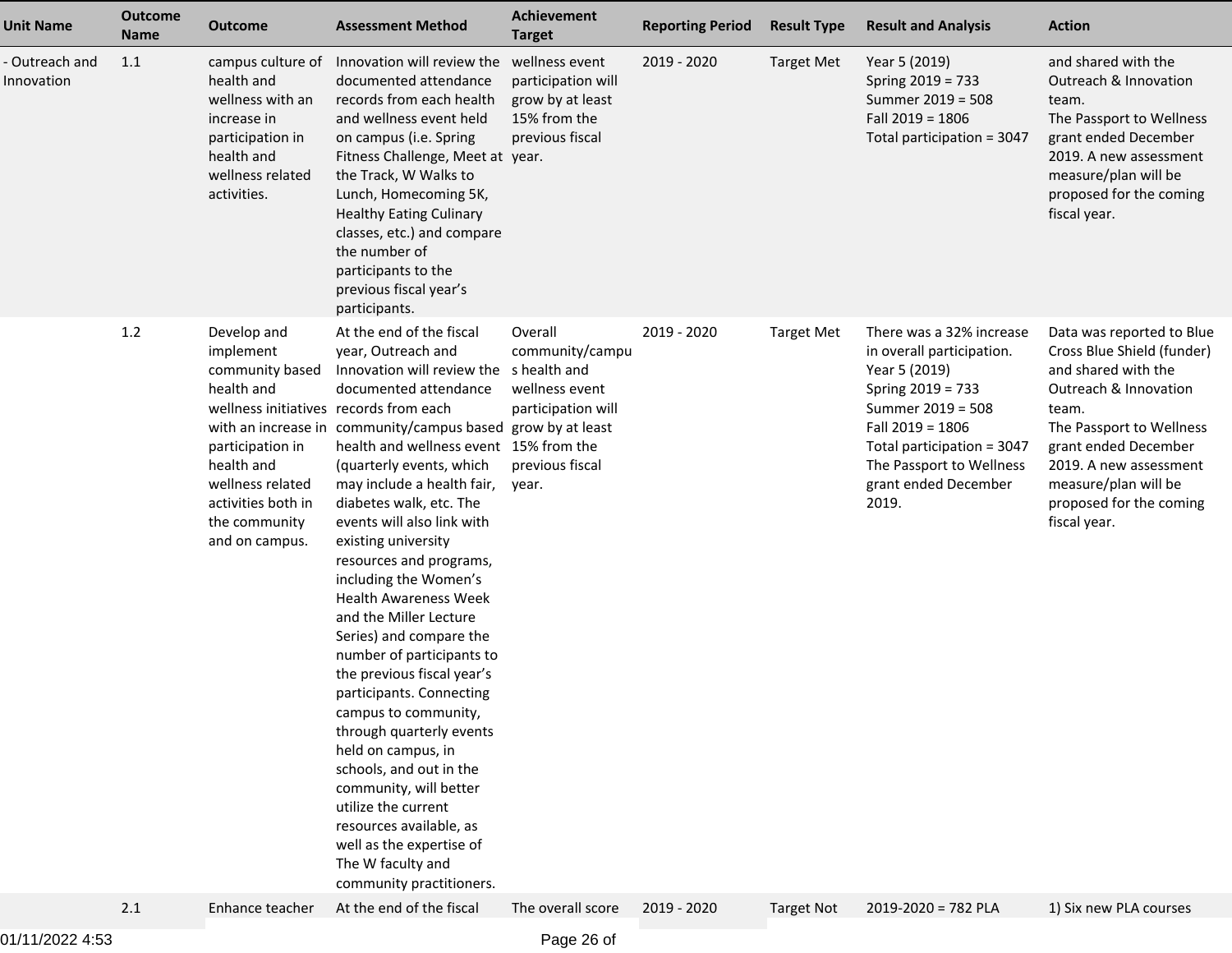| <b>Unit Name</b> | <b>Outcome</b><br><b>Name</b> | <b>Outcome</b>                                                                                                                                                                                                                                                                                | <b>Assessment Method</b>                                                                                                                                                                                                                                                                                                                                                                                                                                                                                                                  | <b>Achievement</b><br><b>Target</b>                                                                                                                                                                                                                                   | <b>Reporting Period</b> | <b>Result Type</b>       | <b>Result and Analysis</b>                                                                                                                                                                                                                                                                                                                                                                                                                                                                     | <b>Action</b>                                                                                                                                                                                                                                                                                                                                                                                                                                             |
|------------------|-------------------------------|-----------------------------------------------------------------------------------------------------------------------------------------------------------------------------------------------------------------------------------------------------------------------------------------------|-------------------------------------------------------------------------------------------------------------------------------------------------------------------------------------------------------------------------------------------------------------------------------------------------------------------------------------------------------------------------------------------------------------------------------------------------------------------------------------------------------------------------------------------|-----------------------------------------------------------------------------------------------------------------------------------------------------------------------------------------------------------------------------------------------------------------------|-------------------------|--------------------------|------------------------------------------------------------------------------------------------------------------------------------------------------------------------------------------------------------------------------------------------------------------------------------------------------------------------------------------------------------------------------------------------------------------------------------------------------------------------------------------------|-----------------------------------------------------------------------------------------------------------------------------------------------------------------------------------------------------------------------------------------------------------------------------------------------------------------------------------------------------------------------------------------------------------------------------------------------------------|
|                  | 2.1                           | effectiveness in<br>participating K-12<br>school districts<br>across the state by<br>providing a<br>comprehensive<br>program of<br>professional<br>development<br>(Professional<br>Learning Academy<br>online courses) to<br>increase content<br>knowledge and<br>instructional<br>practices. | year, Outreach and<br>Innovation will compare<br>the overall scores of the<br>Pre Learning Mathematics Assessments will<br>for Teaching (LMT)<br>Assessments to the Post<br><b>LMT Assessments</b><br>administered at the<br>summer teacher institute<br>and at the end of the<br>project year, respectively,<br>to determine the scoring<br>difference.                                                                                                                                                                                  | for individuals<br>participating in the<br>Pre/Post LMT<br>have a statistically<br>significant higher<br>score ranging from<br>a .2-.5 to show a<br>growth in content<br>knowledge from<br>the Pre-LMT<br>Assessment to the<br>Post-LMT<br>Assessment.                | 2019 - 2020             | Met                      | courses sold (7% decrease)<br>*This number decreased<br>due to:<br>1) Passport to Wellness<br>grant ended in December<br>2019. The grant always<br>paid for a large number of<br>teachers to take health and<br>wellness courses<br>throughout the academic<br>year, and<br>2) COVID-19 kept teachers<br>busy with remote learning<br>instruction and therefore<br>they did not have the time<br>to commit to taking PLA<br>courses.                                                           | related to remote teaching<br>were created to support<br>teachers as they learn to<br>teach remotely.<br>2) A partnership was<br>formed with EMCED to<br>market and sell PLA courses<br>to their partnering districts.<br>We are looking to form<br>partnerships like this.<br>3) Data shared with<br>Outreach & Innovation<br>team.<br>4) Data reported to EMCED.<br>A new assessment<br>measure/plan will be<br>proposed for the coming<br>fiscal year. |
|                  | 2.2                           | Improve student<br>achievement in<br>participating K-12<br>school districts<br>providing a<br>comprehensive<br>program of<br>professional<br>development<br>(CHAMPS) for K-8<br>teachers.                                                                                                     | At the end of the fiscal<br>year, Outreach and<br>Innovation will compare<br>the CHAMPS classrooms'<br>across the state by students' overall scores to<br>the control classrooms'<br>students' overall scores<br>from the Pre/Post College<br>and Career Readiness<br>Standards (CCRS)<br>Assessments taken in<br>August (Pre) and May<br>(Post) to determine if the<br>CHAMPS' students'<br>scoring difference<br>between the Pre and Post<br>assessments was higher<br>than the control<br>classrooms' students'<br>scoring difference. | The overall score<br>for CHAMPS<br>classrooms'<br>students<br>participating in the<br>Pre/Post CCRS<br>Assessments will<br>have a statistically<br>significant higher<br>score ranging from<br>a .2-.5 compared to<br>the control<br>classrooms'<br>students' scores. | 2019 - 2020             | <b>Target Not</b><br>Met | $2019 - 2020 = 782$ PLA<br>courses sold (7% decrease)<br>*This number decreased<br>due to:<br>1) Passport to Wellness<br>grant ended in December<br>2019. The grant always<br>paid for a large number of<br>teachers to take health and to their partnering districts.<br>wellness courses<br>throughout the academic<br>year, and<br>2) COVID-19 kept teachers<br>busy with remote learning<br>instruction and therefore<br>they did not have the time<br>to commit to taking PLA<br>courses. | 1) Six new PLA courses<br>related to remote teaching<br>were created to support<br>teachers as they learn to<br>teach remotely.<br>2) A partnership was<br>formed with EMCED to<br>market and sell PLA courses<br>We are looking to form<br>partnerships like this.<br>3) Data shared with<br>Outreach & Innovation<br>team.<br>4) Data reported to EMCED.<br>A new assessment<br>measure/plan will be<br>proposed for the coming<br>fiscal year.         |
|                  | 2.3                           | Increase the<br>number of<br>teachers who are<br>highly qualified to<br>teach middle<br>school<br>mathematics in                                                                                                                                                                              | At the end of the fiscal<br>year, Outreach and<br>Innovation will review the<br>records of teacher names<br>submitted to Mississippi<br>Department of Education<br>for the 7th-8th                                                                                                                                                                                                                                                                                                                                                        | At least 25% of<br>individuals<br>participating in a<br>comprehensive<br>program of<br>professional<br>development                                                                                                                                                    | 2019 - 2020             | <b>Target Not</b><br>Met | $2019 - 2020 = 782$ PLA<br>courses sold (7% decrease)<br>*This number decreased<br>due to:<br>1) Passport to Wellness<br>grant ended in December<br>2019. The grant always                                                                                                                                                                                                                                                                                                                     | 1) Six new PLA courses<br>related to remote teaching<br>were created to support<br>teachers as they learn to<br>teach remotely.<br>2) A partnership was<br>formed with EMCED to                                                                                                                                                                                                                                                                           |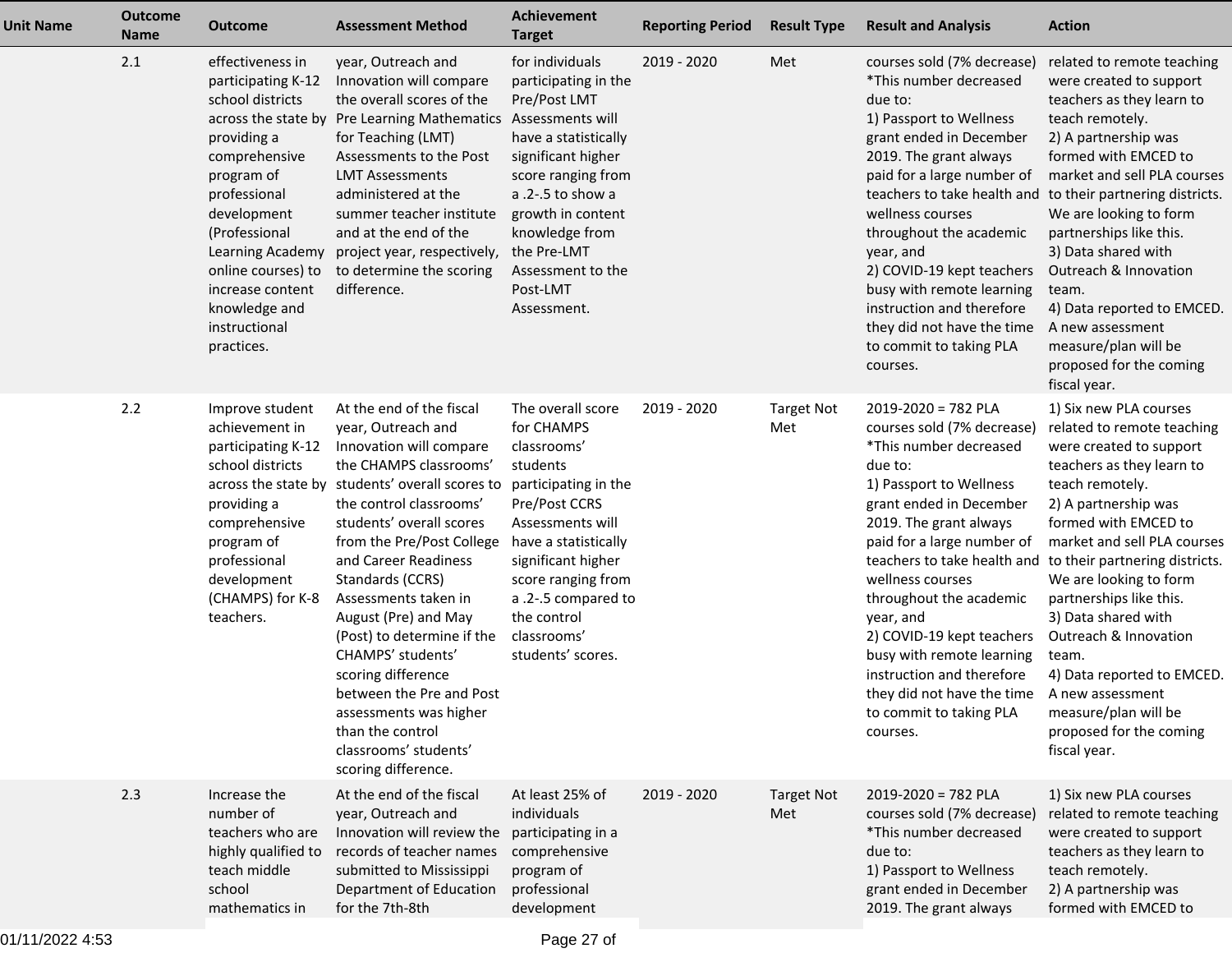| Unit Name                                             | <b>Outcome</b><br><b>Name</b> | <b>Outcome</b>                                                                                                                       | <b>Assessment Method</b>                                                                                                                                                                                                                                                                                                                                                                                                                                                | <b>Achievement</b><br><b>Target</b>                                                                                                                                 | <b>Reporting Period</b> | <b>Result Type</b>       | <b>Result and Analysis</b>                                                                                                                                                                                                                                                                                       | <b>Action</b>                                                                                                                                                                                                                                                                        |
|-------------------------------------------------------|-------------------------------|--------------------------------------------------------------------------------------------------------------------------------------|-------------------------------------------------------------------------------------------------------------------------------------------------------------------------------------------------------------------------------------------------------------------------------------------------------------------------------------------------------------------------------------------------------------------------------------------------------------------------|---------------------------------------------------------------------------------------------------------------------------------------------------------------------|-------------------------|--------------------------|------------------------------------------------------------------------------------------------------------------------------------------------------------------------------------------------------------------------------------------------------------------------------------------------------------------|--------------------------------------------------------------------------------------------------------------------------------------------------------------------------------------------------------------------------------------------------------------------------------------|
|                                                       | 2.3                           | Mississippi.                                                                                                                         | mathematics add-on<br>certificate to determine<br>the number of CHAMPS'<br>participants that<br>completed the process.                                                                                                                                                                                                                                                                                                                                                  | (CHAMPS) will earn 2019 - 2020<br>highly qualified<br>status by<br>successfully adding<br>a 7th-8th<br>mathematics<br>certified<br>endorsement to<br>their license. |                         | <b>Target Not</b><br>Met | paid for a large number of<br>teachers to take health and to their partnering districts.<br>wellness courses<br>throughout the academic<br>year, and<br>2) COVID-19 kept teachers<br>busy with remote learning<br>instruction and therefore<br>they did not have the time<br>to commit to taking PLA<br>courses. | market and sell PLA courses<br>We are looking to form<br>partnerships like this.<br>3) Data shared with<br>Outreach & Innovation<br>team.<br>4) Data reported to EMCED.<br>A new assessment<br>measure/plan will be<br>proposed for the coming<br>fiscal year.                       |
| Academic and<br><b>Student Support -</b><br>Registrar | 1.1                           | The Office of the<br>more manual<br>processes to<br>online processes<br>to promote<br>timeliness and<br>convenience for<br>students. | At the end of the fiscal<br>Registrar will move year, the Office of the<br>Registrar will analyze the<br>Graduation Survey's<br>results regarding the<br>overall Registrar process.<br>"Overall, how would you<br>rate the registrar<br>processes (including<br>updating<br>personal/academic<br>information,<br>adding/dropping classes,<br>degree audit processing,<br>applying for graduation,<br>transcript processing,<br>etc.)? {Excellent, Good,<br>Fair, Poor}" | 85% of students<br>participating in the<br><b>Graduation Survey</b><br>will find Registrar<br>processes "good"<br>or "excellent."                                   | 2019 - 2020             | <b>Target Met</b>        | 2019-2020 Graduation<br><b>Survey Results:</b><br>Excellent - (392/766) -<br>51.17%<br>Good - (291/766) - 37.99%<br>Total - (683/766) - 89.16%<br>Fair - (71/766) - 9.27%<br>Poor - (12/766) - 1.57%                                                                                                             | The Registrar's Office will<br>continue to improve<br>processes to make them<br>more efficient and<br>convenient for students.<br>The addition of Degree<br>Works is one of the ways<br>the Registrar's Office is<br>planning to streamline the<br><b>Degree Application process</b> |
|                                                       | $1.2$                         | The Office of the<br>Registrar will save<br>money by moving<br>processes online.                                                     | At the end of the fiscal<br>year, the unit budget<br>manager will run a cost<br>comparison report to<br>determine if the<br>achievement target was<br>met.                                                                                                                                                                                                                                                                                                              | There will be a 10% 2019 - 2020<br>reduction in the<br>cost of forms<br>purchased by the<br>Office of the<br>Registrar.                                             |                         | <b>Target Met</b>        | The Registrar's Office did<br>not add any new forms this work with the Degree<br>year. However, we have<br>begun the implementation<br>of Degree Works with<br>other offices on campus.                                                                                                                          | The Registrar's Office will<br>Works committee to<br>implement the product.<br>Progress has been stopped<br>due to COVID 19.                                                                                                                                                         |
|                                                       | 2.1                           | The Office of the<br>Registrar will have<br>a sample of<br>student straight<br>by the Student<br>Records Specialist semester.        | The Student Records<br>Specialist will analyze the<br>rate of error during<br>sample checks and report<br>line audits checked findings to the Registrar at<br>the end of each academic                                                                                                                                                                                                                                                                                  | 100% of the<br>samples will be<br>audited correctly.                                                                                                                | 2019 - 2020             | <b>Target Not</b><br>Met | The Registrar's Office chose The addition of Degree<br>a random sample of 212<br>audits, 80% were error<br>free.                                                                                                                                                                                                 | Works will help with<br>common errors that occur<br>during manual auditing.                                                                                                                                                                                                          |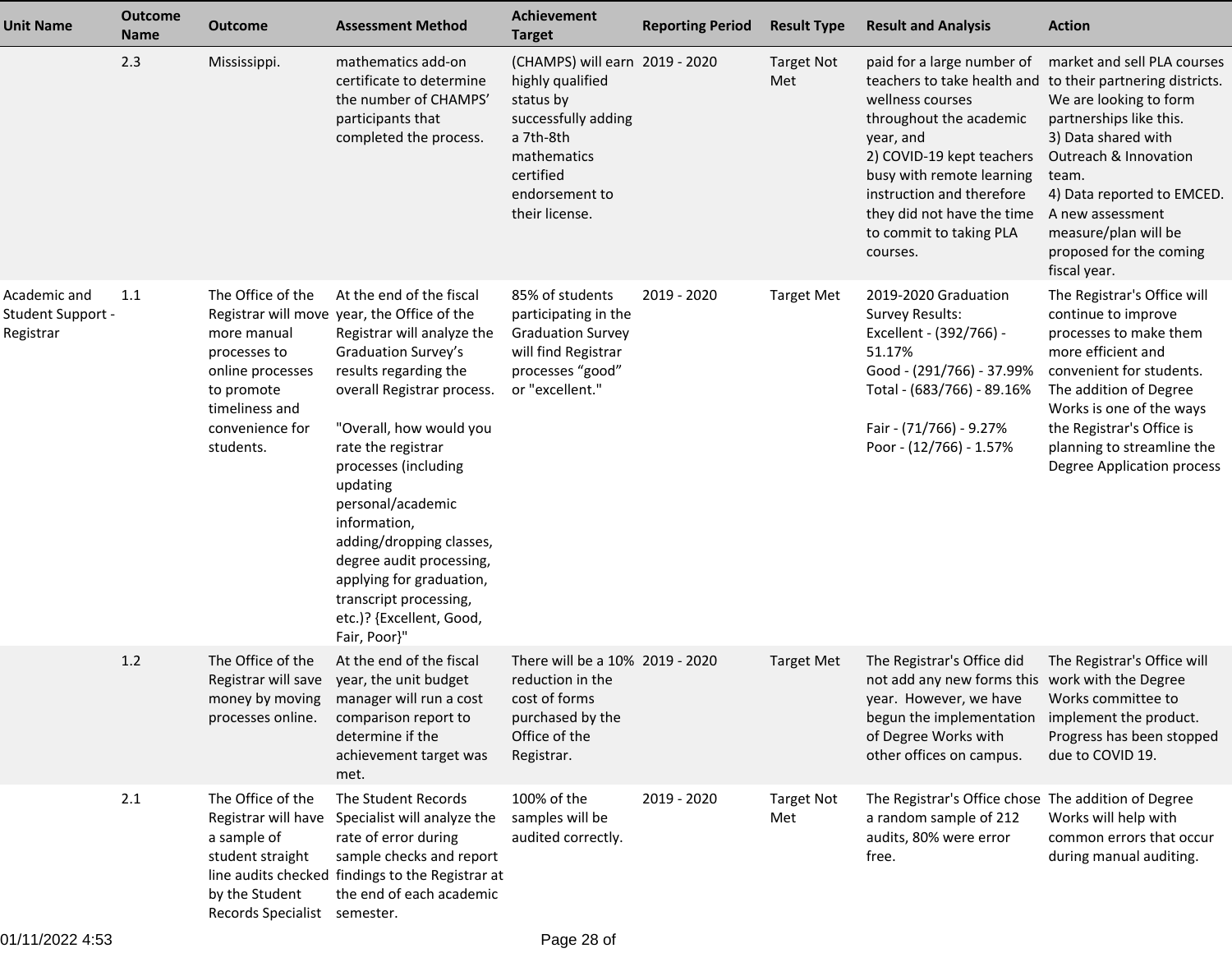| <b>Unit Name</b>                                                        | <b>Outcome</b><br><b>Name</b> | <b>Outcome</b>                                                                                                                                         | <b>Assessment Method</b>                                                                                                                                                                                                                                                                                                                                                                                                  | <b>Achievement</b><br><b>Target</b>                                                                                                                                                                    | <b>Reporting Period</b> | <b>Result Type</b>       | <b>Result and Analysis</b>                                                                                                                                                                                                                      | <b>Action</b>                                                                                                                                                                                                               |
|-------------------------------------------------------------------------|-------------------------------|--------------------------------------------------------------------------------------------------------------------------------------------------------|---------------------------------------------------------------------------------------------------------------------------------------------------------------------------------------------------------------------------------------------------------------------------------------------------------------------------------------------------------------------------------------------------------------------------|--------------------------------------------------------------------------------------------------------------------------------------------------------------------------------------------------------|-------------------------|--------------------------|-------------------------------------------------------------------------------------------------------------------------------------------------------------------------------------------------------------------------------------------------|-----------------------------------------------------------------------------------------------------------------------------------------------------------------------------------------------------------------------------|
|                                                                         | 2.1                           | each semester to<br>ensure accuracy.                                                                                                                   | The Student Records<br>Specialist will analyze the<br>rate of error during<br>sample checks and report<br>findings to the Registrar at<br>the end of each academic<br>semester.                                                                                                                                                                                                                                           | 100% of the<br>samples will be<br>audited correctly.                                                                                                                                                   | 2019 - 2020             | <b>Target Not</b><br>Met | The Registrar's Office chose The addition of Degree<br>a random sample of 212<br>audits, 80% were error<br>free.                                                                                                                                | Works will help with<br>common errors that occur<br>during manual auditing.                                                                                                                                                 |
|                                                                         | 2.2                           | The Office of the<br>Registrar staff will<br>attend<br>conferences<br>and/or webinars<br>throughout the<br>year to improve<br>customer<br>interaction. | At the end of the fiscal<br>year, the Office of the<br>Registrar will analyze the<br>Registrar Student<br>Satisfaction Survey's<br>results regarding<br>customer interaction.<br>"Interaction with Registrar the Registrar staff<br>staff was prompt and<br>courteous. {Strongly<br>Agree, Agree, Disagree,<br>Strongly Disagree, Not<br>Applicable}"                                                                     | 80% of students<br>participating in the<br>Registrar Student<br>Satisfaction Survey<br>will agree or<br>strongly agree that<br>their interaction<br>with the Office of<br>was prompt and<br>courteous. | 2019 - 2020             | Inconclusive             | There were no surveys<br>completed for this time<br>period.                                                                                                                                                                                     | The Registrar's Office will<br>design a new survey for<br>students in the coming year.                                                                                                                                      |
|                                                                         | 2.3                           | The Office of the<br>Registrar will<br>provide support<br>services to faculty.                                                                         | At the end of the fiscal<br>year, the Office of the<br>Registrar will analyze the<br><b>Faculty Satisfaction</b><br>Survey's results regarding<br>the Registrar's faculty<br>support services.<br>"Overall, the Registrar<br>office supports faculty<br>needs (including student<br>degree audits, online<br>change of major forms,<br>etc.). {Strongly Agree,<br>Agree, Disagree, Strongly<br>Disagree, Not Applicable}" | 80% of faculty<br>participating in the<br><b>Faculty Satisfaction</b><br>Survey will agree or<br>strongly agree that<br>the Office of the<br>Registrar supports<br>their needs.                        | 2019 - 2020             | <b>Target Met</b>        | 2020 Faculty Satisfaction<br>Survey Results:<br>Strongly Agree - (39/101)<br>38.61%<br>Agree - (53/101) 52.48%<br>Total - (92/101) 91.09%<br>Disagree - (7/101) 6.93%<br>Strongly Disagree - (0/101)<br>0%<br>Not Applicable - (2/101)<br>1.98% | The Registrar's Office will<br>continue to train faculty and<br>staff to use Banner and<br>Argos.                                                                                                                           |
| Academic and<br>Student Support -<br>Sexual<br>Misconduct &<br>Title IX | 1.1                           | of Students will<br>make an effort to<br>increase the<br>number of new<br>students<br>(freshman and<br>transfer) that                                  | The Office of Dean The number of completed New student<br>courses will be analyzed<br>and compared to the<br>previous year to<br>determine increase or<br>decrease in completion<br>rate.                                                                                                                                                                                                                                 | completing the<br>course will increase<br>by 5% from the<br>previous year.                                                                                                                             | 2019 - 2020             | Inconclusive             | Due to transitioning of<br>duties from the dissolution<br>of the Dean of Students<br>Office, no data was<br>collected this fiscal year.                                                                                                         | The Dean of Students Office<br>has been dissolved and the<br>duties pertaining to it have<br>been absorbed by other<br>offices and departments.<br>This will be the last<br>reporting period for this<br>non-academic unit. |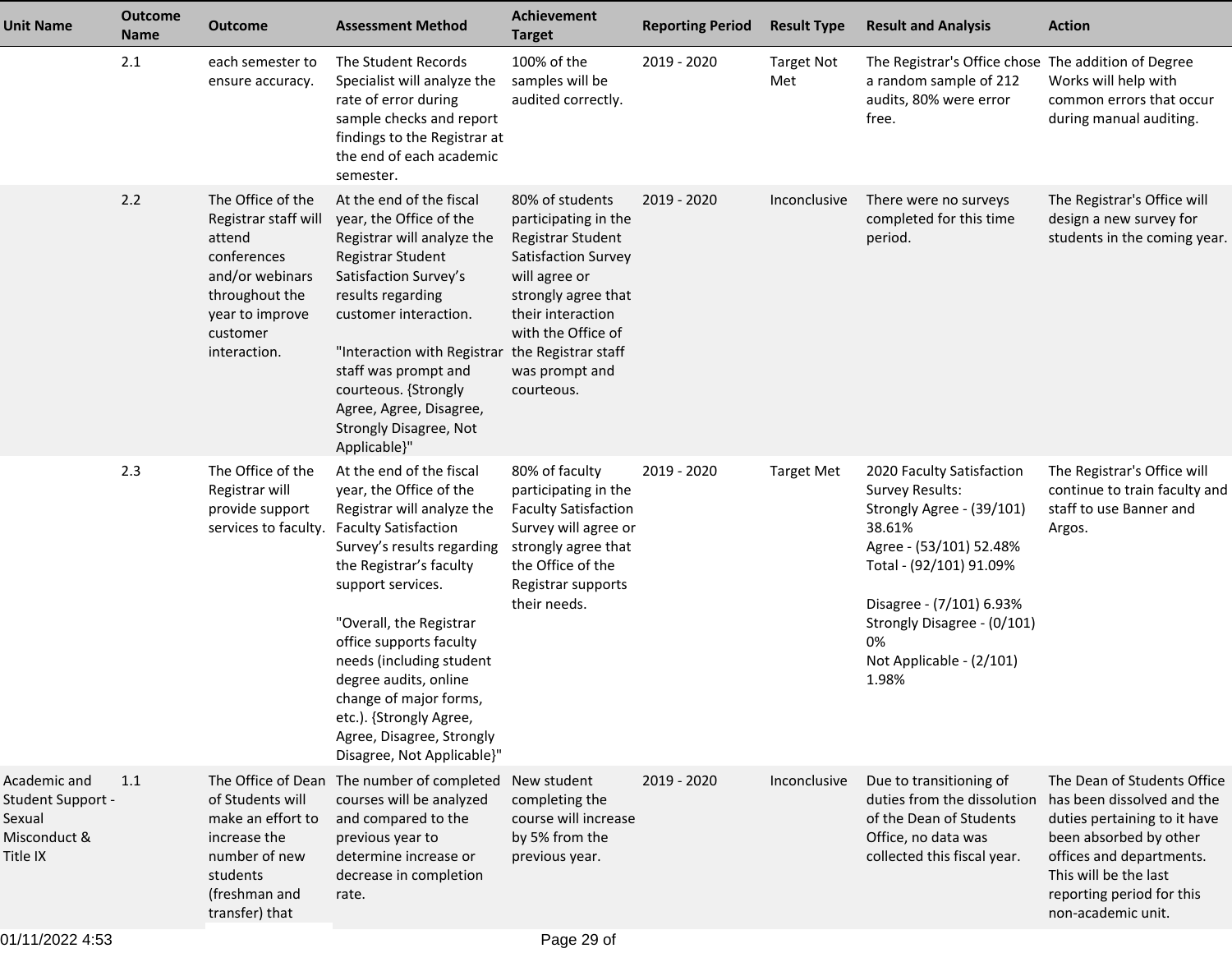| <b>Unit Name</b>                                                        | <b>Outcome</b><br><b>Name</b> | <b>Outcome</b>                                                                                                                                         | <b>Assessment Method</b>                                                                                                                                                                                                                                                                                                               | <b>Achievement</b><br><b>Target</b>                                                                                                                                                                                                            | <b>Reporting Period</b> | <b>Result Type</b> | <b>Result and Analysis</b>                                                                                                                                                                                                                  | <b>Action</b>                                                                                                                                                                                                               |
|-------------------------------------------------------------------------|-------------------------------|--------------------------------------------------------------------------------------------------------------------------------------------------------|----------------------------------------------------------------------------------------------------------------------------------------------------------------------------------------------------------------------------------------------------------------------------------------------------------------------------------------|------------------------------------------------------------------------------------------------------------------------------------------------------------------------------------------------------------------------------------------------|-------------------------|--------------------|---------------------------------------------------------------------------------------------------------------------------------------------------------------------------------------------------------------------------------------------|-----------------------------------------------------------------------------------------------------------------------------------------------------------------------------------------------------------------------------|
| Academic and<br>Student Support -<br>Sexual<br>Misconduct &<br>Title IX | 1.1                           | complete the<br>WorkPlace<br>Answers online<br>student sexual<br>misconduct<br>training course<br>that is offered<br>each semester.                    | The number of completed<br>courses will be analyzed<br>and compared to the<br>previous year to<br>determine increase or<br>decrease in completion<br>rate.                                                                                                                                                                             | New student<br>completing the<br>course will increase<br>by 5% from the<br>previous year.                                                                                                                                                      | 2019 - 2020             | Inconclusive       | Due to transitioning of<br>duties from the dissolution<br>of the Dean of Students<br>Office, no data was<br>collected this fiscal year.                                                                                                     | The Dean of Students Office<br>has been dissolved and the<br>duties pertaining to it have<br>been absorbed by other<br>offices and departments.<br>This will be the last<br>reporting period for this<br>non-academic unit. |
|                                                                         | $1.2$                         | of Students will<br>make an effort to<br>increase<br>awareness among<br>the University's<br>sexual misconduct report? {Yes, No}"<br>(Title IX) policy. | The Office of Dean Results of the Graduation<br>Survey will be analyzed at Survey participants<br>the end of every academic will state that they<br>year.<br>students regarding "Are you aware of how to misconduct report.<br>file a sexual misconduct                                                                                | 75% of Graduation 2019 - 2020<br>were aware of how<br>to file a sexual                                                                                                                                                                         |                         | <b>Target Met</b>  | 2019-2020 Graduation<br><b>Survey Results:</b><br>Yes - (684/767) 89.18%<br>No - (83/767) 10.82%                                                                                                                                            | The Dean of Students Office<br>has been dissolved and the<br>duties pertaining to it have<br>been absorbed by other<br>offices and departments.<br>This will be the last<br>reporting period for this<br>non-academic unit. |
|                                                                         |                               |                                                                                                                                                        | Results of the Graduation 75% of Graduation 2019 - 2020<br>Survey will be analyzed at Survey participants<br>the end of every academic will state that they<br>year.<br>"Are you aware that MUW misconduct policy.<br>has a sexual misconduct<br>policy? {Yes, No}"                                                                    | were aware that<br>MUW has a sexual                                                                                                                                                                                                            |                         | <b>Target Met</b>  | 2019-2020 Graduation<br><b>Survey Results:</b><br>Yes - (759/769) 98.70%<br>No - (10/769) 1.30%                                                                                                                                             | The Dean of Students Office<br>has been dissolved and the<br>duties pertaining to it have<br>been absorbed by other<br>offices and departments.<br>This will be the last<br>reporting period for this<br>non-academic unit. |
|                                                                         |                               |                                                                                                                                                        | Results of the Graduation 75% of Graduation 2019 - 2020<br>Survey will be analyzed at Survey participants<br>the end of every academic will state that they<br>year.<br>"Do you know what Title<br>IX means? {Yes, No}"                                                                                                                | were aware of<br>what Title IX<br>means.                                                                                                                                                                                                       |                         | <b>Target Met</b>  | 2019-2020 Graduation<br><b>Survey Results:</b><br>Yes - (688/771) 89.23%<br>No - (83/771) 10.77%                                                                                                                                            | The Dean of Students Office<br>has been dissolved and the<br>duties pertaining to it have<br>been absorbed by other<br>offices and departments.<br>This will be the last<br>reporting period for this<br>non-academic unit. |
|                                                                         | 1.3                           | of Students will<br>make an effort to<br>increase<br>awareness among<br>misconduct (Title<br>IX) policy.                                               | The Office of Dean Results of the Staff<br>Satisfaction Survey will be<br>analyzed every Spring.<br>"I am aware that I am<br>staff regarding the responsible for reporting<br>University's sexual sexual misconduct of<br>which I have been<br>informed or have<br>witnessed to the<br>University's Title IX<br>Coordinator. {Strongly | 85% of Staff<br>Satisfaction survey<br>participants will<br>"strongly agree" or<br>"agree" that they<br>are aware they are<br>responsible for<br>reporting sexual<br>misconduct of<br>which they have<br>been informed or<br>have witnessed to | 2019 - 2020             | Target Met         | 2020 Staff Satisfaction<br><b>Survey Results:</b><br>Strongly Agree - (36/73)<br>49.32%<br>Agree - (36/73) 49.32%<br>Total - (72/73) 98.64%<br>Disagree - (0/73) 0%<br>Strongly Disagree - (0/73)<br>0%<br>Not Applicable - (1/73)<br>1.37% | The Dean of Students Office<br>has been dissolved and the<br>duties pertaining to it have<br>been absorbed by other<br>offices and departments.<br>This will be the last<br>reporting period for this<br>non-academic unit. |

Page 30 of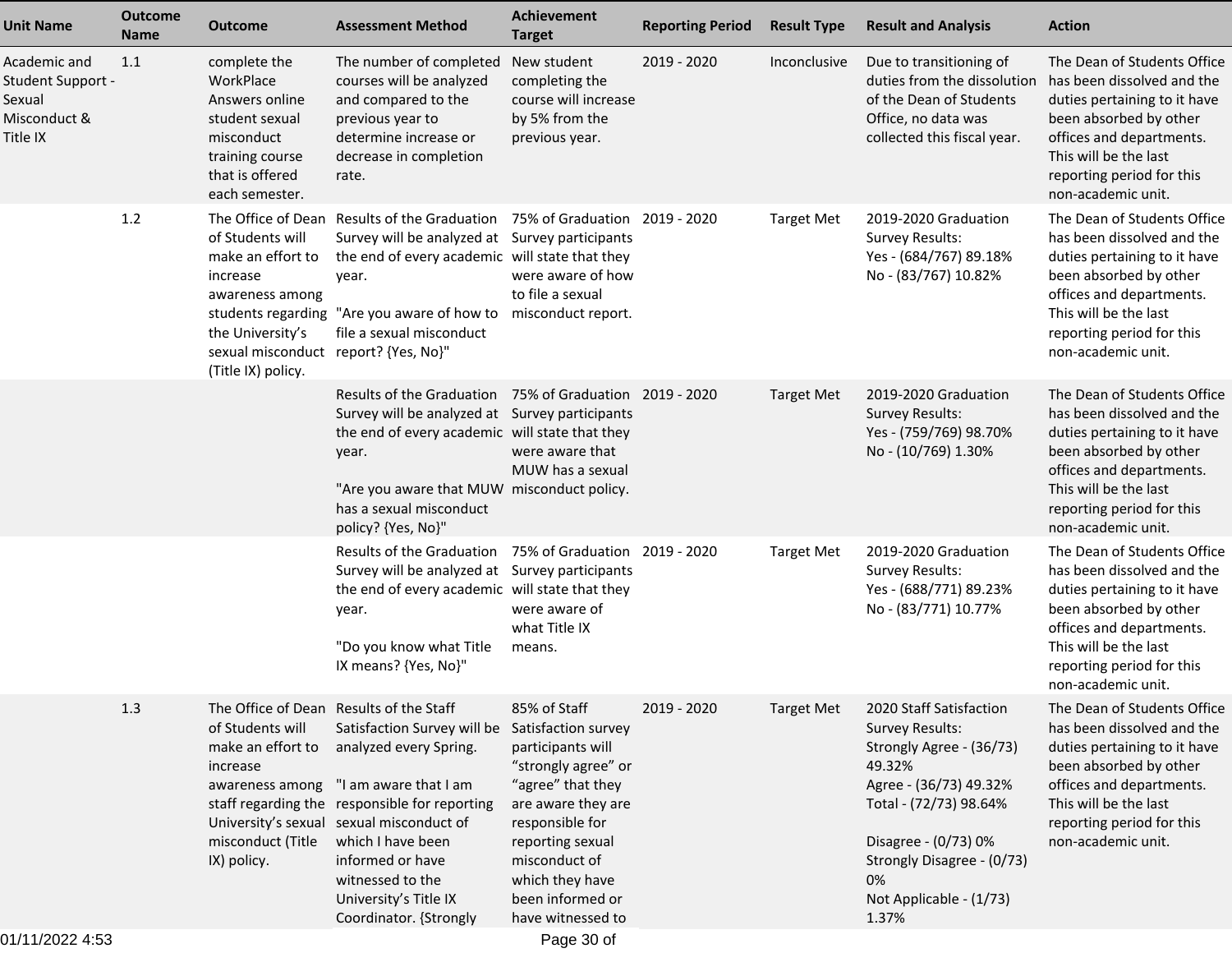| <b>Unit Name</b> | <b>Outcome</b><br><b>Name</b> | <b>Outcome</b>                                                                                                                                         | <b>Assessment Method</b>                                                                                                                                                                                                                                                                                         | <b>Achievement</b><br><b>Target</b>                                                                                                                                                                                                          | <b>Reporting Period</b> | <b>Result Type</b> | <b>Result and Analysis</b>                                                                                                                                                                                                                  | <b>Action</b>                                                                                                                                                                                                               |
|------------------|-------------------------------|--------------------------------------------------------------------------------------------------------------------------------------------------------|------------------------------------------------------------------------------------------------------------------------------------------------------------------------------------------------------------------------------------------------------------------------------------------------------------------|----------------------------------------------------------------------------------------------------------------------------------------------------------------------------------------------------------------------------------------------|-------------------------|--------------------|---------------------------------------------------------------------------------------------------------------------------------------------------------------------------------------------------------------------------------------------|-----------------------------------------------------------------------------------------------------------------------------------------------------------------------------------------------------------------------------|
|                  | 1.3                           | of Students will<br>make an effort to<br>increase<br>awareness among<br>staff regarding the<br>University's sexual<br>misconduct (Title<br>IX) policy. | The Office of Dean Agree, Agree, Disagree,<br>Strongly Disagree, Not<br>Applicable}"                                                                                                                                                                                                                             | the University's<br>Title IX<br>Coordinator.                                                                                                                                                                                                 | 2019 - 2020             | <b>Target Met</b>  | 2020 Staff Satisfaction<br><b>Survey Results:</b><br>Strongly Agree - (36/73)<br>49.32%<br>Agree - (36/73) 49.32%<br>Total - (72/73) 98.64%<br>Disagree - (0/73) 0%<br>Strongly Disagree - (0/73)<br>0%<br>Not Applicable - (1/73)<br>1.37% | The Dean of Students Office<br>has been dissolved and the<br>duties pertaining to it have<br>been absorbed by other<br>offices and departments.<br>This will be the last<br>reporting period for this<br>non-academic unit. |
|                  |                               |                                                                                                                                                        | Results of the Staff<br>Satisfaction Survey will be Satisfaction survey<br>analyzed every Spring.<br>"I am aware that the<br>University has a<br>designated person to<br>coordinate the<br>University's efforts to<br>eliminate sexual<br>misconduct on campus.<br>{Strongly Agree, Agree,<br>Disagree, Strongly | 85% of Staff<br>participants will<br>"strongly agree" or<br>"agree" that they<br>are aware that the<br>University has a<br>designated person<br>to coordinate the<br>University's efforts<br>to eliminate sexual<br>misconduct on<br>campus. | 2019 - 2020             | <b>Target Met</b>  | 2020 Staff Satisfaction<br>Survey Results:<br>Strongly Agree - (34/73)<br>46.58%<br>Agree - (37/73) 50.68%<br>Total - (71/73) 97.26%<br>Disagree - (1/73) 1.37%<br>Strongly Disagree - (0/73)<br>0%<br>Not Applicable - (1/73)<br>1.37%     | The Dean of Students Office<br>has been dissolved and the<br>duties pertaining to it have<br>been absorbed by other<br>offices and departments.<br>This will be the last<br>reporting period for this<br>non-academic unit. |
|                  |                               |                                                                                                                                                        | Results of the Staff<br>Satisfaction Survey will be<br>analyzed every Spring.<br>"I am aware that the<br>University has a policy<br>that prohibits sexual<br>misconduct. {Strongly<br>Agree, Agree, Disagree,<br>Strongly Disagree, Not<br>Applicable}"                                                          | 85% of Staff<br>Satisfaction survey<br>participants will<br>"strongly agree" or<br>"agree" that they<br>are aware that the<br>University has a<br>policy that<br>prohibits sexual<br>misconduct.                                             | 2019 - 2020             | <b>Target Met</b>  | 2020 Staff Satisfaction<br><b>Survey Results:</b><br>Strongly Agree - (36/72)<br>50.00%<br>Agree - (35/72) 48.61%<br>Total - (71/72) 98.61%<br>Disagree - (0/72) 0%<br>Strongly Disagree - (0/72)<br>0%<br>Not Applicable - (1/72)<br>1.39% | The Dean of Students Office<br>has been dissolved and the<br>duties pertaining to it have<br>been absorbed by other<br>offices and departments.<br>This will be the last<br>reporting period for this<br>non-academic unit. |
|                  |                               |                                                                                                                                                        | Results of the Staff<br>Satisfaction Survey will be<br>analyzed every Spring.<br>"I am aware that the<br>University's policy on<br>sexual misconduct covers<br>sexual harassment, sexual on sexual                                                                                                               | 85% of Staff<br>Satisfaction survey<br>participants will<br>"strongly agree" or<br>"agree" that they<br>are aware that the<br>University's policy                                                                                            | 2019 - 2020             | <b>Target Met</b>  | 2020 Staff Satisfaction<br><b>Survey Results:</b><br>Strongly Agree - (35/73)<br>47.95%<br>Agree - (36/73) 49.32%<br>Total - (71/73) 97.27%<br>Disagree - (1/73) 1.37%                                                                      | The Dean of Students Office<br>has been dissolved and the<br>duties pertaining to it have<br>been absorbed by other<br>offices and departments.<br>This will be the last<br>reporting period for this<br>non-academic unit. |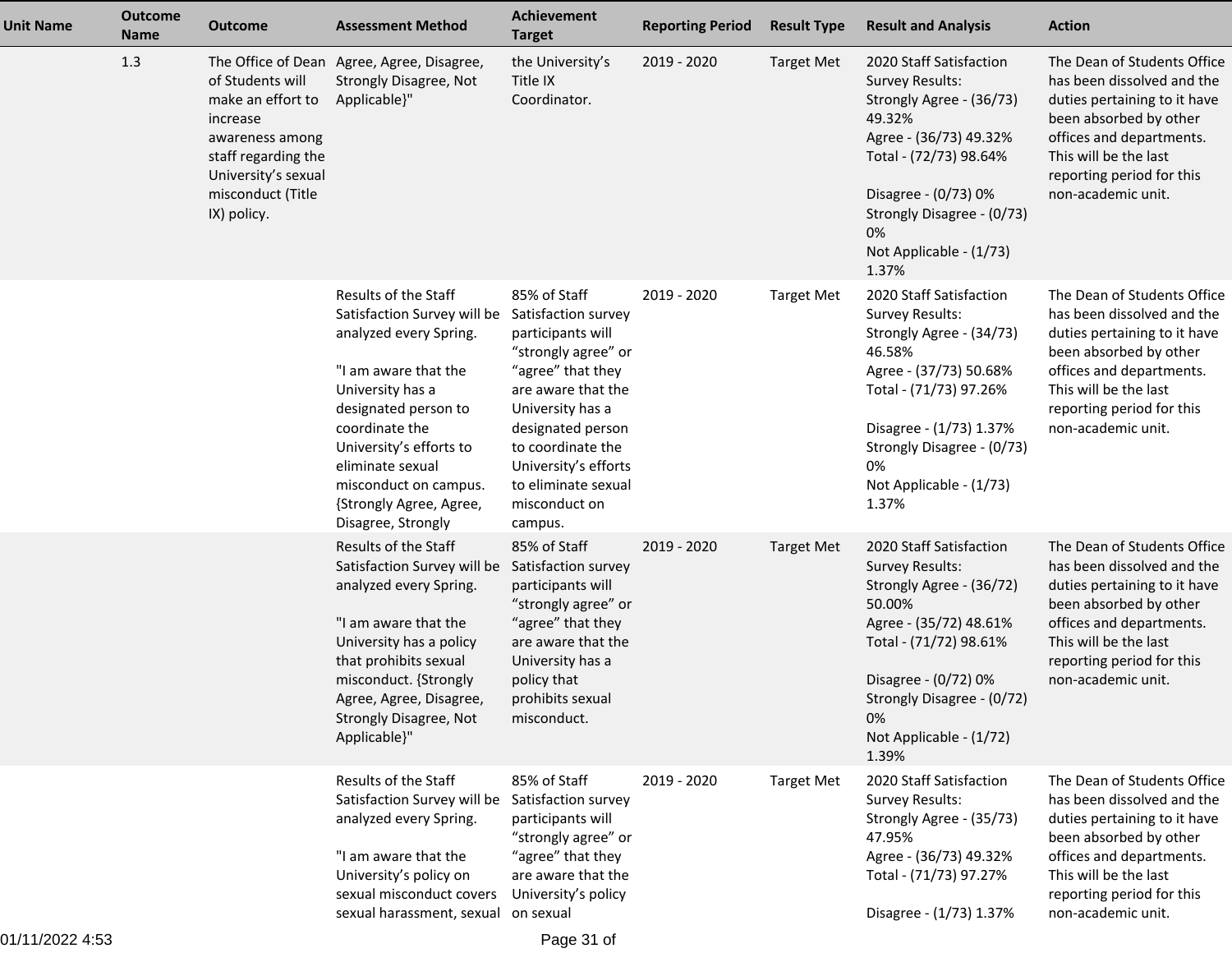| <b>Unit Name</b> | <b>Outcome</b><br><b>Name</b> | <b>Outcome</b>                                                                                                                                                             | <b>Assessment Method</b>                                                                                                                                                                                                                                                                                                                         | Achievement<br><b>Target</b>                                                                                                                                                                                                                                                                     | <b>Reporting Period</b> | <b>Result Type</b> | <b>Result and Analysis</b>                                                                                                                                                                                                                          | <b>Action</b>                                                                                                                                                                                                               |
|------------------|-------------------------------|----------------------------------------------------------------------------------------------------------------------------------------------------------------------------|--------------------------------------------------------------------------------------------------------------------------------------------------------------------------------------------------------------------------------------------------------------------------------------------------------------------------------------------------|--------------------------------------------------------------------------------------------------------------------------------------------------------------------------------------------------------------------------------------------------------------------------------------------------|-------------------------|--------------------|-----------------------------------------------------------------------------------------------------------------------------------------------------------------------------------------------------------------------------------------------------|-----------------------------------------------------------------------------------------------------------------------------------------------------------------------------------------------------------------------------|
|                  |                               |                                                                                                                                                                            | assault, domestic violence, misconduct covers 2019 - 2020<br>dating violence, and<br>stalking. {Strongly Agree,<br>Agree, Disagree, Strongly<br>Disagree, Not Applicable}"                                                                                                                                                                       | sexual harassment,<br>sexual assault,<br>domestic violence,<br>dating violence,<br>and stalking.                                                                                                                                                                                                 |                         | <b>Target Met</b>  | Strongly Disagree - (0/73)<br>0%<br>Not Applicable - (1/73)<br>1.37%                                                                                                                                                                                | The Dean of Students Office<br>has been dissolved and the<br>duties pertaining to it have<br>been absorbed by other<br>offices and departments.<br>This will be the last<br>reporting period for this<br>non-academic unit. |
|                  | 1.4                           | of Students will<br>make an effort to<br>increase<br>awareness among<br>faculty regarding<br>the University's<br>sexual misconduct which I have been<br>(Title IX) policy. | The Office of Dean Results of the Faculty<br>Satisfaction Survey will be<br>analyzed every Spring.<br>"I am aware that I am<br>responsible for reporting<br>sexual misconduct of<br>informed or have<br>witnessed to the<br>University's Title IX<br>Coordinator. {Strongly<br>Agree, Agree, Disagree,<br>Strongly Disagree, Not<br>Applicable}" | 85% of Faculty<br>Satisfaction survey<br>participants will<br>"strongly agree" or<br>"agree" that they<br>are aware they are<br>responsible for<br>reporting sexual<br>misconduct of<br>which they have<br>been informed or<br>have witnessed to<br>the University's<br>Title IX<br>Coordinator. | 2019 - 2020             | <b>Target Met</b>  | 2020 Faculty Satisfaction<br><b>Survey Results:</b><br>Strongly Agree - (68/100)<br>68.00%<br>Agree - (31/100) 31.00%<br>Total - (99/100) 99.00%<br>Disagree - (0/100) 0%<br>Strongly Disagree - (0/100)<br>0%<br>Not Applicable - (1/100)<br>1.00% | The Dean of Students Office<br>has been dissolved and the<br>duties pertaining to it have<br>been absorbed by other<br>offices and departments.<br>This will be the last<br>reporting period for this<br>non-academic unit. |
|                  |                               |                                                                                                                                                                            | Results of the Faculty<br>Satisfaction Survey will be<br>analyzed every Spring.<br>"I am aware that the<br>University has a<br>designated person to<br>coordinate the<br>University's efforts to<br>eliminate sexual<br>misconduct on campus.<br>{Strongly Agree, Agree,<br>Disagree, Strongly                                                   | 85% of Faculty<br>Satisfaction survey<br>participants will<br>"strongly agree" or<br>"agree" that they<br>are aware that the<br>University has a<br>designated person<br>to coordinate the<br>University's efforts<br>to eliminate sexual<br>misconduct on<br>campus.                            | 2019 - 2020             | <b>Target Met</b>  | 2020 Faculty Satisfaction<br>Survey Results:<br>Strongly Agree - (60/101)<br>59.41%<br>Agree - (37/101) 36.63%<br>Total - (97/101) 96.04%<br>Disagree - (1/101) 0.99%<br>Strongly Disagree - (1/101)<br>0.99%<br>Not Applicable - (2/101)<br>1.98%  | The Dean of Students Office<br>has been dissolved and the<br>duties pertaining to it have<br>been absorbed by other<br>offices and departments.<br>This will be the last<br>reporting period for this<br>non-academic unit. |
|                  |                               |                                                                                                                                                                            | Results of the Faculty<br>Satisfaction Survey will be<br>analyzed every Spring.<br>"I am aware that the<br>University has a policy<br>that prohibits sexual<br>misconduct. {Strongly<br>Agree, Agree, Disagree,                                                                                                                                  | 85% of Faculty<br>Satisfaction survey<br>participants will<br>"strongly agree" or<br>"agree" that they<br>are aware that the<br>University has a<br>policy that<br>prohibits sexual                                                                                                              | 2019 - 2020             | <b>Target Met</b>  | 2020 Faculty Satisfaction<br><b>Survey Results:</b><br>Strongly Agree - (66/100)<br>66.00%<br>Agree - (33/100) 33.00%<br>Total - (99/100) 99.00%<br>Disagree - (0/100) 0%<br>Strongly Disagree - (0/100)                                            | The Dean of Students Office<br>has been dissolved and the<br>duties pertaining to it have<br>been absorbed by other<br>offices and departments.<br>This will be the last<br>reporting period for this<br>non-academic unit. |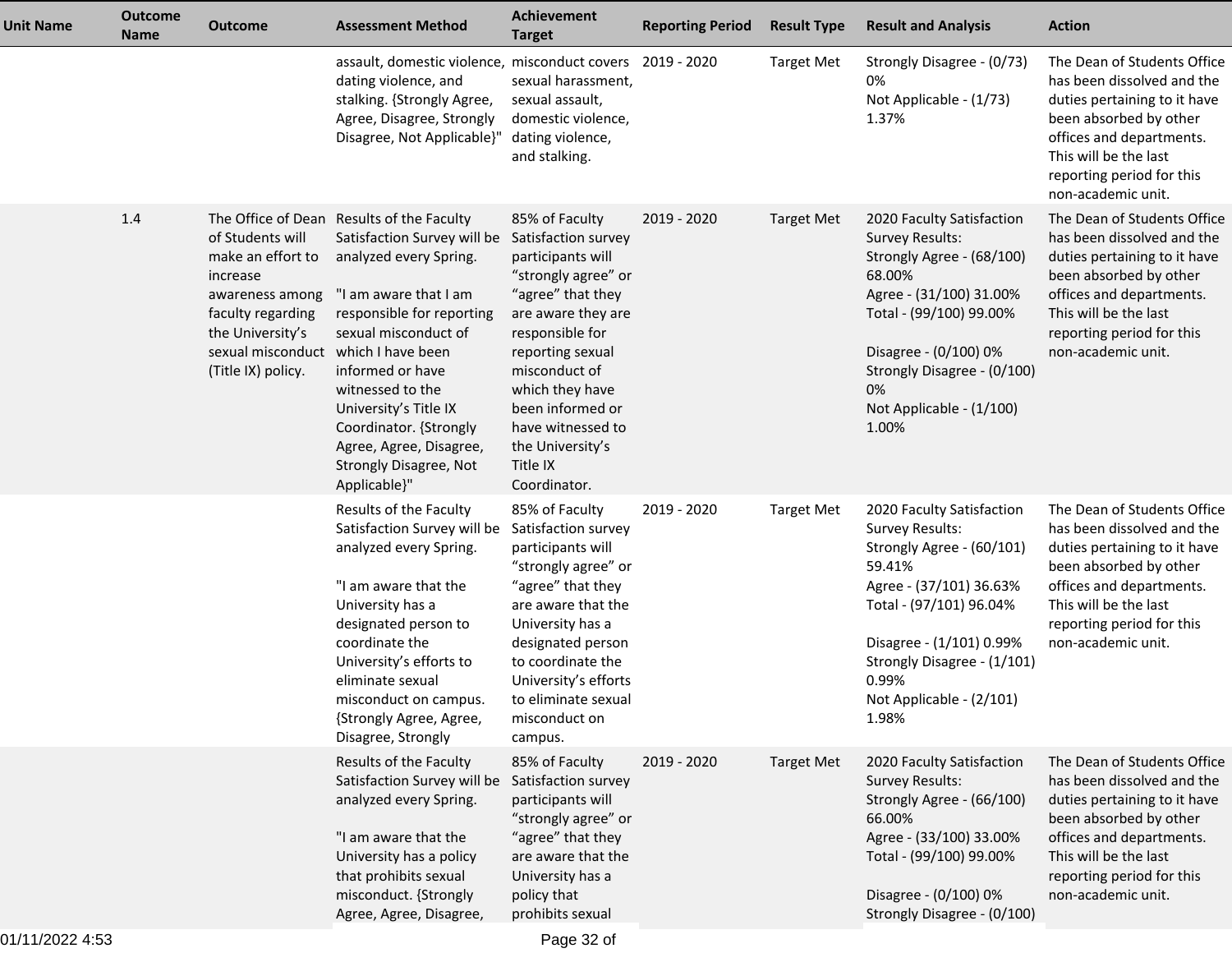| <b>Unit Name</b> | <b>Outcome</b><br><b>Name</b> | <b>Outcome</b>                                                                                                                                                                                                                                                                           | <b>Assessment Method</b>                                                                                                                                                                                                                                                                                                                                     | Achievement<br><b>Target</b>                                                                                                                                                                                                                                         | <b>Reporting Period</b> | <b>Result Type</b>       | <b>Result and Analysis</b>                                                                                                                                                                                                                            | <b>Action</b>                                                                                                                                                                                                               |
|------------------|-------------------------------|------------------------------------------------------------------------------------------------------------------------------------------------------------------------------------------------------------------------------------------------------------------------------------------|--------------------------------------------------------------------------------------------------------------------------------------------------------------------------------------------------------------------------------------------------------------------------------------------------------------------------------------------------------------|----------------------------------------------------------------------------------------------------------------------------------------------------------------------------------------------------------------------------------------------------------------------|-------------------------|--------------------------|-------------------------------------------------------------------------------------------------------------------------------------------------------------------------------------------------------------------------------------------------------|-----------------------------------------------------------------------------------------------------------------------------------------------------------------------------------------------------------------------------|
|                  |                               |                                                                                                                                                                                                                                                                                          | <b>Strongly Disagree, Not</b><br>Applicable}"                                                                                                                                                                                                                                                                                                                | misconduct.                                                                                                                                                                                                                                                          | 2019 - 2020             | <b>Target Met</b>        | 0%<br>Not Applicable - (1/100)<br>1.00%                                                                                                                                                                                                               | The Dean of Students Office<br>has been dissolved and the<br>duties pertaining to it have<br>been absorbed by other<br>offices and departments.<br>This will be the last<br>reporting period for this<br>non-academic unit. |
|                  |                               |                                                                                                                                                                                                                                                                                          | Results of the Faculty<br>Satisfaction Survey will be<br>analyzed every Spring.<br>"I am aware that the<br>University's policy on<br>sexual misconduct covers<br>sexual harassment, sexual<br>assault, domestic violence, misconduct covers<br>dating violence, and<br>stalking. {Strongly Agree,<br>Agree, Disagree, Strongly<br>Disagree, Not Applicable}" | 85% of Faculty<br>Satisfaction survey<br>participants will<br>"strongly agree" or<br>"agree" that they<br>are aware that the<br>University's policy<br>on sexual<br>sexual harassment,<br>sexual assault,<br>domestic violence,<br>dating violence,<br>and stalking. | 2019 - 2020             | <b>Target Met</b>        | 2020 Faculty Satisfaction<br><b>Survey Results:</b><br>Strongly Agree - (66/101)<br>65.35%<br>Agree - (32/101) 31.68%<br>Total - (98/101) 97.03%<br>Disagree - (1/101) 0.99%<br>Strongly Disagree - (/101)<br>0%<br>Not Applicable - (2/101)<br>1.98% | The Dean of Students Office<br>has been dissolved and the<br>duties pertaining to it have<br>been absorbed by other<br>offices and departments.<br>This will be the last<br>reporting period for this<br>non-academic unit. |
|                  | 2.1                           | The Behavioral<br>Intervention Team<br>(BIT) will increase<br>awareness among<br>the staff regarding<br>the team and<br>reporting<br>measures in order<br>to strengthen<br>reporting of<br>student behaviors<br>in which the team<br>can intervene and<br>work to retain the<br>student. | Results of the Staff<br>Satisfaction Survey will be<br>analyzed every Spring.<br>"I am aware that the<br>University has a<br><b>Behavioral Intervention</b><br>Team (BIT). {Strongly<br>Agree, Agree, Disagree,<br>Strongly Disagree, Not<br>Applicable}"                                                                                                    | 90% of Staff<br>Satisfaction survey<br>participants will<br>"strongly agree" or<br>"agree" that they<br>are aware that the<br>University has a<br>Behavioral<br><b>Intervention Team</b><br>(BIT).                                                                   | 2019 - 2020             | <b>Target Not</b><br>Met | 2020 Staff Satisfaction<br><b>Survey Results:</b><br>Strongly Agree - (28/74)<br>37.84%<br>Agree - (35/74) 47.30%<br>Total - (78/85) 85.14%<br>Disagree - (8/74) 10.81%<br>Strongly Disagree - (1/74)<br>1.35%<br>Not Applicable - (2/74)<br>2.70%    | The Dean of Students Office<br>has been dissolved and the<br>duties pertaining to it have<br>been absorbed by other<br>offices and departments.<br>This will be the last<br>reporting period for this<br>non-academic unit. |
|                  | 2.2                           | The Behavioral<br>(BIT) will increase<br>awareness among<br>the faculty<br>regarding the<br>team and<br>reporting                                                                                                                                                                        | Results of the Faculty<br>Intervention Team Satisfaction Survey will be<br>analyzed every Spring.<br>"I am aware that the<br>University has a<br><b>Behavioral Intervention</b><br>Team (BIT). {Strongly                                                                                                                                                     | 85% of Faculty<br>Satisfaction survey<br>participants will<br>"strongly agree" or<br>"agree" that they<br>are aware that the<br>University has a<br>Behavioral                                                                                                       | 2019 - 2020             | <b>Target Met</b>        | 2020 Faculty Satisfaction<br><b>Survey Results:</b><br>Strongly Agree - (55/100)<br>55.00%<br>Agree - (41/100) 41.00%<br>Total - (96/100) 96.00%<br>Disagree - (1/100) 1.00%                                                                          | The Dean of Students Office<br>has been dissolved and the<br>duties pertaining to it have<br>been absorbed by other<br>offices and departments.<br>This will be the last<br>reporting period for this<br>non-academic unit. |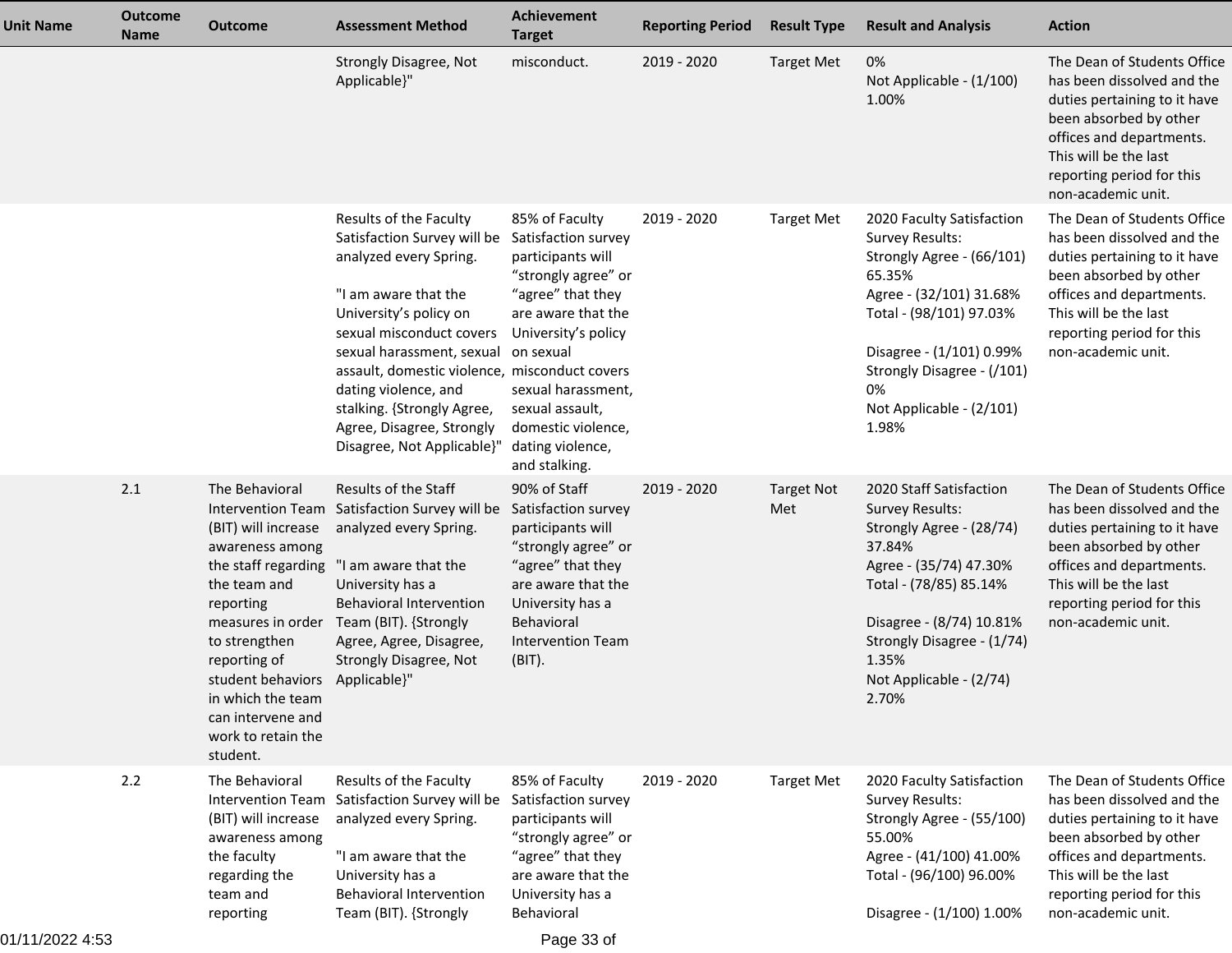| <b>Unit Name</b>                                                                       | <b>Outcome</b><br><b>Name</b> | <b>Outcome</b>                                                                                                                                                                                                                                                                                                                               | <b>Assessment Method</b>                                                                                                                                                                                                                                                                                                                                                                                                                                                                                                                                                                                                                                                                                                                                                                                                              | <b>Achievement</b><br><b>Target</b>                                                                                                                                                        | <b>Reporting Period</b> | <b>Result Type</b> | <b>Result and Analysis</b>                                                                                                                                                                                                                                         | <b>Action</b>                                                                                                                                                                                                               |
|----------------------------------------------------------------------------------------|-------------------------------|----------------------------------------------------------------------------------------------------------------------------------------------------------------------------------------------------------------------------------------------------------------------------------------------------------------------------------------------|---------------------------------------------------------------------------------------------------------------------------------------------------------------------------------------------------------------------------------------------------------------------------------------------------------------------------------------------------------------------------------------------------------------------------------------------------------------------------------------------------------------------------------------------------------------------------------------------------------------------------------------------------------------------------------------------------------------------------------------------------------------------------------------------------------------------------------------|--------------------------------------------------------------------------------------------------------------------------------------------------------------------------------------------|-------------------------|--------------------|--------------------------------------------------------------------------------------------------------------------------------------------------------------------------------------------------------------------------------------------------------------------|-----------------------------------------------------------------------------------------------------------------------------------------------------------------------------------------------------------------------------|
|                                                                                        | 2.2                           | to strengthen<br>reporting of<br>student behaviors<br>in which the team<br>can intervene and<br>work to retain the<br>student.                                                                                                                                                                                                               | measures in order Agree, Agree, Disagree,<br>Strongly Disagree, Not<br>Applicable}"                                                                                                                                                                                                                                                                                                                                                                                                                                                                                                                                                                                                                                                                                                                                                   | Intervention Team 2019 - 2020<br>(BIT).                                                                                                                                                    |                         | <b>Target Met</b>  | Strongly Disagree - (0/100)<br>0%<br>Not Applicable - (3/100)<br>3.00%                                                                                                                                                                                             | The Dean of Students Office<br>has been dissolved and the<br>duties pertaining to it have<br>been absorbed by other<br>offices and departments.<br>This will be the last<br>reporting period for this<br>non-academic unit. |
| Academic and<br>Student Support -<br>Sponsored<br>Projects and<br><b>Grant Writing</b> | 1.1                           | Office of<br>Sponsored<br>Writing (OSP) will<br>increase<br>awareness of<br>university<br>programs and<br>strengths by<br>creating and<br>publicizing events<br>and information<br>that highlights the<br>university's<br>support of<br>obtaining external<br>funding for<br>sponsored project<br>activities that<br>students, and<br>staff. | Each year, OSP will<br>sponsor an internal<br>Projects and Grant proposal competition-<br>Sponsored Projects and<br><b>Research Competition</b><br>(SPARC). It will be open to externally funded<br>one college or division at a sponsored project.<br>time and will fully mimic<br>an external application<br>process complete with<br>application guidelines,<br>deadlines, review<br>committee, and reporting<br>requirements. The<br>participants will receive<br>feedback and assistance<br>from OSP. The award<br>funds will be used to<br>jumpstart or supplement<br>benefit the faculty, an externally funded<br>project. Each year the OSP<br>will analyze and process<br>the applications for the<br>Sponsored Projects and<br><b>Research Competition</b><br>(SPARC) to determine if<br>the achievement target<br>was met. | The target is to<br>have the awarded<br><b>SPARC</b> application<br>produce or<br>supplement an                                                                                            | 2019 - 2020             | <b>Target Met</b>  | This target was met for<br>2019 with the completion<br>of the SPARC in the Division and will discuss the results<br>of Education and Outreach. within the department.<br>Melinda Lowe was<br>awarded \$750 which she<br>used to help support an<br>existing award. | OSP will continue to utilize<br>this assessment measure                                                                                                                                                                     |
|                                                                                        |                               |                                                                                                                                                                                                                                                                                                                                              | OSP will maintain records<br>of workshops through<br>feedback surveys to<br>determine if there were<br>two workshops presented<br>to faculty and staff.                                                                                                                                                                                                                                                                                                                                                                                                                                                                                                                                                                                                                                                                               | OSP will present<br>two workshops for<br>faculty and staff<br>each year. One will<br>be solely focused<br>on the internal<br>MUW process for<br>sponsored projects<br>and will discuss all | 2019 - 2020             | <b>Target Met</b>  | This target was met for<br>2019-OSP presented two<br>sets of workshops: Budget<br>Building, and Intro to<br>Sponsored Projects.                                                                                                                                    | OSP will continue to utilize<br>this assessment measure<br>and will discuss the results<br>within the department.                                                                                                           |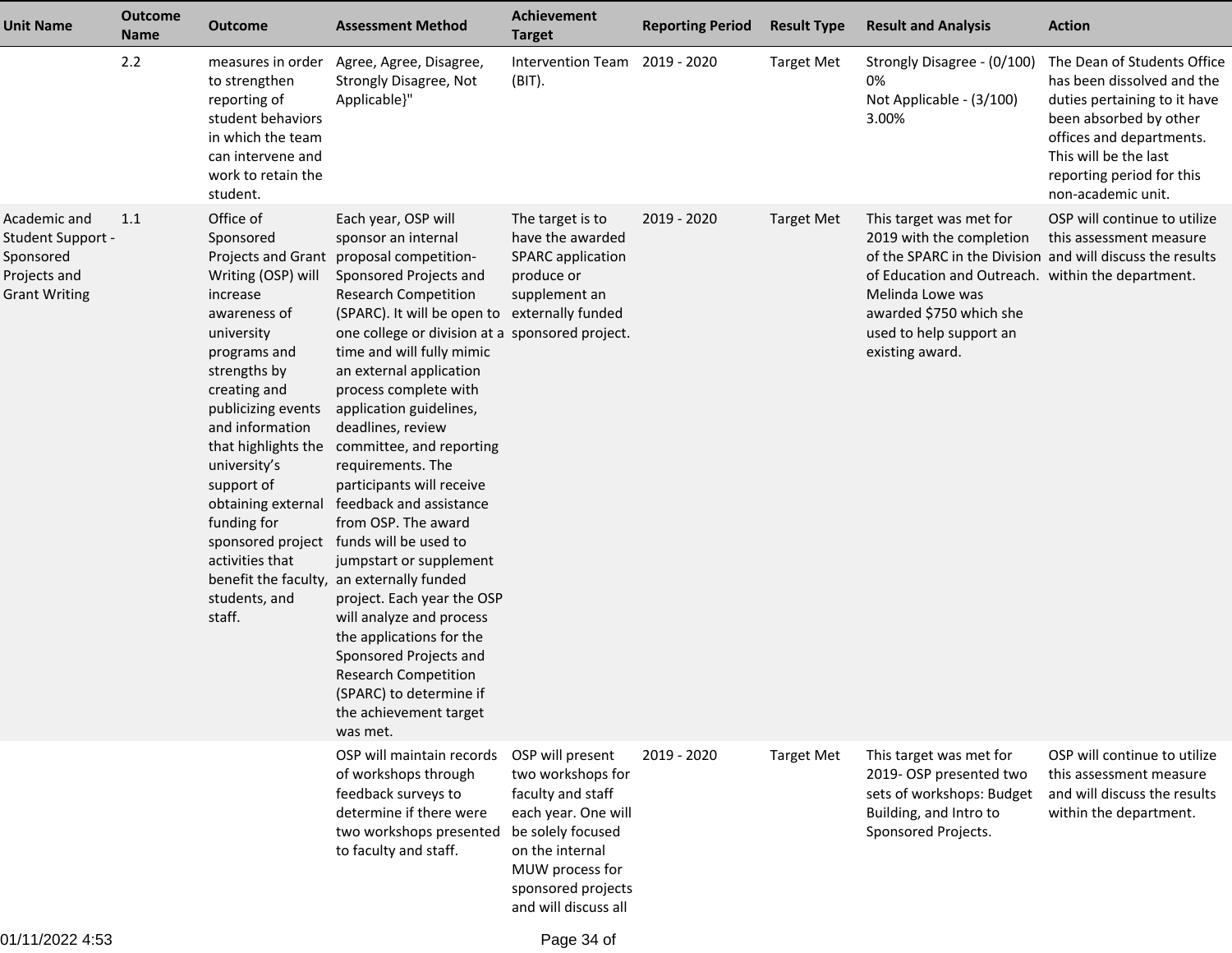| <b>Unit Name</b> | <b>Outcome</b><br><b>Name</b> | <b>Outcome</b>                                                                                                                                                                                                                                                                                                                                                                                                                                     | <b>Assessment Method</b>                                                                                                                                                                                                                                                                                                              | Achievement<br><b>Target</b>                                                                                                                                                                                           | <b>Reporting Period</b> | <b>Result Type</b>       | <b>Result and Analysis</b>                                                                                                                                                                                                                                                                              | <b>Action</b>                                                                                                     |
|------------------|-------------------------------|----------------------------------------------------------------------------------------------------------------------------------------------------------------------------------------------------------------------------------------------------------------------------------------------------------------------------------------------------------------------------------------------------------------------------------------------------|---------------------------------------------------------------------------------------------------------------------------------------------------------------------------------------------------------------------------------------------------------------------------------------------------------------------------------------|------------------------------------------------------------------------------------------------------------------------------------------------------------------------------------------------------------------------|-------------------------|--------------------------|---------------------------------------------------------------------------------------------------------------------------------------------------------------------------------------------------------------------------------------------------------------------------------------------------------|-------------------------------------------------------------------------------------------------------------------|
|                  |                               |                                                                                                                                                                                                                                                                                                                                                                                                                                                    | OSP will maintain records<br>of workshops through<br>feedback surveys to<br>determine if there were<br>two workshops presented<br>to faculty and staff.                                                                                                                                                                               | of the<br>administrative<br>offices involved in<br>the sponsored<br>projects and how<br>they work to assist<br>faculty and staff<br>with achieving<br>their specific goals<br>for their<br>departments'<br>classrooms. | 2019 - 2020             | <b>Target Met</b>        | This target was met for<br>2019- OSP presented two<br>sets of workshops: Budget<br>Building, and Intro to<br>Sponsored Projects.                                                                                                                                                                        | OSP will continue to utilize<br>this assessment measure<br>and will discuss the results<br>within the department. |
|                  | 1.2                           | OSP will increase<br>awareness of<br>university<br>programs and<br>strengths by<br>creating a user<br>friendly interface<br>that provides<br>sponsored projects<br>resources for all<br>faculty and staff.<br>The presence of<br>robust OSP sites<br>promotes and<br>makes visible the<br>university<br>strengths in<br>offering faculty<br>and students'<br>adequate support<br>to engage in<br>sponsored projects<br>and research<br>activities. | The OSP director will keep Every three<br>a record log of dates that<br>the OSP website and<br>content were reviewed<br>and updated throughout<br>the year to ensure optimal content.<br>resources for faculty and<br>staff.                                                                                                          | months, the OSP<br>director will review<br>and update the<br>OSP website and                                                                                                                                           | 2019 - 2020             | <b>Target Met</b>        | The initial target was met<br>with the creation of the<br>new website along with its and will discuss the results<br>content and the continuous within the department.<br>updates throughout the<br>year.                                                                                               | OSP will continue to utilize<br>this assessment measure                                                           |
|                  | 2.1                           | OSP will enhance<br>by utilizing a<br>program that<br>allows faculty and<br>staff to create<br>interest profiles<br>which in turn<br>provides funding                                                                                                                                                                                                                                                                                              | MUW will subscribe to the The target for<br>business processes Grant Resources Center.<br>The OSP director will have subscription will be<br>to be informed by the<br>faculty or staff of account or staff profiles per<br>creation in order to track<br>the activity. The OSP<br>director will maintain<br>account notifications and | continued<br>eight new faculty<br>year.                                                                                                                                                                                | 2019 - 2020             | <b>Target Not</b><br>Met | Currently OSP is aware of 6 OSP will continue to utilize<br>accounts that were created this assessment measure<br>based on notification.<br>However, we are aware<br>that several faculty have<br>accessed the account but<br>we need their input to<br>know if they created an<br>account. OSP is only | and will discuss the results<br>within the department.                                                            |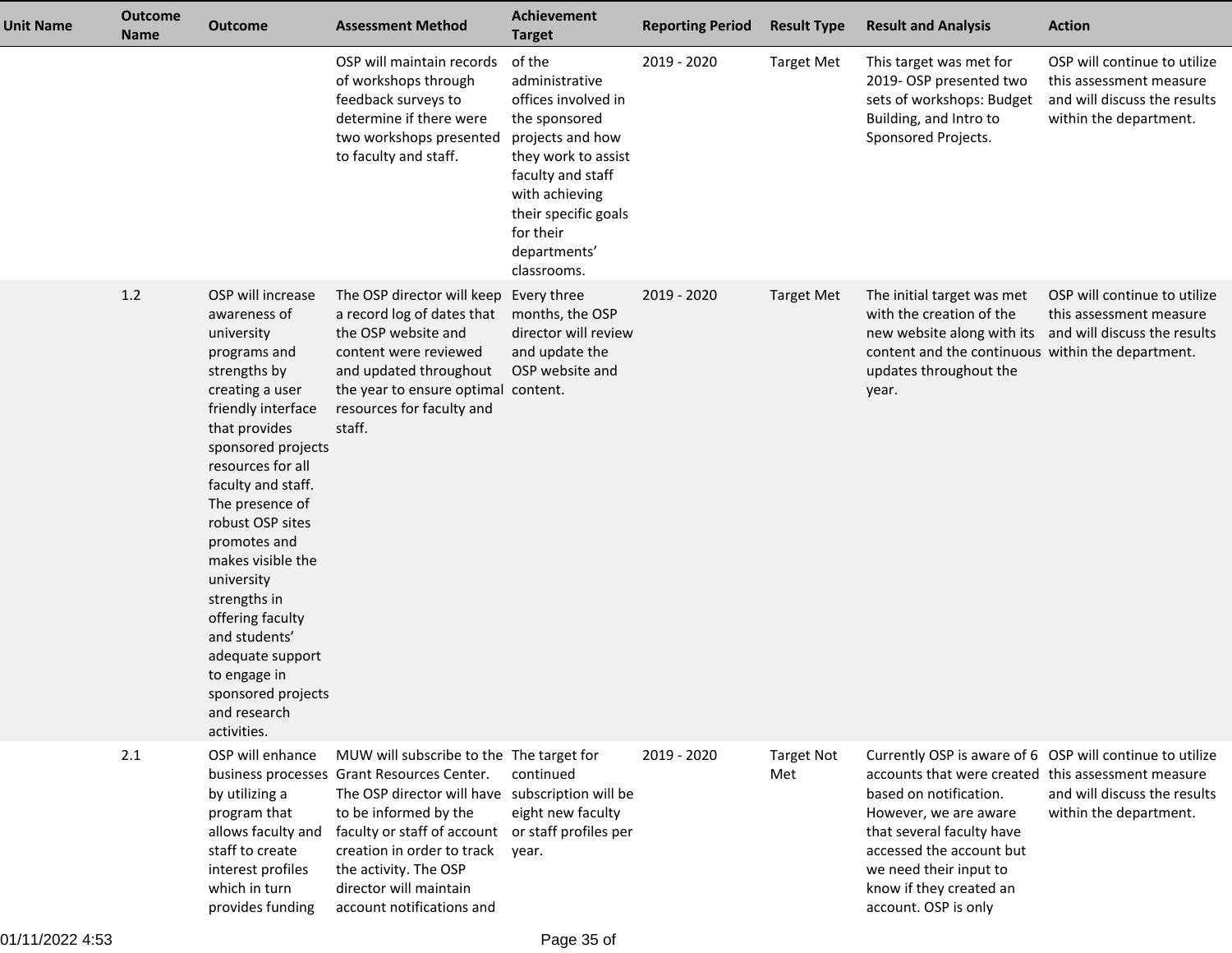| <b>Unit Name</b>                                  | <b>Outcome</b><br>Name | <b>Outcome</b>                                                                                                                                                                                                                                                                                                                                                                 | <b>Assessment Method</b>                                                                                                                                                                                                                                                                                                               | Achievement<br><b>Target</b>                                                                                                                                                                                    | <b>Reporting Period</b> | <b>Result Type</b>       | <b>Result and Analysis</b>                                                                                                                                                                                                                                                                                                                    | <b>Action</b>                                                                                                                                                                                                                                                                                                                                                                                                                                                                                                                                           |
|---------------------------------------------------|------------------------|--------------------------------------------------------------------------------------------------------------------------------------------------------------------------------------------------------------------------------------------------------------------------------------------------------------------------------------------------------------------------------|----------------------------------------------------------------------------------------------------------------------------------------------------------------------------------------------------------------------------------------------------------------------------------------------------------------------------------------|-----------------------------------------------------------------------------------------------------------------------------------------------------------------------------------------------------------------|-------------------------|--------------------------|-----------------------------------------------------------------------------------------------------------------------------------------------------------------------------------------------------------------------------------------------------------------------------------------------------------------------------------------------|---------------------------------------------------------------------------------------------------------------------------------------------------------------------------------------------------------------------------------------------------------------------------------------------------------------------------------------------------------------------------------------------------------------------------------------------------------------------------------------------------------------------------------------------------------|
|                                                   | 2.1                    | funding<br>opportunities<br>based on their<br>areas of interest.                                                                                                                                                                                                                                                                                                               | continuous lists of report said activity.                                                                                                                                                                                                                                                                                              | The target for<br>continued<br>subscription will be<br>eight new faculty<br>or staff profiles per<br>year.                                                                                                      | 2019 - 2020             | <b>Target Not</b><br>Met | notified in that way, if the<br>member lists the OSP<br>director's email as the<br>contact for opportunity<br>notifications.                                                                                                                                                                                                                  | OSP will continue to utilize<br>this assessment measure<br>and will discuss the results<br>within the department.                                                                                                                                                                                                                                                                                                                                                                                                                                       |
|                                                   | 2.2                    | OSP will enhance<br>by creating a<br>track and report<br>submitted<br>applications and<br>awards received.<br>By tracking trends<br>in awarded<br>proposals, OSP can and fall in both the<br>assist the<br>university in a plan funding agencies.<br>to solicit those<br>agencies and<br>opportunities that<br>are most likely to<br>result in funding<br>for the institution. | OSP director will analyze<br>business processes the data in FileMaker<br>identify funding trends.<br>system to properly Director will work with<br>faculty and staff to obtain<br>continued funding from<br>the identified agencies<br>and to continue to<br>produce proposal<br>applications that pertain<br>interests of MUW and the | Any proposal<br>submission and<br>award activity<br>above the previous<br>year is desired, but<br>we will aim<br>specifically for a 20<br>proposal<br>submissions to<br>external funding<br>agencies each year. | 2019 - 2020             | <b>Target Met</b>        | 20 proposal submissions<br>were completed to external this assessment measure<br>funding agencies this past<br>year.                                                                                                                                                                                                                          | OSP will continue to utilize<br>and will discuss the results<br>within the department.                                                                                                                                                                                                                                                                                                                                                                                                                                                                  |
| Academic and<br>Student Support -<br>Student Life | 1.1                    | Student Life will<br>increase<br>awareness of the<br>university hazing<br>prevention<br>statement among<br>students that are<br>new members of<br>social<br>organizations.                                                                                                                                                                                                     | Student Life will analyze<br>the results regarding the<br>hazing prevention<br>statement of the Social<br><b>Organization New</b><br>Member Workshop Survey will either agree or<br>at the end of the fall<br>semester.                                                                                                                | 90% of students<br>participating in the<br>Social Organization<br>New Member<br>Workshop Survey<br>strongly agree that<br>they have an<br>understanding of<br>the hazing<br>prevention<br>statement.            | 2019 - 2020             | <b>Target Met</b>        | For the 2019-2020<br>assessment, 62 students<br>participated in the fall<br>workshop and 47<br>completed the survey. Of<br>the total respondents, 97%<br>either agreed or strongly<br>agreed to the statement<br>measuring their perceived<br>understanding of the<br>hazing prevention<br>statement. 85% strongly<br>agreed and 12.7% agreed | Beginning in the 2020-2021<br>FY, Student Life would like<br>to change the Assessment<br>Method and Achievement<br>Target to the following, in<br>order to better evaluate the<br>outcome:<br>AM: Student Life will<br>analyze the results<br>regarding the hazing<br>prevention statement of the<br>Online Hazing 101 Survey at<br>the end of the year.<br>AT: 90% of students<br>participating in the Online<br>Hazing 101 Survey will<br>either agree or strongly<br>agree that they have an<br>understanding of the hazing<br>prevention statement. |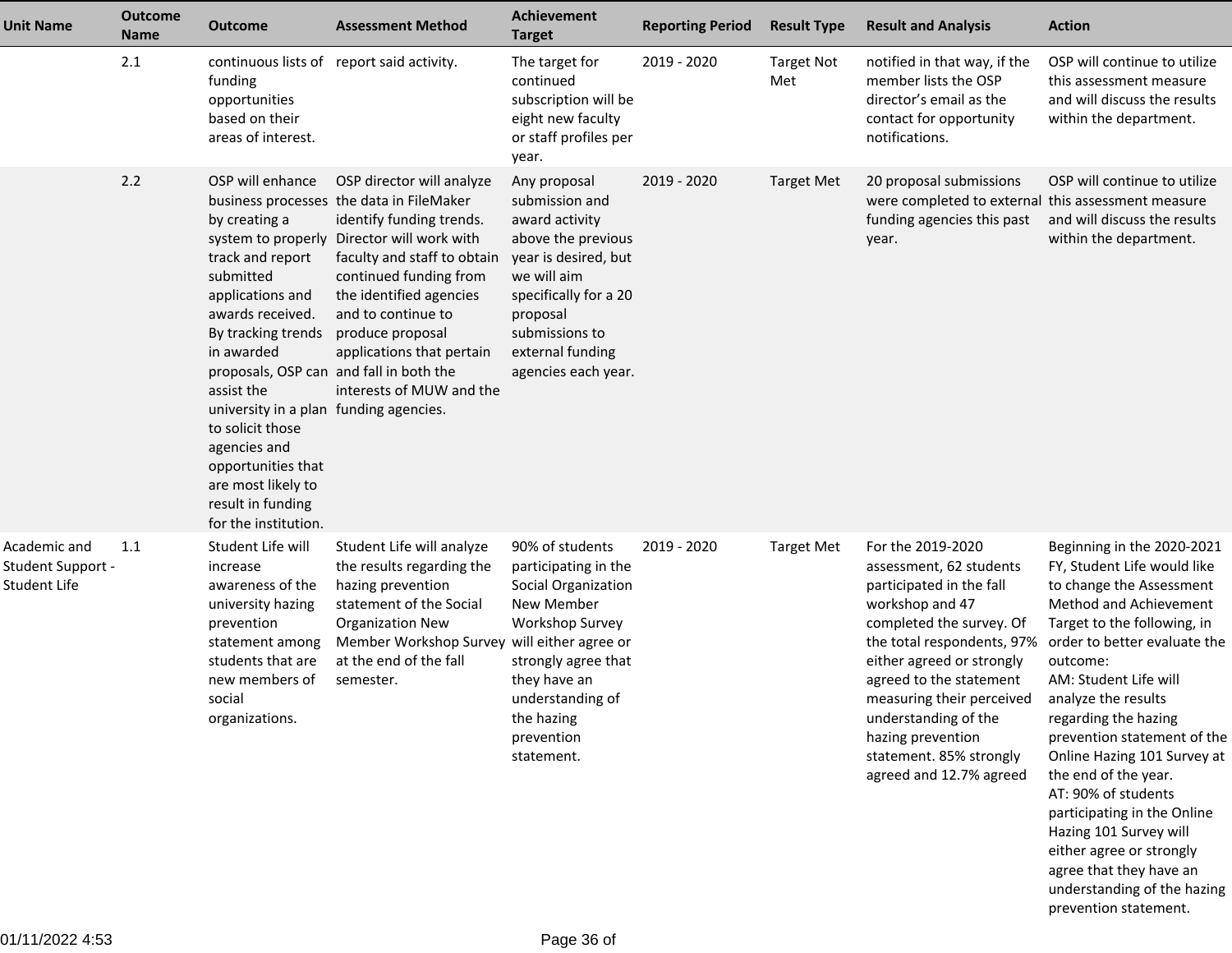| <b>Unit Name</b> | <b>Outcome</b><br><b>Name</b> | <b>Outcome</b>                                                                                                                                                     | <b>Assessment Method</b>                                                                                                                                                       | <b>Achievement</b><br><b>Target</b>                                                                                                                                                                                                                                                                  | <b>Reporting Period</b> | <b>Result Type</b>       | <b>Result and Analysis</b>                                                                                                                                                                                                                                 | <b>Action</b>                                                                                                                                                                                  |
|------------------|-------------------------------|--------------------------------------------------------------------------------------------------------------------------------------------------------------------|--------------------------------------------------------------------------------------------------------------------------------------------------------------------------------|------------------------------------------------------------------------------------------------------------------------------------------------------------------------------------------------------------------------------------------------------------------------------------------------------|-------------------------|--------------------------|------------------------------------------------------------------------------------------------------------------------------------------------------------------------------------------------------------------------------------------------------------|------------------------------------------------------------------------------------------------------------------------------------------------------------------------------------------------|
|                  | 1.2                           | Student Life will<br>increase the<br>Leadership<br>Program students'<br>understanding of<br>self and others<br>through leadership<br>programming<br>opportunities. | Student Life will analyze<br>results of the Program Exit Program students<br>Survey for graduating<br>seniors at the end of each<br>academic semester.                         | 85% of Leadership<br>participating in the<br>Program Exit<br>Survey will rate<br>that they agree or<br>strongly agree to<br>being comfortable<br>articulating their<br>strengths and<br>weaknesses in their<br>leadership styles as<br>an aspect of<br>demonstrating an<br>understanding of<br>self. | 2019 - 2020             | Inconclusive             | Due to the interruption<br>caused by Covid-19, the<br>survey was not<br>administered.                                                                                                                                                                      | We will continue to strive<br>for 85% rating of agree or<br>strongly agree to being<br>comfortable articulating<br>their strengths and<br>weaknesses in their<br>leadership styles in 2020-21. |
|                  |                               |                                                                                                                                                                    | Student Life will analyze<br>the collective results of<br>the Leadership<br>Programming (events,<br>retreats, etc.) Surveys at<br>the end of the spring<br>semester.           | 85% of students<br>participating in the<br>Leadership<br>Programming<br>Surveys will either<br>agree or strongly<br>agree to have an<br>increased<br>understanding of<br>others.                                                                                                                     | 2019 - 2020             | <b>Target Not</b><br>Met | Due to the interruption<br>caused by Covid-19,<br>collective results were not<br>gathered to analyze.                                                                                                                                                      | We will continue to strive<br>for 85% rating of agree or<br>strongly agree to being<br>comfortable articulating<br>their strengths and<br>weaknesses in their<br>leadership styles in 2020-21. |
|                  | 2.1                           | Student Life will<br>increase<br>educational<br>opportunities<br>through<br>community service community service<br>projects.                                       | Student will review and<br>analyze the cloud-based<br>system Engage and other<br>departmental logs to<br>determine the number of<br>events/initiatives.                        | Four community<br>service<br>events/initiatives<br>will be provided<br>through Student<br>Life each Fiscal<br>Year.                                                                                                                                                                                  | 2019 - 2020             | Inconclusive             | Student Life provided at<br>least eleven community<br>service events/initiatives<br>for students to gain<br>community service hours.<br>However, due to staff<br>changes and transitions,<br>the number of service<br>hours was not analyzed.              | Student will continue to<br>review and analyze the<br>cloud-based system Engage<br>and other departmental<br>logs to determine the<br>number of community<br>service events/initiatives.       |
|                  | 2.2                           | Student Life will<br>increase<br>awareness of<br>diverse and<br>underrepresented<br>populations<br>through<br>educational<br>events.                               | Student Life will analyze<br>evaluation results from<br>the Diversity Programming Diversity<br>Survey to assess student<br>learning from<br>diversity/educational<br>programs. | 85% of students<br>participating in the<br>Programming<br>Survey will either<br>agree or strongly<br>agree that they<br>have an increase<br>cultural knowledge<br>of diversity as a                                                                                                                  | 2019 - 2020             | <b>Target Met</b>        | 25 participants attended<br>the MLK Diversity event. 22 analyze evaluation results<br>participants completed a<br>survey. Of the 22<br>participants surveyed,<br>100% agreed that they<br>have an increased<br>knowledge by participating<br>in the event. | Student Life will continue to<br>from the Diversity<br>Programming Survey to<br>assess student learning<br>from diversity/educational<br>programs.                                             |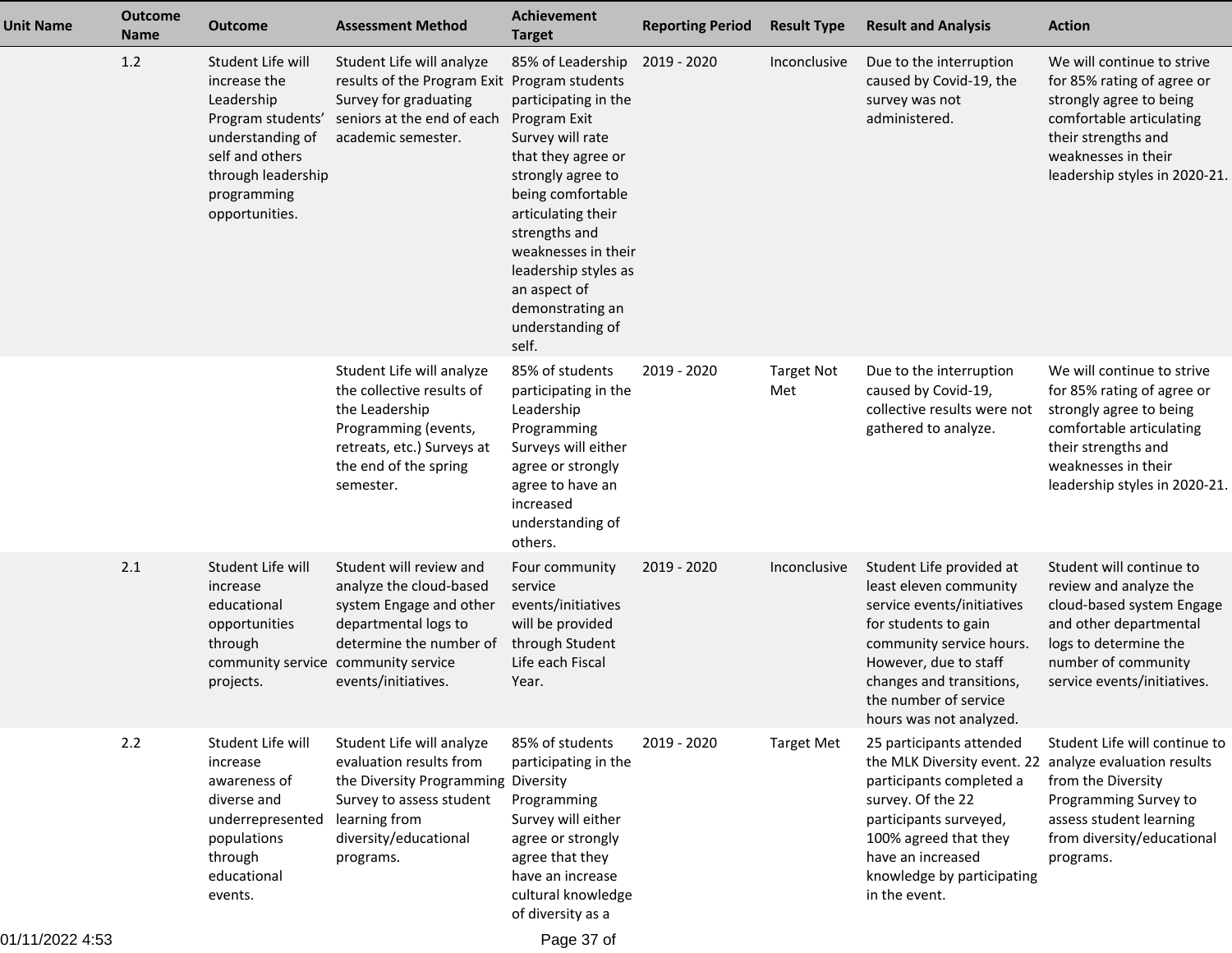| <b>Unit Name</b>                                                      | <b>Outcome</b><br><b>Name</b> | <b>Outcome</b>                                                                                                                                             | <b>Assessment Method</b>                                                                                                                                                                                                  | Achievement<br><b>Target</b>                                                                                                                                                 | <b>Reporting Period</b> | <b>Result Type</b>       | <b>Result and Analysis</b>                                                                                                                                                                                                                                                                                                                                                                                                                        | <b>Action</b>                                                                                                                                                                                                                                                                                                                                                                                                                                                                                                                                                       |
|-----------------------------------------------------------------------|-------------------------------|------------------------------------------------------------------------------------------------------------------------------------------------------------|---------------------------------------------------------------------------------------------------------------------------------------------------------------------------------------------------------------------------|------------------------------------------------------------------------------------------------------------------------------------------------------------------------------|-------------------------|--------------------------|---------------------------------------------------------------------------------------------------------------------------------------------------------------------------------------------------------------------------------------------------------------------------------------------------------------------------------------------------------------------------------------------------------------------------------------------------|---------------------------------------------------------------------------------------------------------------------------------------------------------------------------------------------------------------------------------------------------------------------------------------------------------------------------------------------------------------------------------------------------------------------------------------------------------------------------------------------------------------------------------------------------------------------|
|                                                                       | 2.2                           | Student Life will<br>increase<br>awareness of<br>diverse and<br>underrepresented<br>populations<br>through<br>educational<br>events.                       | Student Life will analyze<br>evaluation results from<br>the Diversity Programming al programs.<br>Survey to assess student<br>learning from<br>diversity/educational<br>programs.                                         | result of the<br>diversity/education                                                                                                                                         | 2019 - 2020             | <b>Target Met</b>        | 25 participants attended<br>the MLK Diversity event. 22 analyze evaluation results<br>participants completed a<br>survey. Of the 22<br>participants surveyed,<br>100% agreed that they<br>have an increased<br>knowledge by participating<br>in the event.                                                                                                                                                                                        | Student Life will continue to<br>from the Diversity<br>Programming Survey to<br>assess student learning<br>from diversity/educational<br>programs.                                                                                                                                                                                                                                                                                                                                                                                                                  |
| Academic and<br>Student Support -<br><b>Student Success</b><br>Center | 2.1                           | The Student<br>Success Center will on success rates of<br>engagement and<br>success among<br>students placed in<br>two or more<br>intermediate<br>courses. | SSC staff will gather data<br>promote academic students enrolled in the<br>Academic Support lab<br>course (LS 101) and 2 or<br>more intermediate<br>courses at the end of each courses will receive<br>academic semester. | 60% of students<br>enrolled in the<br>Academic Support<br>Lab (LS 101) and<br>Intermediate<br>Algebra (MA 100)<br>a grade of "C" or<br>higher in<br>Intermediate<br>Algebra. | 2019 - 2020             | <b>Target Not</b><br>Met | concurrently enrolled in<br>the Academic Support Lab<br>(LS 101) course and the<br>Intermediate Math (MA<br>100) course in the fall 2019<br>semester. Of these 31<br>students, 17 (54.8%)<br>passed MA 100 with a "C"<br>or better. The MA 100<br>grades for the cohort were<br>as follows: A (5), B (6), C<br>$(6)$ , D $(4)$ , F $(7)$ , WP $(3)$ .                                                                                             | A total of 31 students were The Student Success Center,<br>in conjunction with the Title<br>III grant and the Science and<br>Math department, are<br>increasing the number of<br>Intermediate Math (MA<br>100) sections taught by the<br>Intermediate Math<br>Developer. Additionally, the<br>Title III grant has deployed<br>peer mentors to aid<br>intermediate students in<br>their coursework. Both of<br>these actions are expected<br>to aid students enrolled in<br>multiple intermediate<br>courses, with a particular<br>emphasis on Intermediate<br>Math. |
|                                                                       | 3.1                           | The Student<br>Success Center will on success rates of<br>provide access to<br>course-based<br>academic support<br>services.                               | SSC staff will gather data<br>students enrolled in the<br><b>Academic Recovery</b><br>courses (UN098) at the<br>end of each academic<br>semester to determine if<br>achievement target was<br>met.                        | 40% of students<br>enrolled in the<br><b>Academic Recovery</b><br>course (UN098) will<br>return to good<br>academic standing<br>after completion of<br>the program.          | 2019 - 2020             | <b>Target Met</b>        | 77 students enrolled in<br>Academic Recovery courses is aware that a large<br>(UN 098) during the 2019-<br>20 academic year. Of those<br>students, 31 (40.2%)<br>returned to good academic university as transfer<br>standing after completion<br>of the program. Of the<br>remaining students, 18<br>(23.4%) were placed on<br>continuing probation, 24<br>(31.2%) were placed on<br>suspension and 4 (5.2%)<br>withdrew from the<br>university. | The Student Success Center<br>percentage of students<br>placed on academic<br>probation come to the<br>students. Efforts to increase<br>the rate of students<br>returning to good academic<br>standing will continue.<br>Additionally, the SSC will<br>work to provide support for<br>incoming transfer students<br>with the goal of reducing<br>the number of students<br>placed on academic<br>probation.                                                                                                                                                         |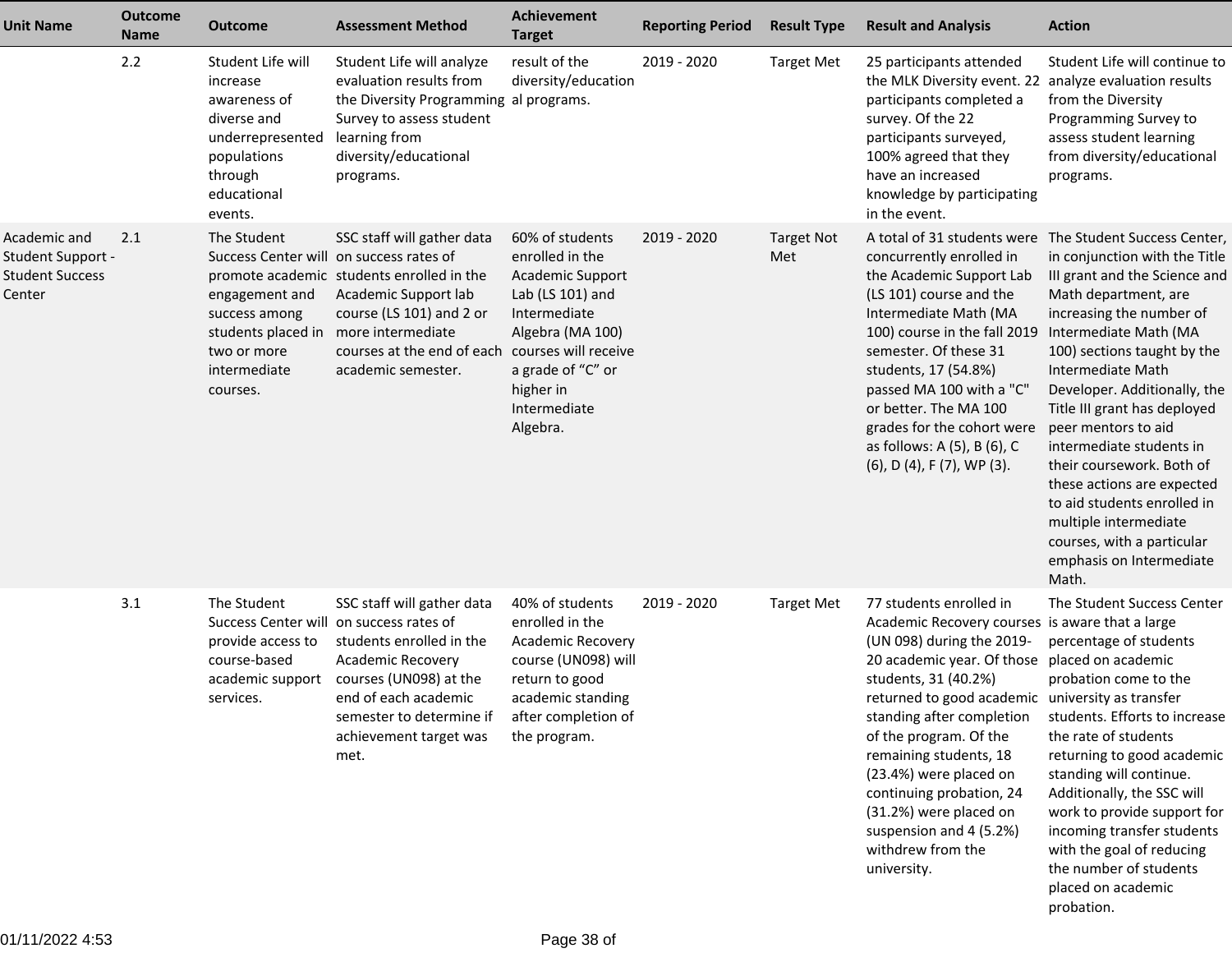| <b>Unit Name</b> | <b>Outcome</b><br><b>Name</b> | <b>Outcome</b>                                                                                                                                                        | <b>Assessment Method</b>                                                                                                                                                                                                                                                                                                                                                                                                                                                              | <b>Achievement</b><br><b>Target</b>                                                                                                            | <b>Reporting Period</b> | <b>Result Type</b> | <b>Result and Analysis</b>                                                                                                                                                                                                                                                                                                                                                                                                         | <b>Action</b>                                                                                                                                                                                                                                                                                                                                                               |
|------------------|-------------------------------|-----------------------------------------------------------------------------------------------------------------------------------------------------------------------|---------------------------------------------------------------------------------------------------------------------------------------------------------------------------------------------------------------------------------------------------------------------------------------------------------------------------------------------------------------------------------------------------------------------------------------------------------------------------------------|------------------------------------------------------------------------------------------------------------------------------------------------|-------------------------|--------------------|------------------------------------------------------------------------------------------------------------------------------------------------------------------------------------------------------------------------------------------------------------------------------------------------------------------------------------------------------------------------------------------------------------------------------------|-----------------------------------------------------------------------------------------------------------------------------------------------------------------------------------------------------------------------------------------------------------------------------------------------------------------------------------------------------------------------------|
|                  |                               |                                                                                                                                                                       | SSC staff will gather data<br>on success rates of<br>students participating in<br>Supplemental Instruction<br>sessions provided in<br>selected courses at the<br>end of the Fall semester to of "C" or higher in<br>determine if achievement the designated<br>target was met.                                                                                                                                                                                                        | 80% of students<br>participating in 5 or<br>more<br>Supplemental<br>Instruction sessions<br>will receive a grade<br>course.                    | 2019 - 2020             | Inconclusive       | Data for this measure is<br>unavailable due to a<br>staffing vacancy.                                                                                                                                                                                                                                                                                                                                                              | The Supplemental<br>Instruction program is being<br>replaced with Peer<br>Mentoring for the 2020-21<br>Academic Year. This<br>measure will be<br>discontinued.                                                                                                                                                                                                              |
|                  |                               |                                                                                                                                                                       | SSC staff will gather data<br>on tutoring outcomes at<br>the end of each academic<br>semester to determine if<br>the achievement target<br>was met.                                                                                                                                                                                                                                                                                                                                   | 70% of students<br>participating in 5 or<br>more tutoring<br>services will<br>receive a grade of<br>"C" or higher in the<br>designated course. | 2019 - 2020             | <b>Target Met</b>  | 84% of students<br>participating in 5 or more<br>tutoring sessions received a of students participating in<br>grade of "C" or higher for<br>the 2019-20 academic year. expected that some of this<br>25 students participated in was due to COVID-19.<br>5 or more sessions, with 21<br>receiving a a grade of "C"<br>or higher. The grades for<br>students in the cohort are<br>as follows: A (7), B (6), C<br>(8), D (2), WP (2) | The target was met, but we<br>did not see a large number<br>the spring semester. It is<br>However, tutoring services<br>were available in a fully<br>online capacity in January<br>2020. The Student Success<br>Center will work to increase<br>knowledge of our online<br>tutoring services to increase<br>the number of participants<br>for the 2020-21 academic<br>year. |
|                  | 3.2                           | The Student<br>Success Center wi<br>enhance the<br>advising process<br>by providing<br>students with<br>access to<br>professional<br>academic and<br>career advisors. | Undergraduate students<br>participating in the<br>academic advising process Academic Advising<br>will be given the MUW<br><b>Academic Advising Survey</b><br>to measure the<br>effectiveness of academic<br>advising on campus. The<br><b>Student Success Center</b><br>will analyze the survey's<br>results at the end of each<br>academic year.<br>"Overall, I rate the quality<br>of the academic advising I<br>received as: {very poor,<br>poor, acceptable, good,<br>very good}" | 80% of those<br>participating in the<br>Survey will rate the<br>quality of their<br>academic advising<br>received as "good"<br>or "very good." | 2019 - 2020             | <b>Target Met</b>  | The survey this year was<br>posted as a link on the<br>Canvas LMS Dashboard for<br>students to click on<br>voluntarily to complete the<br>survey. There were 146<br>participants.<br>Very Good - (96/146)<br>63.70%<br>Good - (28/146) 19.18%<br>Total - (124/146) 82.88% -<br>Last Year 84.96%<br>Acceptable - (14/146)<br>9.59%<br>Poor - (5/146) 3.42%<br>Very Poor - (6/146) 4.11%                                             | The results of the survey<br>will be shared with the<br><b>Academic Advising Faculty</b><br>Fellows and used to inform<br>the further refinement of<br>resources created for the<br>training and support of<br>academic advisors.                                                                                                                                           |
|                  | 3.3                           | The Student                                                                                                                                                           | Students using proctoring<br>Success Center will services offered by the                                                                                                                                                                                                                                                                                                                                                                                                              | 80% of those<br>participating in the                                                                                                           | 2019 - 2020             | <b>Target Met</b>  | 663 Student Proctoring<br>Services surveys were                                                                                                                                                                                                                                                                                                                                                                                    | The Student Success Center<br>will continue to provide                                                                                                                                                                                                                                                                                                                      |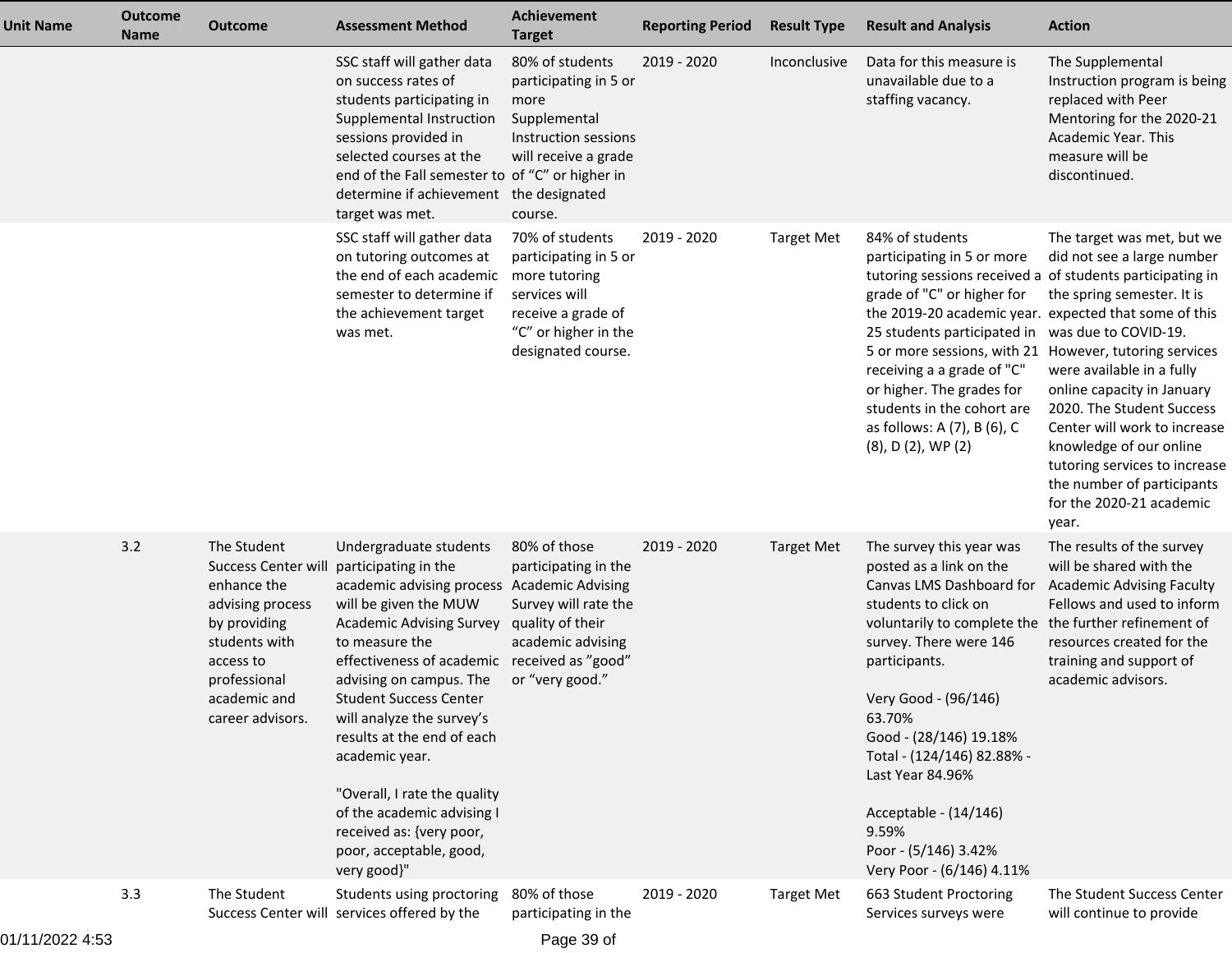| <b>Unit Name</b>                                                | <b>Outcome</b><br><b>Name</b> | <b>Outcome</b>                                                                                                                                                                 | <b>Assessment Method</b>                                                                                                                                                                                                                                                                                                                                                                                                        | <b>Achievement</b><br><b>Target</b>                                                                                                                       | <b>Reporting Period</b> | <b>Result Type</b>       | <b>Result and Analysis</b>                                                                                                                                                                                                                                                                                                                                                                                                                                                                                                                | <b>Action</b>                                                                                                                                                                                                               |
|-----------------------------------------------------------------|-------------------------------|--------------------------------------------------------------------------------------------------------------------------------------------------------------------------------|---------------------------------------------------------------------------------------------------------------------------------------------------------------------------------------------------------------------------------------------------------------------------------------------------------------------------------------------------------------------------------------------------------------------------------|-----------------------------------------------------------------------------------------------------------------------------------------------------------|-------------------------|--------------------------|-------------------------------------------------------------------------------------------------------------------------------------------------------------------------------------------------------------------------------------------------------------------------------------------------------------------------------------------------------------------------------------------------------------------------------------------------------------------------------------------------------------------------------------------|-----------------------------------------------------------------------------------------------------------------------------------------------------------------------------------------------------------------------------|
|                                                                 | 3.3                           | provide high<br>quality testing<br>services for<br>students.                                                                                                                   | <b>Student Success Center</b><br>will be given the Student<br>Proctoring Services survey<br>to rate the quality of the<br>services provided. The<br><b>Student Success Center</b><br>will analyze the survey's<br>results at the end of each<br>semester.<br>"Overall, I rate the quality<br>of the proctoring services<br>provided by the Student<br>Success Center as : (very<br>poor, poor, acceptable,<br>good, very good)" | Student Proctoring 2019 - 2020<br>Services survey will<br>rate the quality of<br>the services<br>provided as "good"<br>or "very good."                    |                         | <b>Target Met</b>        | conducted during the 2019- high quality proctoring<br>20 academic year. Of those services. Proctoring for the<br>surveyed, 84.8% (562)<br>rated the quality of services expected to be offered<br>as "very good" and 15.2%<br>(101) rated the quality of<br>services as "good".                                                                                                                                                                                                                                                           | 2020-21 Academic Year is<br>through an online<br>environment, which may<br>limit the number of surveys<br>that can be distributed and<br>collected.                                                                         |
| Academic and<br><b>Student Support -</b><br><b>Study Abroad</b> | 1.1                           | The Study Abroad<br>program will<br>encourage faculty<br>in lesser<br>represented study<br>abroad areas to<br>submit proposals<br>to offer study<br>abroad programs.           | At the end of the fiscal<br>year, the Study Abroad<br>Coordinator will count the<br>number of proposals<br>received from faculty<br>working in these areas.                                                                                                                                                                                                                                                                     | Study Abroad will<br>receive a minimum<br>of 1 proposal for<br>study abroad<br>programs from<br>faculty.                                                  | 2019 - 2020             | <b>Target Met</b>        | We received a proposal<br>from the Departments of<br>English and Science to offer<br>a study away program in<br>Arizona. These are both<br>lesser represented areas<br>with regards to study<br>abroad.                                                                                                                                                                                                                                                                                                                                   | The Study Abroad Office<br>would like to continue to<br>encourage faculty from<br>lesser represented study<br>abroad fields to submit<br>proposals for students to<br>travel within the U.S. or<br>abroad pending Covid 19. |
|                                                                 | 1.2                           | The Study Abroad<br>program will<br>increase the<br>number of first<br>generation<br>students who<br>participate in<br>summer/semester<br>/year-long study<br>abroad programs. | At the end of the fiscal<br>year, the Study Abroad<br>Coordinator will review<br>the Post Study Abroad<br>Survey results.                                                                                                                                                                                                                                                                                                       | 15% of the<br>students studying<br>abroad who<br>participated in the<br>Post Study Abroad<br>Survey will be first<br>generation study<br>abroad students. | 2019 - 2020             | <b>Target Not</b><br>Met | Unfortunately, all programs We will continue to recruit<br>for study abroad were<br>cancelled during the 2020<br>semester due to Covid 19.<br>A study away program<br>traveled to Arizona but the<br>study away programs are<br>not included for purposes<br>of this data collection.<br>Due to Covid 19 all study<br>abroad programs were<br>cancelled for the spring and<br>summer. Study Away<br>programs are not included<br>in this data since it is a<br>week long program and<br>does not meet the<br>specifications listed above. | first generation students to<br>travel abroad by<br>encouraging them to seek<br>funding through the<br>University or from an<br>outside source if funding is<br>the issue.                                                  |
|                                                                 | 2.1                           |                                                                                                                                                                                | The Study Abroad At the end of the three-                                                                                                                                                                                                                                                                                                                                                                                       | The coordinator                                                                                                                                           | 2019 - 2020             | <b>Target Not</b>        | The coordinator was                                                                                                                                                                                                                                                                                                                                                                                                                                                                                                                       | The Study Abroad                                                                                                                                                                                                            |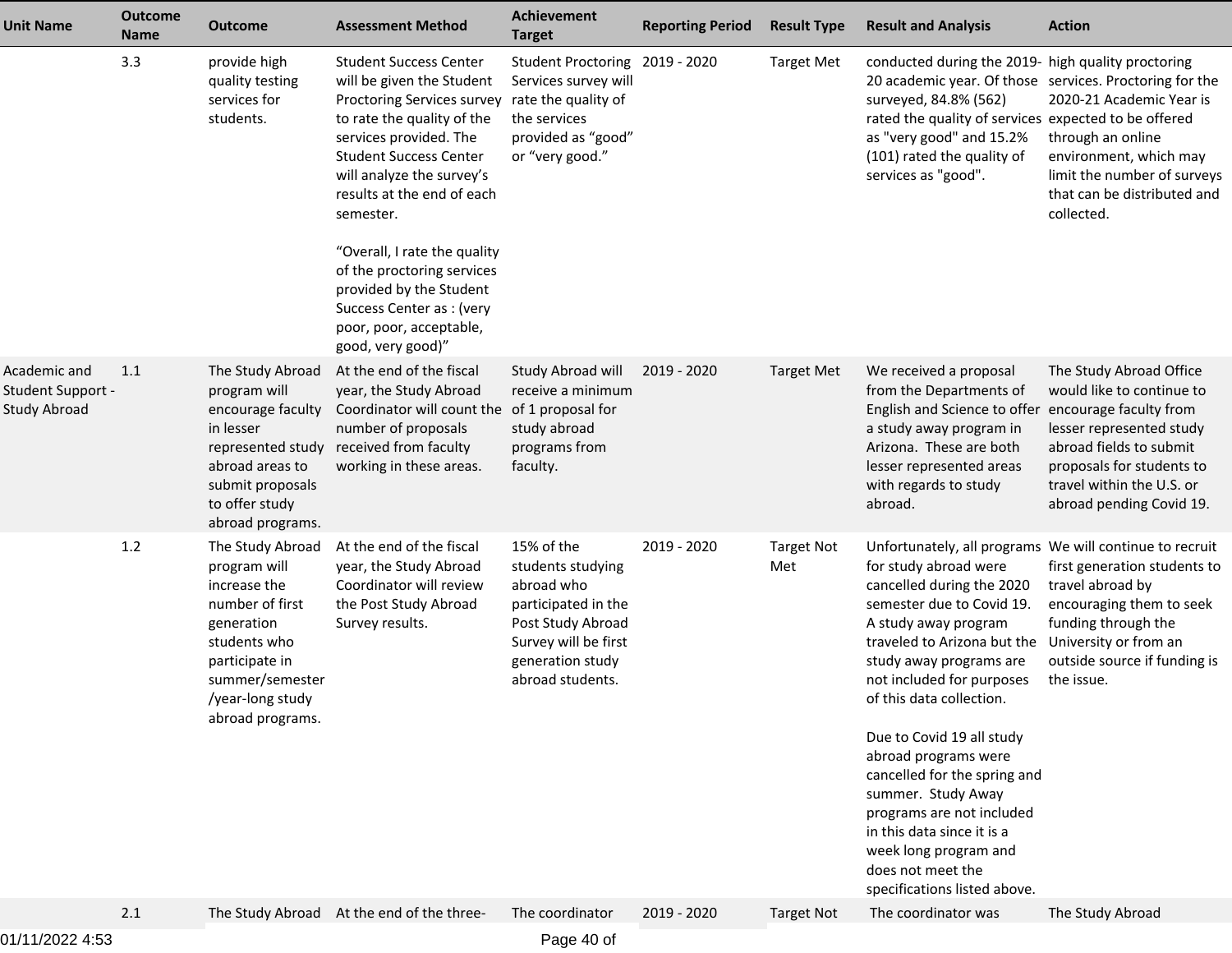| Unit Name | <b>Outcome</b><br><b>Name</b> | <b>Outcome</b>                                                                                                                                                                                          | <b>Assessment Method</b>                                                                                                                                                                                                                                                             | Achievement<br><b>Target</b>                                                                        | <b>Reporting Period</b> | <b>Result Type</b>       | <b>Result and Analysis</b>                                                                                                                                                                                                                                                                                                                                                                                                                                                                                                                                                                                                                                                                                                                                                                                                                                                                                                                                               | <b>Action</b>                                                                                                                                                                                                                                   |
|-----------|-------------------------------|---------------------------------------------------------------------------------------------------------------------------------------------------------------------------------------------------------|--------------------------------------------------------------------------------------------------------------------------------------------------------------------------------------------------------------------------------------------------------------------------------------|-----------------------------------------------------------------------------------------------------|-------------------------|--------------------------|--------------------------------------------------------------------------------------------------------------------------------------------------------------------------------------------------------------------------------------------------------------------------------------------------------------------------------------------------------------------------------------------------------------------------------------------------------------------------------------------------------------------------------------------------------------------------------------------------------------------------------------------------------------------------------------------------------------------------------------------------------------------------------------------------------------------------------------------------------------------------------------------------------------------------------------------------------------------------|-------------------------------------------------------------------------------------------------------------------------------------------------------------------------------------------------------------------------------------------------|
|           | 2.1                           | program will<br>create new and<br>enhance the<br>current<br>international<br>partnerships to<br>include service<br>learning projects<br>and volunteer<br>opportunities for<br>MUW's students<br>abroad. | year cycle (2019), the<br><b>Study Abroad Coordinator</b><br>will evaluate the number<br>of emails, phone calls,<br>contacts at conferences,<br>etc. made to international academic years.<br>institutions to determine if<br>a new international<br>partner school was<br>acquired. | will secure at least 2019 - 2020<br>one new<br>international<br>partner school in<br>the next three |                         | Met                      | working on securing a<br>partnership with the<br>Culinary Arts programs at<br>2019, the coordinator met<br>with the head of the<br><b>International Student</b><br>Office at the University of<br>Alicante to begin<br>negotiations to create such<br>a partnership. During the<br>fall 2019 semester, the<br>coordinator met with the<br>interim dean of the College<br>of Professional studies and<br>the head of the Culinary<br>Arts program to give them<br>information and<br>possibilities of creating<br>such a program. I shared<br>the information I received<br>during the meeting and<br>gave them the program<br>director's contact<br>information for further<br>discussion.<br>The coordinator was to<br>attend a conference (CCSI-<br>College Consortium for<br>International Studies) in<br>New Orleans where she<br>would have been able to<br>discuss possible<br>international partnerships<br>but this conference was<br>cancelled due to Covid 19. | Coordinator will continue to<br>try to create new<br>international partnerships<br>MUW and the University of and to encourage programs<br>Alicante. In the summer of to include a service learning<br>or volunteer component in<br>the program. |
|           | 2.2                           | The Study Abroad<br>program will<br>provide a safe<br>environment for<br>study abroad<br>students.                                                                                                      | At the end of the fiscal<br>year, the Study Abroad<br>Coordinator will look at<br>each study abroad<br>program's report to<br>determine if any incidents<br>were reported and by                                                                                                     | There will be no<br>reported incidents.                                                             | 2019 - 2020             | <b>Target Not</b><br>Met | There were no incident<br>reports since the study<br>abroad programs for the<br>summer of 2020 were<br>canceled due to Covid 19.                                                                                                                                                                                                                                                                                                                                                                                                                                                                                                                                                                                                                                                                                                                                                                                                                                         | We will continue to make<br>the safety of our students<br>while abroad a high priority.                                                                                                                                                         |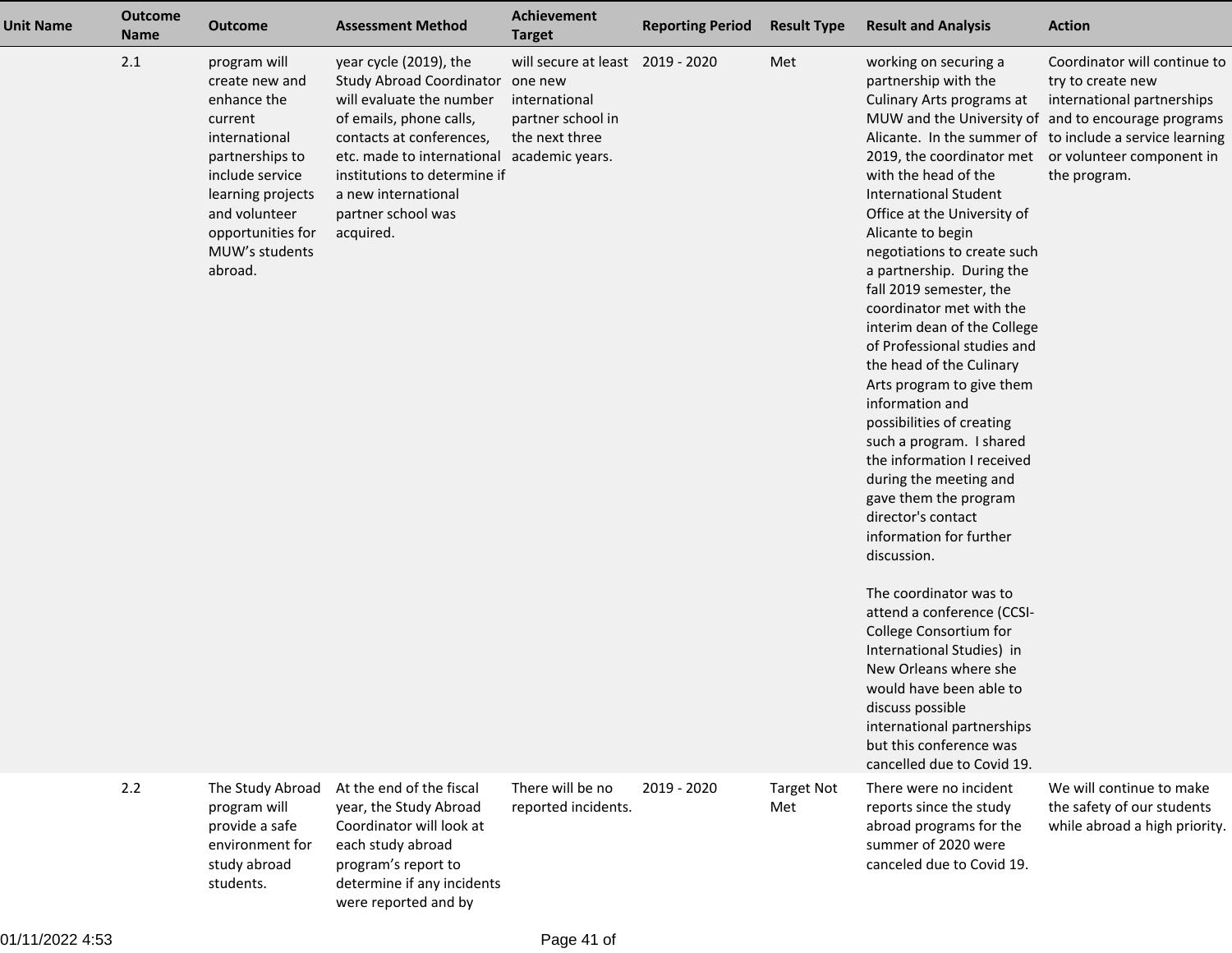| <b>Unit Name</b>                          | <b>Outcome</b><br><b>Name</b> | <b>Outcome</b>                                                                                                                                                                                                                                               | <b>Assessment Method</b>                                                                                                                                                                                                                                                                                                                             | <b>Achievement</b><br><b>Target</b>                                                                     | <b>Reporting Period</b> | <b>Result Type</b>       | <b>Result and Analysis</b>                                                                                                                                                                                                                                                                                                                                                         | <b>Action</b>                                                                                                                                                                                                                          |
|-------------------------------------------|-------------------------------|--------------------------------------------------------------------------------------------------------------------------------------------------------------------------------------------------------------------------------------------------------------|------------------------------------------------------------------------------------------------------------------------------------------------------------------------------------------------------------------------------------------------------------------------------------------------------------------------------------------------------|---------------------------------------------------------------------------------------------------------|-------------------------|--------------------------|------------------------------------------------------------------------------------------------------------------------------------------------------------------------------------------------------------------------------------------------------------------------------------------------------------------------------------------------------------------------------------|----------------------------------------------------------------------------------------------------------------------------------------------------------------------------------------------------------------------------------------|
|                                           | 2.2                           | The Study Abroad<br>program will<br>provide a safe<br>environment for<br>study abroad<br>students.                                                                                                                                                           | reviewing and following<br>the finalized safety<br>document created by the<br>Coordinator of Study<br>Abroad and the University<br>Counsel.                                                                                                                                                                                                          | There will be no<br>reported incidents.                                                                 | 2019 - 2020             | <b>Target Not</b><br>Met | There were no incident<br>reports since the study<br>abroad programs for the<br>summer of 2020 were<br>canceled due to Covid 19.                                                                                                                                                                                                                                                   | We will continue to make<br>the safety of our students<br>while abroad a high priority.                                                                                                                                                |
| Administrative<br>Support -<br>Admissions | 1.1                           | The Office of<br>Admissions will<br>make an effort to<br>increase the<br>visits for high<br>school students<br>through mail and<br>email campaigns,<br>the MUW website years of data.<br>and social media,<br>and individual<br>contacts at high<br>schools. | The number of campus<br>visits for high school<br>students will be analyzed<br>and compared to the<br>number of campus previous two years' data<br>to determine an increase<br>or decrease in number of<br>visits. Measurements will<br>be made yearly looking<br>advertisements on back at the previous two                                         | The number of<br>visits by high<br>school students will<br>increase by 3%<br>over a two-year<br>period. | 2019 - 2020             | Inconclusive             | Fall visits ran from August-<br>picking up in late January,<br>but after February all<br>campus tours ceased due<br>to Covid-19.                                                                                                                                                                                                                                                   | Campus tour will be set<br>December with Spring visits according to CDC guidelines<br>and we will use virtual as<br>well as face to face options<br>for campus tours.                                                                  |
|                                           | 1.2                           | The Office of<br>Admissions will<br>attempt to yield<br>(enroll) more high<br>school students<br>who complete an<br>official MUW<br>campus visit.                                                                                                            | The Office of Admissions<br>will analyze the data<br>regarding the number of<br>enrolled students who<br>completed campus visits<br>prior to their first day of<br>class.                                                                                                                                                                            | 60% of enrolled<br>students will<br>complete a campus<br>visit prior to their<br>first day of class.    | 2019 - 2020             | <b>Target Not</b><br>Met | As of July 14, 2020 out of<br>500 Freshmen admitted or<br>confirmed only 10% visited virtual tour experience<br>campus, this result is was a while still capturing those<br>affected greatly by Covid-<br>19.                                                                                                                                                                      | For Fall 2020 we will<br>enhance and promote the<br>students who visit face to<br>face as permitted.                                                                                                                                   |
|                                           | 2.1                           | Admissions<br>Counselors will<br>make an effort to<br>students through<br>high school and<br>college visits, on<br>campus<br>recruitment<br>programming, and<br>mail and email<br>campaigns.                                                                 | Final freshmen enrollment 1% growth rate in<br>comparison reports will be male freshmen<br>analyzed and compared to students over a<br>recruit, admit, and the previous two years'<br>enroll more male data to determine growth<br>in gender diversity.<br>Measurements will be<br>made yearly looking back<br>at the previous two years<br>of data. | two-year period.                                                                                        | 2019 - 2020             | <b>Target Met</b>        | Final Fall 2019 freshman<br>numbers are:<br>174/498--34% of admitted<br>freshman students;<br>38/152--25% of enrolled<br>students<br>A three year analysis<br>reveals a consistent<br>enrollment mark for<br>freshman male students of<br>25%-28% of the freshman<br>class. Going forward, the<br>Office of Admissions will<br>maintain a focus on male<br>recruitment and hope to | Admissions plans to<br>continue to work hard to<br>recruit and enroll male<br>students through the use of<br>athletic<br>opportunities and also<br>additional marketing efforts<br>in conjunction with<br><b>University Relations.</b> |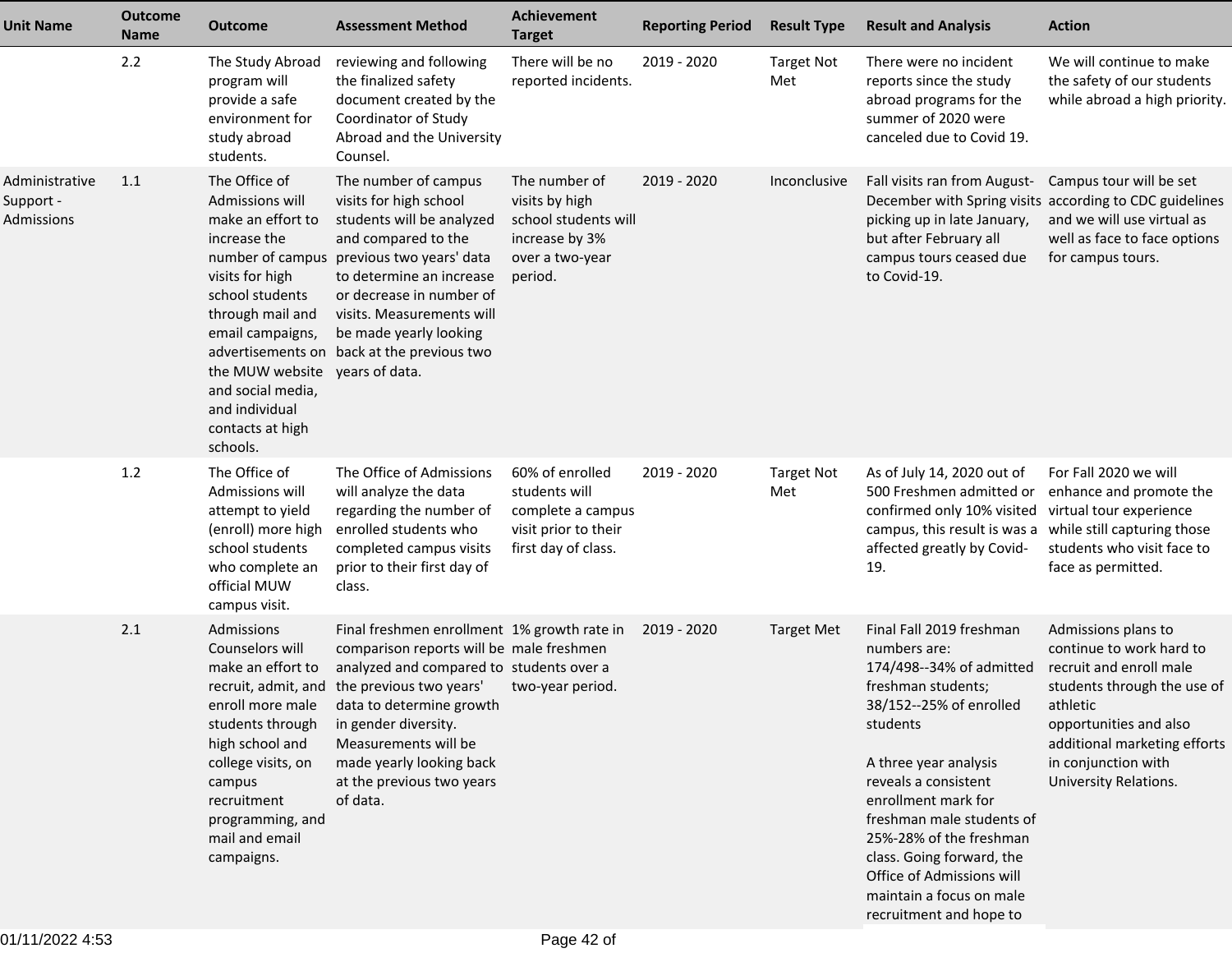| <b>Unit Name</b> | <b>Outcome</b><br><b>Name</b> | <b>Outcome</b>                                                                                                                                                                                                   | <b>Assessment Method</b>                                                                                                                                                                                                                                                                                                                                                                                                      | Achievement<br><b>Target</b>                       | <b>Reporting Period</b> | <b>Result Type</b>       | <b>Result and Analysis</b>                                                                                                                                                                             | <b>Action</b>                                                                                                                                                                                                                   |
|------------------|-------------------------------|------------------------------------------------------------------------------------------------------------------------------------------------------------------------------------------------------------------|-------------------------------------------------------------------------------------------------------------------------------------------------------------------------------------------------------------------------------------------------------------------------------------------------------------------------------------------------------------------------------------------------------------------------------|----------------------------------------------------|-------------------------|--------------------------|--------------------------------------------------------------------------------------------------------------------------------------------------------------------------------------------------------|---------------------------------------------------------------------------------------------------------------------------------------------------------------------------------------------------------------------------------|
|                  | 2.1                           | Admissions<br>Counselors will<br>make an effort to<br>enroll more male<br>students through<br>high school and<br>college visits, on<br>campus<br>recruitment<br>programming, and<br>mail and email<br>campaigns. | Final freshmen enrollment 1% growth rate in<br>comparison reports will be male freshmen<br>analyzed and compared to students over a<br>recruit, admit, and the previous two years'<br>data to determine growth<br>in gender diversity.<br>Measurements will be<br>made yearly looking back<br>at the previous two years<br>of data.                                                                                           | two-year period.                                   | 2019 - 2020             | <b>Target Met</b>        | stay consistent with this<br>target. (07/14/2020)                                                                                                                                                      | Admissions plans to<br>continue to work hard to<br>recruit and enroll male<br>students through the use of<br>athletic<br>opportunities and also<br>additional marketing efforts<br>in conjunction with<br>University Relations. |
|                  |                               |                                                                                                                                                                                                                  | Final transfer enrollment 1% growth rate in<br>comparison reports will be male transfer<br>analyzed and compared to students over a<br>the previous two years'<br>data to determine growth<br>in gender diversity.<br>Measurements will be<br>made yearly looking back<br>at the previous two years<br>of data.                                                                                                               | two-year period.                                   | 2019 - 2020             | <b>Target Not</b><br>Met | Fall 2019 final numbers<br>were:<br>221/1750 12% of admitted<br>transfer students; 115/759-<br>-15% of enrolled transfer<br>students<br>We saw a slight decrease<br>from previous year.<br>(07/14/2020 | We will continue to assess<br>this outcome's achievement<br>target.                                                                                                                                                             |
|                  | 2.2                           | Admissions<br>Counselors will<br>make an effort to<br>state students (in                                                                                                                                         | Final freshmen enrollment 1% growth rate in<br>comparison reports will be out-of-state<br>analyzed and compared to contiguous<br>recruit, admit, and the previous two years'<br>enroll more out of data to determine growth over a two-year<br>in out-of-state (in<br>contiguous states). contiguous states) market<br>segments. Measurements<br>will be made yearly<br>looking back at the<br>previous two years of<br>data. | freshmen students<br>period.                       | 2019 - 2020             | <b>Target Not</b><br>Met | Fall 2019 Final Numbers:<br>Mississippi Students: 137<br>(78%)<br>Contiguous States: 34<br>(19%)<br>Other States: 3 (2%)<br>International: 1(1%)<br><b>Total: 175</b>                                  | Now that MUW does not<br>have an out of state tuition,<br>efforts will be made to try<br>and market more outside of<br>the state of Mississippi in<br>hopes of increasing that<br>number.                                       |
|                  |                               |                                                                                                                                                                                                                  | Final transfer enrollment<br>comparison reports will be out-of-state<br>analyzed and compared to contiguous transfer<br>the previous two years'<br>data to determine growth two-year period.<br>in out-of-state (in<br>contiguous states)<br>markets. Measurements<br>will be made yearly<br>looking back at the                                                                                                              | .25% growth rate in 2019 - 2020<br>students over a |                         | <b>Target Not</b><br>Met | Fall 2019 Final Numbers:<br>Mississippi Students: 695<br>(92%)<br>Contiguous States: 48 (1%)<br>Other States: 10 (1%)<br>International: 1 (0.02%)<br><b>Total: 753</b>                                 | We will continue to monitor<br>out of state markets and in<br>light of Covid-19 and<br>changes to international<br>transfer scholarships, we<br>look for the out of state<br>market to go up slightly in<br>future years        |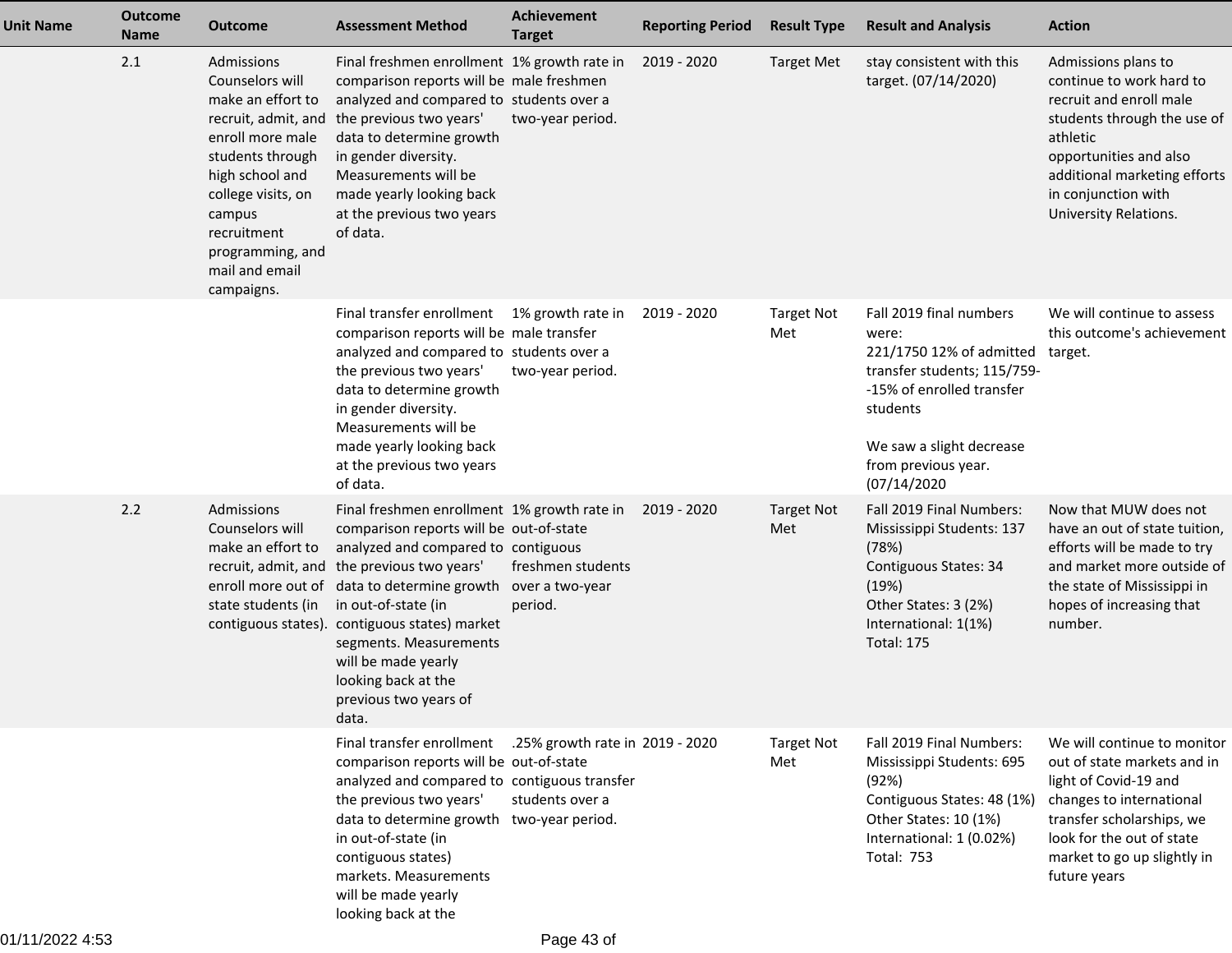| <b>Unit Name</b>                                         | <b>Outcome</b><br><b>Name</b> | <b>Outcome</b>                                                                                                                                               | <b>Assessment Method</b>                                                                                                                                                                                                                                                                                                                                                                                    | Achievement<br><b>Target</b>                                                                                    | <b>Reporting Period</b> | <b>Result Type</b>       | <b>Result and Analysis</b>                                                                                                                                                                                                                                                                                                                                                                                                                                                                                                                                                                                                                                                                                                                                        | <b>Action</b>                                                                                                                                                                                                                                                    |
|----------------------------------------------------------|-------------------------------|--------------------------------------------------------------------------------------------------------------------------------------------------------------|-------------------------------------------------------------------------------------------------------------------------------------------------------------------------------------------------------------------------------------------------------------------------------------------------------------------------------------------------------------------------------------------------------------|-----------------------------------------------------------------------------------------------------------------|-------------------------|--------------------------|-------------------------------------------------------------------------------------------------------------------------------------------------------------------------------------------------------------------------------------------------------------------------------------------------------------------------------------------------------------------------------------------------------------------------------------------------------------------------------------------------------------------------------------------------------------------------------------------------------------------------------------------------------------------------------------------------------------------------------------------------------------------|------------------------------------------------------------------------------------------------------------------------------------------------------------------------------------------------------------------------------------------------------------------|
|                                                          |                               |                                                                                                                                                              | previous two years of<br>data.                                                                                                                                                                                                                                                                                                                                                                              | .25% growth rate in 2019 - 2020<br>out-of-state<br>contiguous transfer<br>students over a<br>two-year period.   |                         | <b>Target Not</b><br>Met | Fall 2019 Final Numbers:<br>Mississippi Students: 695<br>(92%)<br>Contiguous States: 48 (1%)<br>Other States: 10 (1%)<br>International: 1 (0.02%)<br><b>Total: 753</b>                                                                                                                                                                                                                                                                                                                                                                                                                                                                                                                                                                                            | We will continue to monitor<br>out of state markets and in<br>light of Covid-19 and<br>changes to international<br>transfer scholarships, we<br>look for the out of state<br>market to go up slightly in<br>future years                                         |
| Administrative<br>Support -<br>Development<br>and Alumni | 1.1                           | The Office of<br>Development and<br>by meeting with<br>more donors and<br>prospective<br>donors to increase<br>dollars raised in<br>the next fiscal<br>year. | Each fund-raising<br>representative will record<br>Alumni will expand and report the number of<br>its outreach efforts contacts made and the<br>number of donor<br>meetings resulting from<br>these contacts. The report fiscal year.<br>generated using the<br>Action option in Raiser's<br>Edge, the database used<br>by the Office of<br>Development and Alumni,<br>will be used to analyze the<br>data. | Increase the<br>number of donor<br>contacts and<br>therefore donor<br>meetings by 25%<br>from the previous      | 2019 - 2020             | <b>Target Not</b><br>Met | Phone calls-118<br>Meetings-121<br>Mailings-182<br>Email-66<br>Task/other-17<br>Email blasts-192<br>Total-696 [less]<br>Notes: The total number of solicitations to increase du<br>solicitations was down 26% to no travel rule. We hope<br>from the prior year.<br>Considering the obstacles<br>faced during FY 2020 this<br>decrease could have been<br>much worse. The Director<br>of Development was out<br>from July-February with the<br>exception of 2 weeks.<br>During that time and due<br>to health issues she was<br>not able to solicit gifts. The<br>Development Officer<br>position remained open. In<br>mid-March, our telefund<br>program and all<br>soliticiations (except for<br>the Student Emergency<br>Fund) were cancelled due<br>to COVID. | For FY 2021, we anticipate a<br>decline in meetings due to<br>no travel rules which will<br>most likely last through<br>December 2020 and<br>possibly into 2021. We<br>don't anticipate our total<br>to fill the Director of<br>Development position in<br>2021. |
|                                                          |                               |                                                                                                                                                              | Giving information for<br>each gift and donor is<br>recorded in Raiser's Edge.<br>Results will be measured<br>by running a Comparison<br>Giving Report in Raiser's<br>Edge comparing the giving<br>from last fiscal year to the<br>current fiscal year.                                                                                                                                                     | Increase both<br>number of donors<br>and number of gifts<br>donated by 15%<br>from the previous<br>fiscal year. | 2019 - 2020             | <b>Target Not</b><br>Met | Total number of donors -<br>2,607- Down 10.65% from<br>prior year<br>Total number of gifts-<br>7871- Down 9.87% from<br>prior year.                                                                                                                                                                                                                                                                                                                                                                                                                                                                                                                                                                                                                               | Due to COVID and no<br>traveling, our goal is to<br>maintain the number of<br>donors/gifts as FY 2020.<br>Most likely we will not be<br>fully staffed until 2021.                                                                                                |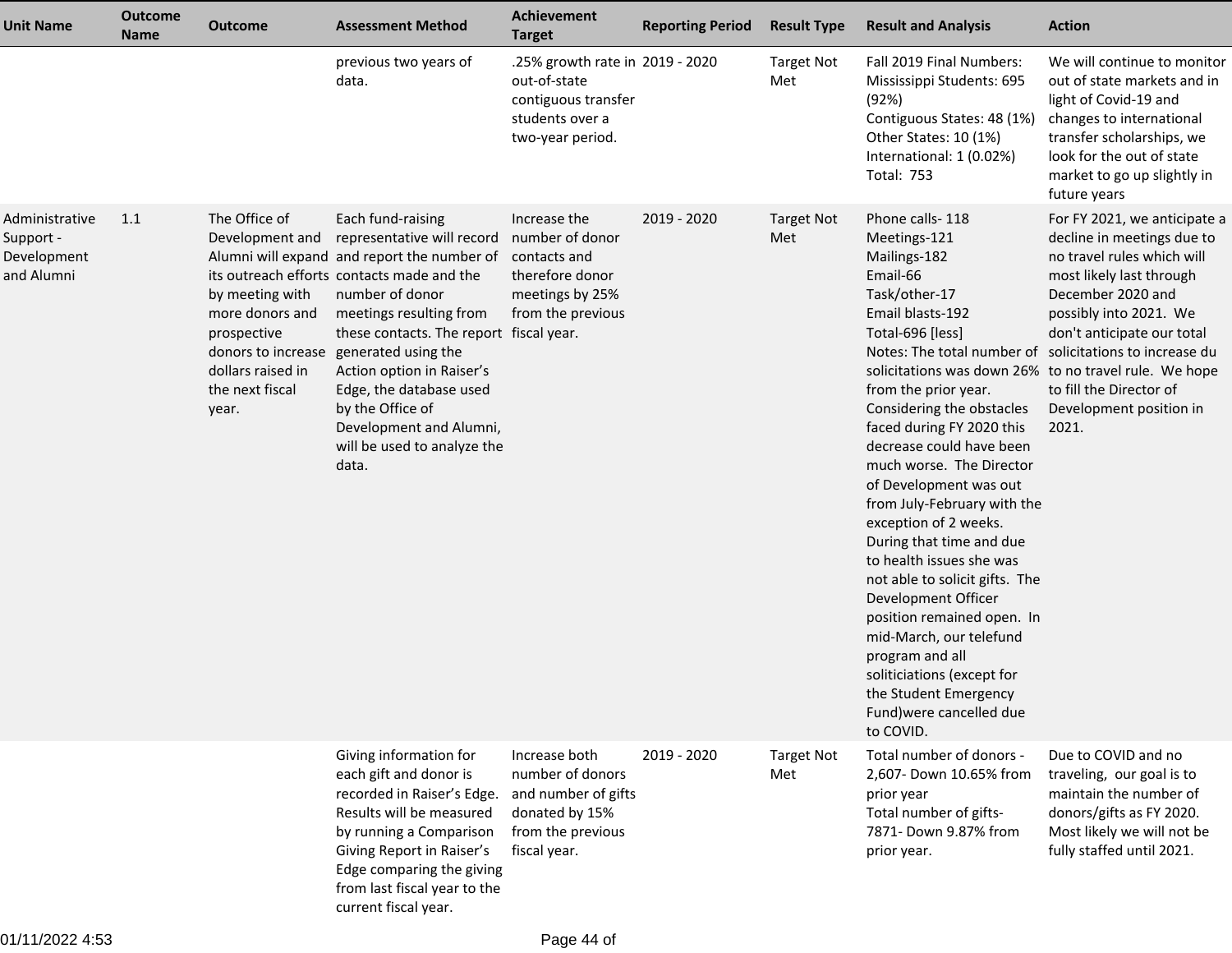| Unit Name | <b>Outcome</b><br><b>Name</b> | <b>Outcome</b>                                                                                                                                                                                                                       | <b>Assessment Method</b>                                                                                                                                                                                                                                                                                                                                                                                                                                                                                                                     | Achievement<br><b>Target</b>                                                                                                                                   | <b>Reporting Period</b> | <b>Result Type</b> | <b>Result and Analysis</b>                                                                                                                                                                                                                                                                                                                                                                                                                                                                                                                                                          | <b>Action</b> |
|-----------|-------------------------------|--------------------------------------------------------------------------------------------------------------------------------------------------------------------------------------------------------------------------------------|----------------------------------------------------------------------------------------------------------------------------------------------------------------------------------------------------------------------------------------------------------------------------------------------------------------------------------------------------------------------------------------------------------------------------------------------------------------------------------------------------------------------------------------------|----------------------------------------------------------------------------------------------------------------------------------------------------------------|-------------------------|--------------------|-------------------------------------------------------------------------------------------------------------------------------------------------------------------------------------------------------------------------------------------------------------------------------------------------------------------------------------------------------------------------------------------------------------------------------------------------------------------------------------------------------------------------------------------------------------------------------------|---------------|
|           | 2.1                           | The Office of<br>Development and<br>Alumni will work<br>with the<br>Mississippi<br>University for<br>Women Alumni<br>Association<br>to create new<br>alumni affinity<br>groups and use<br>social media to<br>advertise good<br>news. | Our office uses social<br>media (Facebook, Twitter,<br>and Instagram) to<br>highlight alumni<br>accolades, alumni events,<br>MUWAA Board<br>achievements, fundraising<br>opportunities, and<br>("MUWAA") Board University programs and<br>strengths. By planning and<br>creating a monthly social<br>media calendar, we will<br>share information with<br>our alumni effectively and<br>efficiently to generate<br>more alumni interest. A<br>report generated through<br>each social media<br>platform will be used to<br>analyze the data. | Increase the<br>number of alumni<br>followers on social<br>media by sharing<br>University updates<br>and Alumni<br>updates by fifty<br>followers each<br>year. | 2019 - 2020             | <b>Target Met</b>  | Development and Alumni<br>Social Media<br>Facebook page<br>likes 7/1/2019 to<br>6/30/2020:<br>1,874 to 1,920<br>$(+46)$<br><b>Twitter followers</b><br>7/1/2019 to 6/30/2020:<br>704 to<br>$716 (+12)$<br>Instagram<br>followers 7/1/2019 to<br>6/30/2020:<br>401 to 480 (+79)<br><b>TOTAL</b><br>FOLLOWERS 7/1/2019 to<br>6/30/2020:<br>2,979 to<br>$3,116 (+137)$<br>Facebook posts<br>7/1/2019 to 6/30/2020:<br>341<br>Twitter posts 7/1/2019 to<br>6/30/2020:<br>341<br>Instagram posts<br>7/1/2019 to 6/30/2020:<br>220<br><b>TOTAL POSTS</b><br>7/1/2019 to 6/30/2020:<br>902 | na            |
|           |                               |                                                                                                                                                                                                                                      |                                                                                                                                                                                                                                                                                                                                                                                                                                                                                                                                              |                                                                                                                                                                |                         |                    | Alumni Association Social<br>Media                                                                                                                                                                                                                                                                                                                                                                                                                                                                                                                                                  |               |
|           |                               |                                                                                                                                                                                                                                      |                                                                                                                                                                                                                                                                                                                                                                                                                                                                                                                                              |                                                                                                                                                                |                         |                    | Facebook page<br>likes 7/1/2019 to<br>6/30/2020:<br>2,093 to 2,555<br>$(+462)$                                                                                                                                                                                                                                                                                                                                                                                                                                                                                                      |               |
|           |                               |                                                                                                                                                                                                                                      |                                                                                                                                                                                                                                                                                                                                                                                                                                                                                                                                              |                                                                                                                                                                |                         |                    | <b>Twitter followers</b>                                                                                                                                                                                                                                                                                                                                                                                                                                                                                                                                                            |               |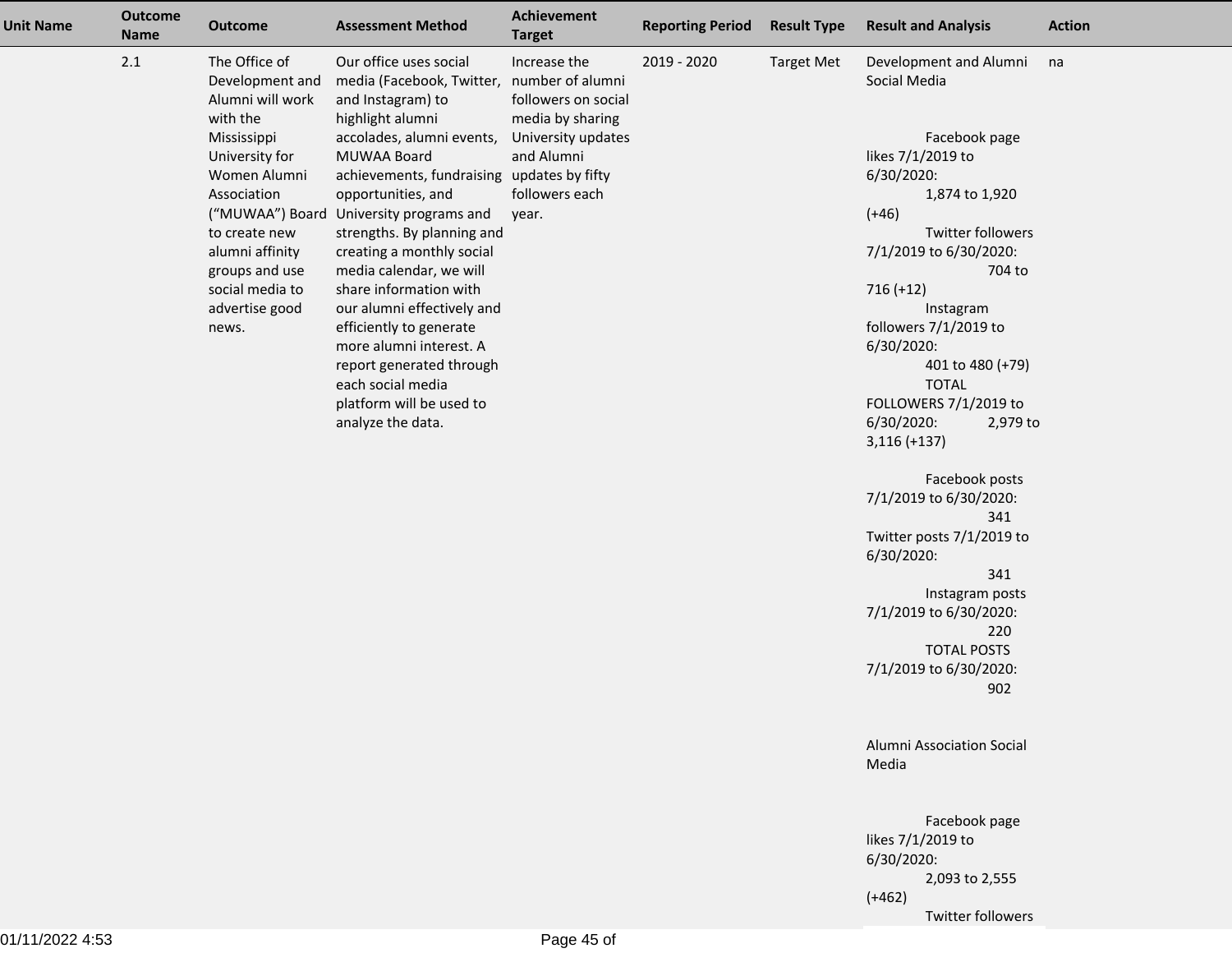| <b>Unit Name</b> | <b>Outcome</b><br><b>Name</b> | <b>Outcome</b>                                                                                                                                                                                                                       | <b>Assessment Method</b>                                                                                                                                                                                                                                                                                                                                                                                                                                                                                                                                                       | Achievement<br><b>Target</b>                                                                                           | <b>Reporting Period</b> | <b>Result Type</b>       | <b>Result and Analysis</b>                                                                                                                                                                                                                                                                                                                                                                                                  | <b>Action</b>                                                                                                                                     |
|------------------|-------------------------------|--------------------------------------------------------------------------------------------------------------------------------------------------------------------------------------------------------------------------------------|--------------------------------------------------------------------------------------------------------------------------------------------------------------------------------------------------------------------------------------------------------------------------------------------------------------------------------------------------------------------------------------------------------------------------------------------------------------------------------------------------------------------------------------------------------------------------------|------------------------------------------------------------------------------------------------------------------------|-------------------------|--------------------------|-----------------------------------------------------------------------------------------------------------------------------------------------------------------------------------------------------------------------------------------------------------------------------------------------------------------------------------------------------------------------------------------------------------------------------|---------------------------------------------------------------------------------------------------------------------------------------------------|
|                  | 2.1                           | The Office of<br>Development and<br>Alumni will work<br>with the<br>Mississippi<br>University for<br>Women Alumni<br>Association<br>to create new<br>alumni affinity<br>groups and use<br>social media to<br>advertise good<br>news. | Our office uses social<br>media (Facebook, Twitter, number of alumni<br>and Instagram) to<br>highlight alumni<br>accolades, alumni events,<br>MUWAA Board<br>achievements, fundraising updates by fifty<br>opportunities, and<br>("MUWAA") Board University programs and<br>strengths. By planning and<br>creating a monthly social<br>media calendar, we will<br>share information with<br>our alumni effectively and<br>efficiently to generate<br>more alumni interest. A<br>report generated through<br>each social media<br>platform will be used to<br>analyze the data. | Increase the<br>followers on social<br>media by sharing<br>University updates<br>and Alumni<br>followers each<br>year. | 2019 - 2020             | <b>Target Met</b>        | 7/1/2019 to 6/30/2020:<br>955 to<br>$964 (+9)$<br>Instagram<br>followers 7/1/2019 to<br>6/30/2020:<br>480 to 571 (+91)<br><b>TOTAL</b><br>FOLLOWERS 7/1/2019 to<br>6/30/2020:<br>3,528 to<br>$4,090 (+562)$<br>Facebook posts<br>7/1/2019 to 6/30/2020:<br>341<br>Twitter posts 7/1/2019 to<br>6/30/2020:<br>341<br>Instagram posts<br>7/1/2019 to 6/30/2020:<br>220<br><b>TOTAL POSTS</b><br>7/1/2019 to 6/30/2020:<br>902 | na                                                                                                                                                |
|                  |                               |                                                                                                                                                                                                                                      | The Office of<br>Development and Alumni<br>will work directly with the affinity group each<br>MUWAA Board through its year.<br><b>Chapter and Constituency</b><br>Groups Committee to<br>develop new, active<br>alumni affinity groups.<br>Once a group is created<br>and active, our office will<br>add the group's contact<br>information and any other<br>relevant information on<br>our website under the<br>Chapters & Constituencies<br>page and the Alumni<br>Association page under<br>Board Minutes.                                                                  | Add one new<br>active alumni                                                                                           | 2019 - 2020             | <b>Target Not</b><br>Met | There are 17 chapters and<br>we did not add a new<br>chapter this year.<br>We have 50 constituent/<br>affinity groups which<br>includes two new groups<br>being added in FY 2020.                                                                                                                                                                                                                                           | Our goal was two-fold and<br>one part was exceeded. For<br>the coming year, the goal<br>will be to add 1 new chapter<br>and 1 new affinity group. |

Count the total number of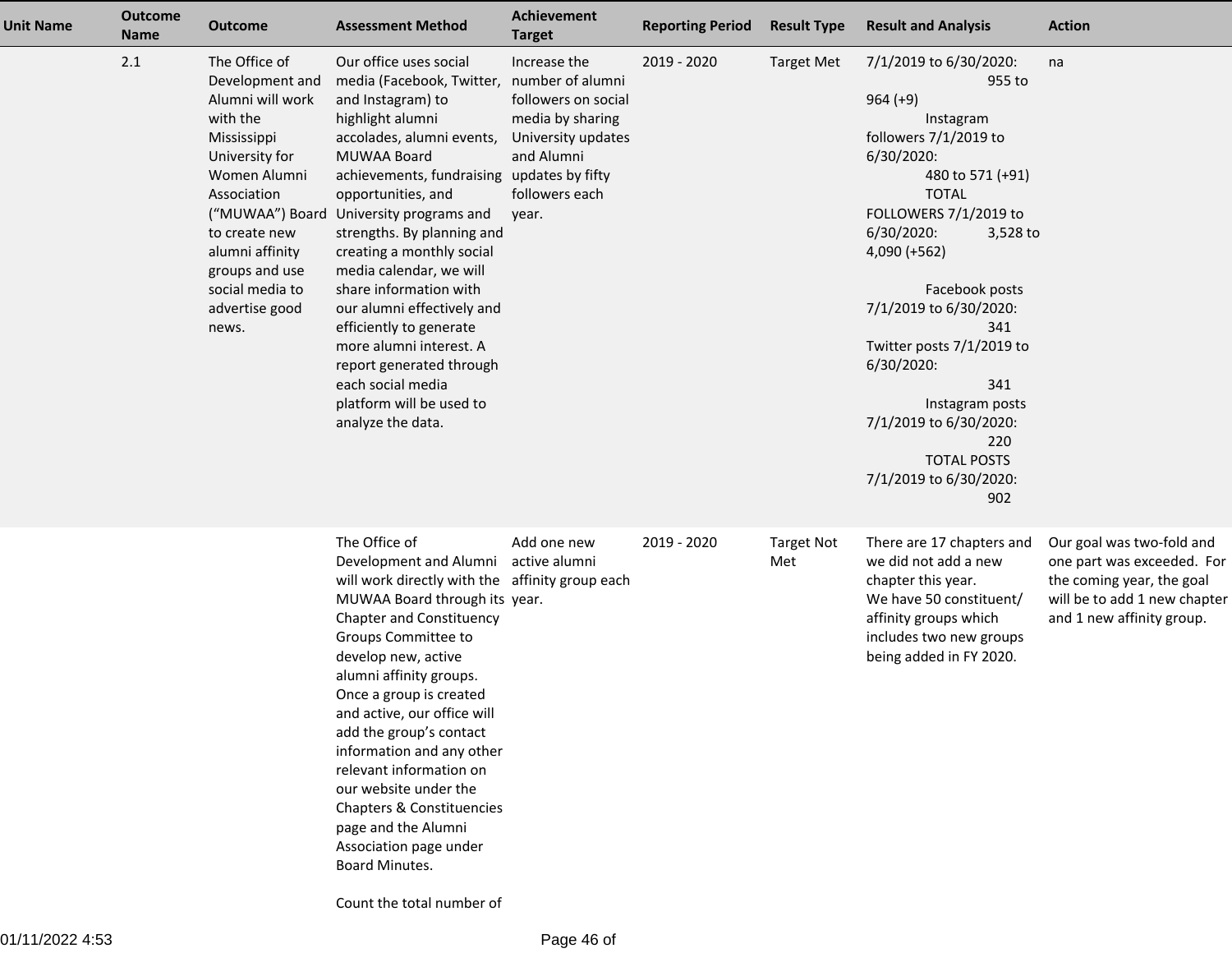| <b>Unit Name</b>                             | <b>Outcome</b><br><b>Name</b> | <b>Outcome</b>                                                                                                                | <b>Assessment Method</b>                                                                                                                                                                                                                                                                                                                                        | Achievement<br><b>Target</b>                                                                                                  | <b>Reporting Period</b> | <b>Result Type</b>       | <b>Result and Analysis</b>                                                                                                                                                                                                                                                                                                                                   | <b>Action</b>                                                                                                                                                                                                                                                                                                                                             |
|----------------------------------------------|-------------------------------|-------------------------------------------------------------------------------------------------------------------------------|-----------------------------------------------------------------------------------------------------------------------------------------------------------------------------------------------------------------------------------------------------------------------------------------------------------------------------------------------------------------|-------------------------------------------------------------------------------------------------------------------------------|-------------------------|--------------------------|--------------------------------------------------------------------------------------------------------------------------------------------------------------------------------------------------------------------------------------------------------------------------------------------------------------------------------------------------------------|-----------------------------------------------------------------------------------------------------------------------------------------------------------------------------------------------------------------------------------------------------------------------------------------------------------------------------------------------------------|
|                                              |                               |                                                                                                                               | active alumni affinity<br>groups, as listed on the<br>office website. Count the<br>number of new alumni<br>affinity groups listed on<br>the office website that<br>have been added or<br>disbanded in the current<br>assessment period. Report<br>all numbers: total,<br>disbanded and new this<br>year (with the focus being<br>on the newly added<br>groups). | Add one new<br>active alumni<br>affinity group each<br>year.                                                                  | 2019 - 2020             | <b>Target Not</b><br>Met | There are 17 chapters and<br>we did not add a new<br>chapter this year.<br>We have 50 constituent/<br>affinity groups which<br>includes two new groups<br>being added in FY 2020.                                                                                                                                                                            | Our goal was two-fold and<br>one part was exceeded. For<br>the coming year, the goal<br>will be to add 1 new chapter<br>and 1 new affinity group.                                                                                                                                                                                                         |
|                                              | 3.1                           | The Office of<br>Development and<br>Alumni will<br>increase students'<br>interest in joining<br>the Alumni<br>Association.    | At the end of the fiscal<br>year, the Office of<br>Development and Alumni<br>will analyze the results<br>from the Graduation<br>Survey regarding students' joining the Alumni<br>interest in joining the<br>Alumni Association.<br>"Do you plan to join the<br>MUW Alumni Association?<br>{Yes, No}"                                                            | 65% of students<br>participating in the<br><b>Graduation Survey</b><br>will state that they<br>have plans of<br>Association.  | 2019 - 2020             | <b>Target Not</b><br>Met | The Graduation Survey was Continue to work directly<br>sent out for August 2019<br>ceremony, December 2019<br>ceremony and May 2020<br>ceremonies.<br>2019-2020 Graduation<br><b>Survey Results</b><br>Yes - (479/786) 60.94%<br>No - (307/786) 39.06%                                                                                                       | with the MUWAA Board and<br>MUW Student Life Office on<br>ways for alumni to interact<br>with students before they<br>graduate.                                                                                                                                                                                                                           |
|                                              | 4.1                           | The Office of<br>Development and<br>Alumni will<br>increase the<br>number of<br>participants at<br>Homecoming each<br>Spring. | At the end of each fiscal<br>year, the Office of<br>Development and Alumni<br>will review and analyze<br>the Registration Records<br>for Homecoming Events to year.<br>determine if there is an<br>increase/decrease in<br>participation from the<br>previous year.                                                                                             | The number of<br>Homecoming<br>participants will<br>increase by 5%<br>from the previous                                       | 2019 - 2020             | <b>Target Not</b><br>Met | Homecoming 2020 was<br>canceled due to COVID.<br>The shelter in place<br>ordered was issued a<br>couple of weeks before<br>HC2020 and we were not<br>able to roll our events into<br>a virtual platform with the<br>short notice. However, we<br>are prepared to deliver<br>some events for HC 2021<br>virtually if we are not<br>allowed to host the event. | Homecoming 2020 was<br>canceled due to COVID. The<br>shelter in place ordered was<br>issued a couple of weeks<br>before HC2020 and we were<br>not able to roll our events<br>into a virtual platform with<br>the short notice. However,<br>we are prepared to deliver<br>some events for HC 2021<br>virtually if we are not<br>allowed to host the event. |
| Administrative<br>Support -<br>Financial Aid | 1.1                           | employees will<br>participate in<br>training and<br>webinars to<br>increase                                                   | Financial Aid office Financial Aid Office staff<br>will keep a sign-in sheet of<br>all trainings and/or<br>webinars that are<br>participated in.                                                                                                                                                                                                                | At least 3 federal<br>regulations<br>trainings and/or<br>webinars will be<br>completed by each<br><b>Financial Aid Office</b> | 2019 - 2020             | <b>Target Met</b>        | Employee A: 3<br>Employee B: 3<br>Employee C: 7<br>Employee D: 3<br>Employee E: 5                                                                                                                                                                                                                                                                            | In an effort to increase the<br>number of training's<br>completed, the Director will<br>send reminders and ask<br>staff to keep a list of all<br>webinars and/or training's                                                                                                                                                                               |
|                                              |                               |                                                                                                                               |                                                                                                                                                                                                                                                                                                                                                                 |                                                                                                                               |                         |                          |                                                                                                                                                                                                                                                                                                                                                              |                                                                                                                                                                                                                                                                                                                                                           |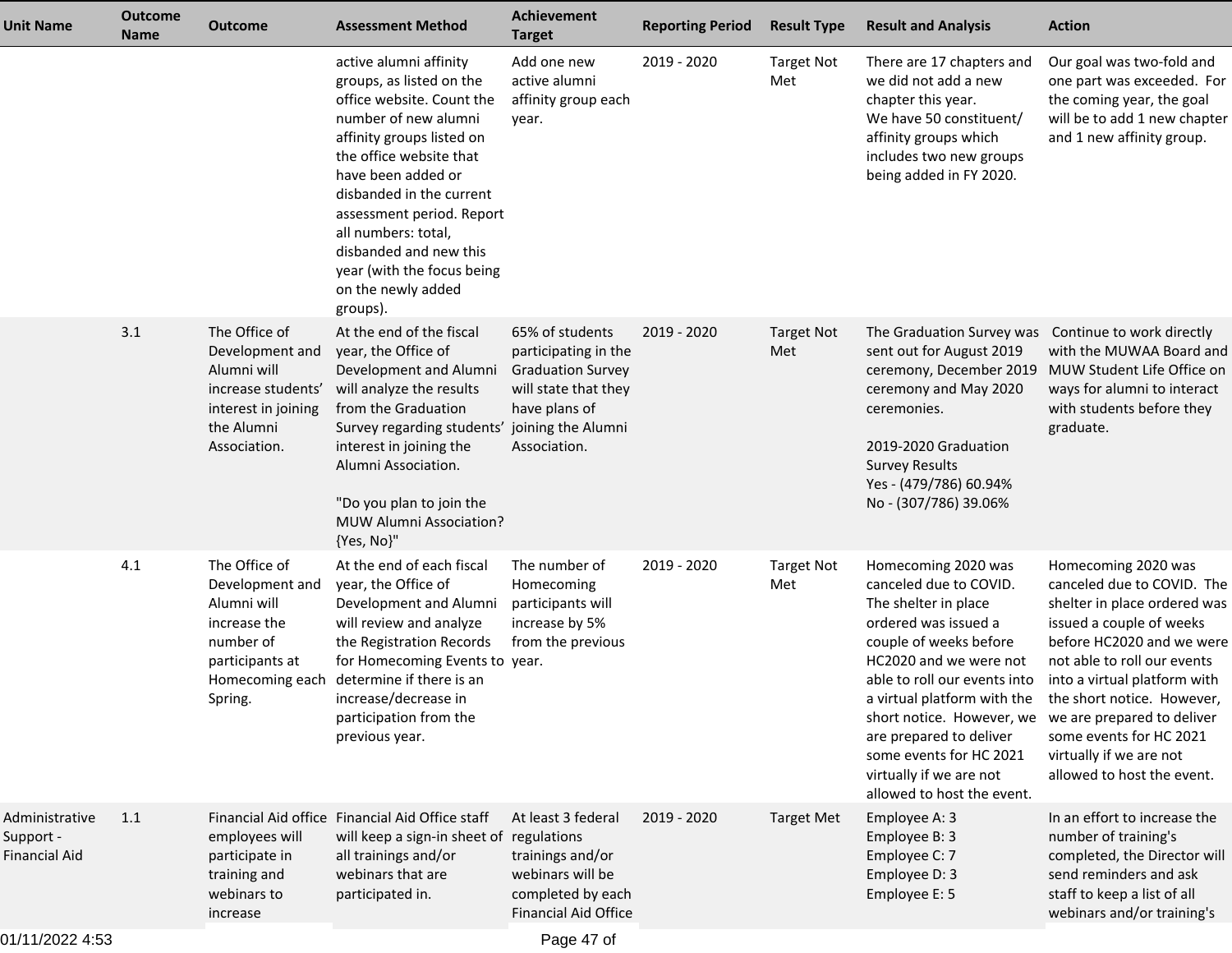| <b>Unit Name</b>                               | <b>Outcome</b><br><b>Name</b> | <b>Outcome</b>                                                                                                                                                                   | <b>Assessment Method</b>                                                                                                                                                                                                                                                  | <b>Achievement</b><br><b>Target</b>                                                                                                                              | <b>Reporting Period</b> | <b>Result Type</b>       | <b>Result and Analysis</b>                                                                                                                                                                                 | <b>Action</b>                                                                                                                                                                                                                                           |
|------------------------------------------------|-------------------------------|----------------------------------------------------------------------------------------------------------------------------------------------------------------------------------|---------------------------------------------------------------------------------------------------------------------------------------------------------------------------------------------------------------------------------------------------------------------------|------------------------------------------------------------------------------------------------------------------------------------------------------------------|-------------------------|--------------------------|------------------------------------------------------------------------------------------------------------------------------------------------------------------------------------------------------------|---------------------------------------------------------------------------------------------------------------------------------------------------------------------------------------------------------------------------------------------------------|
| Administrative<br>Support -<br>Financial Aid   | 1.1                           | understanding in<br>federal<br>regulations.                                                                                                                                      | Financial Aid Office staff<br>will keep a sign-in sheet of<br>all trainings and/or<br>webinars that are<br>participated in.                                                                                                                                               | staff member.                                                                                                                                                    | 2019 - 2020             | <b>Target Met</b>        | Employee A: 3<br>Employee B: 3<br>Employee C: 7<br>Employee D: 3<br>Employee E: 5                                                                                                                          | completed.                                                                                                                                                                                                                                              |
|                                                | 1.2                           | employees will<br>participate in<br>leadership<br>trainings and<br>webinars to<br>promote personal<br>growth.                                                                    | Financial Aid Office Financial Aid Office staff<br>will keep a sign-in sheet of leadership<br>all trainings and/or<br>webinars that are<br>participated in.                                                                                                               | At least 2<br>trainings and/or<br>webinars will be<br>completed by each<br><b>Financial Aid Office</b><br>staff member.                                          | 2019 - 2020             | <b>Target Met</b>        | Employee A: 0<br>Employee B: 1<br>Employee C: 0<br>Employee D: 0<br>Employee E: 2                                                                                                                          | The director will remind<br>staff about completing<br>training's for personal<br>growth and assist them in<br>finding the training's.                                                                                                                   |
|                                                | 2.1                           | The Financial Aid<br>Office will provide<br>information<br>regarding<br>Satisfactory<br><b>Academic Progress</b><br>(SAP) to students<br>to assist in<br>improving<br>retention. | The Financial Aid Office<br>will check SAP standings<br>after each payment period list will return in<br>by comparing student SAP<br>standings from the<br>previous semester.                                                                                             | 10% of students on 2019 - 2020<br>the SAP warning<br>good SAP standing<br>within one<br>semester.                                                                |                         | <b>Target Met</b>        | 19.2% of students on<br>warning returned to good<br>SAP standing within one<br>semester.                                                                                                                   | The Financial Aid office will<br>continue to collect data this<br>next fall and spring<br>semesters. We would like<br>to see 20% of students on<br>warning to return to good<br>SAP standing within one<br>semester.                                    |
|                                                | 2.2                           | The Financial Aid<br>Office will provide<br>information to<br>students of<br>policies, student<br>deadlines, and<br>disbursement<br>dates.                                       | The Financial Aid Office<br>will analyze the results of<br>the Graduation Survey at<br>the end of every academic will state that they<br>year.<br>"Were you aware of the<br>financial aid policies,<br>student deadlines, and<br>disbursement dates? {Yes, dates.<br>No}" | 80% of students<br>participating in the<br><b>Graduation Survey</b><br>were aware of the<br>financial aid<br>policies, student<br>deadlines, and<br>disbursement | 2019 - 2020             | <b>Target Met</b>        | 2019-2020 Graduation<br>Survey<br>Yes - (682/767) 88.92%<br>No - (85/767) 11.08%                                                                                                                           | We will continue to use the<br>Graduation Survey to<br>analyze if students were<br>aware of financial aid<br>policies, student deadlines,<br>and disbursement dates.                                                                                    |
| Administrative<br>Support - Human<br>Resources | 1.1                           | Human Resources<br>will assist units in<br>advertising<br>positions through<br>the most cost-<br>effective, efficient<br>means possible<br>focusing on<br>diverse hires.         | At the end of the fiscal<br>year, Human Resources<br>will review and evaluate<br>the data from diverse<br>hires' applications,<br>regarding diversity ads.<br>"How did you hear about<br>this position?"                                                                  | 75% of diverse<br>hires will select a<br>diverse advertising<br>method on how<br>they heard about<br>the position.                                               | 2019 - 2020             | <b>Target Not</b><br>Met | With our current talent<br>isn't a good method for<br>evaluating data from<br>diverse hires' applications<br>to calculate the<br>percentage. However,<br>based on the method we<br>used, it was about 25%. | Due to the results, we are<br>management system, there considering making changes<br>to this outcome but we will<br>discuss it as a department in<br>the fall. We will work with<br>University Relations to<br>promote job postings on<br>social media. |
|                                                | 2.1                           |                                                                                                                                                                                  | Human Resources At the end of the fiscal                                                                                                                                                                                                                                  | 100% of current                                                                                                                                                  | 2019 - 2020             | Inconclusive             | HR is now in the process of HR is now in the process of                                                                                                                                                    |                                                                                                                                                                                                                                                         |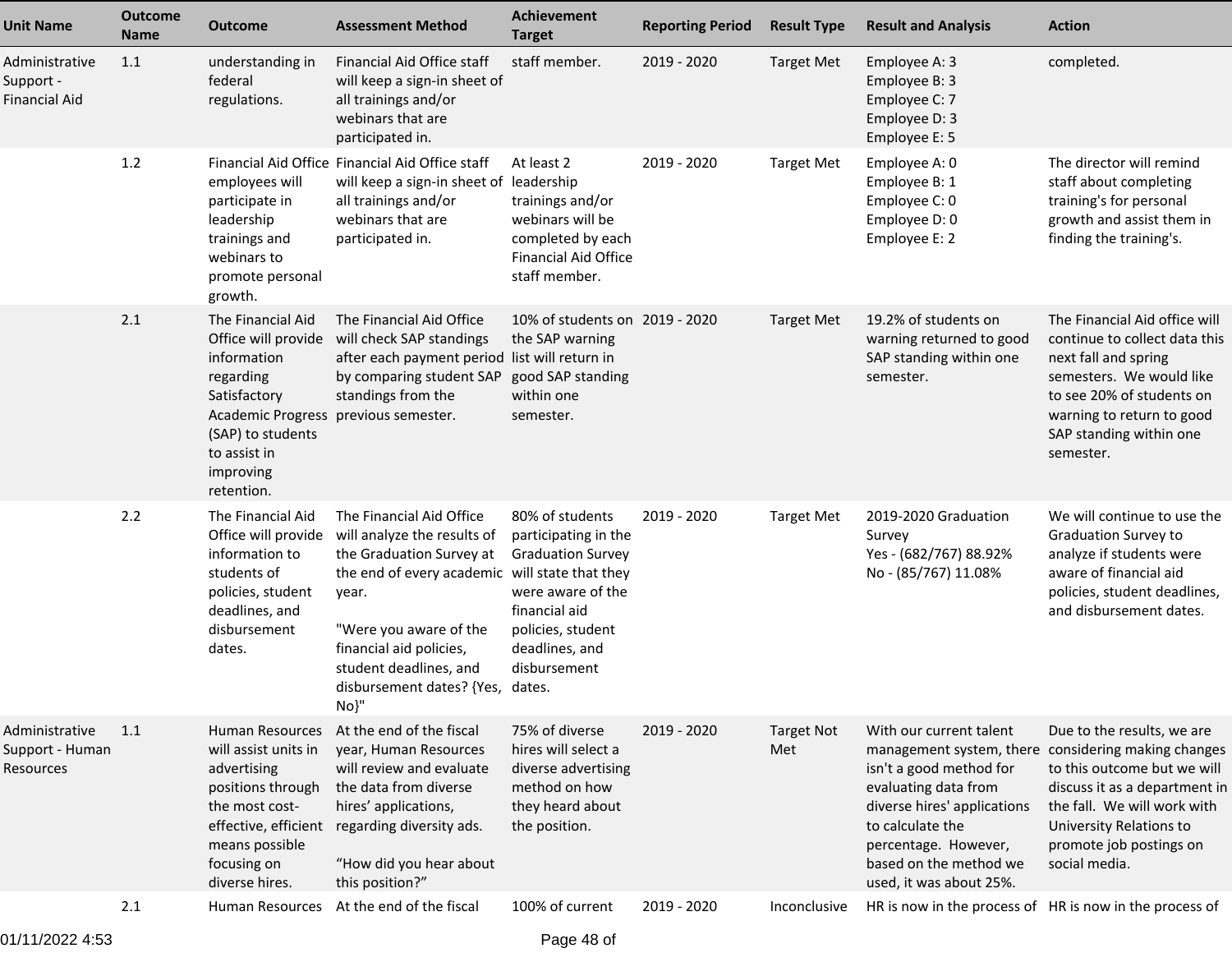| <b>Unit Name</b> | <b>Outcome</b><br><b>Name</b> | <b>Outcome</b>                                                                                                                                                                                   | <b>Assessment Method</b>                                                                                                                                                                                                                                                                                                          | <b>Achievement</b><br><b>Target</b>                                                                                      | <b>Reporting Period</b> | <b>Result Type</b> | <b>Result and Analysis</b>                                                                                                                                                                                                                                                                                                                                                                                         | <b>Action</b>                                                                                                                                                                                                                                                                       |
|------------------|-------------------------------|--------------------------------------------------------------------------------------------------------------------------------------------------------------------------------------------------|-----------------------------------------------------------------------------------------------------------------------------------------------------------------------------------------------------------------------------------------------------------------------------------------------------------------------------------|--------------------------------------------------------------------------------------------------------------------------|-------------------------|--------------------|--------------------------------------------------------------------------------------------------------------------------------------------------------------------------------------------------------------------------------------------------------------------------------------------------------------------------------------------------------------------------------------------------------------------|-------------------------------------------------------------------------------------------------------------------------------------------------------------------------------------------------------------------------------------------------------------------------------------|
|                  | 2.1                           | will ensure that all<br>regular, benefits-<br>eligible, temporary<br>and adjunct<br>employees are<br>provided with<br>access to Code of<br>Conduct training.                                     | year, Human Resources<br>will compare the Current<br>Employee List with the<br><b>Work Place Answers</b><br>Enrollees Report to ensure<br>that all required<br>employees have been<br>provided with access to<br>Code of Conduct training.                                                                                        | employees will be<br>provided with<br>access to Code of<br>Conduct training.                                             | 2019 - 2020             | Inconclusive       | reviewing vendors and<br>Conduct training. There<br>was no Code of Conduct<br>training for employees in<br>FY 20.                                                                                                                                                                                                                                                                                                  | reviewing vendors and<br>demonstrations for Code of demonstrations for Code of<br>Conduct training. Training<br>will be implemented in FY<br>21 and all employees,<br>regardless of hire date, will<br>be required to complete the<br>training.                                     |
|                  | 2.2                           | <b>Human Resources</b><br>will ensure that all<br>regular, benefits-<br>eligible,<br>temporary, and<br>are provided with<br>access to Title IX<br>training as new<br>hires and every 4<br>years. | At the end of the fiscal<br>year, Human Resources<br>will compare the Current<br>Employee List with the<br><b>Work Place Answers</b><br>adjunct employees Enrollees Report for<br>continuing employees to<br>ensure that every four<br>years all required<br>employees have been<br>provided with access to<br>Title IX training. | 100% of current<br>employees will be<br>provided with<br>access to Title IX<br>training every four<br>years upon hiring. | $2019 - 2020$           | Inconclusive       | HR is currently reviewing<br>new learning management<br>systems that offer various<br>types of training for<br>employees, including Title<br>IX. The LMS will track the<br>completion of training for<br>current employees.                                                                                                                                                                                        | HR is currently reviewing<br>new learning management<br>systems that offer various<br>types of training for<br>employees. Once<br>implemented, all employees<br>will be required to complete<br>the training regardless of<br>hire date due to the new<br>regulations for Title IX. |
|                  |                               |                                                                                                                                                                                                  | At the end of the fiscal<br>year, Human Resources<br>will compare the Current<br>Employee List with the<br><b>Work Place Answers</b><br>Enrollees Report for new<br>hires to ensure that all<br>required employees have<br>been provided with access<br>to Title IX training.                                                     | 100% of new<br>employees will be<br>provided with<br>access to Title IX<br>training upon hire.                           | 2019 - 2020             | Inconclusive       | HR is now in the process of HR is now in the process of<br>reviewing vendors and<br>demonstrations for Title IX<br>training. There was no Title training. Training will be<br>IX training for employees in implemented in FY 21 and<br>FY 20.                                                                                                                                                                      | reviewing vendors and<br>demonstrations for Title IX<br>all employees, regardless of<br>hire date, will be required to<br>complete the training.                                                                                                                                    |
|                  | 3.1                           | Human Resources<br>will continue to<br>seek ways to<br>provide the most<br>efficient use of<br>for biweekly<br>payroll processes.                                                                | At the end of the fiscal<br>year, Human Resources<br>will analyze the processing will be no more<br>time for biweekly payroll<br>utilizing the dates on the<br>resources and time Direct Deposit Payroll<br><b>Transaction Forms</b><br>provided to University<br>Accounting.                                                     | Biweekly payroll<br>processing time<br>than 2.5 days on<br>average<br>throughout the<br>fiscal year.                     | 2019 - 2020             | <b>Target Met</b>  | biweekly payroll. There was for student workers more<br>a 10% increase in benefits efficient, the Payroll<br>eligible employees on the<br>biweekly payroll. This is<br>due in part to (1) FLSA<br>changes which increased<br>the salary threshold for<br>exempt employees and (2)<br>when non-exempt<br>monthly-paid employees<br>depart, those positions are<br>moved from monthly to<br>biweekly payroll. During | It takes 2.5 days to process To make the payroll process<br>Accounting Assistant will<br>create, implement and<br>maintain a time entry time<br>log for student workers that<br>will be phased into all<br>departments.                                                             |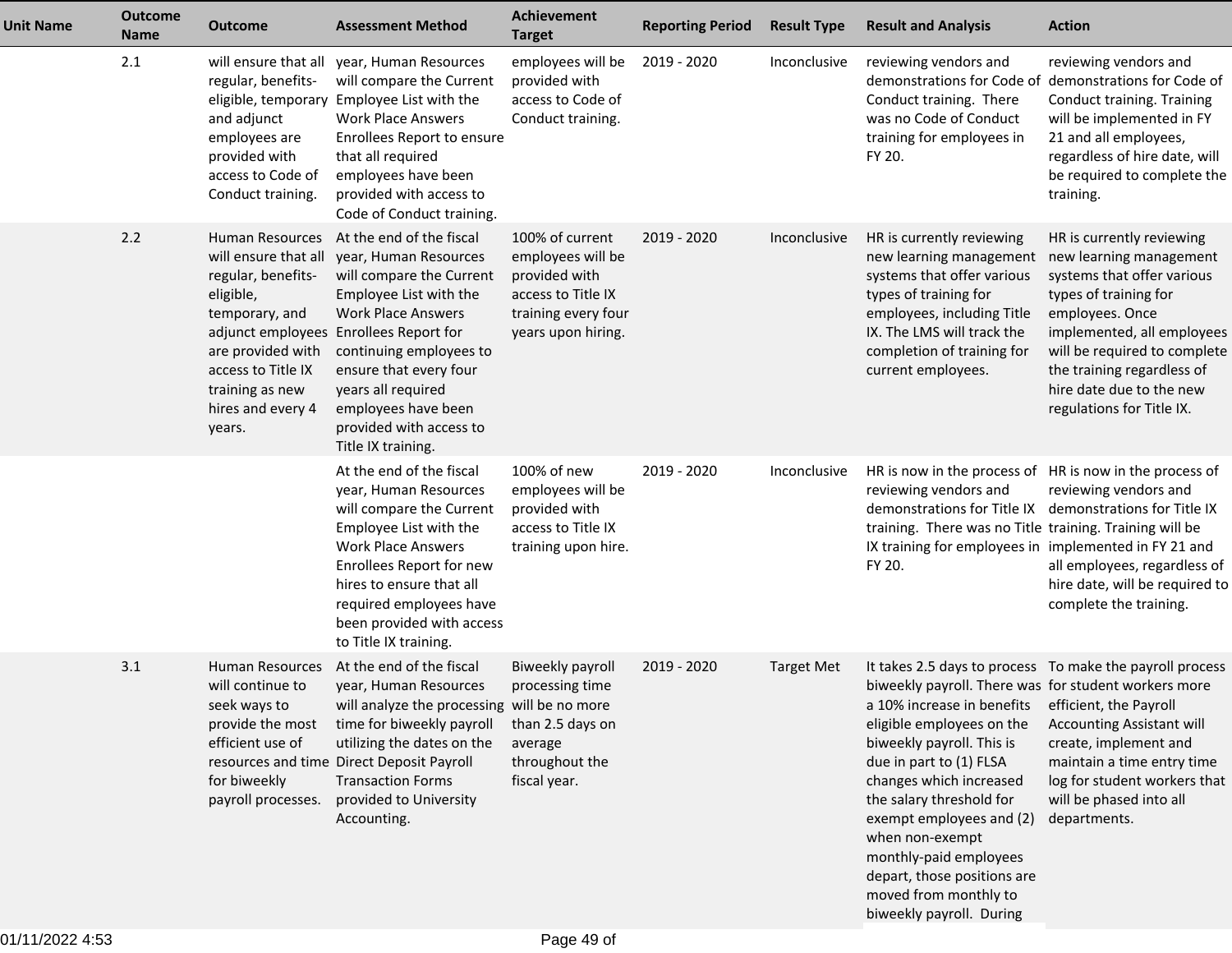| <b>Unit Name</b>                                      | <b>Outcome</b><br><b>Name</b> | <b>Outcome</b>                                                                                                                                                          | <b>Assessment Method</b>                                                                                                                                                                                                                                                      | Achievement<br><b>Target</b>                                                                                                                                                   | <b>Reporting Period</b> | <b>Result Type</b> | <b>Result and Analysis</b>                                                                                                                                                                                                                                                                                                                                                                                                                                                                                                                                                                                                                     | <b>Action</b>                                                                                                                                                                                                                                                                                                                                                                                                                                                                                                                                                                                                                   |
|-------------------------------------------------------|-------------------------------|-------------------------------------------------------------------------------------------------------------------------------------------------------------------------|-------------------------------------------------------------------------------------------------------------------------------------------------------------------------------------------------------------------------------------------------------------------------------|--------------------------------------------------------------------------------------------------------------------------------------------------------------------------------|-------------------------|--------------------|------------------------------------------------------------------------------------------------------------------------------------------------------------------------------------------------------------------------------------------------------------------------------------------------------------------------------------------------------------------------------------------------------------------------------------------------------------------------------------------------------------------------------------------------------------------------------------------------------------------------------------------------|---------------------------------------------------------------------------------------------------------------------------------------------------------------------------------------------------------------------------------------------------------------------------------------------------------------------------------------------------------------------------------------------------------------------------------------------------------------------------------------------------------------------------------------------------------------------------------------------------------------------------------|
|                                                       | 3.1                           | Human Resources<br>will continue to<br>seek ways to<br>provide the most<br>efficient use of<br>for biweekly<br>payroll processes.                                       | At the end of the fiscal<br>year, Human Resources<br>will analyze the processing will be no more<br>time for biweekly payroll<br>utilizing the dates on the<br>resources and time Direct Deposit Payroll<br><b>Transaction Forms</b><br>provided to University<br>Accounting. | Biweekly payroll<br>processing time<br>than 2.5 days on<br>average<br>throughout the<br>fiscal year.                                                                           | 2019 - 2020             | <b>Target Met</b>  | COVID-19 when student<br>workers were not on<br>campus, we realized the<br>most time consuming part<br>of payroll is processing and<br>verifying student time logs<br>due to the amount of<br>errors. The processing<br>time without student<br>workers has been 1.5 days.<br>In an effort to be more<br>efficient, the Payroll<br><b>Accounting Assistant is</b><br>creating a time entry time<br>sheet for student workers<br>that should reduce the<br>number of errors.<br>Departments will be testing<br>the student time log when<br>student workers return and<br>it will be phased in to all<br>departments during the<br>fiscal year. | To make the payroll process<br>for student workers more<br>efficient, the Payroll<br>Accounting Assistant will<br>create, implement and<br>maintain a time entry time<br>log for student workers that<br>will be phased into all<br>departments.                                                                                                                                                                                                                                                                                                                                                                                |
| Administrative<br>Support -<br>Information<br>Systems | 1.1                           | Deliver<br>information<br>technology<br>products and<br>services that meet<br>the needs of the<br>university to<br>achieve a high<br>level of customer<br>satisfaction. | Information Systems will<br>analyze the results of the<br>Faculty/Staff Technology<br>Survey at the end of the<br>fiscal year to determine<br>their level of satisfaction.                                                                                                    | 80% of staff<br>participating in the<br>Faculty/Staff<br><b>Technology Survey</b><br>will give an overall<br>satisfied rating for<br>the Information<br>Systems<br>department. | 2019 - 2020             | <b>Target Met</b>  | The Faculty/Staff<br>Technology Survey ran<br>from March 4 through<br>March 18, 2020. Of the 347<br>enrollments, 221<br>responded to the survey -<br>63.69% participation rate<br>(Last Year: 56.12%)<br>Faculty - (127/220) 57.73%<br>(93/220) 42.27% - Last<br>Year: 43.83%<br>"Rate your satisfaction<br>level with the services<br>provided by the<br>Department of Information improved and more<br>Systems (supports<br>administrative systems<br>such as Ellucian's Banner,<br>Canvas, and other smaller<br>information systems)."                                                                                                      | Information Systems will<br>commit to more effectively<br>apply change management<br>principles and provide<br>effective end-user resources<br>to minimize business<br>operation interruptions as<br>new features and systems<br>are brought online in the<br>- Last Year: 56.17% Staff - near future to increase end-<br>user satisfaction.<br><b>Information Systems will</b><br>continue to seek to provide<br>technologies that<br>streamline business<br>operations, and make for an<br>efficient end-user<br>experience. Information<br>Systems will continue to<br>survey the faculty/staff<br>population for measurable |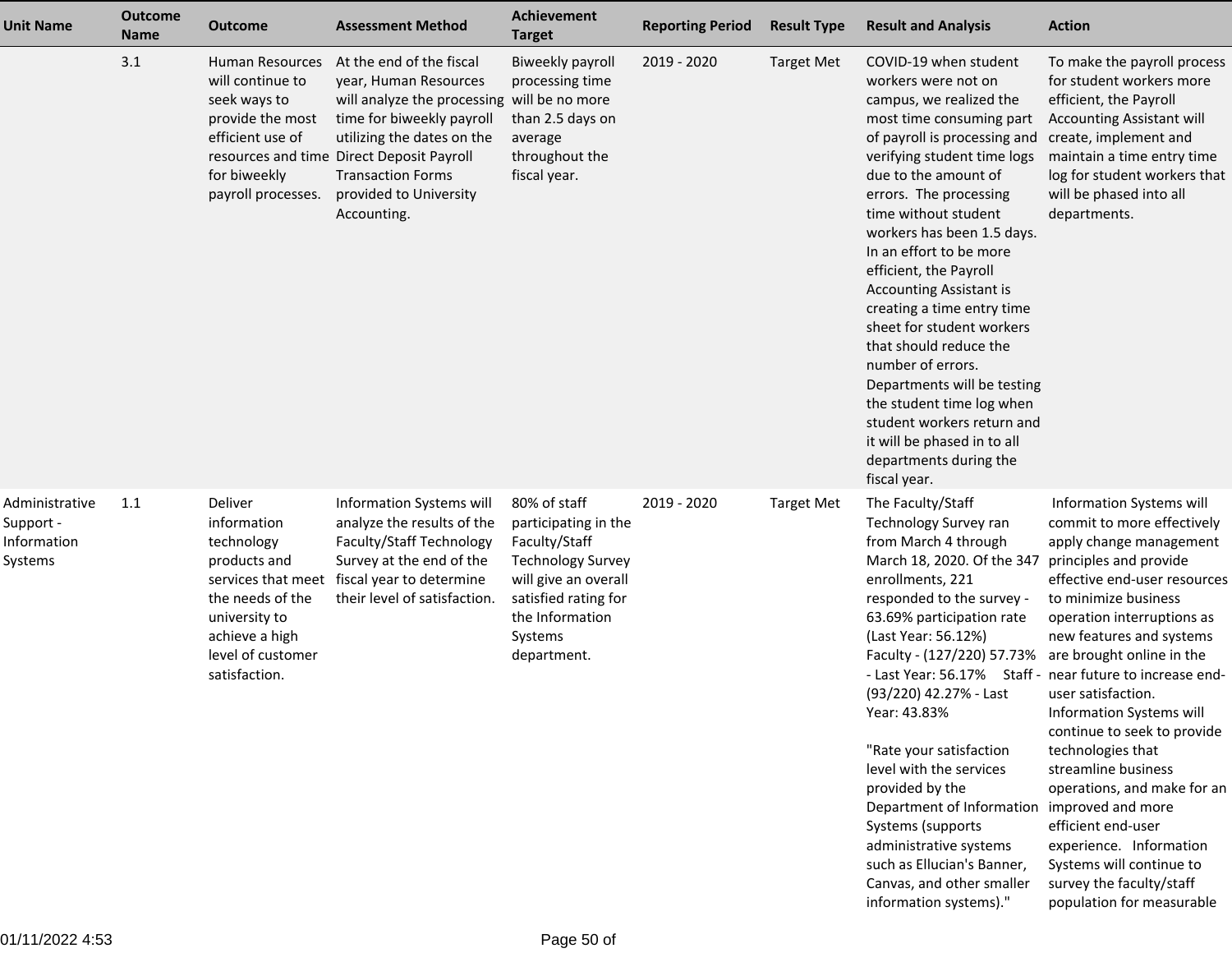| <b>Unit Name</b>                                      | <b>Outcome</b><br>Name | <b>Outcome</b>                                                                                                                                                       | <b>Assessment Method</b>                                                                                                                                                                                                                            | <b>Achievement</b><br><b>Target</b>                                                                                                                                                          | <b>Reporting Period</b> | <b>Result Type</b>       | <b>Result and Analysis</b>                                                                                                                                                                                                                                                                | <b>Action</b>                                                                                                                                                                                                                                                                                                                                           |
|-------------------------------------------------------|------------------------|----------------------------------------------------------------------------------------------------------------------------------------------------------------------|-----------------------------------------------------------------------------------------------------------------------------------------------------------------------------------------------------------------------------------------------------|----------------------------------------------------------------------------------------------------------------------------------------------------------------------------------------------|-------------------------|--------------------------|-------------------------------------------------------------------------------------------------------------------------------------------------------------------------------------------------------------------------------------------------------------------------------------------|---------------------------------------------------------------------------------------------------------------------------------------------------------------------------------------------------------------------------------------------------------------------------------------------------------------------------------------------------------|
| Administrative<br>Support -<br>Information<br>Systems | 1.1                    | Deliver<br>information<br>technology<br>products and<br>the needs of the<br>university to<br>achieve a high<br>level of customer<br>satisfaction.                    | Information Systems will<br>analyze the results of the<br>Faculty/Staff Technology<br>Survey at the end of the<br>services that meet fiscal year to determine<br>their level of satisfaction.                                                       | 80% of staff<br>participating in the<br>Faculty/Staff<br><b>Technology Survey</b><br>will give an overall<br>satisfied rating for<br>the Information<br>Systems<br>department.               | 2019 - 2020             | <b>Target Met</b>        | Very Satisfied - (114/217)<br>52.53%<br>Satisfied - (72/217) 33.18% services.<br>Total - (186/217) 85.71% -<br>Last Year: 91.41%<br>Neutral - (25/217) 11.52%<br>Dissatisfied - (5/217) 2.30%<br>Very Dissatisfied - (1/217)<br>0.46%                                                     | feedback as it seeks to<br>improve information system                                                                                                                                                                                                                                                                                                   |
|                                                       | 1.2                    | Enable<br>communication<br>and collaboration<br>among<br>information<br>systems<br>professionals and<br>users of<br>information<br>technology at the<br>university.  | At the end of the fiscal<br>year, Information Systems<br>will review the Training<br>Sessions Records to<br>determine that at least<br>one Banner training<br>session was offered to<br>staff and/or faculty during sessions or new<br>the year.    | Information<br>Systems will offer<br>at least one Banner<br>training session<br>throughout the<br>year to staff and/or<br>faculty as refresher<br>updates.                                   | 2019 - 2020             | <b>Target Met</b>        | <b>Information Systems</b><br>provided a collaborative<br>Banner 9 training session<br>along with the Registrar's<br>office as a part of the<br>university's convocation.                                                                                                                 | Information Systems will<br>seek more creative<br>opportunities to provide<br>training, documentation,<br>and digital self-help tools to<br>empower the end-users<br>with the knowledge and<br>skills to more effectively use<br>the systems and<br>technologies made available<br>and supported by the<br>department.                                  |
|                                                       | 1.3                    | Enable<br>communication<br>and collaboration<br>among<br>information<br>systems<br>professionals and<br>users of<br>information<br>technology at the<br>state level. | Information Systems will<br>review the Participation<br>Log of the Mississippi<br><b>Banner Users Group</b><br>meetings at the end of the Users Group<br>fiscal year to determine<br>the percentage of<br>meetings attended by the<br>staff member. | One Information<br>Systems staff will<br>attend 80% of the<br>Mississippi Banner<br>meetings.                                                                                                | 2019 - 2020             | <b>Target Met</b>        | Mississippi Banner Users<br>Group conference was held continue to attend the<br>on September 8 - 10, 2019.                                                                                                                                                                                | A staff member will<br>meetings for purposes of<br>engagement and<br>professional development.<br>Due to COVID-19, the<br>MBUG conference has been<br>cancelled for the year.                                                                                                                                                                           |
|                                                       | 2.1                    | Deliver<br>information<br>technology<br>products and<br>the needs of the<br>students to<br>achieve a high<br>level of customer<br>satisfaction.                      | Information Systems will 80% of students<br>analyze the results of the<br><b>Student Technology</b><br>Survey at the end of the<br>services that meet fiscal year to determine<br>their level of satisfaction.                                      | participating in the<br>Student<br><b>Technology Survey</b><br>will give an overall<br>satisfied rating<br>with the services<br>offered through<br>the Information<br>Systems<br>department. | 2019 - 2020             | <b>Target Not</b><br>Met | The Student Technology<br>Survey was released in<br>March 2020. Of the 2695<br>enrollments, 1328<br>responded to the survey -<br>49.28% participation rate<br>(last year's participation<br>rate: 68.75%).<br>The Student Technology<br>Survey reported out the<br>following satisfaction | Information Systems will<br>continue to look for ways to<br>drive end-user satisfaction<br>among the student<br>population through<br>customer service, lab<br>accessibility, digital self-help<br>tools, and user-friendly<br>applications that streamline<br>student related processes.<br>The new Banner Self-service<br>will provide more efficient |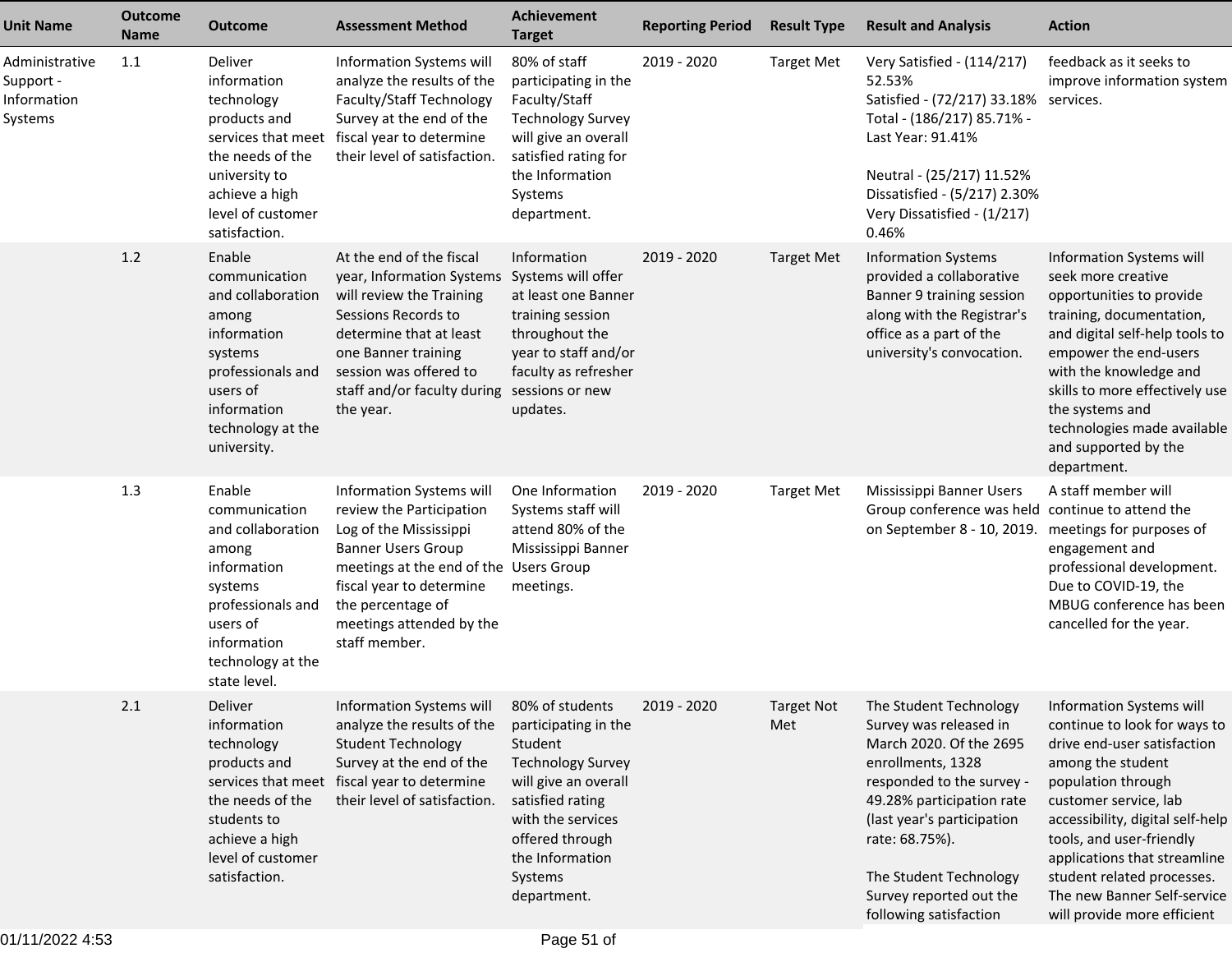| <b>Unit Name</b> | <b>Outcome</b><br><b>Name</b> | <b>Outcome</b>                                                                                                                                  | <b>Assessment Method</b>                                                                                                                                                                       | <b>Achievement</b><br><b>Target</b>                                                                                                                                                                             | <b>Reporting Period</b> | <b>Result Type</b>       | <b>Result and Analysis</b>                                                                                                                                                                                                                                                             | <b>Action</b>                                                                                                                                                                                                                                                                                                                                                           |
|------------------|-------------------------------|-------------------------------------------------------------------------------------------------------------------------------------------------|------------------------------------------------------------------------------------------------------------------------------------------------------------------------------------------------|-----------------------------------------------------------------------------------------------------------------------------------------------------------------------------------------------------------------|-------------------------|--------------------------|----------------------------------------------------------------------------------------------------------------------------------------------------------------------------------------------------------------------------------------------------------------------------------------|-------------------------------------------------------------------------------------------------------------------------------------------------------------------------------------------------------------------------------------------------------------------------------------------------------------------------------------------------------------------------|
|                  | 2.1                           | Deliver<br>information<br>technology<br>products and<br>the needs of the<br>students to<br>achieve a high<br>level of customer<br>satisfaction. | Information Systems will<br>analyze the results of the<br><b>Student Technology</b><br>Survey at the end of the<br>services that meet fiscal year to determine<br>their level of satisfaction. | 80% of students<br>participating in the<br>Student<br><b>Technology Survey</b><br>will give an overall<br>satisfied rating<br>with the services<br>offered through<br>the Information<br>Systems<br>department. | 2019 - 2020             | <b>Target Not</b><br>Met | ratings for services<br>provided by the<br><b>Information Systems</b><br>department.<br>*For the computer lab<br>hours, Canvas, Portal, and<br>Banner Web, those<br>students' responses that<br>were "Not Applicable"<br>were taken out of the total<br>number of responses<br>amount. | and intuative student<br>planning and registration<br>capability for a more<br>productive class scheduling<br>experience. Degree Works<br>once moved into production<br>this academic year, will<br>gives students the digital<br>tools necessary to chart<br>their degree path and<br>monitor their academic<br>progress with hopes of<br>positively impacting student |
|                  |                               |                                                                                                                                                 |                                                                                                                                                                                                |                                                                                                                                                                                                                 |                         |                          | McDevitt Computer Lab<br>Hours<br>Very Satisfied - (340/831) =<br>40.91%<br>Satisfied - (269/831) =<br>32.37%                                                                                                                                                                          | success rates.                                                                                                                                                                                                                                                                                                                                                          |
|                  |                               |                                                                                                                                                 |                                                                                                                                                                                                |                                                                                                                                                                                                                 |                         |                          | Total - (609/831) = 73.28%<br>- Last Year: 70.72                                                                                                                                                                                                                                       |                                                                                                                                                                                                                                                                                                                                                                         |
|                  |                               |                                                                                                                                                 |                                                                                                                                                                                                |                                                                                                                                                                                                                 |                         |                          | Canvas<br>Very Satisfied - (582/1294)<br>$= 44.98%$                                                                                                                                                                                                                                    |                                                                                                                                                                                                                                                                                                                                                                         |
|                  |                               |                                                                                                                                                 |                                                                                                                                                                                                |                                                                                                                                                                                                                 |                         |                          | Satisfied - (530/1294) =<br>40.96%<br>Total - (1112/1294) =<br>85.94% - Last Year: 85.44                                                                                                                                                                                               |                                                                                                                                                                                                                                                                                                                                                                         |
|                  |                               |                                                                                                                                                 |                                                                                                                                                                                                |                                                                                                                                                                                                                 |                         |                          | Portal W Connect<br>Very Satisfied - (504/1261)<br>$= 39.97%$<br>Satisfied - (495/1261) =<br>39.25%                                                                                                                                                                                    |                                                                                                                                                                                                                                                                                                                                                                         |
|                  |                               |                                                                                                                                                 |                                                                                                                                                                                                |                                                                                                                                                                                                                 |                         |                          | Total - (999/1261) = 79.22%<br>- Last Year: 78.76                                                                                                                                                                                                                                      |                                                                                                                                                                                                                                                                                                                                                                         |
|                  |                               |                                                                                                                                                 |                                                                                                                                                                                                |                                                                                                                                                                                                                 |                         |                          | <b>Banner Web</b><br>Very Satisfied - (518/1269)<br>$= 40.82%$<br>Satisfied - (499/1269) =                                                                                                                                                                                             |                                                                                                                                                                                                                                                                                                                                                                         |
|                  |                               |                                                                                                                                                 |                                                                                                                                                                                                |                                                                                                                                                                                                                 |                         |                          | 39.32%<br>Total - (1017/1269) =<br>80.14% - Last Year: 78.37                                                                                                                                                                                                                           |                                                                                                                                                                                                                                                                                                                                                                         |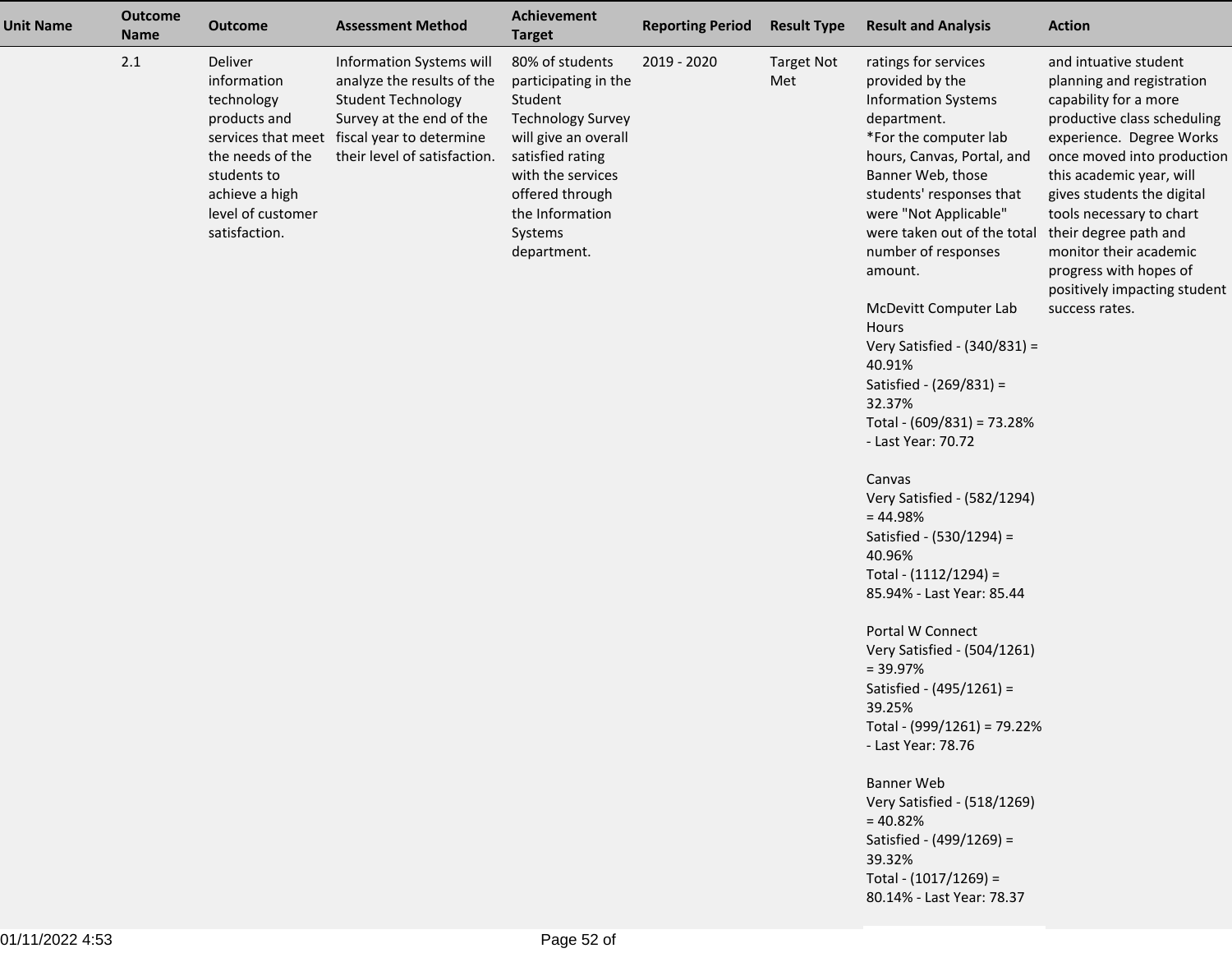| <b>Unit Name</b>                                                           | <b>Outcome</b><br><b>Name</b> | <b>Outcome</b>                                                                                                                                                                                                     | <b>Assessment Method</b>                                                                                                                                                                                 | <b>Achievement</b><br><b>Target</b>                                                                                                                                                                             | <b>Reporting Period</b> | <b>Result Type</b>       | <b>Result and Analysis</b>                                                                                                                                                                                                                                                                                                                                                                              | <b>Action</b>                                                                                                                                                                                                                                                                                                                                                                                                                                                                                                                                                                                                                                                                                                                                        |
|----------------------------------------------------------------------------|-------------------------------|--------------------------------------------------------------------------------------------------------------------------------------------------------------------------------------------------------------------|----------------------------------------------------------------------------------------------------------------------------------------------------------------------------------------------------------|-----------------------------------------------------------------------------------------------------------------------------------------------------------------------------------------------------------------|-------------------------|--------------------------|---------------------------------------------------------------------------------------------------------------------------------------------------------------------------------------------------------------------------------------------------------------------------------------------------------------------------------------------------------------------------------------------------------|------------------------------------------------------------------------------------------------------------------------------------------------------------------------------------------------------------------------------------------------------------------------------------------------------------------------------------------------------------------------------------------------------------------------------------------------------------------------------------------------------------------------------------------------------------------------------------------------------------------------------------------------------------------------------------------------------------------------------------------------------|
|                                                                            | 2.1                           | Deliver<br>information<br>technology<br>products and<br>the needs of the<br>students to<br>achieve a high<br>level of customer<br>satisfaction.                                                                    | <b>Information Systems will</b><br>analyze the results of the<br><b>Student Technology</b><br>Survey at the end of the<br>services that meet fiscal year to determine<br>their level of satisfaction.    | 80% of students<br>participating in the<br>Student<br><b>Technology Survey</b><br>will give an overall<br>satisfied rating<br>with the services<br>offered through<br>the Information<br>Systems<br>department. | 2019 - 2020             | <b>Target Not</b><br>Met | <b>Support Provided</b><br>Very Satisfied - (453/1232)<br>36.77%<br>Satisfied - (482/1232)<br>39.12%<br>Total - (935/1232) 75.89% -<br>Last Year: 76.48<br><b>Total Overall Satisfaction</b><br>Average -<br>(73.28+85.94+79.22+80.14<br>$+75.89$ )/5 = 78.89%<br>Last Year: 77.95%                                                                                                                     | Information Systems will<br>continue to look for ways to<br>drive end-user satisfaction<br>among the student<br>population through<br>customer service, lab<br>accessibility, digital self-help<br>tools, and user-friendly<br>applications that streamline<br>student related processes.<br>The new Banner Self-service<br>will provide more efficient<br>and intuative student<br>planning and registration<br>capability for a more<br>productive class scheduling<br>experience. Degree Works<br>once moved into production<br>this academic year, will<br>gives students the digital<br>tools necessary to chart<br>their degree path and<br>monitor their academic<br>progress with hopes of<br>positively impacting student<br>success rates. |
| Administrative<br>Support -<br>Institutional<br>Research and<br>Assessment | 1.1                           | Institutional<br>Research and<br>Assessment will<br>assist with<br>promoting strong<br>academic advising,<br>mentorship, and<br>other student-<br>centered support<br>services to<br>promote student<br>retention. | Institutional Research and 70% overall<br>Assessment will<br>administer the annual<br>Graduation Survey to<br>assess student satisfaction<br>with support services that<br>promote student<br>retention. | response rate for<br>the annual<br>Graduation Survey.                                                                                                                                                           | 2019 - 2020             | <b>Target Met</b>        | 7/2020 - The survey was<br>administered to students<br>who graduated in the<br>Summer 2019, Fall 2019,<br>and Spring 2020 semesters.<br>There were 805<br>respondents from the 970<br>students who received the<br>on-line survey. This<br>resulted in a 82.99%<br>response rate. This<br>exceeded our target rate of<br>65%.<br>The 83% participation rate<br>this year is up from last<br>year's 78%. | We would like to increase<br>the AT to 70%, considering<br>that the AT has been met by<br>a large margin two years in<br>a row. This assessment<br>report will be shared with<br>our department personnel<br>for collaboration and<br>informational purposes.                                                                                                                                                                                                                                                                                                                                                                                                                                                                                        |
|                                                                            | 1.2                           | Institutional<br>Research and                                                                                                                                                                                      | Staff will be asked to<br>present survey results and Institutional                                                                                                                                       | The Office of                                                                                                                                                                                                   | 2019 - 2020             | <b>Target Met</b>        | Assessment Plans and<br>Results 3-Year PIE Review                                                                                                                                                                                                                                                                                                                                                       | Office staff will continue to<br>share pertinent information                                                                                                                                                                                                                                                                                                                                                                                                                                                                                                                                                                                                                                                                                         |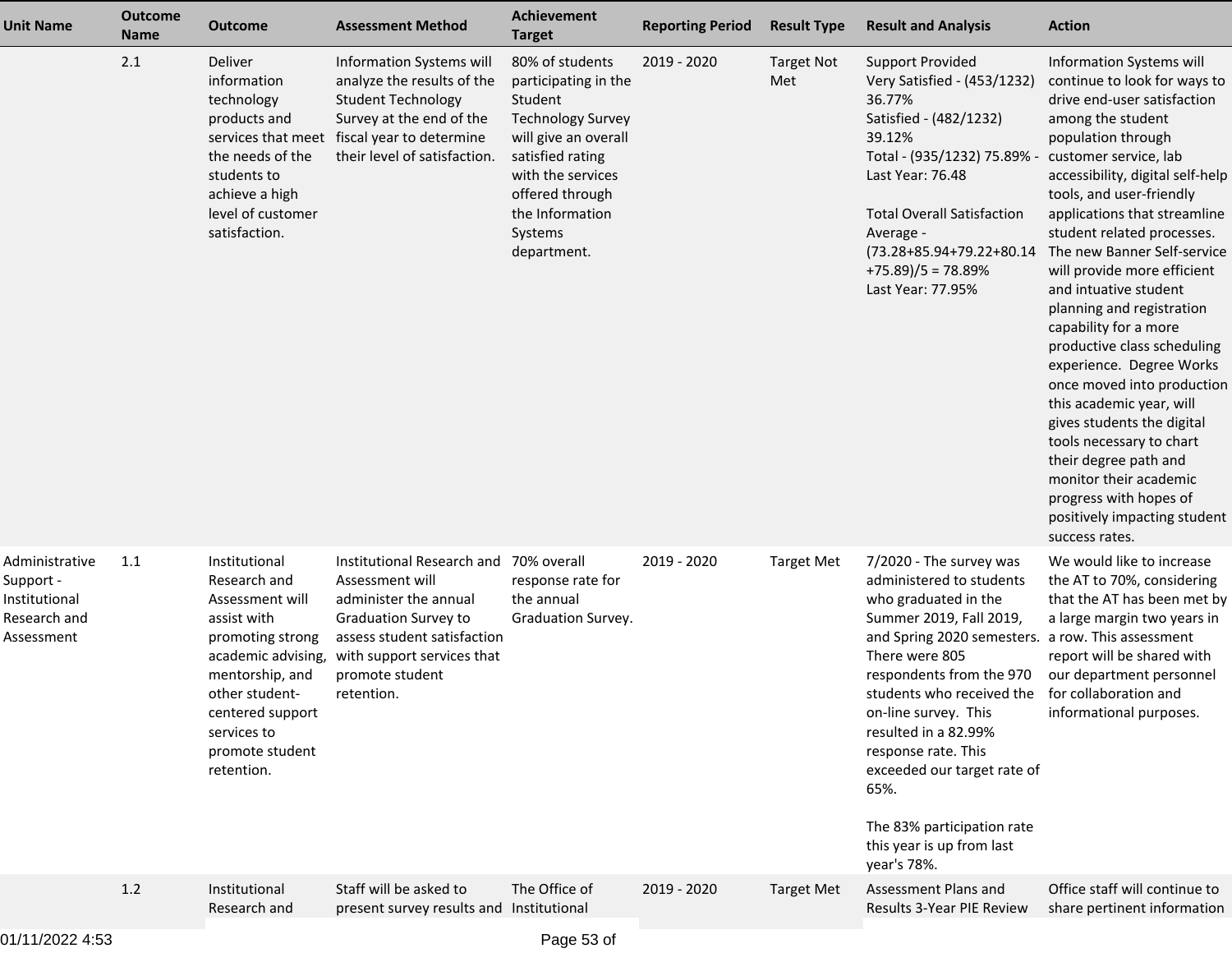| <b>Unit Name</b> | <b>Outcome</b><br><b>Name</b> | <b>Outcome</b>                                                                                                                         | <b>Assessment Method</b>                                                                                                                                                                                                                                      | <b>Achievement</b><br><b>Target</b>                                      | <b>Reporting Period</b> | <b>Result Type</b> | <b>Result and Analysis</b>                                                                                                                                                                                                                                                                                                                                                                                                                                                                                                                                                                                                | <b>Action</b>                                                                                                                                                                                                                                                                                                                                                                        |
|------------------|-------------------------------|----------------------------------------------------------------------------------------------------------------------------------------|---------------------------------------------------------------------------------------------------------------------------------------------------------------------------------------------------------------------------------------------------------------|--------------------------------------------------------------------------|-------------------------|--------------------|---------------------------------------------------------------------------------------------------------------------------------------------------------------------------------------------------------------------------------------------------------------------------------------------------------------------------------------------------------------------------------------------------------------------------------------------------------------------------------------------------------------------------------------------------------------------------------------------------------------------------|--------------------------------------------------------------------------------------------------------------------------------------------------------------------------------------------------------------------------------------------------------------------------------------------------------------------------------------------------------------------------------------|
|                  | 1.2                           | Assessment will<br>encourage staff to<br>present pertinent<br>data/information<br>to appropriate<br>campus groups.                     | other essential<br>information throughout<br>the year to groups, such as conduct four data<br>PIE Council. Institutional<br>Research and Assessment campus groups<br>will keep a record of<br>presentations made.                                             | Research and<br>Assessment will<br>presentations to<br>each fiscal year. | 2019 - 2020             | <b>Target Met</b>  | Process - Employee B to PIE with different campus<br>Council in August 2019<br><b>Graduation Survey 2018-</b><br>2019 Results - Employee B<br>to PIE Council in November<br>2019<br>Census Date Update -<br>Employee A to PIE Council<br>in November 2019<br><b>Enrollment Report -</b><br>Employee A to PIE Council<br>in April 2020<br>Faculty & Staff Satisfaction<br>Survey Report - Didn't<br>occur due to SACS 5th Year<br>Reporting Process and<br>Covid-19 disruptions<br><b>Staff Satisfaction Survey</b><br>Report - Didn't occur since<br>the report wasn't<br>presented to PIE due to<br>Covid-19 disruptions | groups. This past year,<br>some presentations that<br>were planned did not occur<br>due to COVID-19<br>complications; however, we<br>still met our achievement<br>target. This assessment<br>report will be shared with<br>our department personnel<br>for collaboration and<br>informational purposes.                                                                              |
|                  | 2.1                           | Institutional<br>Research and<br>Assessment will<br>provide<br>information to<br>business processes processes, such as<br>among staff. | Institutional Research and 30% overall<br>Assessment will<br>administer the annual<br>Staff Satisfaction Survey to Satisfaction Survey.<br>assess staff satisfaction<br>enhance university with specific university<br>planning/budgeting.                    | response rate for<br>the annual Staff                                    | 2019 - 2020             | <b>Target Met</b>  | January-February 2020:<br>There were 74 respondents Assessment Office will<br>from the 205 staff who<br>received the on-line survey.<br>This resulted in a 36.1%<br>response rate. This<br>exceeded our target rate of results with university<br>30%.<br>This 36% participation rate<br>is down 10% from last<br>year's results.                                                                                                                                                                                                                                                                                         | The Institutional Research &<br>continue to annually<br>administer the online Staff<br>Satisfaction Survey. We will<br>also continue to share these<br>administration and PIE<br>Council so that<br>improvements can be made<br>to business processes. This<br>assessment report will be<br>shared with our department<br>personnel for collaboration<br>and informational purposes. |
|                  | 2.2                           | Institutional<br>Research and<br>Assessment will<br>provide<br>information to                                                          | Institutional Research and 50% overall<br>Assessment will<br>administer the annual<br>Faculty Satisfaction Survey Satisfaction Survey.<br>to assess faculty<br>enhance university satisfaction with specific<br>business processes university processes, such | response rate for<br>the annual Faculty                                  | 2019 - 2020             | <b>Target Met</b>  | January-February 2020:<br>There were 101<br>respondents from the 152<br>faculty who received the<br>on-line survey. This<br>resulted in a 66.45%<br>response rate. This                                                                                                                                                                                                                                                                                                                                                                                                                                                   | We would like to increase<br>the AT to 50%, considering<br>that the AT has been met by<br>a large margin two years in<br>a row. This assessment<br>report will be shared with<br>our department personnel                                                                                                                                                                            |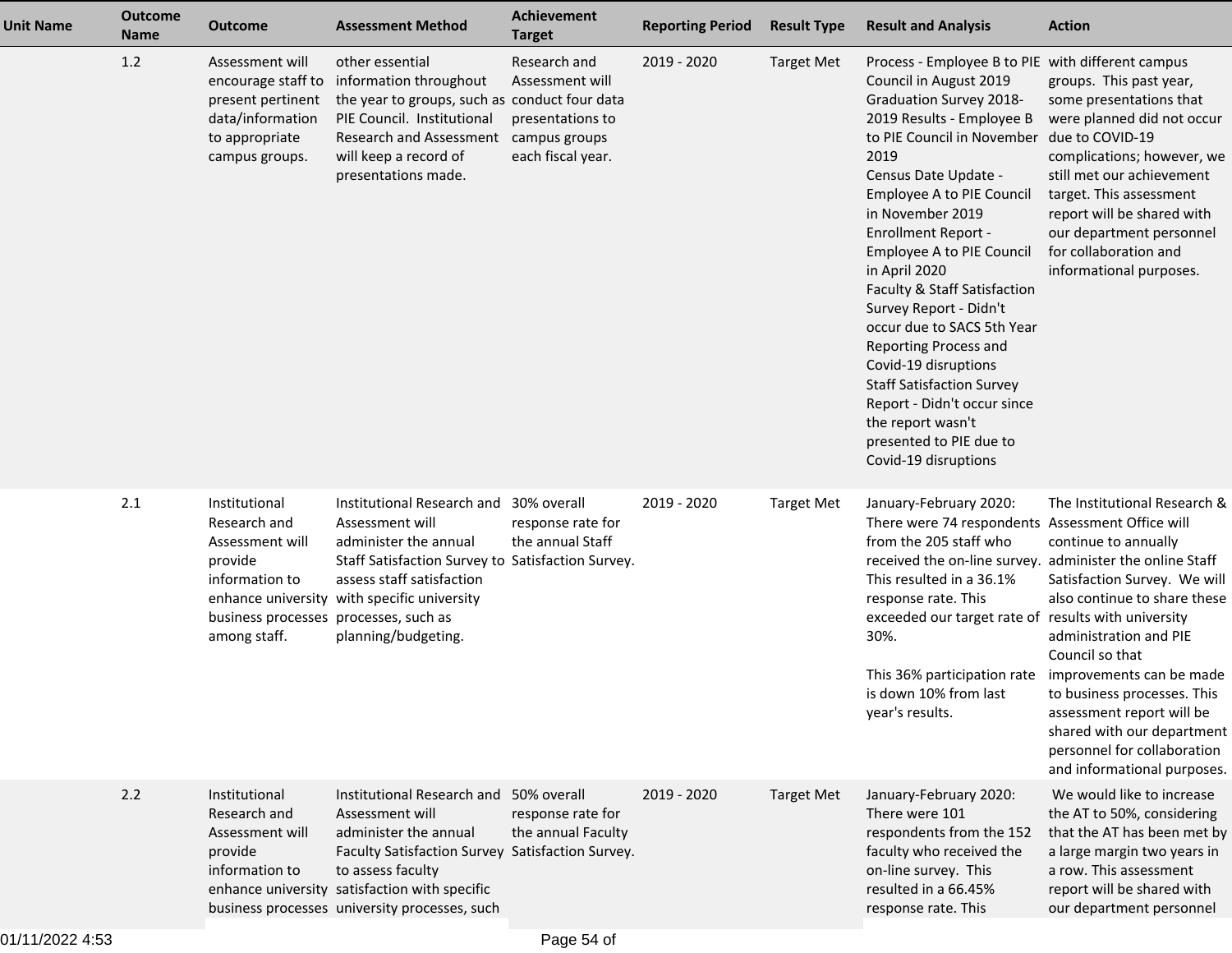| <b>Unit Name</b>                                                                                                   | <b>Outcome</b><br><b>Name</b> | <b>Outcome</b>                                                                                                        | <b>Assessment Method</b>                                                                                                                                                                                                              | Achievement<br><b>Target</b>                                                                                                                                      | <b>Reporting Period</b> | <b>Result Type</b>       | <b>Result and Analysis</b>                                                                                                                                                 | <b>Action</b>                                                                                           |
|--------------------------------------------------------------------------------------------------------------------|-------------------------------|-----------------------------------------------------------------------------------------------------------------------|---------------------------------------------------------------------------------------------------------------------------------------------------------------------------------------------------------------------------------------|-------------------------------------------------------------------------------------------------------------------------------------------------------------------|-------------------------|--------------------------|----------------------------------------------------------------------------------------------------------------------------------------------------------------------------|---------------------------------------------------------------------------------------------------------|
|                                                                                                                    | 2.2                           | among faculty.                                                                                                        | as planning/budgeting.                                                                                                                                                                                                                | 50% overall<br>response rate for<br>the annual Faculty<br>Satisfaction Survey.                                                                                    | $2019 - 2020$           | <b>Target Met</b>        | exceeded our target rate of for collaboration and<br>25%.<br>This 66% participation rate<br>is up from last year's 65%.                                                    | informational purposes.                                                                                 |
| Administrative<br>Support -<br>Outsourced<br>Enterprises<br>(bookstore, food<br>service, facilities<br>management) | 1.1                           | Facilities<br>Management<br>Work Orders will<br>be addressed in a<br>completed to the<br>requestor's<br>satisfaction. | At the end of the fiscal<br>year, Outsourced<br>Enterprises will review the Orders will have a<br>work order completion<br>timely manner and rate in the work order<br>system.                                                        | Facilities<br>Management Work<br>completion ratio of<br>95%.                                                                                                      | 2019 - 2020             | <b>Target Met</b>        | Met per completion ratio<br>of work orders                                                                                                                                 | continue to monitor<br>completion ratio of work<br>orders with Director of<br>Facilities                |
|                                                                                                                    | 1.2                           | Food Service will<br>increase catering<br>and door sales.                                                             | At the end of the fiscal<br>year, Outsourced<br>Enterprises will review the by 8% from the<br>Catering and Door Sales as fiscal year.<br>submitted by monthly<br>statements from Food<br>Service.                                     | Catering and Door 2019 - 2020<br>Sales will increase                                                                                                              |                         | Inconclusive             | Due to COVID - 19, all sales Will continue to monitor<br>were down significantly<br>and not comparable to<br>prior years.                                                  | next fiscal year for growth<br>and improvement                                                          |
|                                                                                                                    | 1.3                           | increase the sales<br>items.                                                                                          | The Bookstore will At the end of the fiscal<br>year, Outsourced<br>of non-text/sundry Enterprises will review the to less expensive<br>sales on non-text/sundry<br>items as submitted by<br>monthly statements from<br>the Bookstore. | As text book sales<br>continue to fall due<br>choices, sales of<br>non-text/sundry<br>items will increase<br>by 10% from the<br>previous fiscal<br>year.          | 2019 - 2020             | Inconclusive             | Due to COVID-19, In store<br>sales down significantly<br>and not comparable to<br>prior fiscal years                                                                       | Continue to monitor<br>monthly statements from<br>the bookstore for growth                              |
|                                                                                                                    | 2.1                           | Food Service will<br>improve its overall<br>function to<br>satisfaction.                                              | At the end of the fiscal<br>year, Outsourced<br>Enterprises will review the 75% overall<br>increase customer overall satisfaction score<br>documented by Sodexo's<br>annual Customer Survey.                                          | Food Service will<br>score at least a<br>satisfaction score<br>on Sodexo's annual<br>Consumer<br><b>Satisfaction Survey</b><br>completed by the<br>MUW community. | $2019 - 2020$           | <b>Target Not</b><br>Met | Student surveys did show<br>some dissatisfaction with<br>the food service. More<br>brand stores (chick-fi-la,<br>etc.) More variety<br>70.83% Fair or Better per<br>survey | Discuss with Sodexo of new<br>store options, more variety,<br>and menu choices perferred<br>by students |
|                                                                                                                    | 2.2                           | Bookstore will<br>improve its overall<br>function to<br>increase customer<br>satisfaction.                            | At the end of the fiscal<br>year, Outsourced<br>Enterprises will review the earn at least a 95%<br>bookstore's overall<br>satisfaction score<br>documented by the                                                                     | Each fiscal year,<br>the Bookstore will<br>overall satisfaction<br>score on the<br>Barnes & Noble                                                                 | 2019 - 2020             | <b>Target Not</b><br>Met | Survey was not provided<br>this year                                                                                                                                       | Request survey to be<br>completed and continue to<br>use data collected                                 |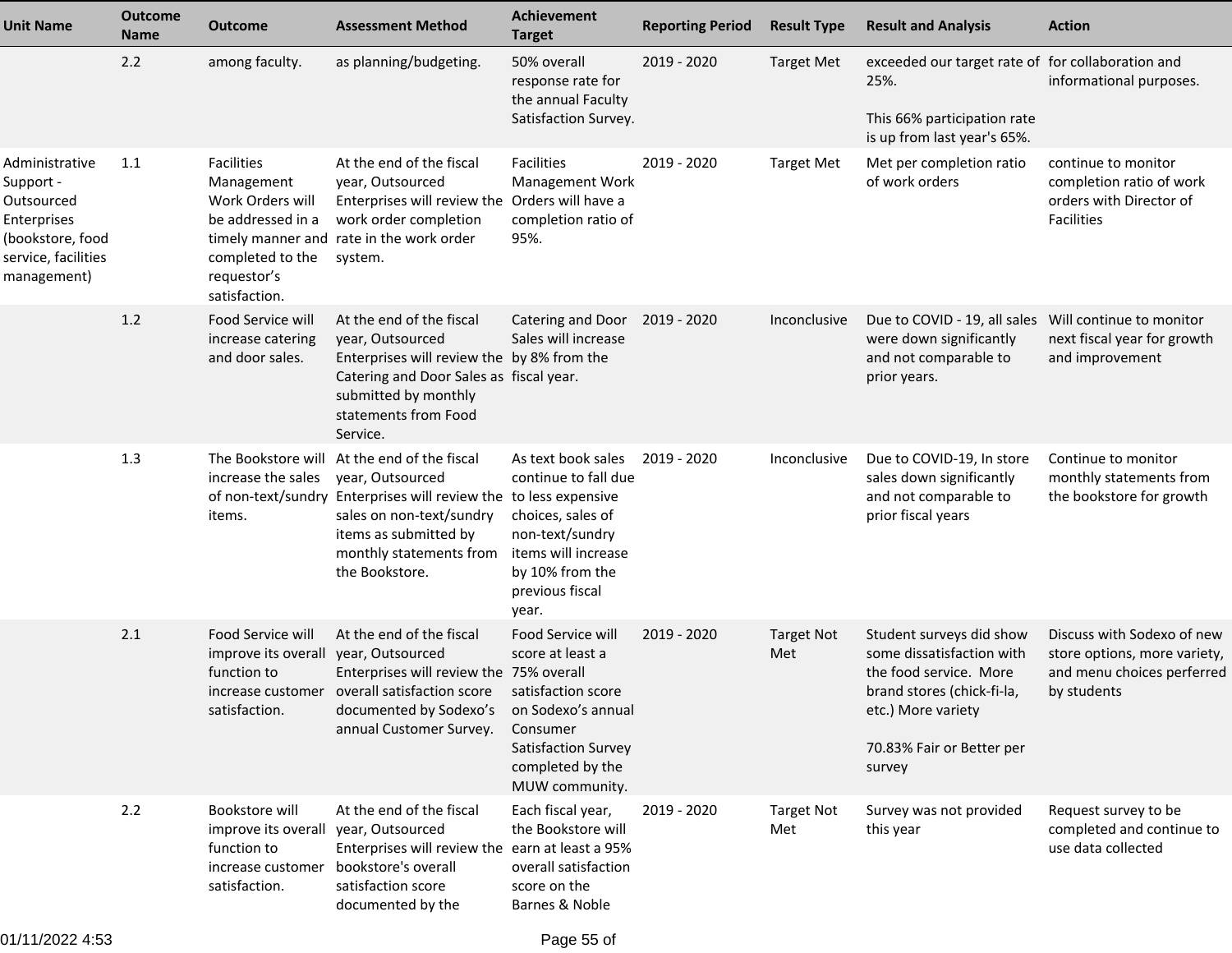| <b>Unit Name</b>                              | <b>Outcome</b><br><b>Name</b> | <b>Outcome</b>                                                                                                         | <b>Assessment Method</b>                                                                                                                                                                                                                                                                                                                          | <b>Achievement</b><br><b>Target</b>                                                                                                                                      | <b>Reporting Period</b> | <b>Result Type</b>       | <b>Result and Analysis</b>                                                                                                                                                                                                                      | <b>Action</b>                                                                    |
|-----------------------------------------------|-------------------------------|------------------------------------------------------------------------------------------------------------------------|---------------------------------------------------------------------------------------------------------------------------------------------------------------------------------------------------------------------------------------------------------------------------------------------------------------------------------------------------|--------------------------------------------------------------------------------------------------------------------------------------------------------------------------|-------------------------|--------------------------|-------------------------------------------------------------------------------------------------------------------------------------------------------------------------------------------------------------------------------------------------|----------------------------------------------------------------------------------|
|                                               | 2.2                           | Bookstore will<br>improve its overall survey.<br>function to<br>increase customer<br>satisfaction.                     | annual Barnes & Noble                                                                                                                                                                                                                                                                                                                             | Survey.                                                                                                                                                                  | 2019 - 2020             | <b>Target Not</b><br>Met | Survey was not provided<br>this year                                                                                                                                                                                                            | Request survey to be<br>completed and continue to<br>use data collected          |
|                                               | 2.3                           | Food Service and<br>Facilities<br>Management will<br>enhance their<br>safety practices.                                | At the end of each fiscal<br>year, Outsourced<br>Enterprises will review the earn a 90% or<br>annual Food Safety Audit<br>score from the audit<br>conducted on Food<br>Service.                                                                                                                                                                   | Each fiscal year,<br>Food Service will<br>higher score on<br>Sodexo's annual<br>Food Safety Audit<br>on safety practices<br>in their accounts.                           | 2019 - 2020             | <b>Target Met</b>        | Passed food safety audit<br>score                                                                                                                                                                                                               | Continue to access results<br>of Food Safety Audit and<br>compare for compliance |
|                                               | 2.4                           | Food Services will<br>increase the<br>services to<br>students.                                                         | At the end of the fiscal<br>year, Outsourced<br>effectiveness of its Enterprises will review the will answer "good"<br>Graduation Survey results or "excellent"<br>regarding the<br>effectiveness of food<br>service on campus.<br>"Rate MUW's<br>effectiveness in providing:<br>Food service on campus<br>{Excellent, Good, Fair,<br>Poor, N/A}" | 55% of Graduation 2019 - 2020<br>Survey participants<br>regarding the<br>effectiveness of<br>food service on<br>campus.                                                  |                         | <b>Target Met</b>        | 2019-2020 Graduation<br><b>Survey Results:</b><br>Excellent - (275/775) -<br>35.48%<br>Good - (185/775) - 23.87%<br>Total - (460/775) - 59.35%<br>Fair - (89/775) - 11.48%<br>Poor - (42/775) - 5.42%<br>Not Applicable - (184/775) -<br>23.74% | Continue to review<br><b>Graduation Survey for</b><br>compliance with target     |
| Administrative<br>Support -<br>Plymouth Bluff | 1.2                           | make use of Social<br>Media, such as<br>Facebook, to<br>promote<br>programming and<br>other uses at<br>Plymouth Bluff. | Plymouth Bluff will At the end of the fiscal<br>year, Plymouth Bluff will<br>review updates to its<br>Facebook pages to ensure with different<br>that program promotion is posts, both<br>being utilized through<br>social media.                                                                                                                 | Plymouth Bluff will 2019 - 2020<br>update both of its<br>Facebook pages<br>internally and<br>externally, at least<br>2 times per month<br>throughout the<br>fiscal year. |                         | Inconclusive             | Currently, we are trying to<br>update the Facebook page. to communicate in order to<br>We are trying to work with come up with new ways to<br>FB and get them to delete<br>the old page since we no<br>longer have asset to that<br>password.   | Our department continues<br>market Plymouth Bluff to<br>potential clients.       |
|                                               | 2.2                           | Enrichment<br>Program) to use<br>the facility.                                                                         | Plymouth Bluff will At the end of the fiscal<br>invite the LEP (Life year, Plymouth Bluff will<br>review the meetings log to attended by the<br>determine if the Director<br>of Plymouth Bluff<br>attended at least 2 LEP<br>meetings.                                                                                                            | At least 2 LEP<br>meetings will be<br>Director of<br>Plymouth Bluff<br>each fiscal year.                                                                                 | 2019 - 2020             | Inconclusive             | LEP discontinued. No data<br>collected                                                                                                                                                                                                          | Need to discontinue this<br>outcome.                                             |
|                                               |                               |                                                                                                                        | At the end of the fiscal                                                                                                                                                                                                                                                                                                                          | At least 2 LEP class 2019 - 2020                                                                                                                                         |                         | Inconclusive             | LEP discontinued. No data                                                                                                                                                                                                                       | Need to discontinue this                                                         |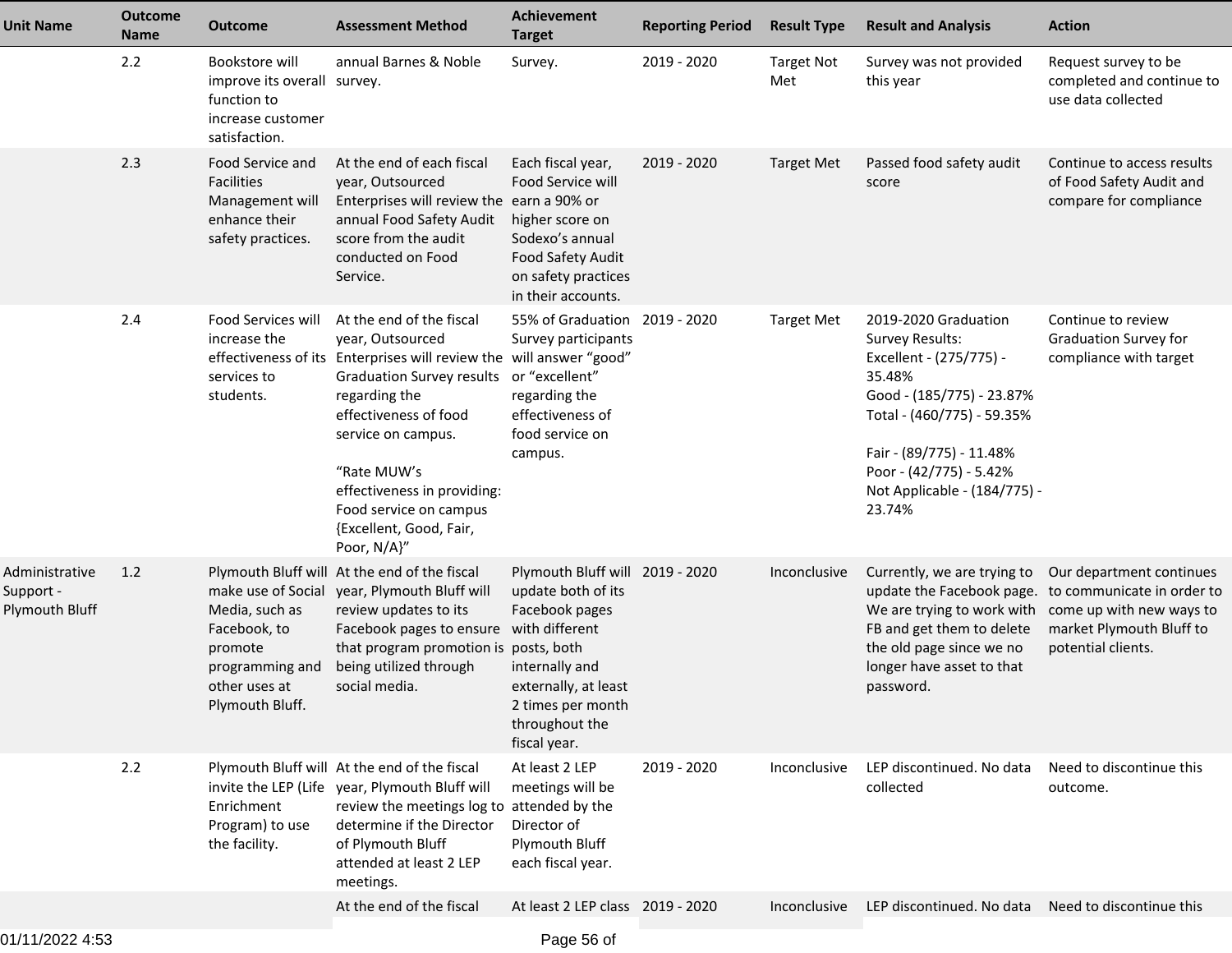| <b>Unit Name</b>                                 | <b>Outcome</b><br><b>Name</b> | <b>Outcome</b>                                                                                                                           | <b>Assessment Method</b>                                                                                                                                                                                  | <b>Achievement</b><br><b>Target</b>                                                                                                     | <b>Reporting Period</b> | <b>Result Type</b>       | <b>Result and Analysis</b>                                                                                                                                                                                                                                                                                                                                                                                    | <b>Action</b>                                                                                                                                                                                                                                        |
|--------------------------------------------------|-------------------------------|------------------------------------------------------------------------------------------------------------------------------------------|-----------------------------------------------------------------------------------------------------------------------------------------------------------------------------------------------------------|-----------------------------------------------------------------------------------------------------------------------------------------|-------------------------|--------------------------|---------------------------------------------------------------------------------------------------------------------------------------------------------------------------------------------------------------------------------------------------------------------------------------------------------------------------------------------------------------------------------------------------------------|------------------------------------------------------------------------------------------------------------------------------------------------------------------------------------------------------------------------------------------------------|
|                                                  |                               |                                                                                                                                          | year, Plymouth Bluff will<br>review the meetings log to<br>determine if the LEP held<br>at least 2 class meetings.                                                                                        | meetings at<br><b>Plymouth Bluff</b><br>Center each fiscal<br>year.                                                                     | 2019 - 2020             | Inconclusive             | collected                                                                                                                                                                                                                                                                                                                                                                                                     | outcome.                                                                                                                                                                                                                                             |
| Administrative<br>Support - Police<br>Department | 1.1                           | The Police<br>Department will<br>promote<br>awareness of its<br>employees and<br>responsibilities<br>throughout the<br>university.       | The Police Department<br>will track<br>interactions/meetings<br>with student organizations organizations<br>(including Student<br>Government Association)<br>throughout the fiscal year<br>via a logbook. | 5% increase in<br>interactions/meeti<br>ngs with student<br>(including Student<br>Government<br>Association) from<br>the previous year. | 2019 - 2020             | <b>Target Not</b><br>Met | In 2019-2020, The MUW<br>PD was able to provided<br>departmental updates and<br>a variety of safety<br>information to the campus<br>community. The PD met<br>with or presented to 15<br>different groups on<br>campus. The total number<br>of meetings and<br>presentations is a 31.8%<br>decrease from the previous<br>year. The decrease is a<br>result of a shortened in<br>person Spring 2020<br>semester | The PD will continue to<br>regular meet with campus<br>organizations. In the event<br>of a shortened in person<br>semester, the PD will utilize<br>an online format to present<br>updates and safety<br>information                                  |
|                                                  | 1.2                           | The Police<br>Department will<br>promote<br>reciprocal trust<br>between the<br>university<br>community and<br>the Police<br>Department.  | The Police Department<br>will track complaints filed<br>against the department at submitted against<br>the end of the fiscal year<br>via a logbook.                                                       | 5% decrease in<br>complaints<br>the police<br>department from<br>the previous year.                                                     | 2019 - 2020             | <b>Target Not</b><br>Met | The MUW PD received 3<br>formal complaints in 2019-<br>2020. The PD received no<br>formal complaints the<br>previous year.                                                                                                                                                                                                                                                                                    | The PD will conduct annual<br>professional development<br>training with department<br>staff. The training will focus<br>on interactions with the<br>campus community. All<br>training sessions will be<br>logged and kept on file.                   |
|                                                  | 2.1                           | The Police<br>Department will<br>make an effort to<br>provide a safe<br>environment for<br>faculty, staff,<br>students, and<br>visitors. | The Police Department<br>will analyze the number of filed offense<br>filed offense reports from<br>the crime log annually.                                                                                | 5% decrease in<br>reports annually<br>within MUW from<br>the previous year.                                                             | 2019 - 2020             | <b>Target Not</b><br>Met | The MUW PD filed 151<br>incident reports, this is a<br>decrease from 154 the<br>previous year- 1.95%<br>decrease.                                                                                                                                                                                                                                                                                             | Officers will continue to<br>actively patrol and maintain<br>visibility on campus. By<br>taking a proactive approach<br>and maintaining high<br>visibility, this will help to<br>reduce the amount of<br>criminal activity that occurs<br>on campus. |
|                                                  | 2.2                           | The Police<br>Department will<br>make an effort to<br>broaden the<br>communication<br>among outside<br>agencies to                       | The Police Department<br>will maintain and review<br>meeting records with<br>Memorandum of<br>Understandings (MOU)<br>partners throughout the<br>fiscal year to determine if                              | The Police<br>Department will<br>maintain open<br>communications<br>through meetings<br>year-round with all<br>of the MOU               | 2019 - 2020             | <b>Target Met</b>        | The MUW PD scheduled<br>monthly meetings with the<br><b>Columbus Police</b><br>Department and quarterly<br>meetings with the Lowndes<br><b>County Sheriff's</b><br>Department and Columbus                                                                                                                                                                                                                    | The PD will continue to<br>conduct regular meetings<br>with local first responding<br>agencies.                                                                                                                                                      |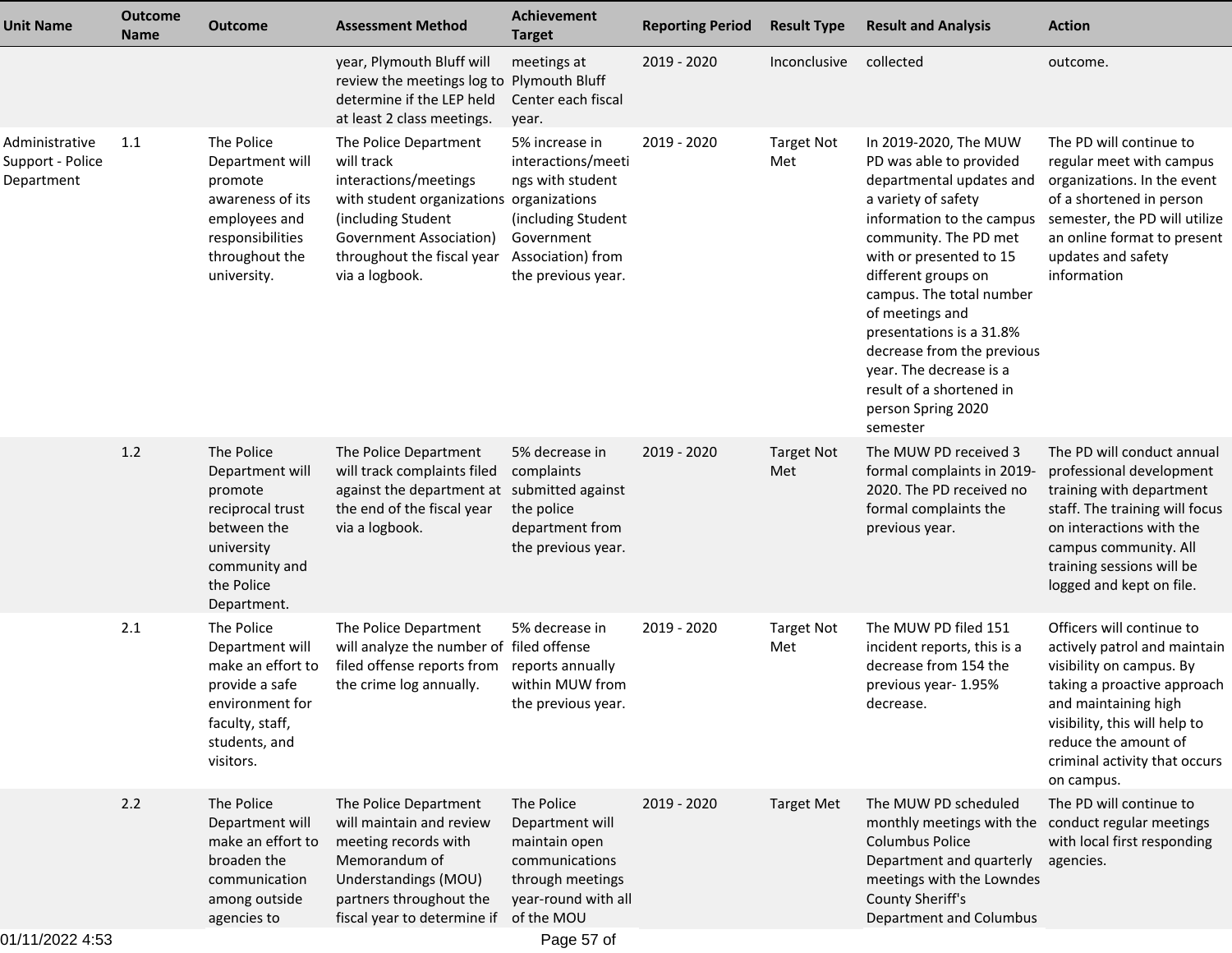| <b>Unit Name</b>                                       | <b>Outcome</b><br><b>Name</b> | <b>Outcome</b>                                                                                                    | <b>Assessment Method</b>                                                                                                                                                                                                                         | <b>Achievement</b><br><b>Target</b>                                                                                         | <b>Reporting Period</b> | <b>Result Type</b> | <b>Result and Analysis</b>                                                                                                 | <b>Action</b>                                                                                                                         |
|--------------------------------------------------------|-------------------------------|-------------------------------------------------------------------------------------------------------------------|--------------------------------------------------------------------------------------------------------------------------------------------------------------------------------------------------------------------------------------------------|-----------------------------------------------------------------------------------------------------------------------------|-------------------------|--------------------|----------------------------------------------------------------------------------------------------------------------------|---------------------------------------------------------------------------------------------------------------------------------------|
|                                                        | 2.2                           | promote safety.                                                                                                   | the achievement target<br>was met.                                                                                                                                                                                                               | partners by holding 2019 - 2020<br>10 meetings<br>collectively across<br>the agencies.                                      |                         | <b>Target Met</b>  | Fire and Rescue. Upcoming<br>events, trends and<br>departmental updates<br>were discussed during<br>meetings.              | The PD will continue to<br>conduct regular meetings<br>with local first responding<br>agencies.                                       |
| Administrative<br>Support -<br>Resources<br>Management | 1.1                           | Provide ongoing<br>purchasing, p-card, year, Resources<br><b>EMS</b> training as<br>needed to all<br>departments. | At the end of the fiscal<br>property & Virtual Management will review<br>the Training Sessions Log<br>to determine if there was<br>an increase by 5% of<br>employees who received<br>purchasing training.                                        | Train/assist<br>employees in the<br>area of purchasing<br>by an increase of<br>5%.                                          | 2019 - 2020             | <b>Target Met</b>  | We increased training by<br>20 employees.                                                                                  | I will continue to<br>communicate with my<br>department and come up<br>with different ways to<br>improve our training.                |
|                                                        | 1.2                           | transaction<br>volume. Eliminate<br>the need for small<br>dollar purchase<br>orders.                              | Reduce purchasing At the end of the fiscal<br>year, Resources<br>Management will review<br>the Purchase Orders<br>Report to determine an<br>increase/decrease in the<br>number of purchase<br>orders.                                            | Reduce the<br>number of<br>purchase orders<br>printed each year<br>by 5%.                                                   | 2019 - 2020             | Inconclusive       | No data collected.                                                                                                         | Continue to work with IT to<br>come up with a report that<br>will allow us to compare P-<br>card purchases versus<br>purchase orders. |
|                                                        | 2.1                           | Ensure that all<br>student packages<br>are delivered in a<br>timely manner.                                       | At the end of the fiscal<br>year, Resources<br>Management will review<br>the Delivery Report to<br>determine the percentage<br>of packages that were<br>delivered the same or next<br>day.                                                       | Deliver 95% of the<br>packages on time.                                                                                     | 2019 - 2020             | <b>Target Met</b>  | We completed a university<br>wide audit and was able to<br>account for all assets.                                         | Resources Management is<br>no longer in charge of<br>tracking the delivery of all<br>packages.                                        |
|                                                        | 2.2                           | Offer virtual EMS<br>training to all<br>student<br>organizations.                                                 | At the end of the fiscal<br>year, Resources<br>Management will review<br>the Training Sessions Log<br>to determine if there was<br>an increase of 5% of<br>members from all student<br>organizations as a whole<br>who received EMS<br>training. | Participation of all 2019 - 2020<br>student<br>organizations'<br>members that<br>reserve facilities<br>will increase by 5%. |                         | Inconclusive       | Student Services is now in<br>charge of all training<br>related to student<br>organizations.                               | Resources Management no<br>longer trains student<br>organizations on the use of<br>EMS.                                               |
| Administrative<br>Support -<br>Systems and<br>Network  | 1.1                           | Systems &<br>Network will<br>perform annual<br>audit of user<br>account access                                    | Systems & Network will<br>verify Active Directory<br>(AD) services account<br>status is disabled for<br>unemployed users.                                                                                                                        | 100% of AD<br>services account<br>access is disabled<br>for non-employed<br>user accounts                                   | 2019 - 2020             | <b>Target Met</b>  | Per HR e-mail non-<br>employment notice<br>validations, audit of user<br>account deactivation<br>(without emeritus status) | Systems & Networks<br>continues to verify and<br>audit AD account access<br>against HR e-mail non-<br>employment notices.             |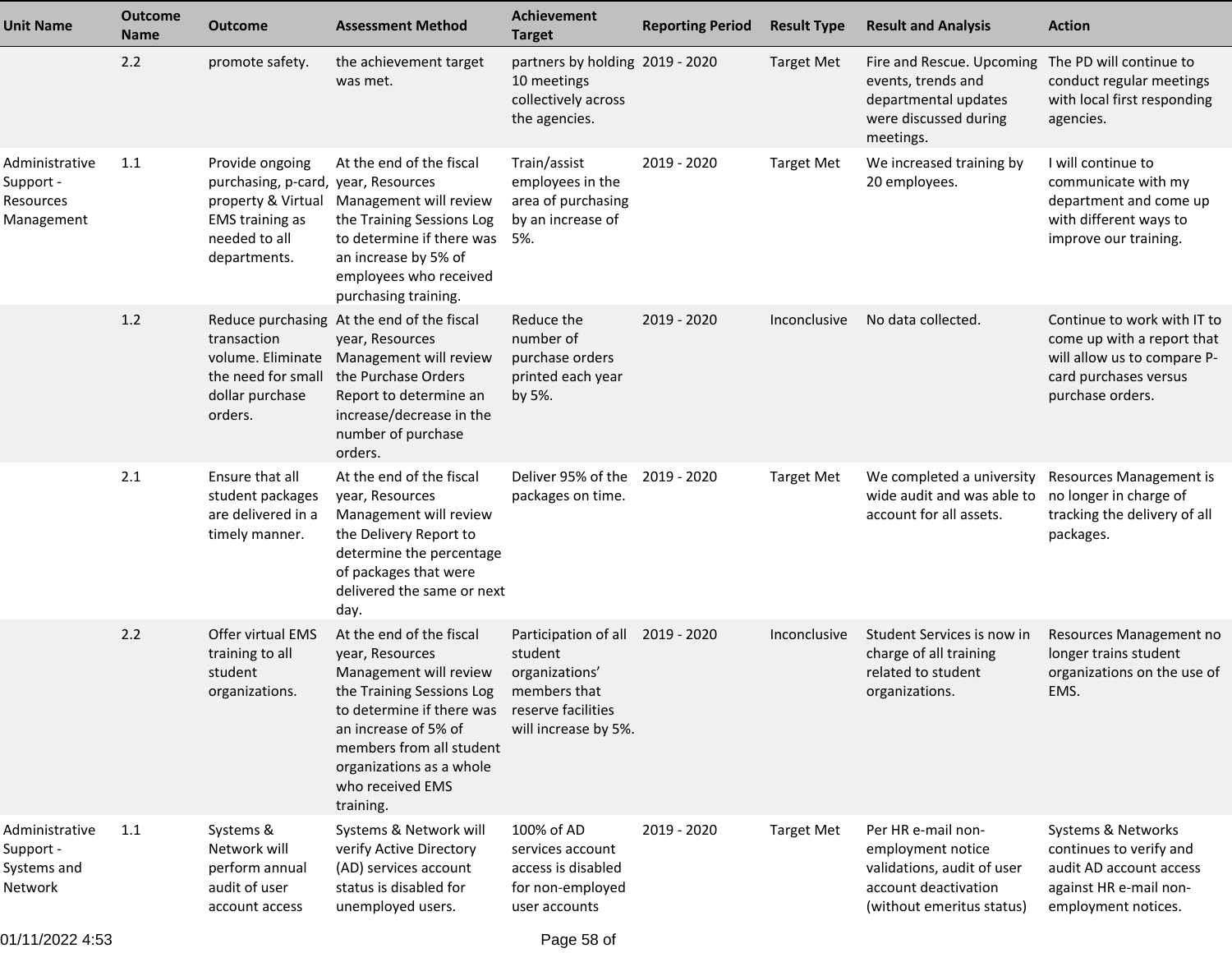| <b>Unit Name</b>                                      | <b>Outcome</b><br><b>Name</b> | <b>Outcome</b>                                                                                                                                                 | <b>Assessment Method</b>                                                                                                                                                                                                                                       | Achievement<br><b>Target</b>                                                                                                                                                              | <b>Reporting Period</b> | <b>Result Type</b>       | <b>Result and Analysis</b>                                                                                                                                                                                                                                                                                                                                                                                                                 | <b>Action</b>                                                                                                               |
|-------------------------------------------------------|-------------------------------|----------------------------------------------------------------------------------------------------------------------------------------------------------------|----------------------------------------------------------------------------------------------------------------------------------------------------------------------------------------------------------------------------------------------------------------|-------------------------------------------------------------------------------------------------------------------------------------------------------------------------------------------|-------------------------|--------------------------|--------------------------------------------------------------------------------------------------------------------------------------------------------------------------------------------------------------------------------------------------------------------------------------------------------------------------------------------------------------------------------------------------------------------------------------------|-----------------------------------------------------------------------------------------------------------------------------|
| Administrative<br>Support -<br>Systems and<br>Network | 1.1                           | against HR e-mail<br>non-employment<br>notices.                                                                                                                | Systems & Network will<br>verify Active Directory<br>(AD) services account<br>status is disabled for<br>unemployed users.                                                                                                                                      | without emeritus<br>status.                                                                                                                                                               | 2019 - 2020             | <b>Target Met</b>        | resulted in 49 out of 49<br>(100%) accounts<br>deactivated.                                                                                                                                                                                                                                                                                                                                                                                | Systems & Networks<br>continues to verify and<br>audit AD account access<br>against HR e-mail non-<br>employment notices.   |
|                                                       | 1.2                           | Systems &<br>Network will<br>evaluate and<br>optimize Internet<br>bandwidth to<br>support advancing<br>business processes<br>and the campus<br>infrastructure. | Throughout the fiscal<br>year, IT staff will monitor<br>Internet gateway router<br>bandwidth speeds to<br>determine circuit<br>bandwidth usage.                                                                                                                | Consistent<br>bandwidth values<br>less than 50% of<br>total available<br>Internet circuit<br>bandwidth<br>throughout the<br>fiscal year.                                                  | 2019 - 2020             | <b>Target Met</b>        | Based on In/Out Traffic<br>Utilization analysis of<br>bandwidth transmitted<br>between 01/01/2020-<br>06/30/2020, average<br>bandwidth utilization<br>reported below 300Mbps<br>(30%) of available 1Gbps<br>Internet circuit. In/Out<br><b>Bits/Traffic Utilization</b><br>graphs are included to<br>show reported results.                                                                                                                | Systems & Networks<br>continues to monitor<br>Internet bandwidth<br>utilization to ensure safe<br>thresholds.               |
|                                                       | 1.3                           | Systems &<br>Network will<br>assess and<br>monitor campus<br>needs and provide task-specific online<br>training videos as<br>needed.                           | Throughout the fiscal<br>year, Systems & Network<br>will work with user<br>departments to develop<br>training videos. At the end<br>of the fiscal year, Systems<br>& Network will review the<br>number of new online<br>training videos provided<br>for users. | Provide 2 new<br>online training<br>videos for users.                                                                                                                                     | 2019 - 2020             | <b>Target Met</b>        | Systems & Networks<br>provided multiple online<br>training videos and<br>documentation for<br>respective users.                                                                                                                                                                                                                                                                                                                            | Systems & Networks will<br>continue to provide training<br>videos and/or<br>documentation to<br>respective users as needed. |
|                                                       | 2.1                           | Systems &<br>Network will look<br>for possible ways<br>to provide high<br>levels of student<br>satisfaction.                                                   | Systems & Network will<br>analyze the results of the<br><b>Student Technology</b><br>survey at the end of the<br>fiscal year to determine<br>their level of satisfaction. satisfied rating                                                                     | 75% of students<br>participating in the<br>Student<br><b>Technology Survey</b><br>will give an overall<br>with the services<br>offered through<br>the Systems &<br>Network<br>department. | 2019 - 2020             | <b>Target Not</b><br>Met | The Student Technology<br>Survey was released in<br>March 2020. Of the 2695<br>enrollments, 1328<br>responded to the survey -<br>49.28% participation rate<br>(last year's participation<br>rate: 68.75%). This drop in<br>participation is likely due to<br>the disruption of classes<br>and the extension of Spring<br>Break in response to Covid-<br>19.<br>The Student Technology<br>Survey reported out the<br>following satisfaction | Systems & Networks will<br>continue to look for possible<br>ways to provide high levels<br>of student satisfaction.         |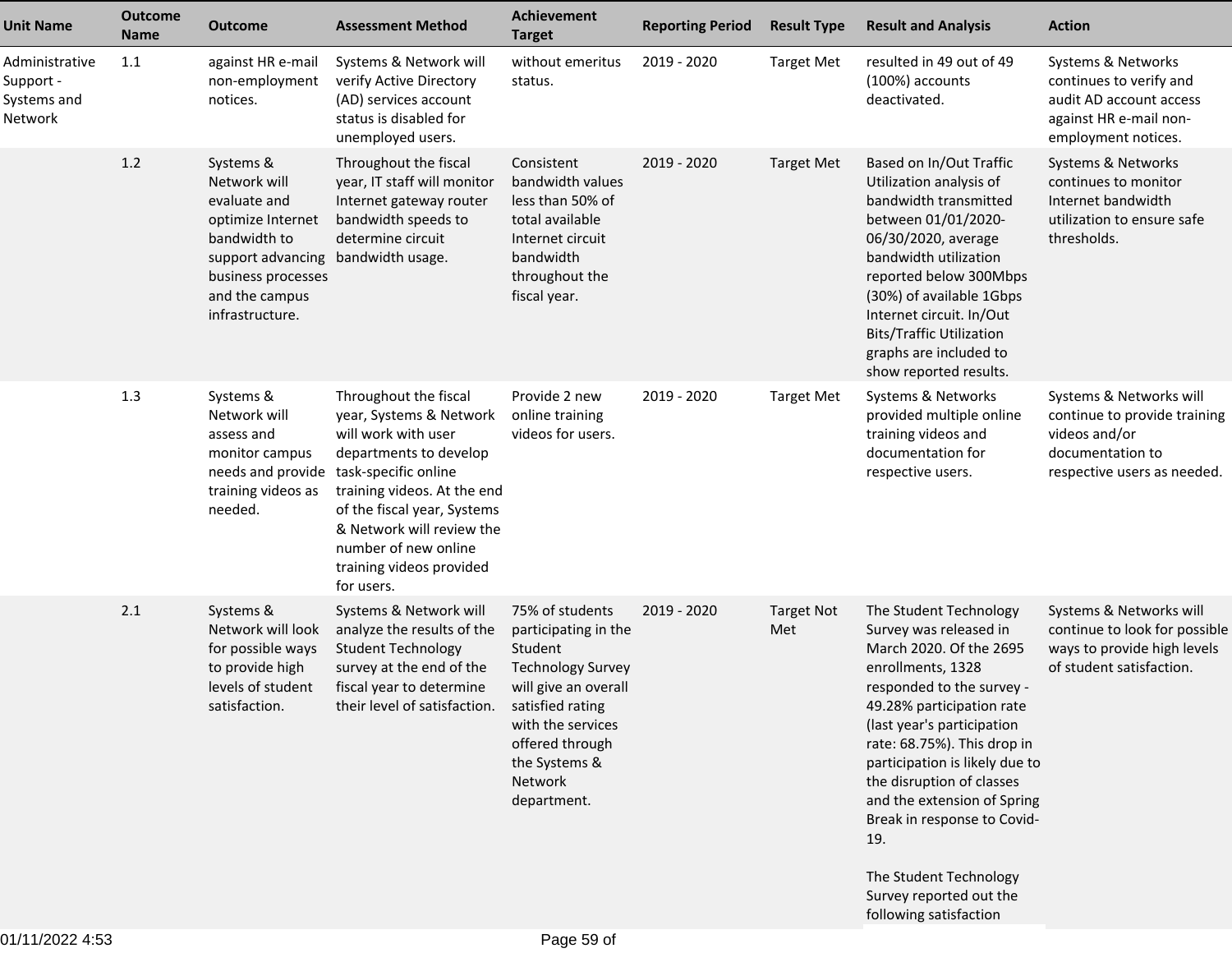| <b>Unit Name</b> | <b>Outcome</b><br><b>Name</b> | <b>Outcome</b>                                                                                               | <b>Assessment Method</b>                                                                                                                                                  | Achievement<br><b>Target</b>                                                                                                                                                                                  | <b>Reporting Period</b> | <b>Result Type</b>       | <b>Result and Analysis</b>                                                                                                                                                                                                                                                  | <b>Action</b>                                                                                                       |
|------------------|-------------------------------|--------------------------------------------------------------------------------------------------------------|---------------------------------------------------------------------------------------------------------------------------------------------------------------------------|---------------------------------------------------------------------------------------------------------------------------------------------------------------------------------------------------------------|-------------------------|--------------------------|-----------------------------------------------------------------------------------------------------------------------------------------------------------------------------------------------------------------------------------------------------------------------------|---------------------------------------------------------------------------------------------------------------------|
|                  | 2.1                           | Systems &<br>Network will look<br>for possible ways<br>to provide high<br>levels of student<br>satisfaction. | Systems & Network will<br>analyze the results of the<br><b>Student Technology</b><br>survey at the end of the<br>fiscal year to determine<br>their level of satisfaction. | 75% of students<br>participating in the<br>Student<br><b>Technology Survey</b><br>will give an overall<br>satisfied rating<br>with the services<br>offered through<br>the Systems &<br>Network<br>department. | 2019 - 2020             | <b>Target Not</b><br>Met | ratings for services<br>provided by the Systems<br>and Network department.<br>*For the Office 365,<br>GoogleDocs, Portal, and<br>Internet/WiFi, those<br>students' responses that<br>were "Not Applicable"<br>were taken out of the total<br>number of responses<br>amount. | Systems & Networks will<br>continue to look for possible<br>ways to provide high levels<br>of student satisfaction. |
|                  |                               |                                                                                                              |                                                                                                                                                                           |                                                                                                                                                                                                               |                         |                          | Systems & Networks<br>analyzed a Student<br>Technology survey to<br>determine satisfaction<br>levels in respective areas of<br>IT. Individual category and<br>overall satisfaction ratings<br>are below:                                                                    |                                                                                                                     |
|                  |                               |                                                                                                              |                                                                                                                                                                           |                                                                                                                                                                                                               |                         |                          | Office 365:<br>Very Satisfied (533/1140)<br>46.75%<br>Satisfied (388/1140)<br>34.04%<br><b>Satisfaction Rating</b><br>(921/1140) 80.79% - Last<br>Year: 80.64                                                                                                               |                                                                                                                     |
|                  |                               |                                                                                                              |                                                                                                                                                                           |                                                                                                                                                                                                               |                         |                          | GoogleDocs:<br>Very Satisfied (513/1147)<br>44.73%<br>Satisfied (396/1147)<br>34.53%<br>Satisfaction Rating<br>(909/1147) 79.26% - Last<br>Year: 79.06                                                                                                                      |                                                                                                                     |
|                  |                               |                                                                                                              |                                                                                                                                                                           |                                                                                                                                                                                                               |                         |                          | Portal:<br>Very Satisfied (504/1261)<br>39.97%<br>Satisfied (495/1261)<br>39.25%<br><b>Satisfaction Rating</b><br>(999/1261) 79.22% - Last                                                                                                                                  |                                                                                                                     |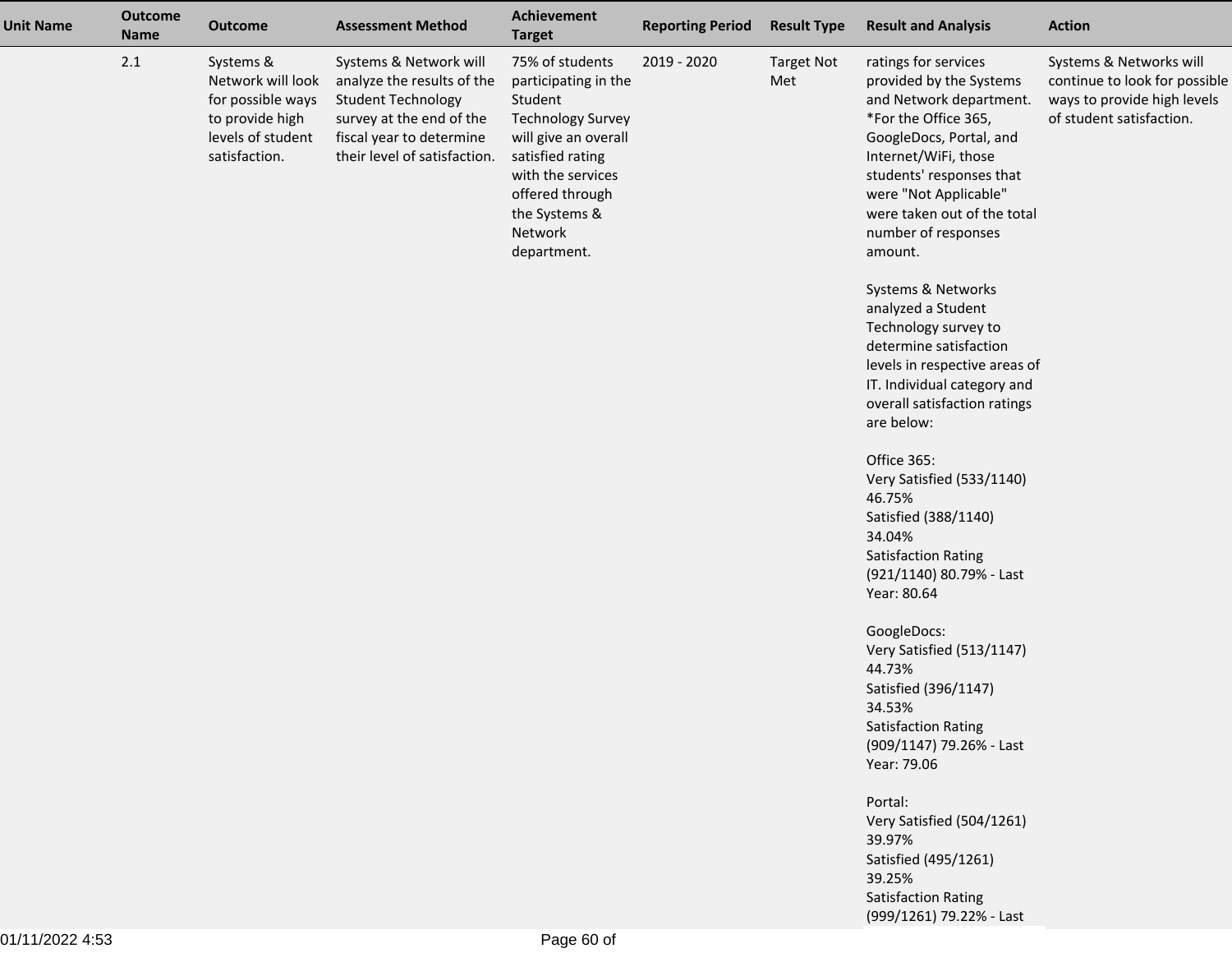| <b>Unit Name</b>                                        | <b>Outcome</b><br><b>Name</b> | <b>Outcome</b>                                                                                                                                                                                                                       | <b>Assessment Method</b>                                                                                                                                                                                | Achievement<br><b>Target</b>                                                                                                                                                                                                                                     | <b>Reporting Period</b> | <b>Result Type</b>       | <b>Result and Analysis</b>                                                                                                                                                                                                                                                                                                                                                                                                                                    | <b>Action</b>                                                                                                       |
|---------------------------------------------------------|-------------------------------|--------------------------------------------------------------------------------------------------------------------------------------------------------------------------------------------------------------------------------------|---------------------------------------------------------------------------------------------------------------------------------------------------------------------------------------------------------|------------------------------------------------------------------------------------------------------------------------------------------------------------------------------------------------------------------------------------------------------------------|-------------------------|--------------------------|---------------------------------------------------------------------------------------------------------------------------------------------------------------------------------------------------------------------------------------------------------------------------------------------------------------------------------------------------------------------------------------------------------------------------------------------------------------|---------------------------------------------------------------------------------------------------------------------|
|                                                         | 2.1                           | Systems &<br>Network will look<br>for possible ways<br>to provide high<br>levels of student<br>satisfaction.                                                                                                                         | Systems & Network will<br>analyze the results of the<br><b>Student Technology</b><br>survey at the end of the<br>fiscal year to determine<br>their level of satisfaction.                               | 75% of students<br>participating in the<br>Student<br><b>Technology Survey</b><br>will give an overall<br>satisfied rating<br>with the services<br>offered through<br>the Systems &<br>Network<br>department.                                                    | 2019 - 2020             | <b>Target Not</b><br>Met | Year: 78.76<br>Internet/WiFi:<br>Very Satisfied (307/976)<br>31.45%<br>Satisfied (292/976) 29.92%<br><b>Satisfaction Rating</b><br>(599/976) 61.37% - Last<br>Year: 62.38<br><b>Tech Support:</b><br>Very Satisfied (299/725)<br>41.24%<br>Satisfied (199/725) 27.45%<br><b>Satisfaction Rating</b><br>(498/725) 68.69% - Last<br>Year: 65.89<br><b>Overall Satisfaction Rating</b><br>(80.79+79.26+79.22+61.37<br>$+68.69$ )/5 = 73.87%<br>Last Year: 73.35% | Systems & Networks will<br>continue to look for possible<br>ways to provide high levels<br>of student satisfaction. |
| Administrative<br>Support -<br>University<br>Accounting | 1.1                           | Provide ongoing<br>budget training to<br>all Budget<br>Managers and<br>Administrative<br>Assistants to<br>ensure that they<br>are well-equipped<br>to have a clear<br>understanding of<br>the budget(s)<br>under their<br>authority. | University Accounting will<br>keep an attendance<br>record of all budget<br>training sessions and<br>review the record to<br>determine if achievement<br>target was met.                                | University<br>Accounting will<br>provide one budget<br>training session per<br>year for budget<br>managers and<br>administrative<br>assistants, one in<br>the Fall semester.<br>Also, the<br>department will<br>provide<br>individualized<br>training as needed. | 2019 - 2020             | <b>Target Not</b><br>Met | No group budget training<br>sessions were held this<br>year, however, 2 individual year.<br>training sessions were<br>conducted. No group<br>budget training sessions<br>were held due to the fact<br>that we had very few new<br>budget managers and<br>administrative assistants,<br>most had been through<br>budget training before<br>Those who had not been<br>through training in the past<br>requested individual<br>training.                         | We'll continue with the<br>same assessment for next                                                                 |
|                                                         | 1.2                           | the University's<br>Travel Policy and<br>Procedures to<br>ensure that State<br>being followed and and Procedures.                                                                                                                    | Provide training on Conduct a survey of<br>faculty and staff to<br>determine whether they<br>have a clear<br>understanding of the<br>Travel Policies are University's Travel Policies Travel Policy and | 90% of the survey<br>participants will<br>have a clear<br>understanding of<br>the University's<br>Procedures.                                                                                                                                                    | 2019 - 2020             | <b>Target Not</b><br>Met | Target was not met<br>because data collection did<br>not occur.                                                                                                                                                                                                                                                                                                                                                                                               | We will continue with the<br>same assessment for next<br>year.                                                      |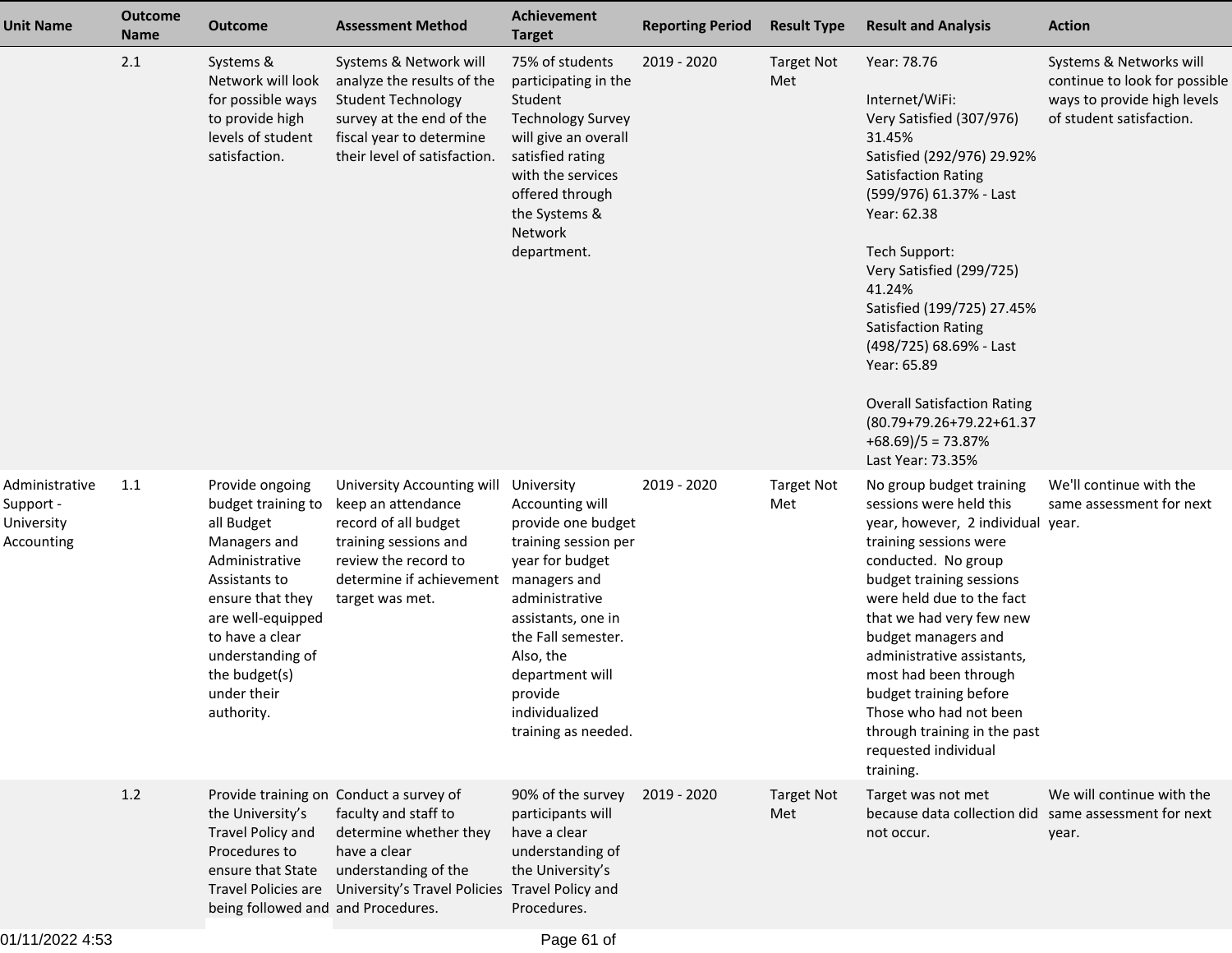| <b>Unit Name</b>                                       | <b>Outcome</b><br><b>Name</b> | <b>Outcome</b>                                                                                                                                                                                                                                                                   | <b>Assessment Method</b>                                                                                                                                                                                                                                                                                                                                             | <b>Achievement</b><br><b>Target</b>                                                                              | <b>Reporting Period</b> | <b>Result Type</b>       | <b>Result and Analysis</b>                                                                                                                                                                                                     | <b>Action</b>                                                                                                                                                                                                                                                                                                                                                                                                         |
|--------------------------------------------------------|-------------------------------|----------------------------------------------------------------------------------------------------------------------------------------------------------------------------------------------------------------------------------------------------------------------------------|----------------------------------------------------------------------------------------------------------------------------------------------------------------------------------------------------------------------------------------------------------------------------------------------------------------------------------------------------------------------|------------------------------------------------------------------------------------------------------------------|-------------------------|--------------------------|--------------------------------------------------------------------------------------------------------------------------------------------------------------------------------------------------------------------------------|-----------------------------------------------------------------------------------------------------------------------------------------------------------------------------------------------------------------------------------------------------------------------------------------------------------------------------------------------------------------------------------------------------------------------|
|                                                        | 1.2                           | reimbursement<br>requests are not<br>delayed due to<br>improper<br>submission.                                                                                                                                                                                                   | Conduct a survey of<br>faculty and staff to<br>determine whether they<br>have a clear<br>understanding of the<br>University's Travel Policies Travel Policy and<br>and Procedures.                                                                                                                                                                                   | 90% of the survey<br>participants will<br>have a clear<br>understanding of<br>the University's<br>Procedures.    | 2019 - 2020             | <b>Target Not</b><br>Met | Target was not met<br>because data collection did<br>not occur.                                                                                                                                                                | We will continue with the<br>same assessment for next<br>year.                                                                                                                                                                                                                                                                                                                                                        |
|                                                        | 1.3                           | Reduce the<br>number of<br>outstanding<br>purchase orders<br>that roll over at<br>the end of each<br>fiscal year.                                                                                                                                                                | At the end of the fiscal<br>year the Open<br>Encumbrance Report will<br>be ran to determine dollar the dollar values<br>values of open<br>encumbrances rolling<br>over. When assessing the<br>report, the Director of<br>University Accounting will<br>bear in mind any<br>extenuating circumstances<br>that follow outstanding<br>purchases orders as<br>necessary. | The dollar values of 2019 - 2020<br>purchase orders<br>will be 3% less than<br>from the previous<br>fiscal year. |                         | <b>Target Met</b>        | Comparing FY19 to FY18,<br>the target has not been<br>met. Information for FY20<br>is already available,<br>however, the results will<br>not be reported until next<br>year.<br>FY 18 \$376,478.21<br>FY19 \$174,074.76 [less] | We plan to continue with<br>this assessment method.<br>(08/01/2020)                                                                                                                                                                                                                                                                                                                                                   |
|                                                        | 2.1                           | takes to process a<br>Request for<br><b>Reversal of Fees</b><br>with a Request for<br><b>Reversal of Fees</b><br>the process.                                                                                                                                                    | Reduce the time it Keep a spreadsheet that<br>accounts for all Account<br>Inquiries that logs the type Request will be<br>and time of submissions<br>and the date of process<br>completions. Original files<br>Form to streamline will be held in the office of<br>University Accounting.                                                                            | At least 85% of the 2019 - 2020<br><b>Reversal for Fees</b><br>processed in 5<br>business days or<br>less.       |                         | <b>Target Not</b><br>Met | Target was not met<br>because data collection did assessment measure.<br>not occur.                                                                                                                                            | We may want to revise                                                                                                                                                                                                                                                                                                                                                                                                 |
| Administrative<br>Support -<br>University<br>Relations | 1.1                           | Increase web<br>traffic to the<br>university's<br>homepage and<br>social media<br>accounts by<br>developing<br>web/digital<br>presence (via<br>announcements,<br>web/press<br>releases, videos)<br>that encourage<br>interaction with<br>students, faculty,<br>staff and alumni. | At the end of the fiscal<br>year, University Relations<br>will utilize Google<br>Analytics to track<br>awareness and traffic to<br>digital media presence<br>and compare the results<br>to the previous fiscal<br>year's data to determine<br>an increase/decrease in<br>web traffic.                                                                                | 10% increase in<br>web traffic from<br>the previous fiscal<br>year.                                              | 2019 - 2020             | <b>Target Not</b><br>Met | Web Page Views -8.76;<br>Sessions -7.02; users +4.82                                                                                                                                                                           | The decline in page views<br>and sessions for MUW.edu<br>is at least partially tied to<br>the global pandemic. This<br>may, in part, be from a<br>decreased response from<br>advertising during this time.<br>Traffic for the website was<br>slightly up with previous<br>years until spring 2020,<br>when numbers declined.<br>Our team will work closely<br>with the new admissions to<br>seek guidance on ways our |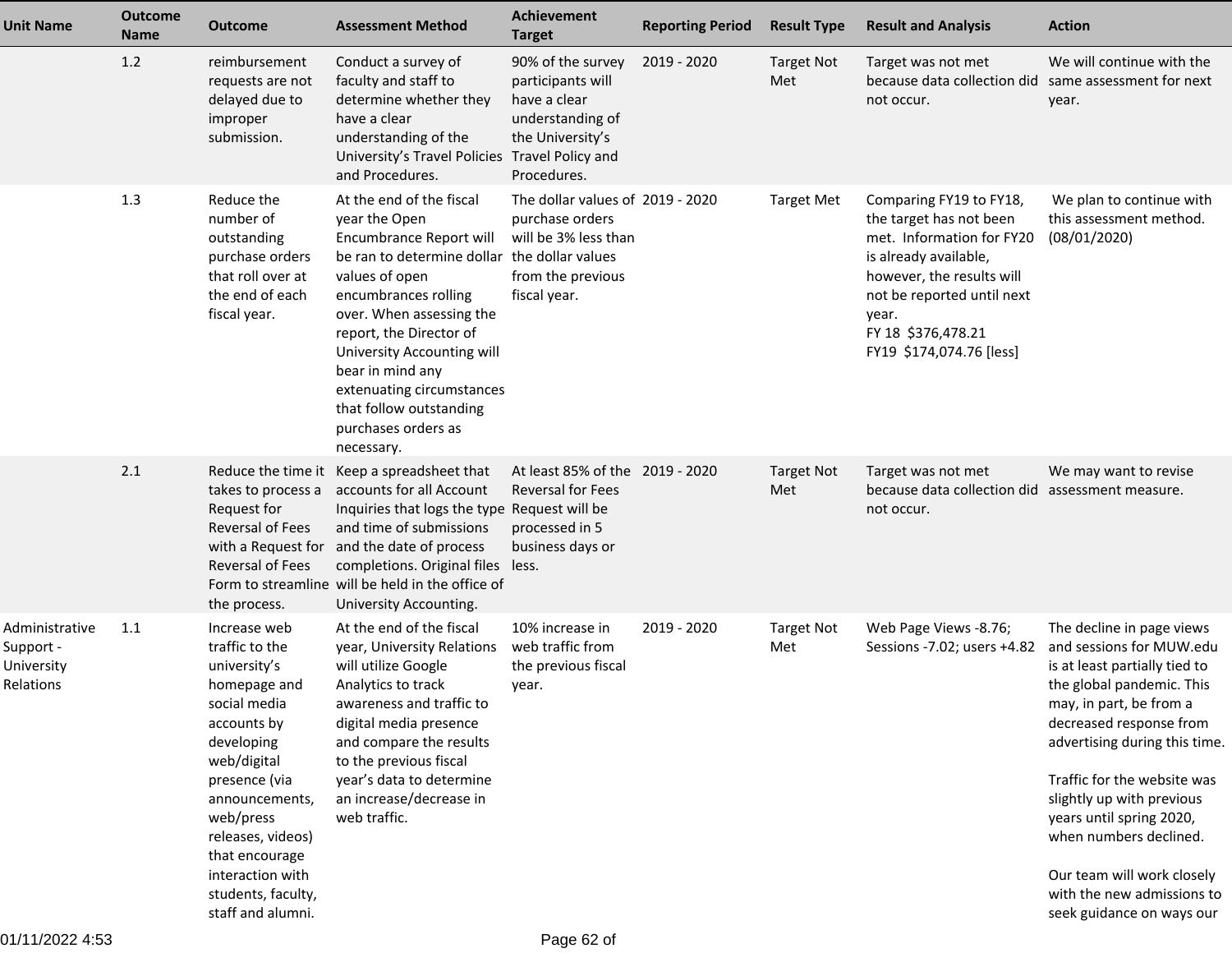| <b>Unit Name</b>                                       | <b>Outcome</b><br><b>Name</b> | <b>Outcome</b>                                                                                                                                                                                                                                                                   | <b>Assessment Method</b>                                                                                                                                                                                                                                                                             | <b>Achievement</b><br><b>Target</b>                                          | <b>Reporting Period</b> | <b>Result Type</b>       | <b>Result and Analysis</b>                                                                                                    | <b>Action</b>                                                                                                                                                                                                                                                                                                                                                                                                                                                                                                                                                                                                                                                                                                                                                                  |
|--------------------------------------------------------|-------------------------------|----------------------------------------------------------------------------------------------------------------------------------------------------------------------------------------------------------------------------------------------------------------------------------|------------------------------------------------------------------------------------------------------------------------------------------------------------------------------------------------------------------------------------------------------------------------------------------------------|------------------------------------------------------------------------------|-------------------------|--------------------------|-------------------------------------------------------------------------------------------------------------------------------|--------------------------------------------------------------------------------------------------------------------------------------------------------------------------------------------------------------------------------------------------------------------------------------------------------------------------------------------------------------------------------------------------------------------------------------------------------------------------------------------------------------------------------------------------------------------------------------------------------------------------------------------------------------------------------------------------------------------------------------------------------------------------------|
| Administrative<br>Support -<br>University<br>Relations | 1.1                           | Increase web<br>traffic to the<br>university's<br>homepage and<br>social media<br>accounts by<br>developing<br>web/digital<br>presence (via<br>announcements,<br>web/press<br>releases, videos)<br>that encourage<br>interaction with<br>students, faculty,<br>staff and alumni. | At the end of the fiscal<br>year, University Relations<br>will utilize Google<br>Analytics to track<br>awareness and traffic to<br>digital media presence<br>and compare the results<br>to the previous fiscal<br>year's data to determine<br>an increase/decrease in<br>web traffic.                | 10% increase in<br>web traffic from<br>the previous fiscal<br>year.          | 2019 - 2020             | <b>Target Not</b><br>Met | Web Page Views -8.76;<br>Sessions -7.02; users +4.82                                                                          | team can support their<br>recruitment efforts.                                                                                                                                                                                                                                                                                                                                                                                                                                                                                                                                                                                                                                                                                                                                 |
|                                                        |                               |                                                                                                                                                                                                                                                                                  | At the end of the fiscal<br>year, University Relations<br>will utilize social media<br>analytics to track<br>awareness and traffic to<br>digital media presence<br>and compare the results<br>to the previous fiscal<br>year's data to determine<br>an increase/decrease in<br>social media traffic. | 15% increase in<br>social media traffic<br>from the previous<br>fiscal year. | 2019 - 2020             | <b>Target Met</b>        | Social Media: Facebook -<br>11.2 percent, Twitter +16.3<br>percent, Instagram +79.1<br>percent, and LinkedIn +165<br>percent. | Overall social media<br>audience growth was up, as<br>well as total impressions. All<br>social media platforms used<br>by the UR team were up<br>significantly, with the<br>exception of Facebook.<br><b>Total Facebook</b><br>engagements were down by<br>9.3 percent. That decrease<br>can be attributed to when<br>the university was affected<br>by the pandemic, which led<br>to a decrease in post and<br>subsequently decreased<br>engagement. The attached<br>Profile Performance report<br>generated through a new<br>software program, Social<br>Sprout, our team is using<br>shows the dip for Facebook<br>starting in February and<br>going through the month of<br>April. These numbers do not<br>include engagement<br>through paid ads through<br>social media. |
|                                                        | 1.2                           | Increase alumni                                                                                                                                                                                                                                                                  | At the end of the fiscal                                                                                                                                                                                                                                                                             | 65% of Alumni                                                                | 2019 - 2020             |                          | Inconclusive The Alumni Survey was                                                                                            | <b>University Relations will</b>                                                                                                                                                                                                                                                                                                                                                                                                                                                                                                                                                                                                                                                                                                                                               |

 Increase alumni donations, as well

At the end of the fiscal year in which the survey is Survey participants65% of Alumni

2019 - 2020

University Relations willreport out the results from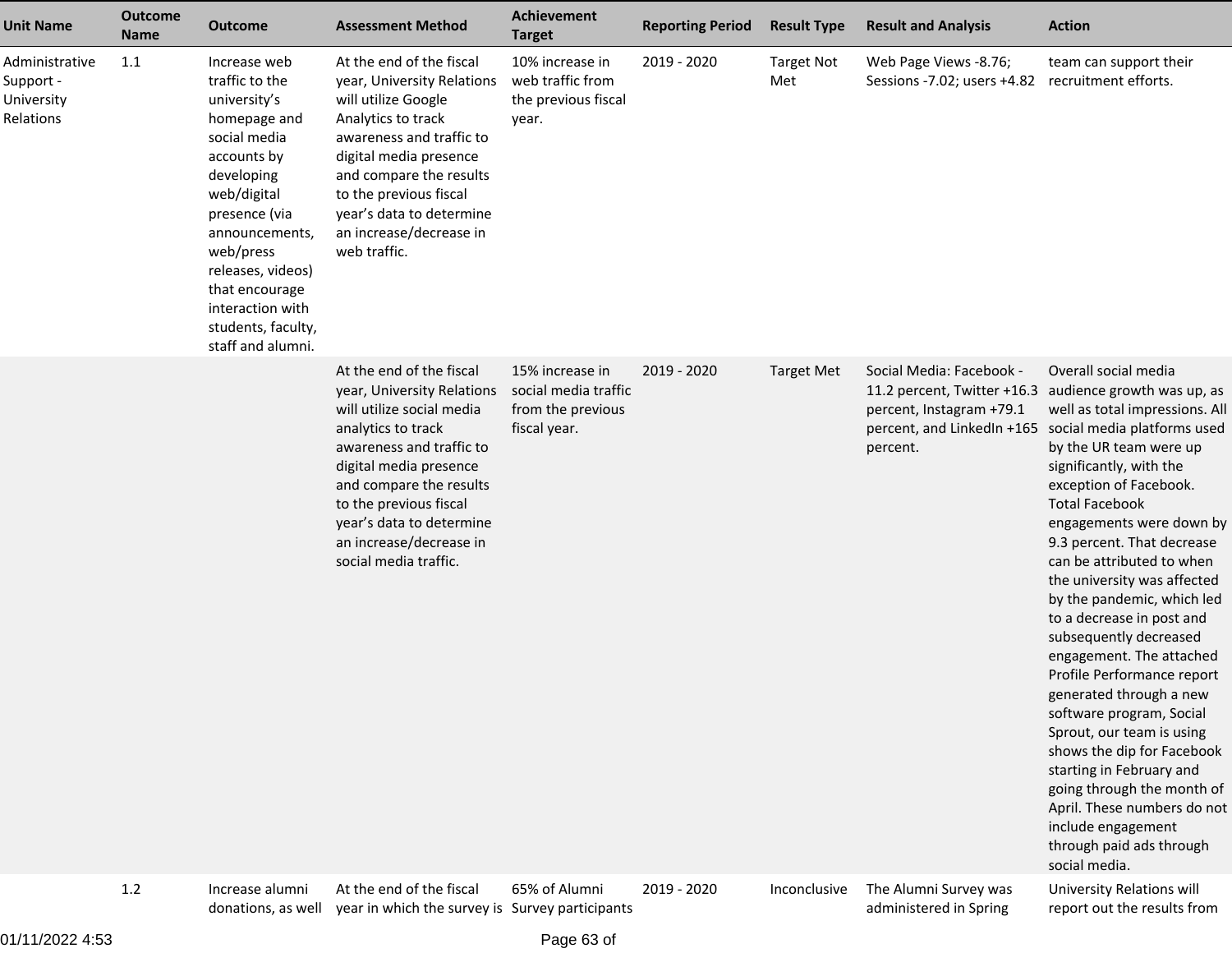| <b>Unit Name</b> | <b>Outcome</b><br><b>Name</b> | <b>Outcome</b>                                                                                                                                                                                                                                                       | <b>Assessment Method</b>                                                                                                                                                                                                                                                                                                                                                                                                                                                                                                                                       | Achievement<br><b>Target</b>                                                                                                                                                                                                                                | <b>Reporting Period</b> | <b>Result Type</b> | <b>Result and Analysis</b>                                                                                                                                                                                                                       | <b>Action</b>                                                                                                                                                                                                                              |
|------------------|-------------------------------|----------------------------------------------------------------------------------------------------------------------------------------------------------------------------------------------------------------------------------------------------------------------|----------------------------------------------------------------------------------------------------------------------------------------------------------------------------------------------------------------------------------------------------------------------------------------------------------------------------------------------------------------------------------------------------------------------------------------------------------------------------------------------------------------------------------------------------------------|-------------------------------------------------------------------------------------------------------------------------------------------------------------------------------------------------------------------------------------------------------------|-------------------------|--------------------|--------------------------------------------------------------------------------------------------------------------------------------------------------------------------------------------------------------------------------------------------|--------------------------------------------------------------------------------------------------------------------------------------------------------------------------------------------------------------------------------------------|
|                  | 1.2                           | as that of friends<br>of the University,<br>by highlighting<br>stories about<br>students, faculty,<br>staff and alumni<br>and promoting an<br>understanding of<br>the University's<br>programs and<br>offerings in Visions<br>magazine, which is<br>peer recognized. | offered, University<br>Relations will review and<br>analyze the Alumni Survey that Visions<br>results to determine if<br>achievement target was<br>met. The Alumni Survey is<br>offered every three years<br>in the Spring. The last<br>Survey was offered in<br>Spring of 2016.<br>"Please rate the following<br>statements according to<br>their accuracy: Visions<br>increases my awareness of<br>the University's programs<br>and offerings and<br>encourages me to give to<br>the University. {Strongly<br>Agree, Agree, Disagree,<br>Strongly Disagree}" | will either "agree"<br>or "strongly agree"<br>increases their<br>awareness of the<br>University's<br>programs and<br>offerings and<br>encourages them<br>to give to the<br>University.                                                                      | 2019 - 2020             | Inconclusive       | 2019 and isn't scheduled to the Alumni Survey in Spring<br>take place again until<br>Spring 2022. Will report<br>results then.                                                                                                                   | 2022, when it is scheduled<br>to be administered again to<br>alumni.                                                                                                                                                                       |
|                  | 2.1                           | Increase strategic<br>placement of<br>national, regional<br>and local media<br>outlets, including<br>radio spots,<br>television spots,<br>newspapers,<br>magazines and<br>billboards (budget<br>permitting).                                                         | At the end of the fiscal<br>year, University Relations<br>advertisements via will review the collected<br>data on its national,<br>regional and local media<br>outlets and compare it to<br>the previous fiscal year's<br>data to determine an<br>increase/decrease in<br>advertisements.                                                                                                                                                                                                                                                                      | 5% increase in<br>advertisements<br>among national,<br>regional and local<br>media outlets from<br>the previous fiscal<br>year (budget<br>permitting).                                                                                                      | 2019 - 2020             | <b>Target Met</b>  | \$83,835 was spent in 2019- At the end of the year fiscal<br>2020 compared to \$75,731<br>in 2018-2019.                                                                                                                                          | year, University Relations<br>will review the collected<br>data on its national,<br>regional and local media<br>outlets and compare it to<br>the previous fiscal year's<br>data to determine an<br>increase/decrease in<br>advertisements. |
|                  | 2.2                           | Increase<br>awareness of<br>programs and<br>offerings among<br>faculty and staff to<br>encourage on-<br>campus<br>engagement<br>through internal<br>newsletter, web<br>and social media<br>postings and                                                              | At the end of the fiscal<br>year, University Relations<br>will review and analyze<br>the Faculty Satisfaction<br>Survey's results to<br>determine if achievement<br>target was met.<br>"Please rate the following"<br>statement according to its<br>accuracy: University<br>Relations' internal                                                                                                                                                                                                                                                                | 75% of Faculty<br><b>Satisfaction Survey</b><br>participants will<br>either "agree" or<br>"strongly agree"<br>that University<br>Relations' internal<br>newsletters, web<br>and social media<br>postings and media<br>boards increase<br>their awareness of | 2019 - 2020             | <b>Target Met</b>  | 2020 Faculty Satisfaction<br><b>Survey Results:</b><br>Strongly Agree - (39/99)<br>39.39%<br>Agree - (50/99) 50.51%<br>Total - (89/99) 89.90%<br>Disagree - (8/99) 8.08%<br>Strongly Disagree - (0/99)<br>0%<br>Not Applicable - (2/99)<br>2.02% | We will continue to utilize<br>the Faculty Satisfaction<br>Survey for this assessment.                                                                                                                                                     |